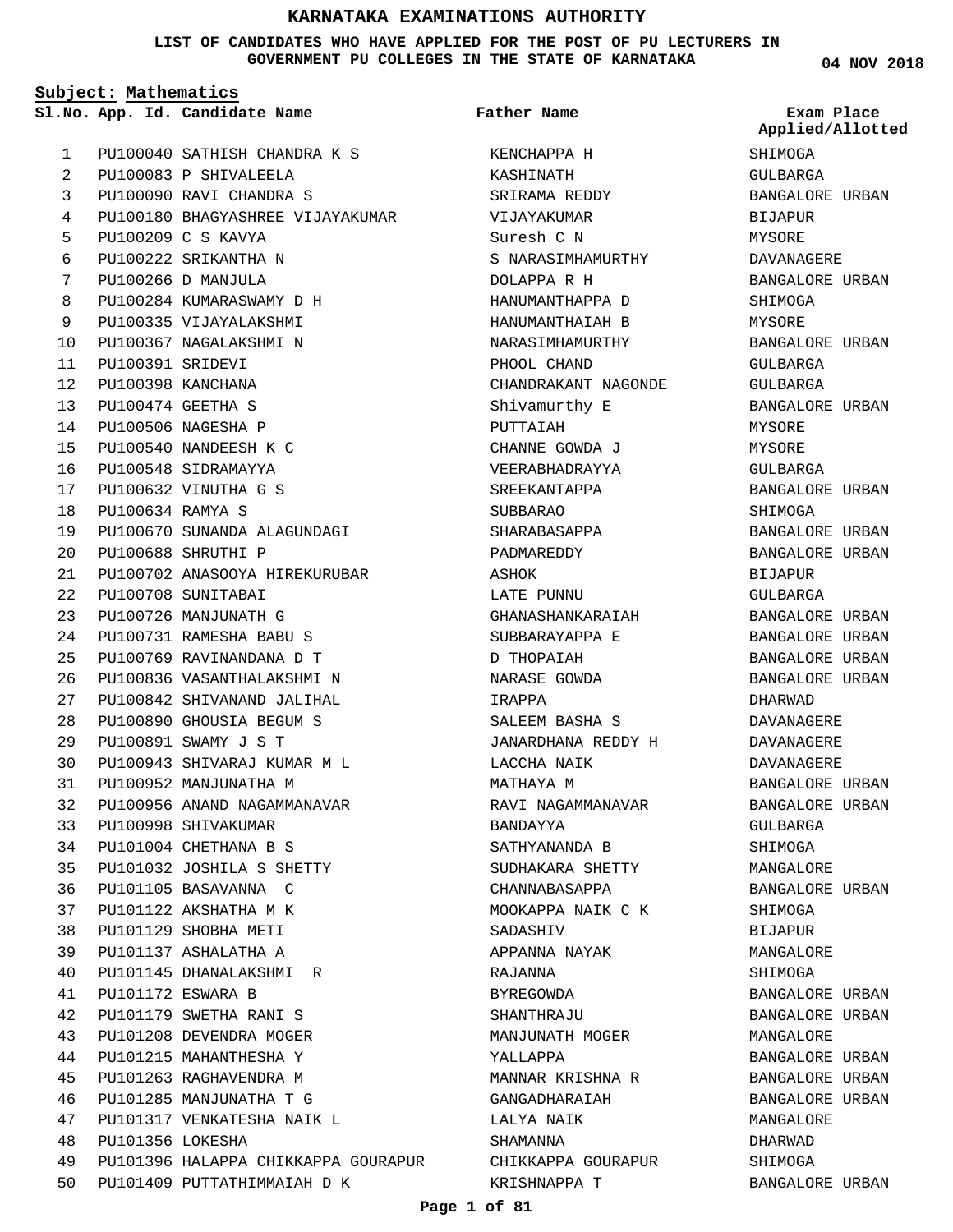**LIST OF CANDIDATES WHO HAVE APPLIED FOR THE POST OF PU LECTURERS IN GOVERNMENT PU COLLEGES IN THE STATE OF KARNATAKA**

**Subject: Mathematics** PU101441 RAJESHA H P PU101511 RAGHU V 52 PU101544 KALPANA B S 53 PU101566 DARSHANA M S PU101594 POORNIMA PU101623 BHARATH B PU101655 SHILPA PU101668 SUDHA ANGADI PU101710 BASAVARAJ TALAWAR PU101716 SAMPATH PU101736 MOHAMEDTABRAIZ PU101740 PRASHANTH V PU101742 SOMASHEKAR C A PU101808 APURVA P J PU101828 IBRAHIM H A PU101839 PREETIRAJ PU101846 SADIYA SIDDIQ PU101869 SHIVANAND UNHALE PU101961 VIJAYALAXMI MAYANNAVAR PU101992 NAYANA S M PU102029 PADMAVASANTHI **App. Id. Candidate Name Sl.No. Exam Place** 51 54 55 56 57 58 59  $60$ 61 62 63 64 65 66 67  $68$ 69  $70$ 71

PU102065 GAUTAMI B PU102071 DEEPA M NAYAK PU102075 MANJULA N PU102112 HEMA TOPANNA DODDAMANI PU102137 EMMANUEL JOHNSON KHELGI M PU102176 RAVIKUMAR B C PU102192 SINDHU N PU102219 SAHARNAZ MAKANDAR PU102230 MAHANTESH SAJJAN PU102232 KAVITA PU102267 KALPANA B R PU102306 MANJUNATHA A R PU102332 SHIVARAJA P B PU102333 RAMESHWAR KOCHALE PU102382 SAHEBAGOUDA ROTTI PU102488 SANDHYASHREE S PU102492 PREETI PU102509 SANJU J S PU102512 SRINIVASA AH PU102557 REENA REGO PU102563 SHRUTHI B D PU102571 RAJAMMA R PU102575 NAVYA PU102614 SWETHA B N PU102617 PRAMILA SHARANAPPA SANGANAIK PU102638 SHANTALA HEGDE PU102665 BHIMARAO PATIL PU102710 ARCHANA KURAPI 100 PU102714 VARSHA PATIL 72 73 74 75 76 77 78 79 80 81 82 83 84 85  $86$ 87 **88** 89 90 91  $92$ 93 94  $95$ 96 97 98 99

PUTTABUDDI H P R VENUGOPAL SHIVAREDDY G C SHIVARAJU S BABURAO MADDE BHEEMAPPA D VEERANNA VIRUPAXAPPA FAKEERAPPA MELGIRIYAPPA MOHAMED SIDDIQ VENKATESH B ANNAPPA JAGADEESH P C ABDUL REHMAN SHANTABAI SIDDIQ UR Rahman MARITTI JAYAVANTH MRUTHUNJAYA S VAIKUNTAVASA BHOJU SHETTY C Mohandas Nayak NARASIMAPPA TOPANNA DODDAMANI MAHENDAR KHELGI **CHIKKANNA** NANJUNDASWAMY MOHAMMEDANWAR MAKANDAR SANGAPPA SAJJAN BASAPPA RANGANATH B V RAJAPPA A E BOMMALINGAPPA P MOTILAL KOCHALE JAKKAPPA HEMANATH SHETTIGAR BHUSHAN SHANMUKHAPPA J H HONNAGIRI AJ AMBROSE REGO DARAKARADHYA RANGANATHAPPA MANJUNATH V N NANJUNDE GOWDA SHARANAPPA MANJANATH HEGDE KALAGOUDA RAMAPPA YASHWANT **Father Name**

**04 NOV 2018**

MYSORE BANGALORE URBAN BANGALORE URBAN MYSORE GULBARGA BANGALORE URBAN GULBARGA MYSORE DHARWAD DAVANAGERE SHIMOGA BANGALORE URBAN SHIMOGA SHIMOGA DAVANAGERE GULBARGA MYSORE DHARWAD DHARWAD DAVANAGERE GULBARGA MANGALORE BIJAPUR DAVANAGERE DAVANAGERE GULBARGA BANGALORE URBAN MYSORE DHARWAD BIJAPUR GULBARGA BANGALORE URBAN DAVANAGERE DAVANAGERE BANGALORE URBAN BIJAPUR BANGALORE URBAN GULBARGA DAVANAGERE MYSORE MANGALORE BANGALORE URBAN BANGALORE URBAN BANGALORE URBAN BANGALORE URBAN BANGALORE URBAN DHARWAD DHARWAD DHARWAD DHARWAD **Applied/Allotted**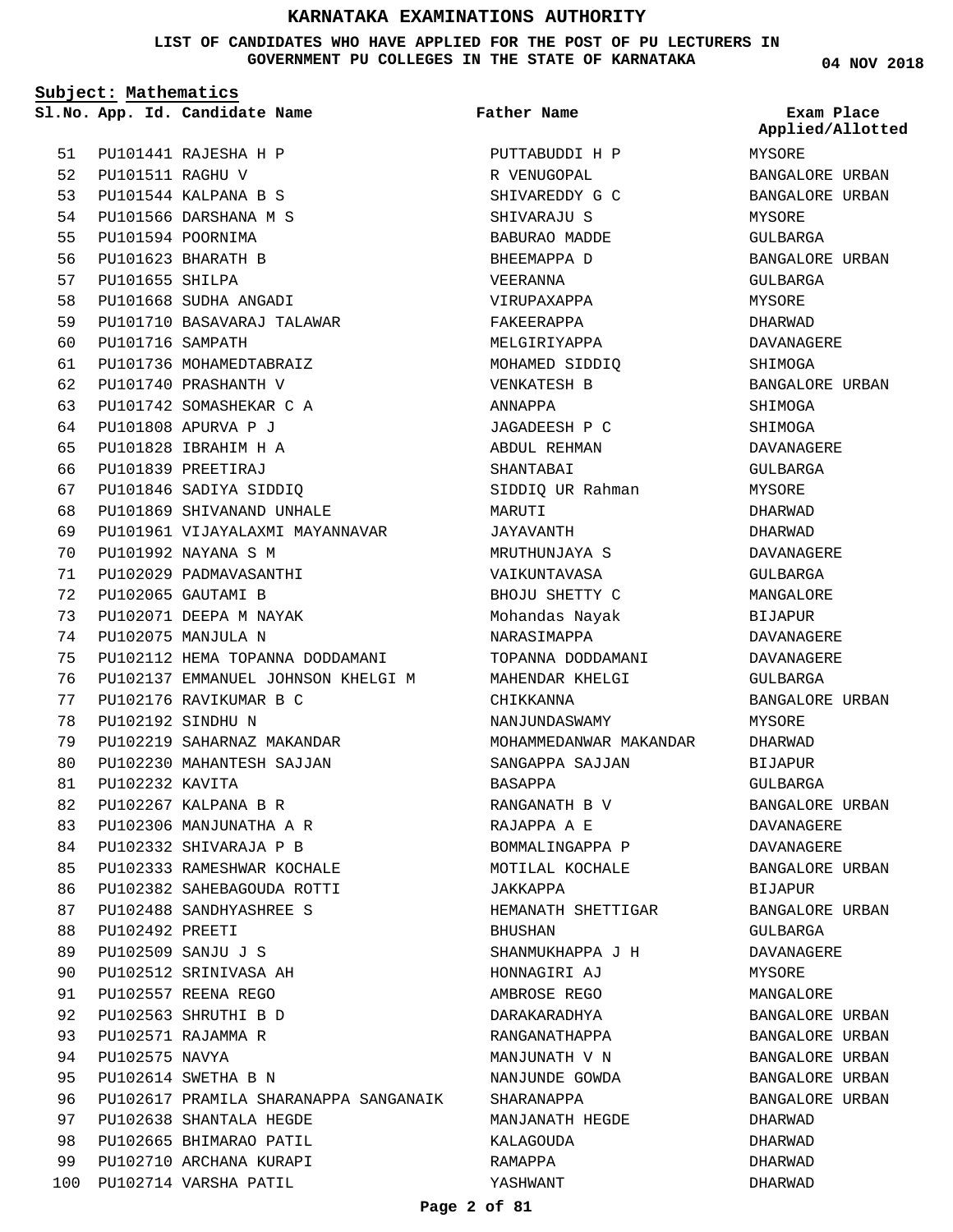### **LIST OF CANDIDATES WHO HAVE APPLIED FOR THE POST OF PU LECTURERS IN GOVERNMENT PU COLLEGES IN THE STATE OF KARNATAKA**

**04 NOV 2018**

| Subject: Mathematics |                          |                                                     |                           |                                |
|----------------------|--------------------------|-----------------------------------------------------|---------------------------|--------------------------------|
|                      |                          | Sl.No. App. Id. Candidate Name                      | Father Name               | Exam Place<br>Applied/Allotted |
| 101                  |                          | PU102732 SHAHEENAKHANUM                             | SAIFULLA KHAN             | <b>DAVANAGERE</b>              |
|                      |                          | 102 PU102755 SHREEKANT KANGURI                      | NARAYANAPPA               | <b>BIJAPUR</b>                 |
|                      |                          | 103 PU102756 REKHA M C                              | CHIDANANDA REDDY M O      | DAVANAGERE                     |
|                      |                          | 104 PU102776 POOJA M NATARAJ                        | NATARAJ M                 | DAVANAGERE                     |
| 105                  |                          | PU102825 SOMASHEKAR                                 | TULASIDAS DHANE           | GULBARGA                       |
| 106                  |                          | PU102908 MANJUNATH ALIAS SHRIDHAR SHANBHAGDATTATRAY |                           | DHARWAD                        |
| 107                  |                          | PU102938 VISHALAKSHI                                | DEVINDRAPPA               | GULBARGA                       |
| 108                  |                          | PU102952 SARASWATI NARAYANI                         | ROHIT                     | <b>BIJAPUR</b>                 |
|                      |                          | 109 PU102963 PREETHI J                              | JAYARAMAIAH D             | BANGALORE URBAN                |
| 110                  | PU102969 MAHESH          |                                                     | SHARANABASAPPA SHETTAR    | <b>BIJAPUR</b>                 |
| 111                  |                          | PU102991 ABHILASH H L                               | LOKESH ARADHYA            | MYSORE                         |
| 112                  |                          | PU103013 KASTURI PUJAR                              | GURAPPA                   | DHARWAD                        |
| 113                  |                          | PU103076 SARITHA H S                                | SHIVARUDRAPPA B           | DAVANAGERE                     |
| 114                  | PU103090 THARA S         |                                                     | SIDDARAJU KS              | MYSORE                         |
| 115                  |                          | PU103103 PADMAPRIYA P                               | PUTTASWAMY V              | MYSORE                         |
| 116                  |                          | PU103129 K N SNEHA                                  | K H NANJAPPA              | DAVANAGERE                     |
|                      |                          | 117 PU103146 SHIVAREDDY T                           | THIMMAREDDY               | BANGALORE URBAN                |
| 118                  | PU103179 NAGANNA         |                                                     | SHIVARUDRAPPA             | GULBARGA                       |
| 119                  |                          | PU103186 JEETENDRA GURJAR                           | RAJENDRA                  | DHARWAD                        |
| 120                  |                          | PU103188 MALATWADKAR JOTIBA DATTU                   | DATTU MONAPPA MALATWADKAR | DHARWAD                        |
| 121                  |                          | PU103228 PRATHIBHA H M                              | MAHADEVAPPA H T           | BANGALORE URBAN                |
| 122                  |                          | PU103279 PRASHANTH KUMAR B M                        | MANJAPPA B                | DAVANAGERE                     |
| 123                  |                          | PU103282 NEELAVVA HOSPETI                           | BHIMAPPA HOSPETI          | <b>BIJAPUR</b>                 |
| 124                  |                          | PU103322 SOUMYA KARABASANAGOUDAR                    | GUDDANAGOUDA              | BANGALORE URBAN                |
| 125                  |                          | PU103324 PRAKASH G                                  | KOTRAIAH G                | DHARWAD                        |
| 126                  |                          | PU103339 YASHODA D                                  | DASAPPA                   | BANGALORE URBAN                |
| 127                  |                          | PU103361 SHIVASHANKAR J S                           | SHEKHAR J V               | DAVANAGERE                     |
| 128                  | <b>PU103363 ASHA K P</b> |                                                     | PUTTARAJU K C             | MYSORE                         |
| 129                  |                          | PU103382 THIMMESHA K B                              | <b>BASAPPA</b>            | BANGALORE URBAN                |
| 130                  |                          | PU103409 BASAWARAJESHWARI PATIL                     | ASHOK PATIL               | GULBARGA                       |
| 131                  |                          | PU103413 GEETHA M N                                 | NARAYANAPPA               | <b>BANGALORE URBAN</b>         |
| 132                  |                          | PU103455 PURUSHOTHAMA S                             | SHIVARAMU M               | MYSORE                         |
|                      |                          | 133 PU103482 SUMAIYA BANU                           | FAROOQ SHARIFF            | SHIMOGA                        |
|                      |                          | 134 PU103492 LOKESH S B                             | Late BASAVARAJU           | MYSORE                         |
|                      |                          | 135 PU103500 ELIZABETH P U                          | ULAHANNAN P M             | MANGALORE                      |
|                      |                          | 136 PU103518 SOURABHA M                             | SEETHARAMA NAYAK          | MANGALORE                      |
|                      |                          | 137 PU103524 RAMESHWARI GODBOLE                     | DHANPAL                   | DHARWAD                        |
|                      |                          | 138 PU103571 MAMATHA YS                             | SHIVALINGAPPA YJ          | BANGALORE URBAN                |
|                      |                          | 139 PU103579 CHETHANA M D                           | DODDAIAH                  | SHIMOGA                        |
| 140                  |                          | PU103653 MAHALAXMI                                  | Vishwanatha Reddy         | GULBARGA                       |
|                      | 141 PU103660 SUMA G      |                                                     | GOPALAKRISHNA             | BANGALORE URBAN                |
|                      |                          | 142 PU103683 JAGANNATHAN GOLIHALLI                  | RUDRAPPA                  | DHARWAD                        |
|                      |                          | 143 PU103725 THONTADARYA C                          | CHANDRASHEKARAIAH T       | SHIMOGA                        |
|                      |                          | 144 PU103728 ALIVELAMMA C                           | VENKATARAMANAPPA          | BANGALORE URBAN                |
|                      |                          | 145 PU103768 SANA ANJUM                             | ABDUL JABBAR              | GULBARGA                       |
|                      |                          | 146 PU103813 FIROJAKHAN MAYAR                       | IBRAHIM                   | BIJAPUR                        |
|                      |                          | 147 PU103870 PUSHPAVATHI                            | KARILINGAPPA              | GULBARGA                       |
| 148                  |                          | PU103871 SAVITHA RAI K                              | NARAYANA RAI M            | MANGALORE                      |
|                      |                          | 149 PU103899 BHARATRAJ J                            | JAYARAJ                   | MYSORE                         |
|                      | 150 PU103912 DEEPA P     |                                                     | PARANDHAMA REDDY          | SHIMOGA                        |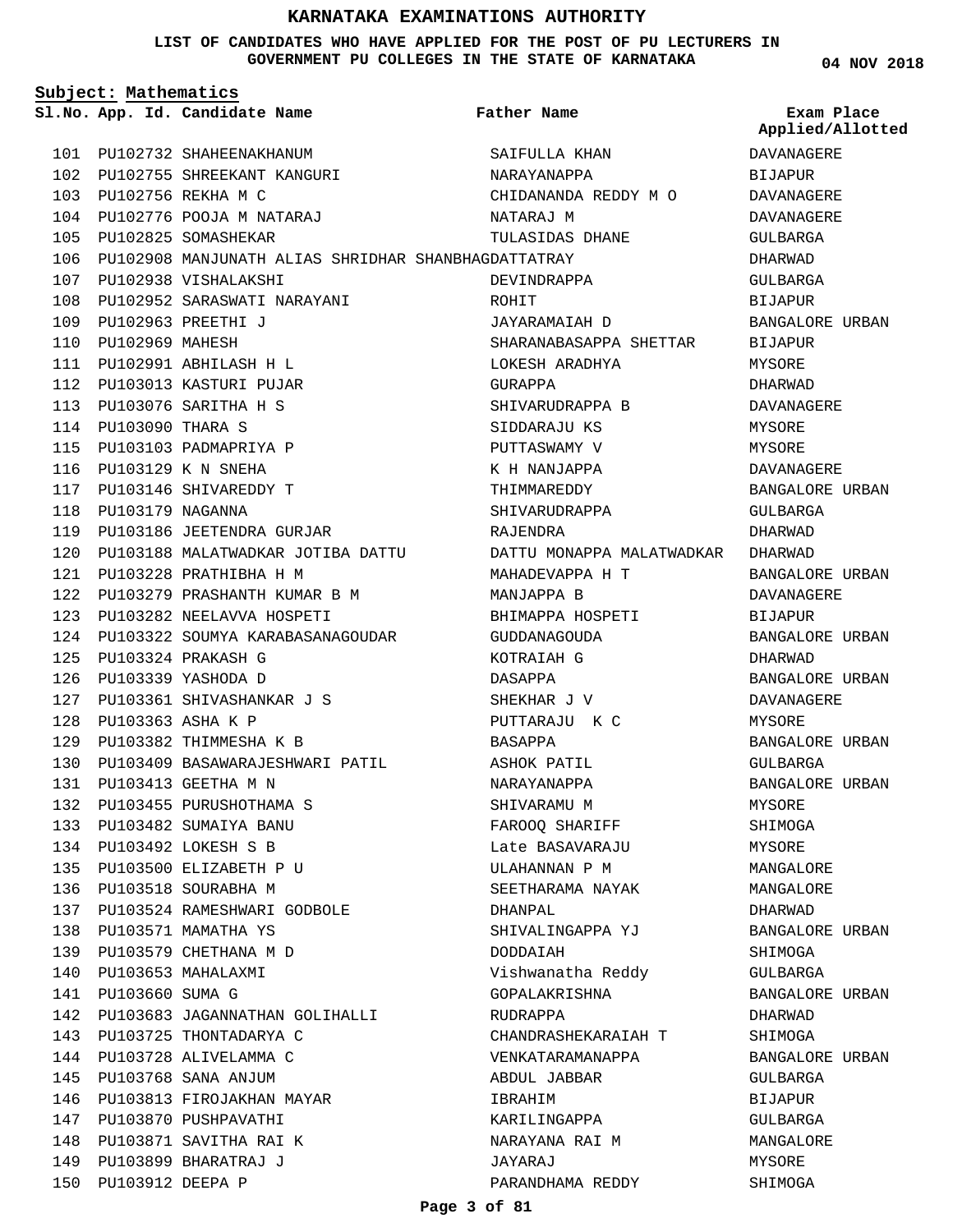### **LIST OF CANDIDATES WHO HAVE APPLIED FOR THE POST OF PU LECTURERS IN GOVERNMENT PU COLLEGES IN THE STATE OF KARNATAKA**

**Subject: Mathematics**

156 PU104071 PRIYA VINAYAK PU104081 MOHANRAJ H 157 PU104109 MAHESHA K R 158

160 PU104142 SANTHOSH KUMAR

PU104266 NAMATA MOHAN NAIK 164 165 PU104301 PALLAVI PASTAY

PU104374 KALAKANA GOUDA 167

172 PU104533 MANUKUMAR N M

PU104200 SHILPA 161 PU104244 KIRAN HB 162 PU104265 KRUTHI K N 163

PU104319 BHAVYA R 166

168 PU104393 PREMALATA

173 PU104541 VINODKUMAR 174 PU104547 SAJJAN SHILPA PU104606 ARPITHA G R 175

177 PU104655 NAGARATNA

PU104682 SWARANA T 180 PU104689 CHETHAN 181 PU104698 UMADEVI B R 182 183 PU104714 SHANKAR MANG PU104734 NETRAAVATI GANTI 184 PU104747 CHANDRAKANT VADER 185

186 PU104753 ANIL KUMAR E PU104756 MANJULA K S 187 PU104775 SWATHI R 188 189 PU104780 SHOBHA

190 PU104789 SHWETA PATIL

PU104882 LEELAVATHI S R 195

197 PU104994 RAMAMANI M C 198 PU105020 MANJUNATHA P PU105047 RAMAPPA S 199 PU105057 CHAITHRA N 200

PU104804 NAGARAJ 191 192 PU104806 VINAY T PU104859 MENAKA N 193 PU104869 KAVYA G B 194

196 PU104885 HARISH

178 PU104677 SARITHA JALADI

170 PU104481 VANI C

PU103967 SHILPA MARUTI NAIK 151 152 PU104031 VISHWA VINAYAK PU104042 VIDYASHREE M B 153 154 PU104060 PREETI VINAYAK

PU104067 NANDEESHA MURTHY K P 155 159 PU104123 MALLIKARJUN HOTTINAVAR 169 PU104422 JYOTI BHARAMAPPA MUTTAGI PU104516 NAFISABANU KUMBARWADI 171 176 PU104643 CHANDRASHEKHAR S PATIL 179 PU104681 HIREMATH PRIYADARSHANI MRUTUNJAY MRUTUNJAY **App. Id. Candidate Name Sl.No. Exam Place** MARUTI NAIK DEVENDRA BASAVA NAIK M DEVENDRA PARAMESWARA DEVENDRA HUJJIAPPA K C RAMANNA NAMADEV RAMANGOUDA GOUDAR SHIVASHARANAPPA BYRE GOWDA NANJUNDAIAH K N MOHAN NAIK VISHNU V PASTAY THIMMARAYI GOWDA MALLANAGOUDA LATE SOMAREDDY BHARAMAPPA MUTTAGI CHANDA K ABDULRAJAK MAHADEVAPPA N S VIJAYAKUMAR MALLIKARJUN RANGASWAMY G S SHARANAGOUDA SRINIVASA DEVADIGA Rajababu Jaladi TARANATH B PADMARAJA RUDRAMUNI JAIPAL YAMANAPPA KALLAPPA ERANNA SRIRANGAIAH K S RENUKARADHYA H C GURAPPA SAJJANAR SHARANAGOUDA FAKEERAPPA GADAD THIPPESWAMY P NAGARAJA K H BASAPPA G N LATE RACHAIAH M S SHAMRAO CHANDRE GOWDA M PUTTAMALLAIAH SANNAHANUMAPPA NARASIMHA MURTHY R **Father Name**

**04 NOV 2018**

**Applied/Allotted**

DHARWAD DHARWAD

SHIMOGA DHARWAD MYSORE DHARWAD BANGALORE URBAN BANGALORE URBAN DHARWAD DHARWAD BANGALORE URBAN MYSORE BANGALORE URBAN DHARWAD DHARWAD MYSORE GULBARGA GULBARGA DHARWAD MANGALORE DHARWAD MYSORE GULBARGA DHARWAD MYSORE BIJAPUR MANGALORE BANGALORE URBAN BIJAPUR MYSORE MYSORE DAVANAGERE DAVANAGERE DHARWAD DHARWAD BANGALORE URBAN BANGALORE URBAN BANGALORE URBAN DHARWAD BIJAPUR DHARWAD DAVANAGERE DAVANAGERE DAVANAGERE BANGALORE URBAN GULBARGA BANGALORE URBAN BANGALORE URBAN BANGALORE URBAN BANGALORE URBAN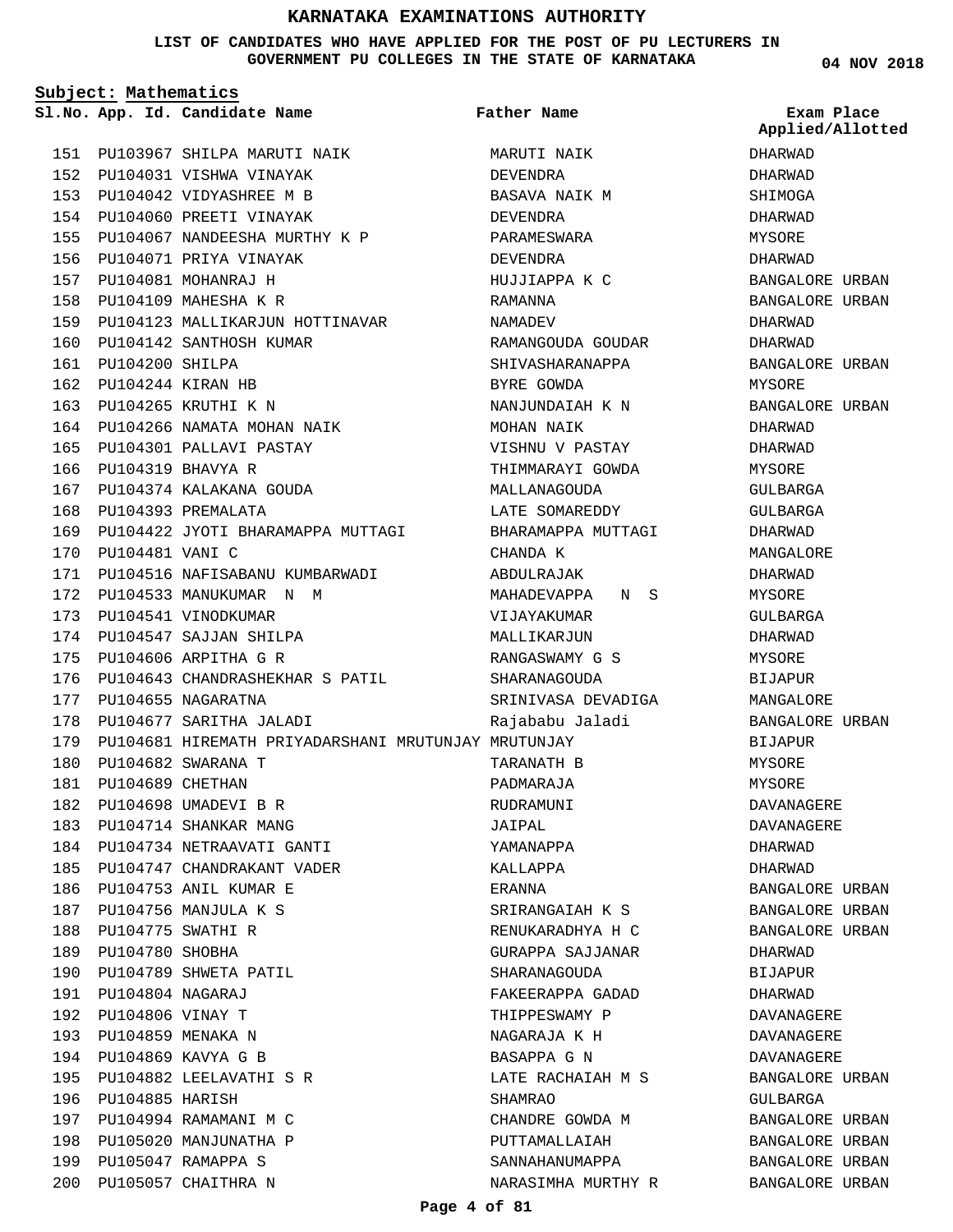**LIST OF CANDIDATES WHO HAVE APPLIED FOR THE POST OF PU LECTURERS IN GOVERNMENT PU COLLEGES IN THE STATE OF KARNATAKA**

**Subject: Mathematics**

PU105062 ERASWAMY V 201 PU105065 MANJULA M 202 PU105097 CHINNAPPA A 203 PU105105 BABAJAN H 204 PU105188 SHAILAJA 205 PU105194 LAKSHMIDEVI K 206 PU105243 VIJAYALAKSHMI V 207 208 PU105282 PUSHPALATHA A PU105304 NANDA HEGDE 209 PU105305 ANUSHA B 210 PU105322 RASHMI K 211 212 PU105347 SMITHA CHAVAN PU105403 VAJJARASHETTI REKHA BASANNA 213 PU105422 RESHMA NEGALUR 214 PU105445 ASHWATH S L 215 PU105456 RASHMI S N 216 PU105458 PURNIMA 217 PU105532 NAGARAJA M K 218 PU105546 ARSHAD ALI 219 PU105553 ESHWAR 220 PU105564 MANASA VEERANAGOUDA PATIL 221 PU105566 MURALI M K 222 PU105603 NELAGALI PRASANN 223 PU105673 SOWMYA HOYSALA V 224 PU105679 SANTOSH RAMESH KUMBAR 225 PU105696 JYOTHI BIRADAR 226 PU105704 SHIVANAND GADIGEPPA AWARI 227 PU105754 SHAHEDA BEGUM 228 PU105820 SHRIDEVI 229 PU105829 IRANNA HADNUR 230 PU105851 VANI H 231 PU105919 NAVEENA B T 232 233 PU105926 DATTA 234 PU105989 ROOPA MAGADUM PU106075 PADMASHREE H 235 PU106131 JABEEN BEGUM PEERZADE 236 PU106143 NOELINE SUMITHRA 237 PU106167 CHIDHANANDHA GOWDA E 238 239 PU106285 KAVERI PU106296 VEENA H 240 PU106298 PRAVEENKUMAR ARABALLI 241 PU106303 LATHA Y L 242 PU106338 PRAKASHA H T 243 244 PU106358 VEENA BANKAPUR PU106365 GEETHA M 245 PU106411 SUDHA H S 246 PU106415 RAJALAKSHMI VITTALA SHIVANNAGOLA VITTALA 247 PU106418 MAHANTESH DYAPUR 248 PU106458 ANIL B S 249 PU106478 SHASHIDHARA 250 **App. Id. Candidate Name Sl.No. Exam Place**

VEERABHADRAPPA MUNISHAMAPPA R ANTHONI DAS HUSENSAB NAGAPPA Krishnappa M VEERAKYATHAIAH Annadanappa Mukund BASAVARAJU B KRISHNAMURTHY H R KHUBHA CHAVAN BASANNA MOULASAHEB LINGAPPA S M SHIVANNA M VISHWANATH KUBERAPPA M R SYED MEERA B TUKARAM VEERANAGOUDA PATIL KUBERAPPA M R Suryakant Vishweshwaraiah T A RAMESH KUMBAR BALIRAM BIRADAR GADIGEPPA AWARI JAINULLAUDDIN SAIBANNA JAYASHREE HEMALAPPA L THIMMAPPA T K GANAPAT RAO KHARAT APPANNA H B SURAPUR SAYED MEHMOOD A AROKIA DASS ERANNA G VENKAT HEMALAPPA L SHANKAR LOKESH Y B THIMMEGOWDA RAJAKUMAR Muniraju M SATHYANARAYANA H R RAMANAGOUDA SHIVANNA B Kalappa **Father Name**

**04 NOV 2018**

DAVANAGERE BANGALORE URBAN BANGALORE URBAN BANGALORE URBAN GULBARGA BANGALORE URBAN BANGALORE URBAN BANGALORE URBAN SHIMOGA MYSORE BANGALORE URBAN DHARWAD BIJAPUR DAVANAGERE MANGALORE DAVANAGERE GULBARGA **SHIMOGA** DAVANAGERE GULBARGA DHARWAD SHIMOGA DHARWAD BANGALORE URBAN BIJAPUR GULBARGA DHARWAD GULBARGA GULBARGA BIJAPUR DAVANAGERE MYSORE GULBARGA DHARWAD DHARWAD DHARWAD DAVANAGERE BANGALORE URBAN GULBARGA DAVANAGERE DHARWAD BANGALORE URBAN BANGALORE URBAN DHARWAD BANGALORE URBAN DAVANAGERE DHARWAD BIJAPUR BANGALORE URBAN MYSORE **Applied/Allotted**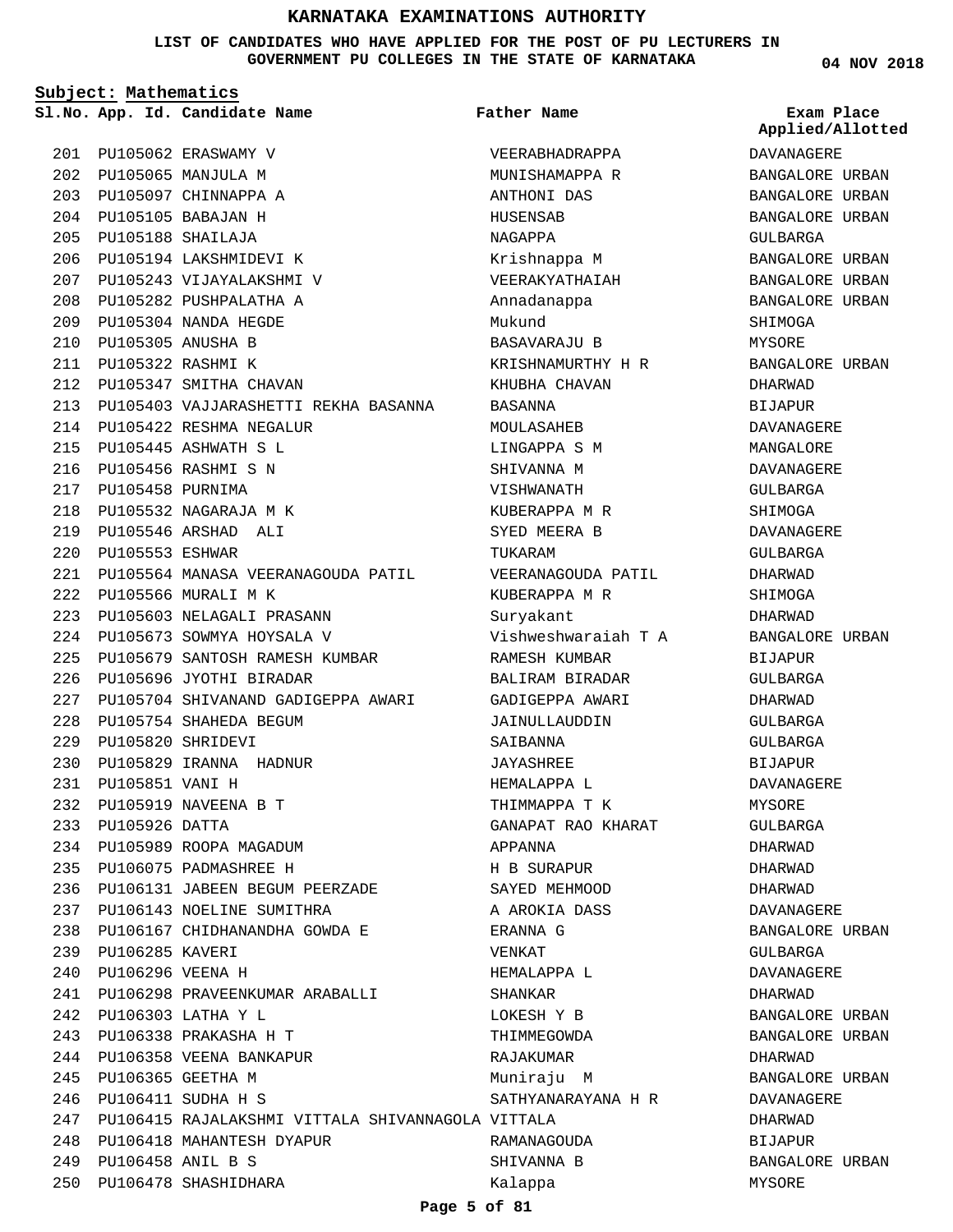**LIST OF CANDIDATES WHO HAVE APPLIED FOR THE POST OF PU LECTURERS IN GOVERNMENT PU COLLEGES IN THE STATE OF KARNATAKA**

**Subject: Mathematics**

PU106504 DEVAMMA B 251 PU106545 PUNEETH KUMAR S B 252 PU106604 ASHOK KUMAR V 253 PU106658 ARJUN S P 254 255 PU106676 AMRUTA CHAVAN 256 PU106750 MUTTAPPA RODAGI 257 PU106775 VEENA CHOUDRI 258 PU106797 RAVICHANDRAN C PU106799 DIVYA G L 259 PU106823 SHRIDEVI 260 PU106887 SUMA H N 261 PU106890 SHANTAPPA BAPPARAGI 262 263 PU106899 UMME AMMARA PU106928 SHREELAKSHMI R N 264 PU106930 PALLAVI B S 265 266 PU106955 JAYALAXMI MAHADEVAPPA GURANNAVAR MAHADEVAPPA GURANNAVAR PU106969 MANASA V S 267 PU106981 KESHAVACHARI A V 268 PU106985 SANTOSH SAVANUR 269 PU106996 M RENUKA 270 271 PU107005 PUSHPA MYAKALAMARADI 272 PU107011 KUMAR TALUR PU107029 MUDASSAR KURANKOPP 273 PU107079 GEETHA H N 274 PU107102 ANANDA H S 275 PU107161 RAKESH A S 276 PU107203 ANILKUMAR PUJARI 277 278 PU107223 PRATHAP KUMAR M 279 PU107290 RATNAPPA PU107301 SOHELA SHIREEN 280 PU107355 SHAILA WALIKAR 281 PU107402 ROOPA C 282 PU107496 SUVARNA 283 PU107514 SAVITHA V S 284 PU107529 TABASSUM GULNAZ M 285 PU107534 NARASIMHAMURTHY S 286 PU107537 SARASWATHI G 287 PU107553 NASEEMA RANEBENNUR 288 PU107610 PRIYANKA 289 PU107627 UDAYASHANKAR K N 290 PU107639 ASHA M C 291 PU107648 KAPILDEV HANJE 292 PU107664 ODE KARAMMA 293 PU107834 GANGADHAR NUCHHAMBALI 294 PU107843 PRATIK PARIT 295 PU107846 BHUVANESHWARI KAPLI 296 PU107850 SUSHMA P M 297 PU107854 BINDU R 298 299 PU107865 ANITA SIDDAYYA GUTTEDAR PU107891 BASVNAGOUDA VERANAGOUDA PATILA VEERANAGOUDA 300 **App. Id. Candidate Name Sl.No. Exam Place** MYSORE BILIYAIAH BASAVA NAIKA VENKATARAMANA NAYAK B PADMARAJU A S CHANDARAKANT SHARANAPPA BAPUGOUD CHIKKAMUTTAIAH G D LAKSHMINARAYAN Ramrao NARASIMHAMURTHY C N BALABHIMAPPA BAPPARAGI MANSOOR AHMED RAMANNA H P SHIVANNA M Sreenivasa T V VEERESHA A NINGAPPA MALLIKARJUN MAHAVEER SHANKRAPPA ALLABAKSHA H S NANJUNDAIAH Shivalingaiah SIDDALINGAARADHYA K M LAXMAN PUJARI MAHADEVASWAMY SIDDLINGREDDY M A RASHEED LAXMAN CHANDRASHEKARAIAH G BASAVALINGAIAH SRIKANTAIAH MUJEEB AHMED S SHIVALINGAIAH LATE GOVINDA NAIK K HAZARATMIYA ANJANEYA NANJUNDAPPA M CHALUVAIAH MALLAPPA GURU SWAMY ISHWARAPPA RAMACHANDRA BASAVANNEPPA KAPLI MALLIKARJUNAPPA R RAMANAIK S B SIDDAYYA GUTTEDAR **Father Name** MYSORE MYSORE BANGALORE URBAN MYSORE DHARWAD **BIJAPUR** BIJAPUR MYSORE BANGALORE URBAN GULBARGA SHIMOGA BANGALORE URBAN SHIMOGA BANGALORE URBAN MYSORE DHARWAD DAVANAGERE BANGALORE URBAN GULBARGA GULBARGA DHARWAD DAVANAGERE DHARWAD BANGALORE URBAN BANGALORE URBAN MYSORE CIILBARGA MYSORE GULBARGA GULBARGA BIJAPUR BANGALORE URBAN GULBARGA BANGALORE URBAN BANGALORE URBAN MYSORE MYSORE DHARWAD GULBARGA MYSORE BANGALORE URBAN DHARWAD GULBARGA DHARWAD DHARWAD **BIJAPUR** SHIMOGA SHIMOGA GULBARGA DHARWAD **Applied/Allotted**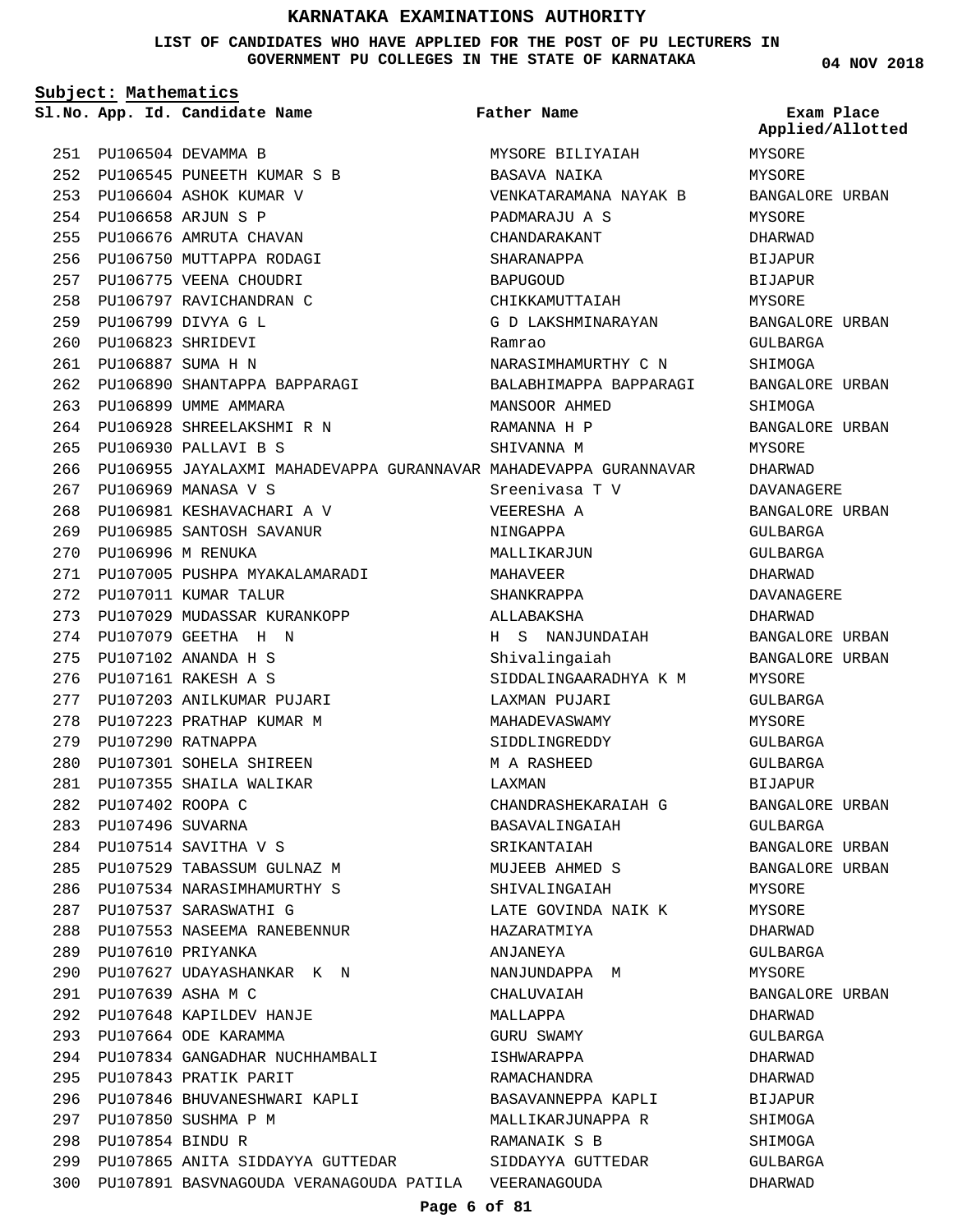**LIST OF CANDIDATES WHO HAVE APPLIED FOR THE POST OF PU LECTURERS IN GOVERNMENT PU COLLEGES IN THE STATE OF KARNATAKA**

**Subject: Mathematics**

**App. Id. Candidate Name Sl.No. Exam Place**

PU107892 UMESH C 301 PU107908 SHASHIKALA M 302 PU107951 MANJUSHREE C 303 PU107956 RAGHAVENDRA KULKARNI 304 PU107971 SHASHIKALA R T 305 PU108036 CHANNABASAYYA 306 PU108077 SRIDEVI N V 307 PU108082 YOGANNA M S 308 PU108094 SHWETA HALLI 309 PU108107 ASHALATHA G 310 PU108117 LAKKYA NAIK 311 PU108139 PRASHANT MALI 312 PU108149 PRASANNA D 313 PU108156 GEETABAI 314 PU108205 ANAND KAMBAR 315 PU108216 JNANANANDA G B 316 PU108221 UMESHA V 317 PU108258 NUTHAN N P 318 PU108264 NAVEED HUSSAIN 319 PU108277 MANJUNATHA C D 320 PU108331 CHAITHRA 321 PU108332 NAGARAJU H C 322 PU108348 SHWETA 323 PU108385 SHAILA Y 324 PU108415 RAVINDRA M 325 PU108424 DIVYASHREE N R 326 PU108473 SAVITHA R 327 PU108504 PRATIBHA 328 PU108532 SOWMYA A N 329 PU108561 UDAYA CHANDRA H N 330 PU108586 M V VINAYA 331 PU108608 TASNEEM KAUSAR 332 PU108678 SHEELA H R 333 PU108690 SHIVANAND SANGOLLI 334 335 PU108736 SHEELA PATIL PU108768 HEMAVATHI VENKOBARAO KARADE 336 PU108780 KANTHARAJU H D 337 PU108787 VIDYASHREE H D 338 PU108840 ANITHA T 339 PU108870 THEJASWINI K A 340 PU108938 RAKESH C S 341 PU108943 NAGARAJU K M 342 343 PU108957 SANA MEVEGAR 344 PU108960 MAHANTESHWARI PU108961 HINA NAZ 345 PU108997 ROOPA PATTANASHETTI 346 PU109023 NALINA G S 347 PU109039 ARUNA N 348 PU109064 MOUNABI 349 PU109105 SHASHIKUMAR D 350

### **Father Name**

CHANDRACHAR B K MUNIPEMMA REDDY CHANDRASHEKHAR M R SHANKAR LATE THIPPESWAMY K SANGAYYA VIJAYA KUMAR N SHANKAREGOWDA M S Chanamallappa GURUMURTHY R BULYA NAIK CHANDRASHEKHAR DODDAHANUMANTHAIAH H DHAREPPA SALAGAR NAGAPPA BASAVARAJAPPA G S VEERAKYATHAIAH PARAMESHWARAPPA N S GULAM HUSSAIN DEVARAJ C R SRINIVASA CHANNABASAPPA MALLIKARJUN MUNDASE YALLAPPA REDDY MUNIKRISHNAPPA B M RAJKUMAR N RANGADASU R SHANKAR NANDIBASAPPA A R BEDAR N K VENKATESH SHAIKH BASHEER AHMED RAMACHANDRA MAHADEVAPPA VEERANAGOUDA VENKOBARAO M DHARMAIAH H S HUCHAPPA MYAGERI THIMMANNA K B ANNAPPA SHANTHAPPA MANJUNATHA SHETTY K R MOHAMMAD HANIF DEVENDRAPPA SYED NISAR AHAMED MALLESHAPPA SHANKARALINGAPPA G M NARAYANAPPA MOUNUDDIN DODDAIAH

**04 NOV 2018**

MYSORE BANGALORE URBAN BANGALORE URBAN BIJAPUR BANGALORE URBAN GULBARGA BANGALORE URBAN MYSORE **BIJAPUR** BANGALORE URBAN DHARWAD **BIJAPUR** BANGALORE URBAN BIJAPUR BIJAPUR MYSORE BANGALORE URBAN **SHIMOGA** GULBARGA DAVANAGERE MANGALORE BANGALORE URBAN BANGALORE URBAN DAVANAGERE BANGALORE URBAN MANGALORE MYSORE GULBARGA BANGALORE URBAN DAVANAGERE BANGALORE URBAN GULBARGA MYSORE DHARWAD BIJAPUR DHARWAD MYSORE **BIJAPUR** SHIMOGA SHIMOGA SHIMOGA MYSORE DHARWAD GULBARGA DAVANAGERE BIJAPUR BANGALORE URBAN BANGALORE URBAN DAVANAGERE BANGALORE URBAN **Applied/Allotted**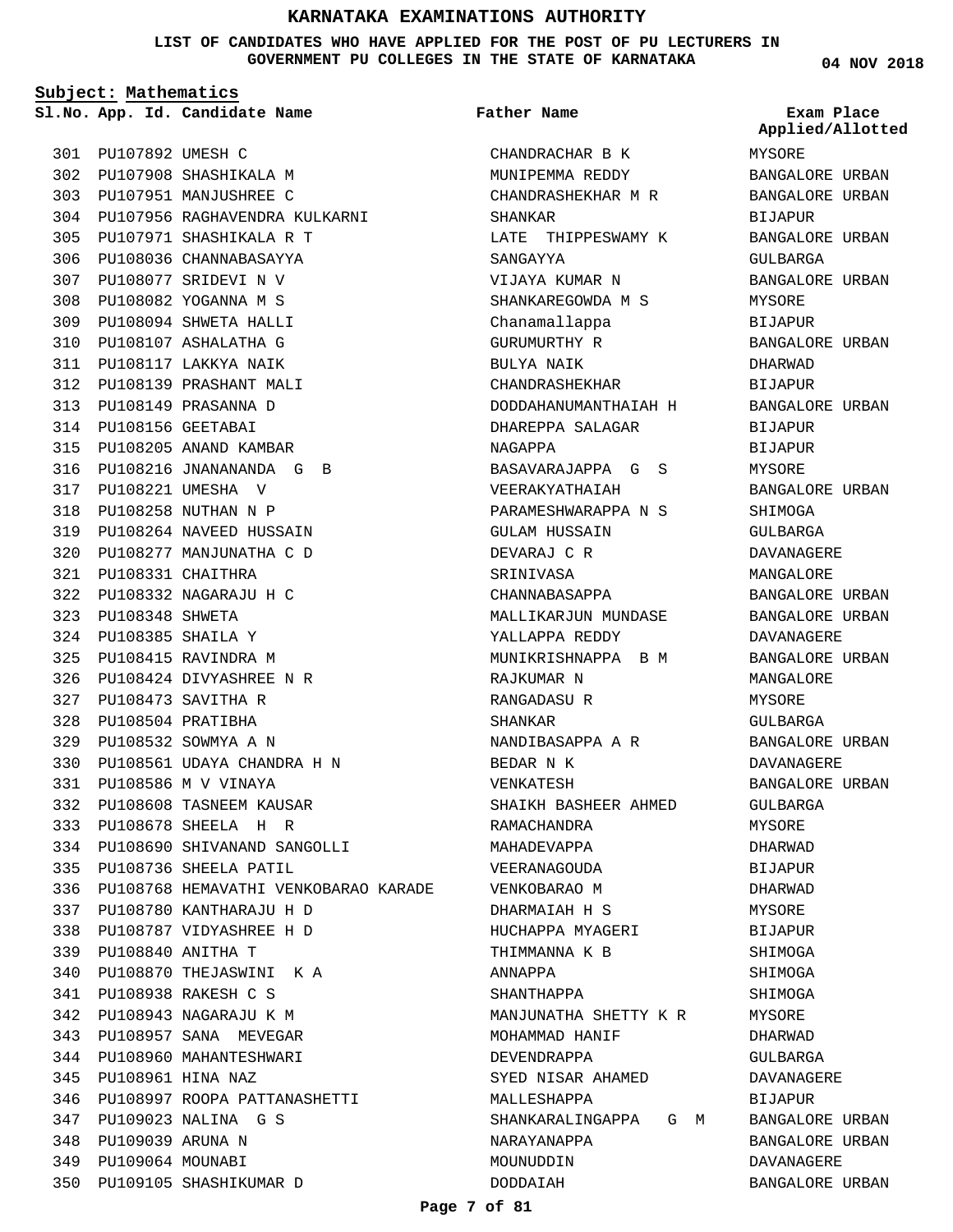**LIST OF CANDIDATES WHO HAVE APPLIED FOR THE POST OF PU LECTURERS IN GOVERNMENT PU COLLEGES IN THE STATE OF KARNATAKA**

**Subject: Mathematics**

**App. Id. Candidate Name Sl.No. Exam Place**

**Father Name**

PU109114 SUMALATHA K P 351 PU109164 MANJULA D 352 PU109186 MANJULA V 353 PU109189 VIDYA NAIK 354 PU109251 PRATHIMA V 355 356 PU109311 KIRANA B PU109343 SHARADA 357 PU109344 MALLIKARJUN N KAMBALE 358 PU109388 DIVYASHREE 359 PU109392 NAGESH N 360 PU109416 VISHWANATHA S 361 PU109473 SHARAD BHARANI G S 362 363 PU109496 SHAHEEN MAYAR PU109634 MAHADEVASWAMY S 364 PU109678 HARSHITHA R D 365 366 PU109679 AMRUTA VIJAY THORAWAT PU109680 SIDDARAJU M A 367 PU109747 PRAVEENA S S 368 PU109751 BORAIAH H H 369 PU109762 VIDYASHREE B N 370 PU109769 LOKESHA 371 PU109784 CHANDRAKANT RATHOD 372 PU109790 RAJENDRAPRASAD K C 373 PU109834 NAGALAKSHMI C 374 PU109892 RANGANATHAIAH B 375 PU109902 SHAISTHA FIRDOSE 376 PU109909 POORNIMA B NADIG 377 PU109921 NIRMALA H 378 PU109929 TABASSUM BANU 379 PU109930 SREEDHARA B J 380 PU109933 PRASANNA N B 381 PU109934 SANGAMMA MALLESHAPPA NAVI 382 383 PU109956 ROOPASHREE M 384 PU109957 SATISH GOUDAR PU109965 SUMANA U 385 PU109971 NAZREEN JAGIRDAR 386 PU110008 SHRUTHI A V 387 PU110035 RUKSANA BANU 388 PU110039 ASHWINI K S 389 PU110069 SAVITA 390 PU110105 M NARESH KUMAR 391 PU110196 SHASHIKALA TOPANAGOUDA NEGALUR TOPANAGOUDA 392 393 PU110216 NAMRUTA VISHNU HOSAKATTA PU110218 SIDDAPPA B R 394 PU110219 SHRUTI KAMALAKAR GOVEKAR 395 PU110265 DIVYABHARATHI N R 396 PU110282 TABASSUM NIKHAT 397 PU110358 SHARADA 398 PU110437 MAHEBOOB 399 PU110465 RACHAPPA 400

PAKKIRAPPA DEVENDRAPPA A K VENKATAMUTHAIAH GANAPATI VENKATASETTY B NARASIMHA BHAT SIDDAPPA NINGAPPA NARAYANA GOWDA NAGARAJU K SHIVA KUMAR S SEENAPPA R IBRAHIM SIDDAIAH RAMAKRISHNA C VIJAY APPAJI S SRINIVASA GOWDA S C HANUMAIAH NAGAPPA B VENKATARAMU RAMAJI RATHOD CHANDRAMOULESHWARAPPA M S DAVANAGERE CHANDRAPPA A BALAKRISHNAPPA SHABBIR AHMED BHAVANI SHANKAR N S HANUMANTHAPPA H MUSHTAQ SHARIFF JAYANNA BS BASAVARAJAPPA N MALLESHAPPA MADEGOWDA M MALLESHAPPA U Subrahmanya Bhat BASHIRAHMAD VEERESH A V Shabuddin Sab SEENAPPA K T PUNDLEEK TELKAR M SUDHAKAR VISHNU HOSAKATTA RAMANNA K KAMALAKAR GOVEKAR Ravikumar ABDUL REHAMAN EARAPPA NAJEERSAB MADIWALAPPA GODACHAPPANAVAR DHARWAD

**04 NOV 2018**

**Applied/Allotted**

DAVANAGERE DAVANAGERE BANGALORE URBAN DHARWAD MYSORE MANGALORE DHARWAD DHARWAD MANGALORE BANGALORE URBAN BANGALORE URBAN SHIMOGA BIJAPUR MYSORE BANGALORE URBAN DHARWAD MYSORE **SHIMOGA** BANGALORE URBAN DAVANAGERE MYSORE GULBARGA DAVANAGERE BANGALORE URBAN DAVANAGERE **SHIMOGA** DAVANAGERE SHIMOGA DAVANAGERE DAVANAGERE **BIJAPUR** MYSORE DHARWAD MANGALORE DHARWAD DAVANAGERE BANGALORE URBAN BANGALORE URBAN GULBARGA BANGALORE URBAN DHARWAD DHARWAD **MYSORE** DHARWAD BANGALORE URBAN GULBARGA DHARWAD GULBARGA

**Page 8 of 81**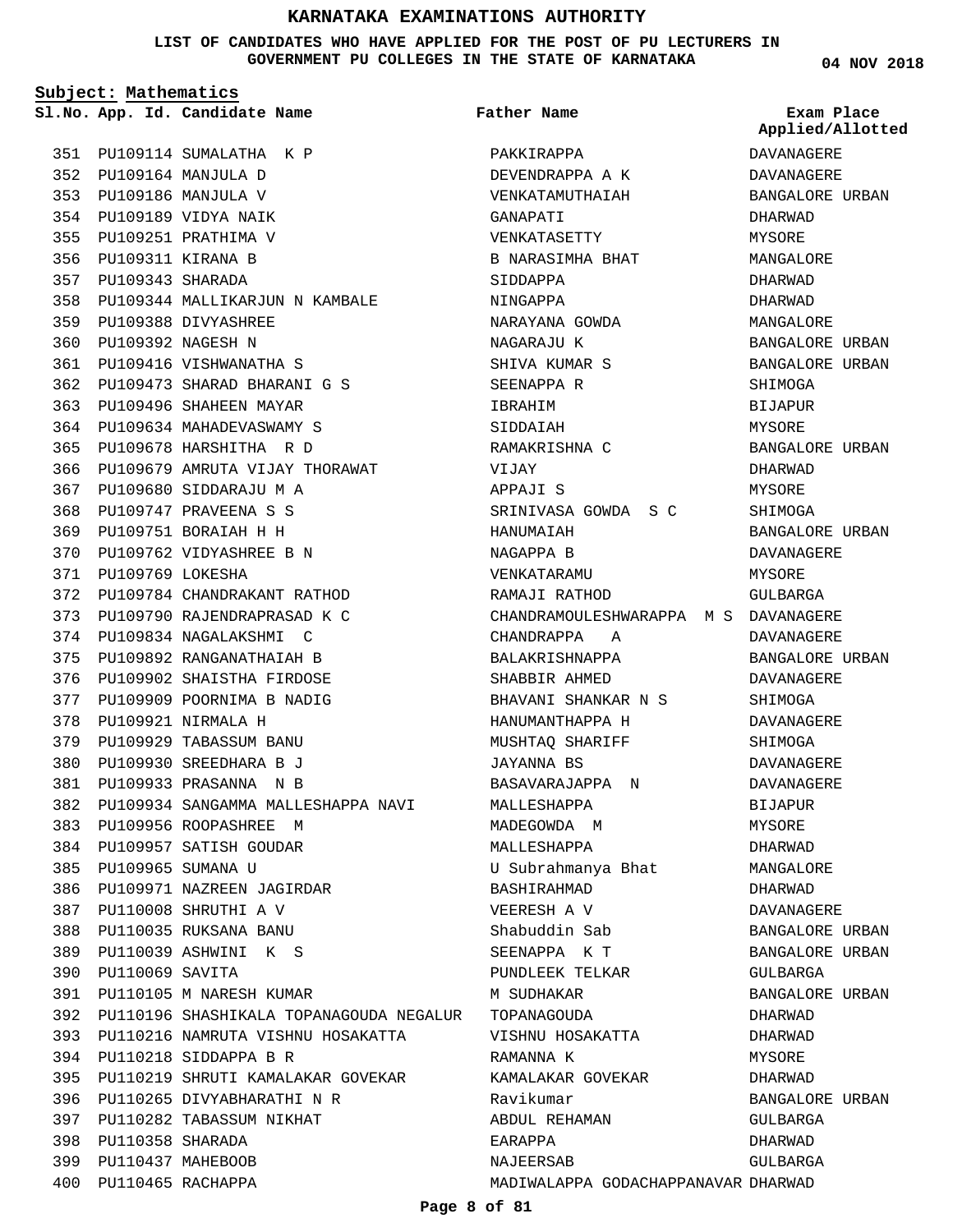### **LIST OF CANDIDATES WHO HAVE APPLIED FOR THE POST OF PU LECTURERS IN GOVERNMENT PU COLLEGES IN THE STATE OF KARNATAKA**

**Father Name**

**Subject: Mathematics**

**04 NOV 2018**

**Applied/Allotted**

BIJAPUR

|     |                       | 401 PU110468 VIDYARANI BIRADAR           |
|-----|-----------------------|------------------------------------------|
|     |                       | 402 PU110484 POORNIMA SHIROL             |
|     | 403 PU110531 PAVITRA  |                                          |
|     |                       | 404 PU110645 SOUMYA GANGADHAR PATTAR     |
|     |                       | 405 PU110729 PAVAMAN GOPAL RAO DESAI     |
|     |                       | 406 PU110774 MAMATHA K                   |
|     |                       | 407 PU110826 SANNA OBANNA H O            |
|     |                       | 408 PU110902 RENUKA SWAMY H S            |
|     |                       | 409 PU110989 SACHIN GURAV                |
|     |                       | 410 PU111002 VEENA H T                   |
|     |                       | 411 PU111007 PAVITHRA A                  |
|     |                       | 412 PU111013 SHABANA BEGUM               |
|     | 413 PU111017 ROOPA N  |                                          |
|     |                       | 414 PU111060 CHAITHRA M N                |
|     |                       | 415 PU111106 ASMA PARVEEN                |
|     |                       | 416 PU111109 NATARAJA K V                |
|     |                       | 417 PU111178 YADALLI REVANASHIDDAPPA     |
|     |                       | 418 PU111193 ASHWINI P                   |
|     | 419 PU111194 REKHABAI |                                          |
|     |                       | 420 PU111205 CHANNA KESHAVA H S          |
|     |                       | 421 PU111234 VIDYA DESANNAVAR            |
|     |                       | 422 PU111246 NANDEESH M                  |
|     |                       | 423 PU111249 RAGHU G H                   |
|     |                       | 424 PU111306 KIRTIKUMAR PREMKUMAR BALOJI |
|     |                       | 425 PU111339 ASHWINI D CHANDARAGI        |
|     |                       | 426 PU111343 SHILPA B HEBSUR             |
|     |                       | 427 PU111359 ASFIYA SULTANA              |
|     |                       | 428 PU111363 JYOTI PARUTABADI            |
|     |                       | 429 PU111379 PRADEEPA A                  |
|     | 430 PU111386 RAGINI K |                                          |
|     |                       | 431 PU111403 ASHWINI S                   |
|     |                       | 432 PU111456 MILANA K R                  |
| 433 |                       | PU111470 SHARANABASAPPA                  |
|     |                       | 434 PU111531 JYOTI N KAMMAR              |
|     |                       | 435 PU111557 RENUKA SIDDAPPA LONI        |
|     |                       | 436 PU111645 SHAILA SREE N               |
|     |                       | 437 PU111657 POONAM MUTAKEKAR            |
|     |                       | 438 PU111701 VIJAY HIRAPACHE             |
|     |                       | 439 PU111702 PRASADI M                   |
|     |                       | 440 PU111712 BASAVANJLI                  |
|     |                       | 441 PU111715 CHAITRA K                   |
|     |                       | 442 PU111719 PRANALI PATIL               |
|     |                       | 443 PU111772 SYEDA NAZNEEN BEGUM         |
|     |                       | 444 PU111811 SNEHAL THABAJ               |
|     |                       | 445 PU111818 KAVITHA B                   |
|     |                       | 446 PU111836 SHIVAGANGAMMA P             |
|     |                       | 447 PU111897 MALLESHA E                  |
|     |                       | 448 PU111912 RAJESHREE BIRADAR           |
|     |                       | 449 PU111926 BHAVANI S                   |
|     |                       | 450 PU111972 SOWJANYA K                  |

**App. Id. Candidate Name Sl.No. Exam Place** RAVASAHEB SHEKHAPPA PANDITRAO GANGADHAR GOPAL RAO DESAI KESHAVAN R OBALAPPA N SHEKHARAIAH H VASANT THUNGABHADRA H G ANANTHARAJU A R ABDUL KHADER NAGAPPA M NANJAPPA MOHD MANZOOR AHMED KHAN VASAPPA K S YADALLI NAGENDRAPPA PRAKASH R GUNDAPPA SHIVANNA G VEERAPPA MARISWAMY HONNEGOWDA PREMKUMAR DYAMAPPA Balaram Hebsur ANWAR A N **A**SHOK B NARAYANA SHETTY KOTRAPPA B B SHIVANNA RAMAPPA K H CHANDRASHEKHAR CHEBBI NAGAPPA SIDDAPPA LONI NANJAPPA B DNYANESHWAR GOPAL SUNDARA M SHIVANATH KRISHNAMURTHY C SHIVAJI SYED SALEEM SHASHIKANT LAKSHMINARAYANA RAO B PUTTAPPA ESHAPPA BASAVARAJ SREERAMAREDDY B S Shridhara Adyanthaya K

DHARWAD GULBARGA BIJAPUR GULBARGA BANGALORE URBAN BANGALORE URBAN DAVANAGERE DHARWAD SHIMOGA BANGALORE URBAN GULBARGA BANGALORE URBAN MYSORE GULBARGA SHIMOGA DAVANAGERE BANGALORE URBAN GULBARGA BANGALORE URBAN DHARWAD MYSORE BANGALORE URBAN DHARWAD DHARWAD BANGALORE URBAN BANGALORE URBAN BIJAPUR BANGALORE URBAN DAVANAGERE BANGALORE URBAN SHIMOGA DHARWAD DHARWAD BIJAPUR BANGALORE URBAN DHARWAD DHARWAD MANGALORE GULBARGA BANGALORE URBAN DHARWAD GULBARGA DHARWAD MANGALORE DAVANAGERE DAVANAGERE DHARWAD

BANGALORE URBAN

MANGALORE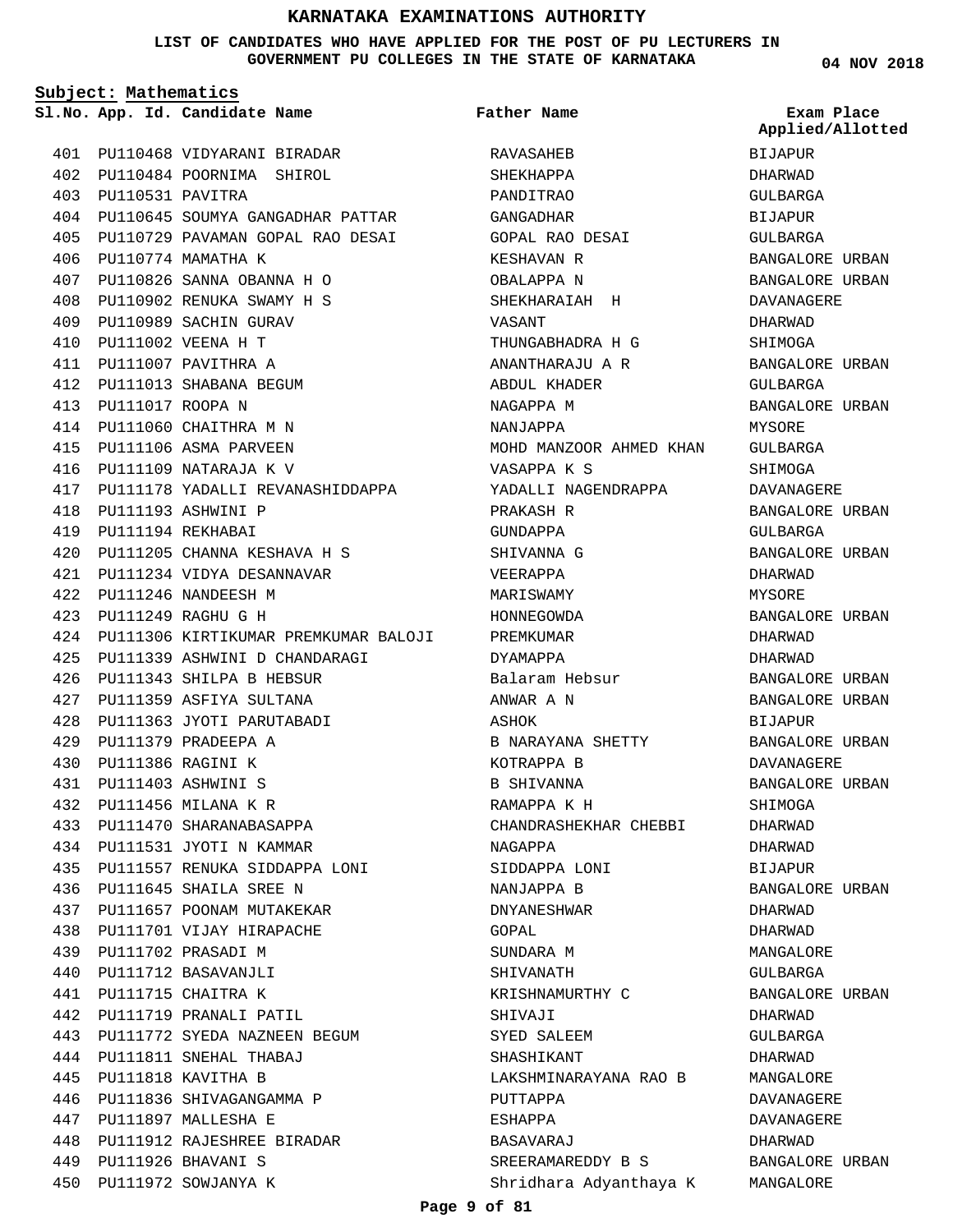**LIST OF CANDIDATES WHO HAVE APPLIED FOR THE POST OF PU LECTURERS IN GOVERNMENT PU COLLEGES IN THE STATE OF KARNATAKA**

**Subject: Mathematics**

PU111981 VIJAYAKUMAR M 451 PU111998 TEJASWINI DESHPANDE 452 PU112025 RAJAGURU S H M 453 PU112034 CHETHANA M G 454 PU112088 SREEDEVI G R 455 456 PU112135 KAVITA PU112166 BHAVANESHWARI 457 PU112183 SAROJINI JIRAGALE 458 PU112221 CHANDRA SAFALA M C 459 PU112260 SHAILAJA 460 PU112298 NINGAPPA SABARAD 461 462 PU112327 ANITA CHAVAN PU112346 GOUSE KHAN PATHAN 463 PU112364 BASAVALINGAPPA N 464 PU112438 SANIYA FATIMA 465 466 PU112440 PUSHPALATHA N PU112504 SAVITHA Y L 467 PU112525 GAYATHRI K 468 PU112534 KAVYA G M 469 PU112539 MANJUNATH P H 470 PU112581 MALAVIKA Y R 471 PU112639 SHAHAWAR UNNISA S N 472 PU112656 MAMATA 473 474 PU112687 KHALEDABEGUM PU112691 ASHWINI SAVANT 475 476 PU112701 NEETA OBANNAVAR PU112710 VIJETHA K P 477 478 PU112771 NANDEESHA K PU112781 NAGARAJA 479 PU112789 ARSHAD UNNISA 480 PU112851 KANMANI G 481 482 PU112869 MOHAN KUMAR KR PU112875 SUMA N 483 PU112892 SAHANA R 484 PU112893 MANJULADEVI R 485 486 PU112898 SWATI 487 PU112905 RAJESHWARI KS PU112908 ZARMEENA FIRDOSE J M 488 PU112914 INAYATHULLA K S 489 PU112917 Y MADHUSUDHANA REDDY 490 PU112933 RAMESH T 491 PU112971 SHWETHA B S 492 PU113024 JYOTHI A J 493 PU113027 SHIVAYYA HIREMATH 494 495 PU113031 MAHESH PU113034 DHANALAKSHMI E 496 PU113059 GEETHA G 497 PU113069 SURESH M 498 PU113114 RAGHAVENDRA H 499 500 PU113122 SUJATA ARASANAL

**App. Id. Candidate Name Sl.No. Exam Place** MALLARAPPA MG Narayan AJJAYYA S H M GURUMALLAPPA M RAVI KUMAR G V SHIVAPPA MALLAPUR MADIVALAPPA KALLAPPA Chowda reddy MAGUNDAPPA K ANGADI CHANABASAPPA SABARAD LOKESH AMEER KHAN NINGAPPA ABDUL KALEEM AFSAR NAGARAJU S c lakkanna KAMANNA K V MALLESHAPPA G C HALYANAIK P RAGHUNATHAREDDY K NOORAHAMED S CHANDRAKANT MD HUSAIN PRAKASH BHEEMASHEPPA Prabhakar K S LATE KOTTURAPPA K R YAMANAPPA KHURSHEED AHMED Dr N GEETHACHARYA RAMAKRISHNAIAH NIRANJANA MURTHY Ramesha MN RAJANNA Pradeep Joshi SHIVARUDRAIAH K JAHANGIR BADASHA A M K SANAULLA Y NAGI REDDY THIMMAIAH Suresh Kumar JAGADISH A MANIGAYYA parameshwar ESWARAPPA ESWARAGOUD G MUGAPPA HOSURAPPA B NAGAPPA **Father Name**

**04 NOV 2018**

DAVANAGERE DHARWAD DHARWAD SHIMOGA BANGALORE URBAN GULBARGA GULBARGA BIJAPUR BANGALORE URBAN BANGALORE URBAN DHARWAD BIJAPUR DHARWAD MYSORE GULBARGA BANGALORE URBAN BANGALORE URBAN BANGALORE URBAN BANGALORE URBAN DAVANAGERE BANGALORE URBAN MYSORE GULBARGA GULBARGA DHARWAD DHARWAD MANGALORE SHIMOGA GULBARGA BANGALORE URBAN BANGALORE URBAN BANGALORE URBAN BANGALORE URBAN BANGALORE URBAN BANGALORE URBAN GULBARGA BANGALORE URBAN DAVANAGERE BANGALORE URBAN BANGALORE URBAN BANGALORE URBAN BANGALORE URBAN DAVANAGERE GULBARGA GULBARGA BANGALORE URBAN DAVANAGERE MYSORE SHIMOGA BIJAPUR **Applied/Allotted**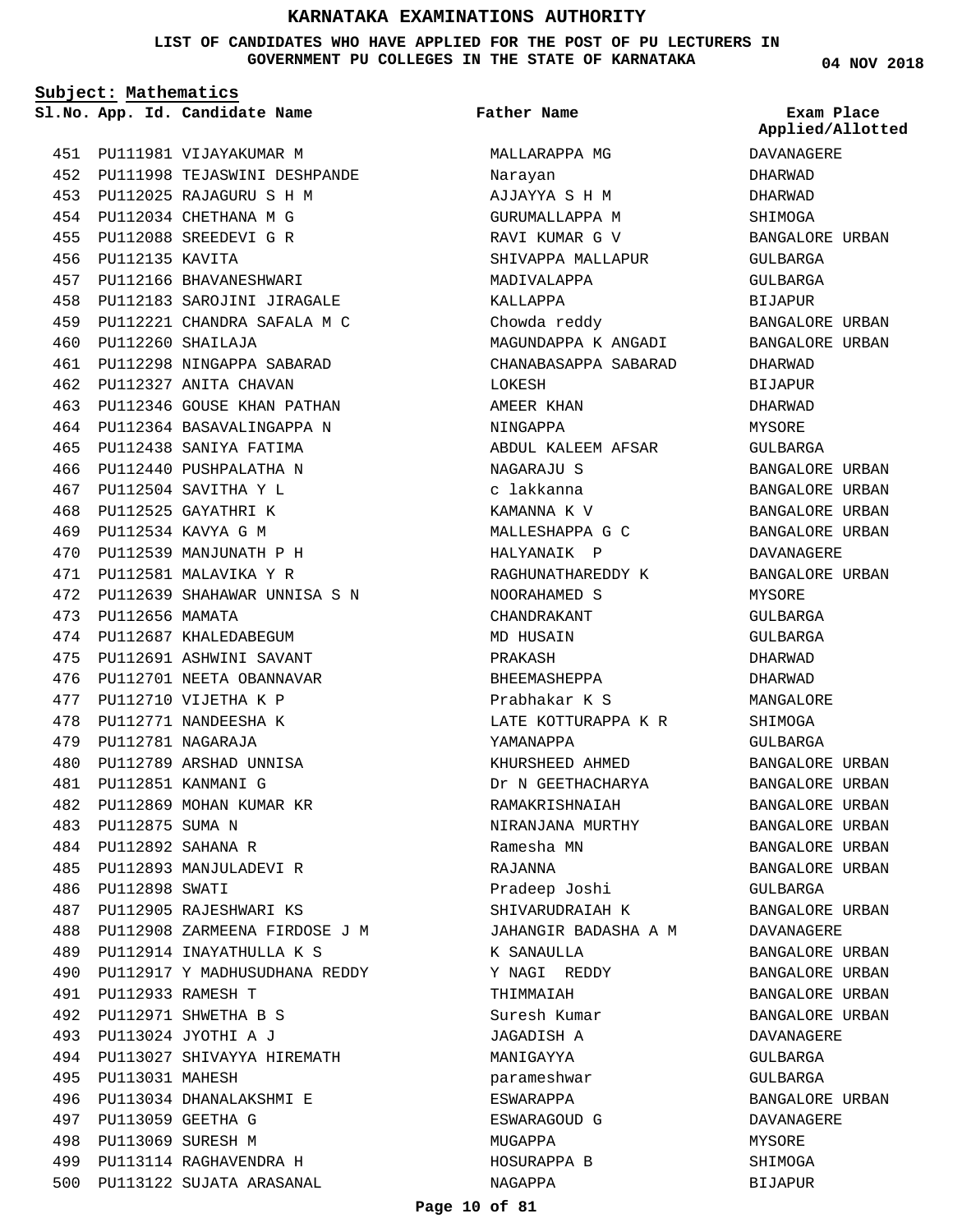**LIST OF CANDIDATES WHO HAVE APPLIED FOR THE POST OF PU LECTURERS IN GOVERNMENT PU COLLEGES IN THE STATE OF KARNATAKA**

**Subject: Mathematics**

PU113146 SHILPA K S 501 502 PU113156 K UMAMAHESWARI 503 PU113170 D SMITA RANI PU113192 MANGALA H K 504 505 PU113207 NARAYAN HOSUR

506 PU113230 SHILPA

PU113449 BHAVYA L 516 PU113525 VANI H A 517 518 PU113538 THRIVENI B S 519 PU113544 THIPPESWAMY B J 520 PU113591 PRAVALLIKA K PU113615 NEELAMMA D M 521 522 PU113616 SHYAMASUNDAR

PU113795 ASHA C S 525

527 PU113895 KUSUMA DN

533 PU114091 KANNAN

543 PU114392 SAVITA

507 PU113258 SHWETA HALYAL PU113261 ARCHANA S 508 509 PU113302 LAXMI MADAR PU113321 SIMI C GEORGE 510 511 PU113325 RAMCHANDRA PU113370 SHRUTHI G 512 PU113379 REKHA S L 513 PU113427 MEGHANA S 514

515 PU113437 SHAMBULINGAPPA KADI

524 PU113784 VANITA DANAWADAKAR

534 PU114130 KEERTI SHANKRAPPA HUGAR

536 PU114203 SHRISHAIL HUCHAGOUDARA

526 PU113861 SALEHA FARHEEN

528 PU113935 QAUSAR SULTANA 529 PU113952 HUKKERI VINAYAK 530 PU113966 SHARANABASAPPA PU114010 A K VANASUMA 531 532 PU114016 MOHAMED SAFDAR

535 PU114163 AMBIKA BIRADAR

537 PU114229 MOHAMMAD IBRAHEEM 538 PU114246 BHARATH KUMAR R 539 PU114255 RAMESH KOTI 540 PU114262 MURUGENDRA PU114272 AMBIKA G 541 542 PU114346 HARINATHA N

544 PU114403 SUDHARANI KHADRI 545 PU114443 PRASHANTH KUMAR 546 PU114472 SHYALINI K S 547 PU114485 SACHIN JYOTI 548 PU114581 SANJAYA NAIK K

549 PU114589 INDE VRUSHALI SUNIL

PU114605 MADHU D N 550

**Father Name**

523 PU113766 RAKHESHA HANUMANTHAGOWDA HALEMANIHANUMANTHAGOWDA HALEMANI **App. Id. Candidate Name Sl.No. Exam Place** SOMASHEKARAIAH K T K VEERASWAMY D V SRINIVASA RAO KUBERAPPA H R RANGAPPA SABAMMA VEERABHADRAPPA SHANKAR RAO SHINDE **BHEEMAPPA** GEORGE C J ASHOK JOSHI JANARDHAN REDDY G LOKANATHA S N SHANKARAMURTHY R GADIGEPPA LAKSHMINARAYANAREDDY T ANANTHA SUBBANNA H SHANKARAPPA B C JAYANNA B S VASANTHAPPA K PARASURAMAPPA D M DEVENDRAPPA VASANT Shivegowda C N MD KHALIL MUJAHID NARAYANA D S MD HUSSAIN PRABHAKAR KASHINATH G A KENCHAPPA ABDUL RASHEED VENKATESH K S SHANKRAPPA HUGAR BABUGOUDA MALLAPPA HUCHAGOUDARA MOHAMMAD IQBAL MOMIN Rajendran S GURUAPADAPPA SANGANNA GANGOJI RAO NARAYANAPPA VASANT MURALKAR CHANDRASHEKHAR SANATH KUMAR SHIVARAMAIAH CHANDRAPPA KRUSHNA NAIK sunil Inde NARASIMHAIAH L

**04 NOV 2018**

| .<br>Applied/Allotted  |  |
|------------------------|--|
| MYSORE                 |  |
| <b>BANGALORE URBAN</b> |  |
| GULBARGA               |  |
| DAVANAGERE             |  |
| DHARWAD                |  |
| <b>GULBARGA</b>        |  |
| BIJAPUR                |  |
| GULBARGA               |  |
| BIJAPUR                |  |
| MANGALORE              |  |
| GULBARGA               |  |
| GULBARGA               |  |
| BANGALORE URBAN        |  |
| DAVANAGERE             |  |
| BIJAPUR                |  |
| BANGALORE URBAN        |  |
| MYSORE                 |  |
| BANGALORE URBAN        |  |
| BANGALORE URBAN        |  |
| DAVANAGERE             |  |
| DAVANAGERE             |  |
| DHARWAD                |  |
| DAVANAGERE             |  |
| BIJAPUR                |  |
| <b>BANGALORE URBAN</b> |  |
| GULBARGA               |  |
| <b>BANGALORE URBAN</b> |  |
| GULBARGA               |  |
| DHARWAD                |  |
| GULBARGA               |  |
| DAVANAGERE             |  |
| BANGALORE URBAN        |  |
| MYSORE                 |  |
| MYSORE                 |  |
| BIJAPUR                |  |
| GULBARGA               |  |
| BIJAPUR                |  |
| BANGALORE URBAN        |  |
| <b>BIJAPUR</b>         |  |
| GULBARGA               |  |
| DAVANAGERE             |  |
| BANGALORE URBAN        |  |
| DAVANAGERE             |  |
| BIJAPUR                |  |
| MANGALORE              |  |
| BANGALORE URBAN        |  |
| DHARWAD                |  |
| DAVANAGERE             |  |
| GULBARGA               |  |
| BANGALORE URBAN        |  |

### **Page 11 of 81**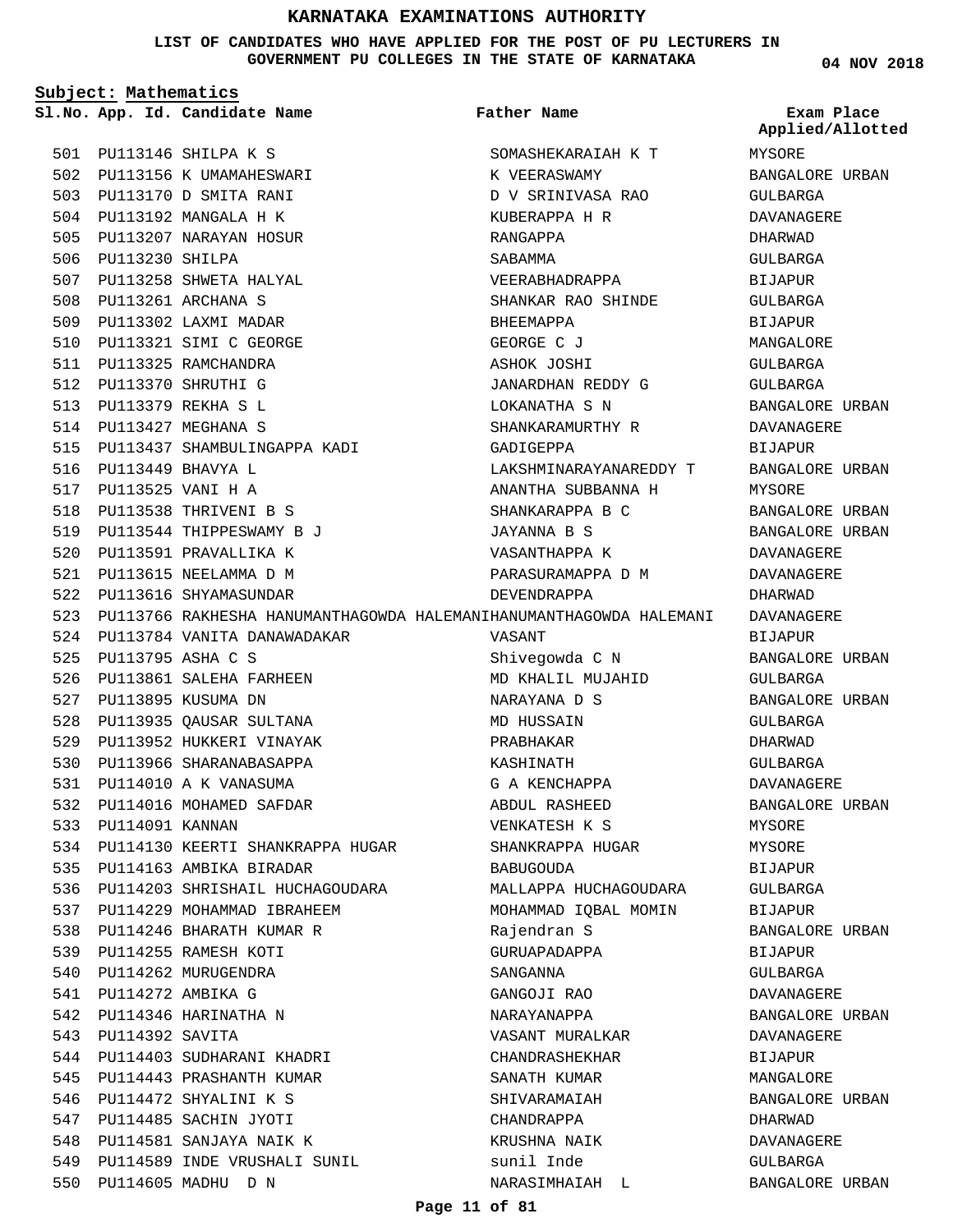**LIST OF CANDIDATES WHO HAVE APPLIED FOR THE POST OF PU LECTURERS IN GOVERNMENT PU COLLEGES IN THE STATE OF KARNATAKA**

**Subject: Mathematics**

**App. Id. Candidate Name Sl.No. Exam Place**

552 PU114654 ABDUL KARIM GK

PU114742 ASHWINI BHAT A U 557

559 PU114783 MALIKAJAN ATTAR

PU114924 NAGAVENI R B 561

PU114997 GUNASHEELA B U 563 564 PU115041 LAKSHMI G N 565 PU115053 SHOBHA K 566 PU115060 ARJUN V

567 PU115067 THIPPESWAMY M 568 PU115113 MAGESH M 569 PU115126 SAVITA PU115153 SHILPA J 570 PU115163 MUKTHA M S 571 PU115245 SHYLA G J 572 573 PU115279 THRIVENI G

574 PU115315 RAJASHREE UDOSHI

PU115340 CHANDRASHEKAR T 576

578 PU115355 SUVARNA RAMACHANDRA VARNEKAR

582 PU115412 VIJAYAKUMARASWAMY K M

PU115328 VEERESH T 575

PU115352 MANJULA P 577

579 PU115356 NANDINI H N PU115364 VEENA B P 580 PU115382 RASHMI KULKARNI 581

PU115429 ERAPPA D D 583 584 PU115457 NAGARAJ KUMSI 585 PU115466 MALLIKARJUN 586 PU115594 MUNIRAJA A C PU115601 KUSUMA J 587 588 PU115603 ANAND 589 PU115605 SHRUTHI V 590 PU115608 VALIBHASHA G 591 PU115617 VANISHREE K M 592 PU115627 SAVITA KALLIGUDDI

PU115655 SRINIVAS 593

595 PU115705 TANVEER AHMED 596 PU115731 KANNIKA R 597 PU115752 AVINASH B R 598 PU115773 RAVICHANDRA

PU115894 NAGARAJA J 600

PU115670 YASHANTHA KUMAR T S 594

599 PU115846 POORNIMA MUCHANDI

558 PU114776 CHANNAMMA MALLAPPA GANAGER

560 PU114824 GURASIDDAPPA KANABARAGI

562 PU114925 NIRMALA NAGESH VERNEKAR

PU114650 SAVITHA N 551

PU114665 SAHANA 553 PU114680 SHAKUNTALA 554 PU114699 BHASKAR L V 555 PU114734 GEETHA N 556

N NARASIMULU GAFOORSAB BHIKKU RANGAMMA B VENKATASWAMY LATE NAGENDRA UMESHA A G MALLAPPA DAVALASAB **KEMPANNA** BHADRACHARI C NAGESH Umapathi D NARASIMHAMURTHY G M RAGHURAM K UMLYA NAIK MANJUNATHA N C MUNUSAMY SUBHASH D JANNAPPA SHIVANNA M P JAYA K Gangadhariah R Parappa C Udoshi thipperudrappa v g THIMMARAYAPPA MALLIKARJUN RAMACHANDRA NARASIMHAIAH H T PUTTAPPA B PRAHALAD CHANDRAMOWLI K M DANDERGURUBASAPPA MALLIKARJUN SHEKHAR CHIKKAMUNIYAPPA JAYA PRAKASH PANDITAPPA VENKATARAMANA D BUDDEN SAB G MANJAPPA H LAXMAN KARABASAPPA SRIRAMAIAH MOHAMAD ATHULLA T T R RAMAKRISHNA RANGASWAMY P GOPALRAO SANGAPPA JAYARUDRAPPA S **Father Name**

BANGALORE URBAN GULBARGA GULBARGA **Applied/Allotted**

DHARWAD

MYSORE SHIMOGA DHARWAD DHARWAD DHARWAD DAVANAGERE DAVANAGERE SHIMOGA

BANGALORE URBAN

BANGALORE URBAN

BANGALORE URBAN BANGALORE URBAN BANGALORE URBAN BANGALORE URBAN

BANGALORE URBAN BANGALORE URBAN

BANGALORE URBAN

BANGALORE URBAN

BANGALORE URBAN BANGALORE URBAN

BANGALORE URBAN DAVANAGERE BANGALORE URBAN

BANGALORE URBAN DAVANAGERE BANGALORE URBAN

BANGALORE URBAN

MANGALORE DAVANAGERE DAVANAGERE BANGALORE URBAN

GULBARGA

DHARWAD

GULBARGA DHARWAD

SHIMOGA BIJAPUR

DHARWAD GULBARGA MYSORE

GULBARGA

DHARWAD GULBARGA

SHIMOGA GULBARGA BIJAPUR

**04 NOV 2018**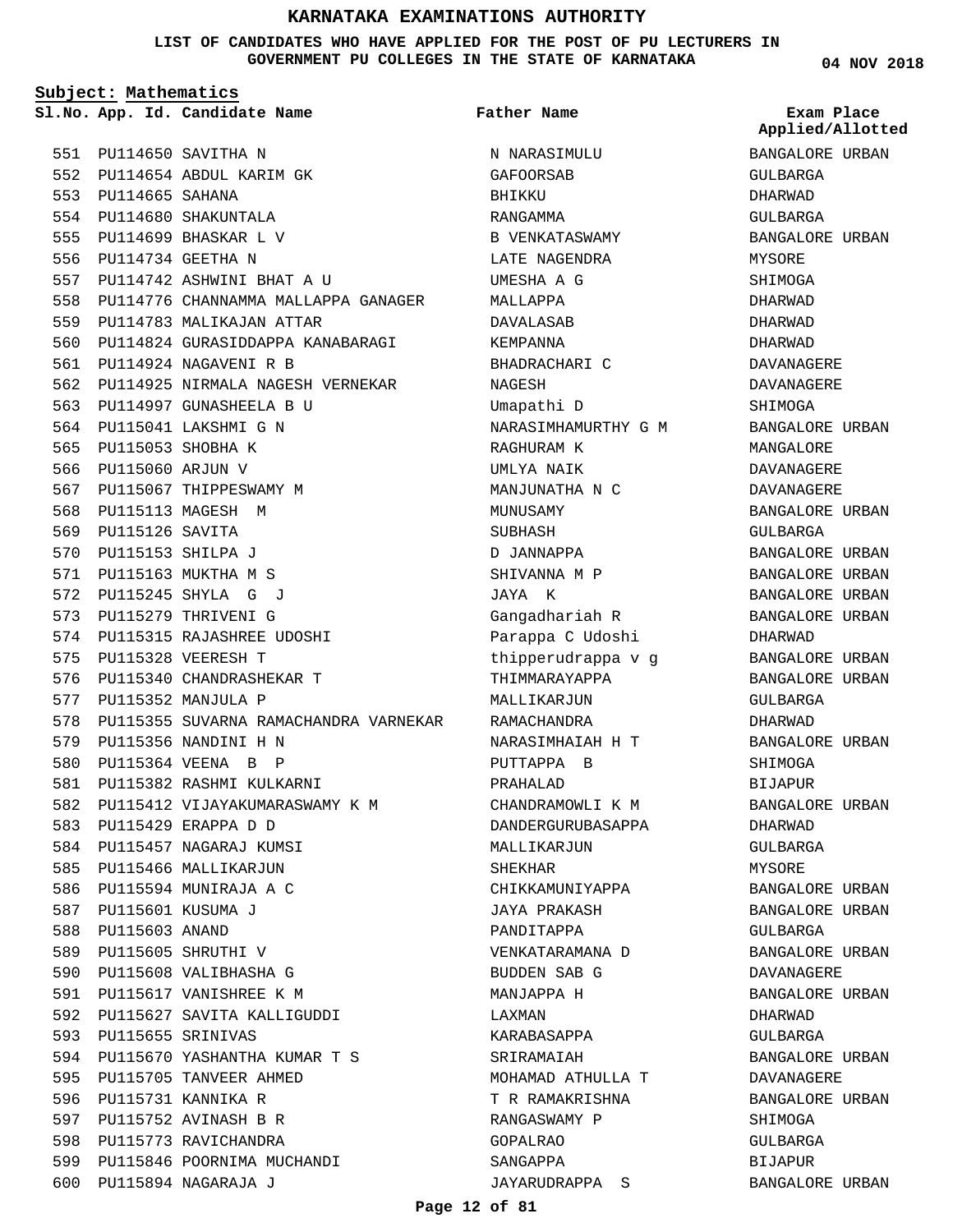### **LIST OF CANDIDATES WHO HAVE APPLIED FOR THE POST OF PU LECTURERS IN GOVERNMENT PU COLLEGES IN THE STATE OF KARNATAKA**

**Subject: Mathematics**

**App. Id. Candidate Name Sl.No. Exam Place**

PU115955 VIDYASHRI KOSHTI 601 PU115959 JAGADEESH H JYOTI 602 603 PU115960 KIRTI ANGADI 604 PU115999 AFREEN BEGUM MUJAWAR PU116012 L AFRIN TAJ 605 606 PU116078 MALA B R 607 PU116080 FATHIMUNNISA 608 PU116094 MODI NAGALAMBIKA PU116126 LAVANYA N K 609 610 PU116133 AHMEDI BEGUM PU116140 NAVEEN M K 611 612 PU116157 SOWBHAGYA PU116177 UMESHA T 613 PU116211 DIVYA SHREE B 614 615 PU116247 CHANNAPPA PU116270 ARUNASHREE K S 616 PU116368 MANJULA S 617 PU116370 SANTOSH KAMBLE 618 PU116374 JYOTHI P R 619 PU116413 LAKSHMI R K 620 PU116467 VINUTHA K J 621 PU116493 SRIDHAR H M 622 PU116511 D SHEELA 623 PU116551 ROOPA P 624 PU116659 SURESH M S 625 626 PU116707 SUDHIR DONAWADE PU116710 SAROJA K 627 628 PU116761 GEETA PU116762 SANTOSH 629 PU116811 MUDDURAJU P 630 PU116815 RAVI H E 631 PU116835 VIDYASHREE S 632 633 PU116853 PAVITHRA K M 634 PU116859 CHETANA M 635 PU116862 LUKMANHAKEEM INAMDAR PU116945 SUSHMA NAGARAJ RAO 636 PU116954 NAGASRI C R ALIYAS VASUKI C R 637 PU116996 SHAHANAWAZ MANIYAR 638 639 PU116997 VANISHREE A PU117016 SHARATH BABU A J 640 PU117035 JAIPRAKASH 641 PU117042 ZIYAULLA KHAN 642 643 PU117054 SHARANABASAPPA DODDAMANI 644 PU117079 KARTHIK KUMAR K R PU117090 SANJOTA JOSHI 645 646 PU117125 VENKATESHA B U PU117126 NAGARAJ 647 648 PU117130 PRAJNA 649 PU117135 SHREESHAILAYYA BIXAVARTIMATH 650 PU117183 SOMASHEKHAR KERIMANI

MALLAPPA HANAMANT SHIVAPPA ANWAR L KHALANDAR RAJ M B KHASIM VAIJINATH KRISHNAMURTHY N K SHAIK HUSSAIN KRISHNAMURHY M MADANEGOWDA THIMMAPPA H BASAVARAJA K KALAKAPPA SHETTAR LATE K P SHIVAMURTHY SHIVAPPA BHAGAVANT KAMBLE RUDRA MURTHY P H KRISHNA REDDY R C JAYARAMU MUNINARAYANAPPA B M D ANJINAPPA PUTTAMADAIAH Shivalingappa M DWARAPAL KALLAPPA VASANT KATTI DAMODAR PRAKASH N G ESWARACHAR SUBRAMANYA MALLEGOWDA K N M THIMMANA GOUDA SAYYEDRASOOL INAMDAR NAGARAJ RAO RAGHAVENDRA DAS C J MAHEBUB SAHEB ADIMURTHY JAYANNA GOWDA B BHAGANNA AMANULLA SHIVALINGAPPA Ramachandra K S SUBHASH UMAPATHI K V RAMACHANDRA MADHAV NAYAK MAHANTAYYA CHANNAPPA **Father Name**

**04 NOV 2018**

BIJAPUR DHARWAD DAVANAGERE BIJAPUR DAVANAGERE BANGALORE URBAN BANGALORE URBAN GULBARGA MYSORE GULBARGA BANGALORE URBAN MYSORE BANGALORE URBAN DAVANAGERE DHARWAD MYSORE BANGALORE URBAN DAVANAGERE SHIMOGA BANGALORE URBAN MYSORE BANGALORE URBAN DAVANAGERE MYSORE BANGALORE URBAN DHARWAD GULBARGA GULBARGA GULBARGA DAVANAGERE MYSORE MYSORE MYSORE DAVANAGERE DHARWAD BANGALORE URBAN DAVANAGERE DHARWAD BANGALORE URBAN MYSORE GULBARGA BANGALORE URBAN GULBARGA BANGALORE URBAN DHARWAD BANGALORE URBAN GULBARGA MANGALORE DHARWAD DHARWAD **Applied/Allotted**

### **Page 13 of 81**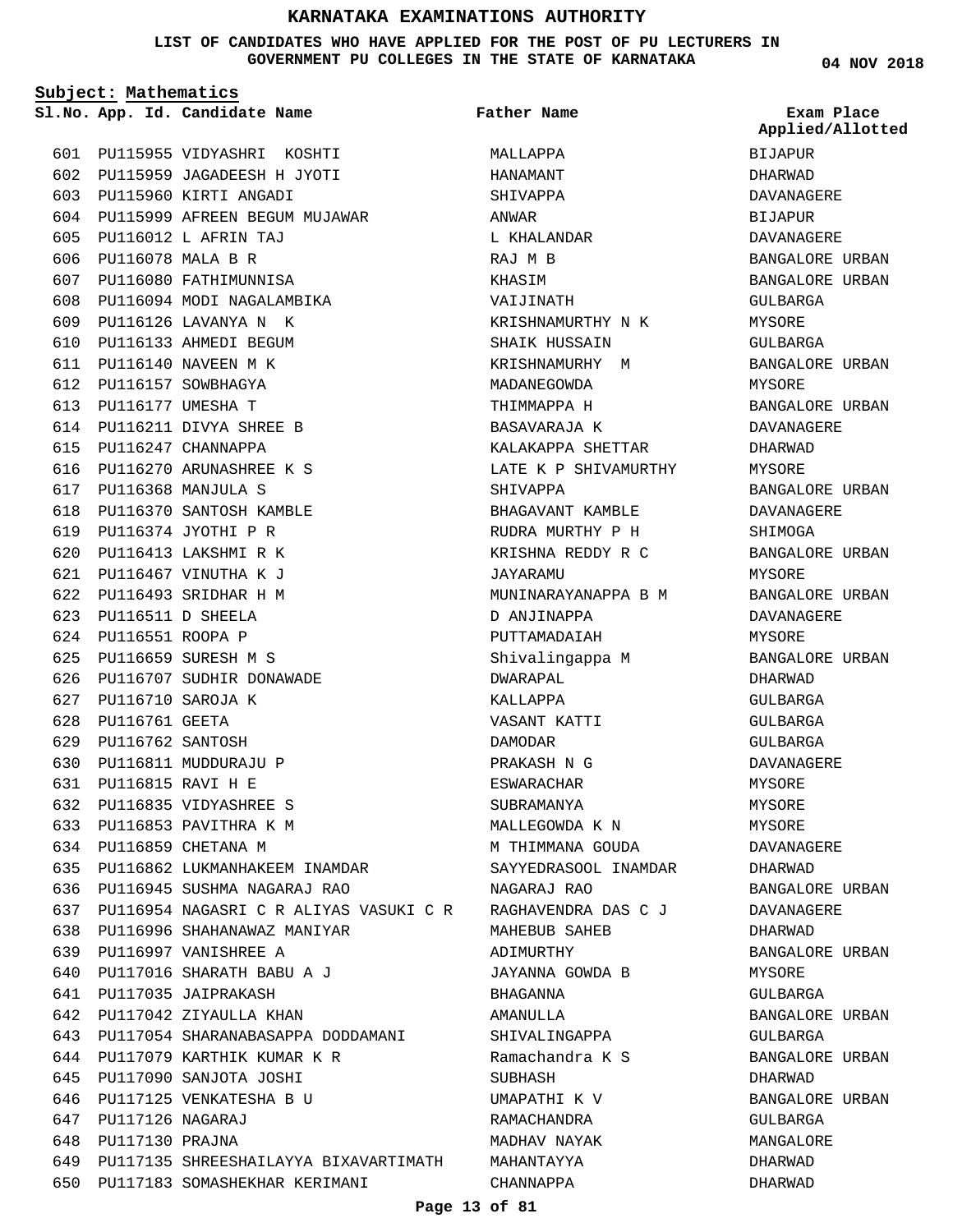### **LIST OF CANDIDATES WHO HAVE APPLIED FOR THE POST OF PU LECTURERS IN GOVERNMENT PU COLLEGES IN THE STATE OF KARNATAKA**

**Subject: Mathematics**

**App. Id. Candidate Name Sl.No. Exam Place**

**Father Name**

**04 NOV 2018**

**Applied/Allotted**

|     |                     | 651 PU117186 RAJSHEKHAR TAMMANNAVAR                         | IRAPPA                |
|-----|---------------------|-------------------------------------------------------------|-----------------------|
| 652 |                     | PU117196 YASMEEN BEGUM                                      | MD MAHTAB SAB         |
| 653 |                     | PU117212 QAISERBANU JAHAGIRDAR                              | ABDUL RAHIMKHAN       |
|     |                     | 654 PU117214 B VINAYKUMAR                                   | <b>B H SIVARAM</b>    |
| 655 |                     | PU117267 DIWAKAR S A                                        | ADIMURTHY             |
| 656 |                     | PU117274 SARITA HIREMANI                                    | PARASHURAM            |
| 657 | PU117331 SRIDEVI    |                                                             | BASAWARAJAPPA WADGERA |
| 658 |                     | PU117372 K MAHESH                                           | K SATYANARAYANA RAO   |
| 659 |                     | PU117384 VIJAYLAKSHMI                                       | NARASAPPA             |
| 660 |                     | PU117415 KARJAGI SURESH                                     | KESHAPPA              |
|     | 661 PU117430 MAHESH |                                                             | SHARANAPPA            |
|     |                     | 662 PU117443 SUVIDHA BHAT                                   | Vishweshwar           |
| 663 |                     | PU117476 NAVYASHREE E B                                     | Basvaraju E K         |
| 664 |                     | PU117488 ANANDA REDDY N                                     | NARASIMHAPPA A        |
| 665 |                     | PU117496 SHAMSHODDIN                                        | HAMEEDMIYYA           |
| 666 | PU117541 URMILA     |                                                             | Hanumanthappa         |
| 667 |                     | PU117543 RAGHAVENDRA S K                                    | KESHAVARAO S          |
| 668 | PU117553 VISHAL     |                                                             | VITHAL GADDAM         |
|     |                     | 669 PU117601 SANJAY ONKAR                                   | KEMPANNA              |
|     |                     | 670 PU117603 PUSHPA B R                                     | <b>B M RUDRAIAH</b>   |
|     |                     | 671 PU117622 RAVI KUMAR C K                                 | KARUNYAMURTHY         |
|     |                     | 672 PU117654 MAMATHA M                                      | MAHADEVAIAH           |
| 673 |                     | PU117657 SHARADA APPASAHEB MAHORKARA APPASAHEB KADAPPA MOHO |                       |
| 674 |                     | PU117674 MANJAPPA P                                         | PARAPPA               |
| 675 |                     | PU117691 VARSHARANI BALASAB BABANNAVAR                      | BALASAB BABANNAVAR    |
| 676 |                     | PU117716 AVIRAJAGOWDA H S                                   | SONNEGOWDA D          |
| 677 |                     | PU117759 SANTHOSHKUMAR K                                    | KUMARASWAMY K         |
| 678 |                     | PU117766 RAMACHANDRA N C                                    | CHANNASHETTY          |
| 679 |                     | PU117796 SANGANAGOUDA GOUDAR                                | BASANAGOUDA           |
| 680 |                     | PU117812 SHILPA GUNAGA                                      | VITTAL                |
| 681 |                     | PU117833 SHANKAR PUJERI                                     | SIDDAPPA              |
| 682 |                     | PU117857 SUPRIYA SHERIKAR                                   | BASAVARAJ             |
|     |                     | 683 PU117861 SHILPA B                                       | BASAVANTHAPPA         |
| 684 |                     | PU117875 RADHIKA MOGALANI                                   | FAKEERAPPA            |
| 685 |                     | PU117886 VIJAYALAKSHMI                                      | SANGANNA              |
| 686 |                     | PU117936 SHILPA MATTIKATTI                                  | BASAVARAJ             |
| 687 |                     | PU117983 SEEMA NAYAK                                        | SHIVANAND NAYAK       |
| 688 |                     | PU118002 SUSHMA C R                                         | CHINDARAJU T          |
| 689 |                     | PU118020 GEETA SANGAPPA CHAWALI                             | SANGAPPA CHAWALI      |
| 690 |                     | PU118057 SALEEMMALIK A MUKKARAGUNDI                         | ABDULMUNAFSAB         |
| 691 |                     | PU118070 ASMA PARVEEN                                       | NAZEERUDDIN           |
| 692 |                     | PU118132 MOUNESHA KANTLI                                    | Hanmantappa           |
| 693 | PU118169 SALMA P    |                                                             | MAHAMMAD SHARIF P     |
| 694 |                     | PU118190 SMITA GOUDAR                                       | <b>BASANAGOUD</b>     |
| 695 |                     | PU118199 VENKATAGIRI S HADIMANI                             | Shankarappa           |
| 696 |                     | PU118204 MALLANNA                                           | MALEESHAPPA           |
| 697 |                     | PU118264 RAJASHRI HEGDE                                     | Ganesh                |
| 698 |                     | PU118265 ARKAVATHI S                                        | SRINIVASA N           |
| 699 |                     | PU118268 SHRIDEVI SIDDATAGIMATH                             | CHANABASAYYA          |
| 700 |                     | PU118402 KANYAKUMARI N A                                    | ASHWATHA REDDY K N    |
|     |                     |                                                             |                       |

APPASAHEB KADAPPA MOHORKARA BANGALORE URBAN DHARWAD GULBARGA DHARWAD MANGALORE BANGALORE URBAN DHARWAD GULBARGA BANGALORE URBAN GULBARGA DHARWAD GULBARGA BANGALORE URBAN MYSORE BANGALORE URBAN GULBARGA GULBARGA BANGALORE URBAN GULBARGA DHARWAD BANGALORE URBAN MYSORE BANGALORE URBAN BANGALORE URBAN DHARWAD BANGALORE URBAN DAVANAGERE MYSORE BIJAPUR DHARWAD DHARWAD BIJAPUR DAVANAGERE DHARWAD GULBARGA DHARWAD DHARWAD BANGALORE URBAN DHARWAD DHARWAD GULBARGA DHARWAD DAVANAGERE

> BIJAPUR DHARWAD GULBARGA

DHARWAD

BANGALORE URBAN BANGALORE URBAN

BANGALORE URBAN

### **Page 14 of 81**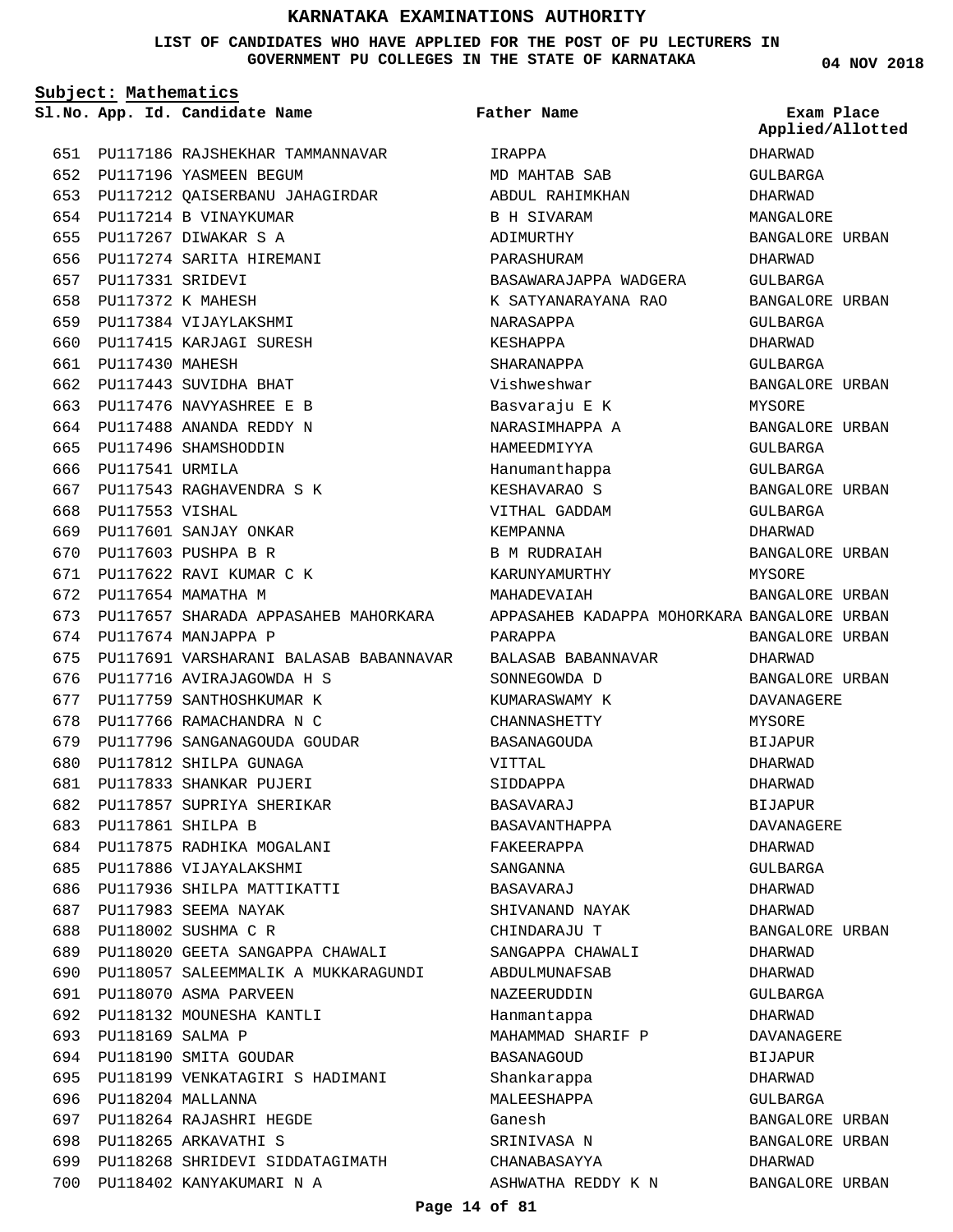**LIST OF CANDIDATES WHO HAVE APPLIED FOR THE POST OF PU LECTURERS IN GOVERNMENT PU COLLEGES IN THE STATE OF KARNATAKA**

**Subject: Mathematics**

**App. Id. Candidate Name Sl.No. Exam Place**

PU118428 SUMA SHIVAMATH 701 PU118476 AMBUJA N R 702 703 PU118500 BHUVANESHWARI GOUDAR PU118506 H S JABIRA BEGUM 704 PU118507 ASWINI K S 705 706 PU118537 NETHRAVATHI H R PU118625 CHANDRASHEKHARA R T 707 708 PU118742 MANJUNATH NAREGAL PU118754 MAMATHA M S 709 710 PU118773 MULAKALEDU RAVI KUMAR 711 PU118785 ASHWINI HONKAMBLE PU118825 SHEELA R G 712 PU118863 MANJUNATHA H N 713 PU118872 BHAGYAMMA H P 714 PU118922 MOHAMED IRSHAD ANSARI 715 716 PU118939 MAHAMMAD ZABIULLA PU118941 MANGALA GOWRAMMA H 717 PU118954 VENKATESH M G 718 PU118957 KAVYA H S 719 PU118982 MITHILA H BILLAVA 720 PU119001 SUMATHI K M 721 PU119031 SOWMYA D 722 PU119069 SAHIRABANU 723 PU119085 KAVITHA C M 724 PU119086 RASHMI P R 725 PU119125 SAVITHA R 726 727 PU119131 PRATIMA PU119179 ABHISHEK ROKHADE 728 PU119187 SAVITHA B V 729 PU119208 RAJASHEKHARAGOUDA 730 PU119231 USHARANI T K 731 732 PU119321 GIRISHKUMARA R PU119385 POORNIMA K J 733 734 PU119484 VEENA 735 PU119486 MASHYABI ALGUR PU119563 MAHESHA G 736 PU119564 SULTANSAB SOLLAPUR 737 738 PU119579 SHVETA PATIL PU119583 IMRAN KHAN 739 740 PU119599 CHAITHRA C M PU119662 MAMATHA G S 741 742 PU119691 GIRIJADEVI KARAGUPPI PU119697 SHARANAYYA 743 744 PU119702 GEETA 745 PU119709 SAVITA BENNI 746 PU119734 NANDINI RAJANAL 747 PU119740 SHILPA NAGALAPUR PU119754 SANCHANA A G 748 749 PU119796 ASHARANI J R 750 PU119831 SHASHIKANTA MUGALAKHODA

### **Father Name**

JAYASHANKARASWAMI REVANASIDDAPPA N S JUMMAPPA H HUSSAIN PEERA SHANMUKAPPA K RAMACHANDRAPPA H THIMMAPPA SHEKHARAPPA SANJEEVA HUMAR K M NARASIMHA MURTHY RAMACHANDRA GURUSWAMY S NAGANNA M PAPANNA MOHAMED OBIDULLA MAHAMMAD PEER AHAMAD HANUMANTHARAYAPPA G K GIRIYAPPA M T SHANTHAKUMAR H S HANUMANTHA BILLAVA M MARIGOWDA DEVENDRAPPA A G JALLEEL MARIBASAPPA T RAMAPPA RAGHAPPA A Y RENUKARADHYA SHASHIKANT VIRUPAKSHAPPA B G PARASANAGOUDA KRISHNAMURTHY T N RAMACHANDRAIAH D G JAYAMURTHY K SHIVSHARANAPPA JETTURKAR DAVANAGERE MULKASAHEB GANGANNA G M MURTUJASAB MAHADEVAGOUDA AJMAL KHAN MANJEGOWDA C K SIDDALINGADEVARU G V LAGAMAPPA VEERAYYA SURESH BALLARI SHANKAR BENNI HUCHCHAPPA SHIVANAND GANAPATHI A RUDRANNA BABU J T KRISHNAPPA

**04 NOV 2018**

DHARWAD DAVANAGERE BIJAPUR DHARWAD BANGALORE URBAN DAVANAGERE BANGALORE URBAN DHARWAD BANGALORE URBAN BANGALORE URBAN DHARWAD MYSORE BANGALORE URBAN BANGALORE URBAN DAVANAGERE DAVANAGERE MYSORE BANGALORE URBAN BANGALORE URBAN MANGALORE MYSORE DAVANAGERE MYSORE MYSORE SHIMOGA BANGALORE URBAN GULBARGA DHARWAD BANGALORE URBAN BIJAPUR BANGALORE URBAN BANGALORE URBAN DAVANAGERE BIJAPUR BANGALORE URBAN BANGALORE URBAN BIJAPUR DAVANAGERE MYSORE BANGALORE URBAN DHARWAD GULBARGA BIJAPUR BANGALORE URBAN DHARWAD DHARWAD MYSORE BANGALORE URBAN **Applied/Allotted**

BIJAPUR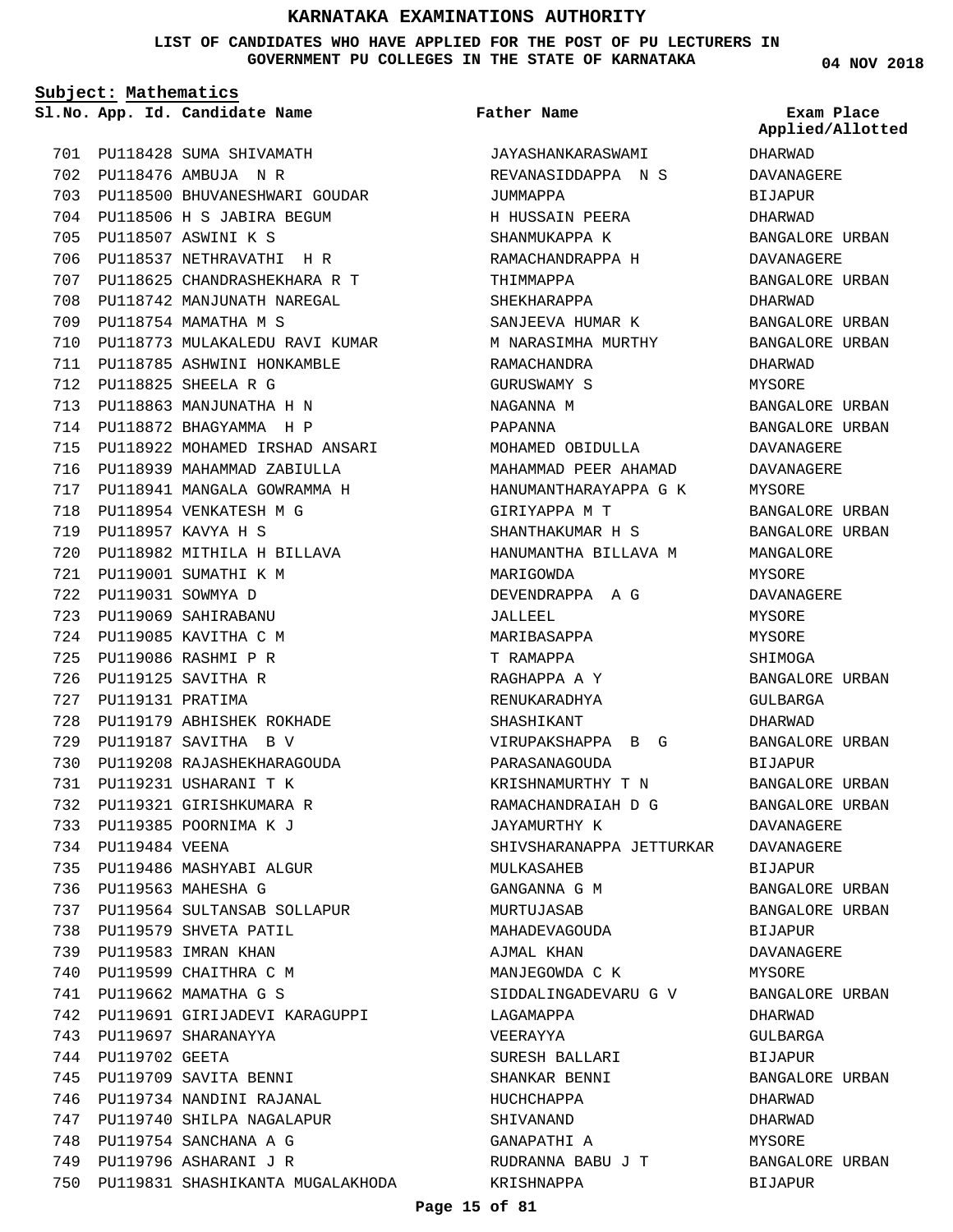**LIST OF CANDIDATES WHO HAVE APPLIED FOR THE POST OF PU LECTURERS IN GOVERNMENT PU COLLEGES IN THE STATE OF KARNATAKA**

**Subject: Mathematics** PU119843 PUSHPALATHA R 751 752 PU119859 SURESH WALIKAR PU119933 POOJITHA R 753 PU119944 BHAVYA C A 754 PU119991 SHANMUKHA M C 755 756 PU119995 PRIYANKA BAMMANNI 757 PU120009 MADHUSUDHANA B 758 PU120057 RAVI K M PU120161 ANUPAMA S JAYAGONDAR 759 760 PU120165 SHRINIVAS HARIKANTRA 761 PU120193 GURALINGAPPA MIRJI 762 PU120253 UMME AASIYA GHODESAWAR PU120276 ROOPA G S 763 764 PU120287 LINGARAJA HC 765 PU120370 DNYANESHWAR CHINGALI PU120375 HARISHA C S 766 767 PU120405 SANDEEPKUMAR **App. Id. Candidate Name Sl.No. Exam Place**

768 PU120451 ANITHA K V 769 PU120504 VISHWANATHA M

PU120573 BHASKARA T R 772 PU120669 ROOPASHREE C G 773 PU120737 DIVYA JYOTHI X 774

PU120553 ARUNA K 771

PU120744 BHARATI 775 776 PU120764 DEEPAK K R PU120774 VENKATESHA C G 777 778 PU120793 ASHWINI NAYAK 779 PU120826 VENKATESHA C G

PU120845 RASHMI D 781

786 PU120929 NIRMALA M

PU120961 RADHA S 788 789 PU120963 MEENU PU121001 ANITHA P 790 PU121020 NALINI R 791

794 PU121056 MANDAR

797 PU121132 PETER PU121144 SANGAMMA 798

782 PU120855 DHANALAKSHMI R 783 PU120889 POORNIMA V 784 PU120893 JYOTHI M

785 PU120898 SURESH WALIKAR

PU121022 NETHRAVATHI S M 792 793 PU121026 DIVYASHREE K

795 PU121058 NANDA WALENNAVAR

796 PU121079 SIDDARAM CHANDAKAVATE

799 PU121192 CHIDANAND MASARGUPPI 800 PU121197 SHARANAPPA ANGADI

PU120548 CHANDRAMANIDEVI N R 770

780 PU120830 MANJULA DHANAKSHIRUR

787 PU120956 NALLAMADA SATEESH KUMAR

RANGAPPA T S HANAMANTH WALIKAR **Father Name**

RUDRESHA ANANTHA NARAYANA C CHANNAPPA MANOHAR SOMAPPA SETTY B MURTHY K G SHANKRAPPA YASHWANT HARIKANTRA SHADAXARI RAFEEQ AHMED SANGAPPA H G CHANDRA SHEKARA MARUTI SHIVASWAMY VISHWANATH VENKATESH K V MAHESWARAPPA R P RANGASWAMY NARAYANA NAIK K RAJU T H GANAPATHY C M XAVIER SIDDHARAM RANGEGOWDA K N GOVINDASETTY ANANTHA NAYAK GOVINDASETTY JAKKAPPA DHARANENDRU RAMANATHA SHETTY VAMANA MURTHY N N MANTELINGASHETTY BHEEMAPPA MANT M N MAHENDRA SELVARAJ R SAHADEVAPPA RAIPALLI PUTTASWAMY R K RAMAIAH V MALLIKARJUNAPPA N KUMAR H R Ashok Hukeri SADASHIV APPASAHEB B CHANDAKAVATE BIJAPUR JAMES T H JAMBAYYA HIREMATH APPRAI DEVENDRAPPA

**04 NOV 2018**

**Applied/Allotted**

DAVANAGERE BIJAPUR MYSORE MYSORE DAVANAGERE BIJAPUR DAVANAGERE BANGALORE URBAN DAVANAGERE DHARWAD **BIJAPUR** BIJAPUR SHIMOGA SHIMOGA DHARWAD BANGALORE URBAN GULBARGA BANGALORE URBAN SHIMOGA MYSORE MANGALORE MYSORE MYSORE BANGALORE URBAN GULBARGA MYSORE **SHIMOGA** MANGALORE MYSORE DHARWAD BANGALORE URBAN BANGALORE URBAN SHIMOGA MYSORE BIJAPUR DAVANAGERE BANGALORE URBAN BANGALORE URBAN GULBARGA BANGALORE URBAN DAVANAGERE DAVANAGERE MYSORE GULBARGA BIJAPUR GULBARGA DHARWAD DHARWAD DHARWAD

### **Page 16 of 81**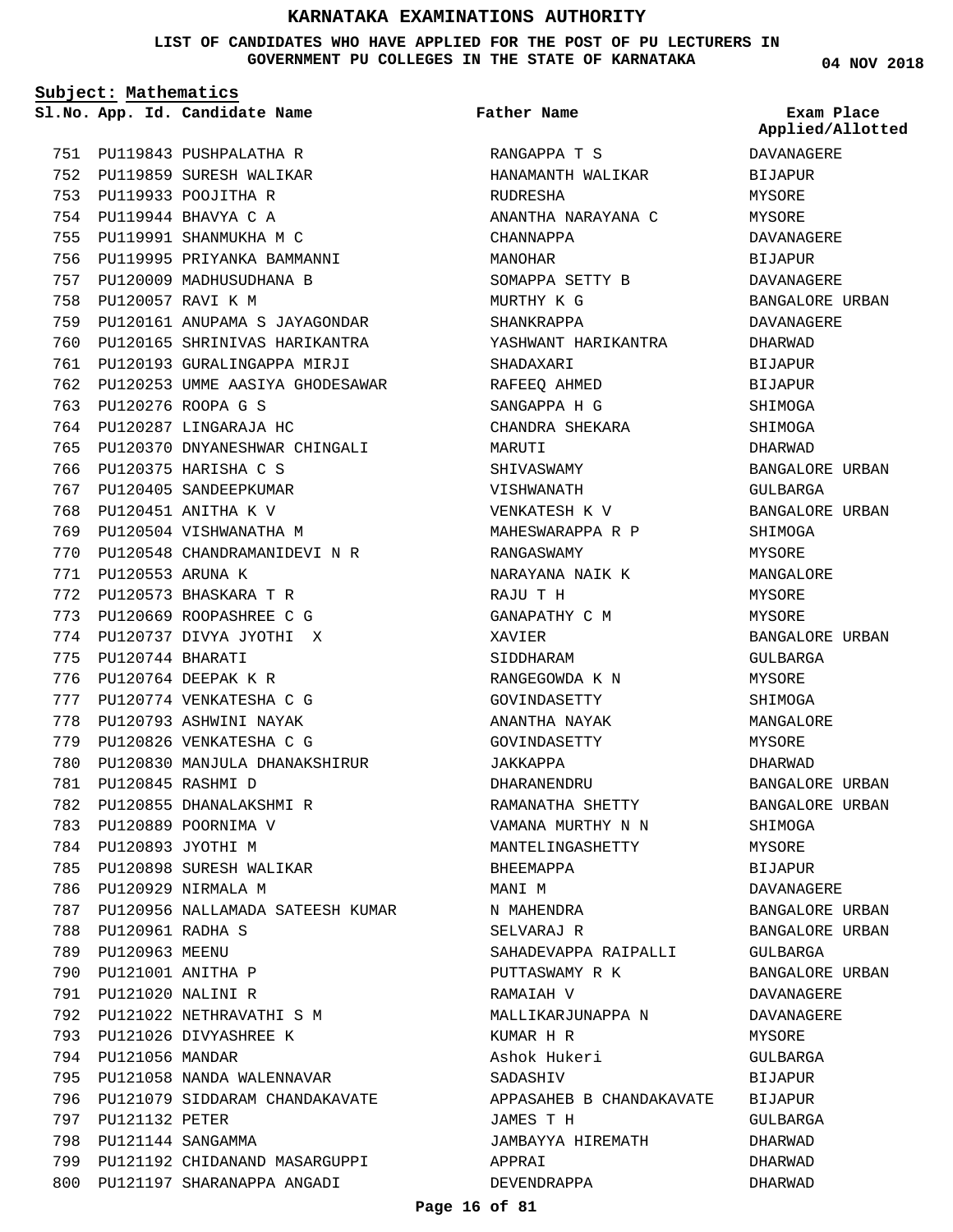**LIST OF CANDIDATES WHO HAVE APPLIED FOR THE POST OF PU LECTURERS IN GOVERNMENT PU COLLEGES IN THE STATE OF KARNATAKA**

**Subject: Mathematics**

PU121214 HEMARADDI MARADDI 801 PU121264 SNEHA S B 802 803 PU121271 ARUNA 804 PU121272 ARATI DODAMANI PU121280 SAGAR KULKARNI 805 806 PU121322 ZEBA YASMEEN K PU121367 ASHWINI 807 PU121411 M DHANRAJ 808 PU121502 UJWALA S 809 810 PU121503 BHAGYASHRI DESAI PU121553 RAVEESHKUMAR B S 811 PU121577 ASHA REDDY G T 812 813 PU121647 SREENIVASA R 814 PU121672 VISHWANATHA S 815 PU121691 ANNAPURNA GOURAKKALAVAR PU121699 ANITHA N 816 817 PU121719 PAMPAPATHI AMRAD PU121751 NARSING RAO 818 PU121766 VAISHALI 819 820 PU121770 CHAITHRA H N PU121782 RADHIKA BHARGAVI N 821 PU121789 GIRIYAPPAGOUDA B BASARADDI 822 PU121793 AYYANNA 823 PU121829 AMITA K 824 PU121830 SOWMYA PRABHA B C 825 PU121883 NAVEENA L G 826 PU121901 KUMARA G 827 PU121928 VINAY S 828 PU121933 RAZIKHA SULTANA 829 830 PU121966 LINGANNA M 831 PU121992 VIJAYASHREE HADIMANI PU122027 SHARATH KUMAR K N 832 PU122037 AKKAMAHADEVI K M 833 PU122103 USHA H 834 835 PU122231 GEETANJALI PIDDANAGOUDRA 836 PU122343 SHILPA 837 PU122349 SAVITA BASAVARAJ KATTI PU122463 SHYAMALA A S 838 PU122474 SRIRANJINI R 839 840 PU122481 RAHUL 841 PU122495 AFREEN SULTANA 842 PU122532 ALURE ASHARANI PU122534 KATTELA SHAJAHAN 843 844 PU122555 RAMAKRISHNA G PU122615 REENA D A 845 846 PU122624 RANGASWAMY M R 847 PU122636 KUMARA M PU122694 SHAILAJA S R 848 PU122723 YATISH B 849 PU122741 RAJA BENDRE 850

**App. Id. Candidate Name Sl.No. Exam Place** NARAYANRADDI BADARI NARAYANA SANGANNA YAMANAPPA SHREENIVAS KAMPLI ABDUL RAZAK ASHOK M Shivaraj SHIVARUDRAPPA C PRADEEP SHIVANNA B THIPPA REDDY G H RAMBABU KOTRAPPA H BASAVARAJ NARAYANAPPA N SHEKRAPPA A RAJARAM VAIJINATH H R NAGARAJ R NARASIMHA MURTHY basavantraygouda BASALINGAPPA LAXMANRAO M C CHELUVARAYA SWAMY L H GURUSHANTHAPPA **GURUSIDDAIAH** B SHIVANNA SHAFI AHAMED MAHADEVAPPA DHULAPPA NAGARAJA RAO K N LATE MAHADEVAIAH Hanumantharaya E MAHANTESH PRABHUAPPA BASAVARAJ KATTI SHIVANNA GOWDA K RAGHURAMAN C GURALINGAPPA KHANAPURE ABDUL GAFOOR KALYANRAO k Modeen saheb THIMMAPPA G **ANNATAH** RUDRAPPA M MUNIRAJU RAMACHANDRA REDDY S V BASAVANNA MOHAN **Father Name**

**04 NOV 2018**

**Applied/Allotted**

DHARWAD

MYSORE BIJAPUR BIJAPUR BIJAPUR BANGALORE URBAN BANGALORE URBAN GULBARGA SHIMOGA MANGALORE BANGALORE URBAN SHIMOGA BANGALORE URBAN DAVANAGERE BANGALORE URBAN BANGALORE URBAN DAVANAGERE GULBARGA GULBARGA DAVANAGERE BANGALORE URBAN BIJAPUR GULBARGA GULBARGA MYSORE DAVANAGERE MYSORE BANGALORE URBAN MYSORE MYSORE BANGALORE URBAN BIJAPUR BANGALORE URBAN BANGALORE URBAN DHARWAD GULBARGA DHARWAD BANGALORE URBAN BANGALORE URBAN GULBARGA GULBARGA GULBARGA DAVANAGERE GULBARGA BANGALORE URBAN MYSORE BANGALORE URBAN BANGALORE URBAN MYSORE DAVANAGERE

### **Page 17 of 81**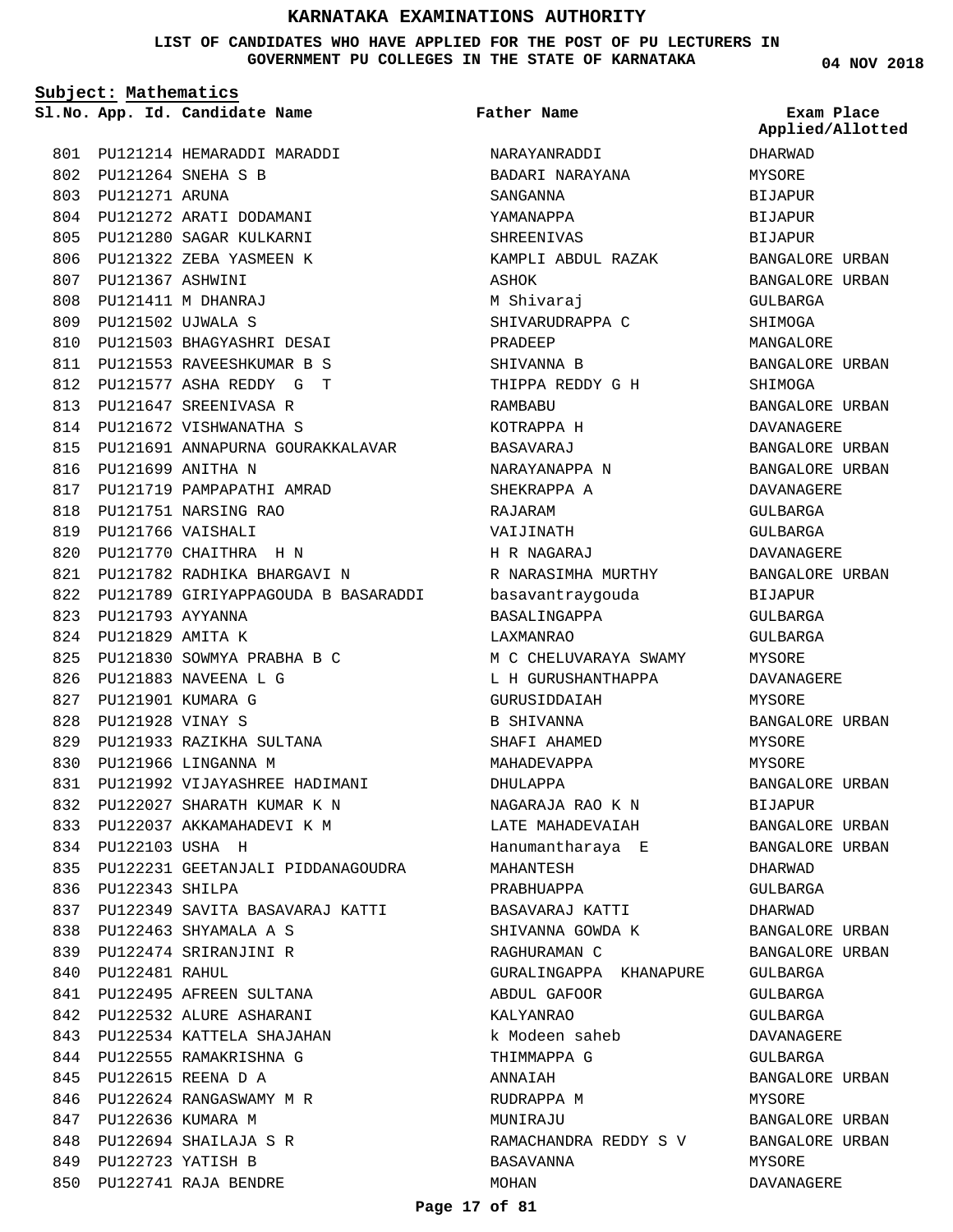### **LIST OF CANDIDATES WHO HAVE APPLIED FOR THE POST OF PU LECTURERS IN GOVERNMENT PU COLLEGES IN THE STATE OF KARNATAKA**

**Subject: Mathematics**

PU122763 TAHASEENA BANU 851 PU122769 SOWMYA T T 852 PU122839 KARTHIK M 853 854 PU122868 KIRAN KUMAR M 855 PU122969 MANJUNATH HOOGAR 856 PU122989 BHAGYASHREE 857 PU123047 NAVEEN KUMARA N PU123049 SHABINA BANU ABDUL MUTALLIB 858 PU123070 GANESH HEGDE 859 PU123094 GANAPATHI K S 860 PU123101 KARTHIK A S 861 PU123118 NAVEEN B C 862 PU123148 SHIVARAJU A P 863 PU123206 GEETHA D 864 PU123211 RAJANI D M 865 866 PU123224 SANDHYA SHRIKANT AMATHE PU123259 SANGEETHA K G 867 868 PU123298 DINESH PU123320 ANUPAMA P 869 870 PU123353 SHIVAKUMAR M PU123362 MOHAN KUMAR S 871 PU123365 VINUTHA H N 872 873 PU123420 YASHODHARA B K PU123469 SHAILAJA FAKKEERAPPA BARKER 874 PU123484 GOUSPEER H 875 876 PU123521 SMITA KULKARNI 877 PU123673 VENKATESHWARA REDDY B 878 PU123812 VIVEKANAND 879 PU123839 SAROJA HANNERADUMATH PU123842 SUNDARA GANIGA 880 PU123881 AJAY C K 881 882 PU123926 DEEPA DEVADIGA PU123943 SHANKRAMMA BIJESPUR 883 884 PU123981 SAVITA KUNKUR PU124007 RAGHU B T 885 886 PU124040 CHANDANA R PU124084 EERAPPA 887 888 PU124089 TEJESWI C M PU124110 PARASHURAM RATHOD 889 PU124186 SHYLAJA H C 890 PU124192 SANDHYA RANI R 891 892 PU124203 PREMA 893 PU124206 RUBEENA MOMIN PU124213 ADIVEPPA BELAGALI 894 PU124234 VIDYA N 895 896 PU124238 SOWMYA B 897 PU124240 SUDHARANI PU124259 NANDINI K 898 **App. Id. Candidate Name Sl.No. Exam Place** SHAIKH

899 PU124273 BHADRAMMA PATTANASHETTI

RAHMATH ULLA Thimaiah T B MOHAN RAJ G MOHAN RAJ BASAVANTAPPA JEENENDRA NAGESHAPPA ABDUL MUTALLIB SHAIKH VISHWESHWAR K S Subbarao SWAMY A C CHANDRAPPA B C LATE PUTTALINGAIAH KRUSHNPPA D MURTHY SHRIKANT AMATHE GOPINATH K G SARJERAO PUTTARAJU MASIYAPPA K G SRINIVAS K R NATARAJ H M KUMAR B G FAKKEERAPPA HONNURSAB NAGENDRA VENKATA RAMA REDDY B GURANATH SADASHIVAYYA GOPALA GANIGA KEMPEGOWDA C K NARAYAN DEVADIGA MALLANNA SHIVALINGAPPA KUNKUR THIMMARAYIGOWDA B M RATHNAIAH SIDDAPPA channakeshava IRAPPA CHIKKANARASAIAH RAMAKRISHNAPPA GANGADHARA GOWDA NAZIR AHMED ISHWAR NINGEGOWDA LATE SHESHAPPA NAGANNA KEMPACHOWDAIAH RAJASHEKHAR **Father Name**

**04 NOV 2018**

DAVANAGERE MYSORE MYSORE MYSORE DHARWAD GULBARGA BANGALORE URBAN DHARWAD DHARWAD MANGALORE MYSORE SHIMOGA MYSORE DAVANAGERE MYSORE BANGALORE URBAN DHARWAD GULBARGA MYSORE SHIMOGA BANGALORE URBAN BANGALORE URBAN MYSORE DAVANAGERE DAVANAGERE BANGALORE URBAN DAVANAGERE GULBARGA DHARWAD MANGALORE MYSORE MANGALORE GULBARGA DHARWAD MYSORE BANGALORE URBAN GULBARGA BANGALORE URBAN BIJAPUR BANGALORE URBAN BANGALORE URBAN MYSORE DHARWAD DHARWAD MYSORE MANGALORE GULBARGA MYSORE DHARWAD **Applied/Allotted**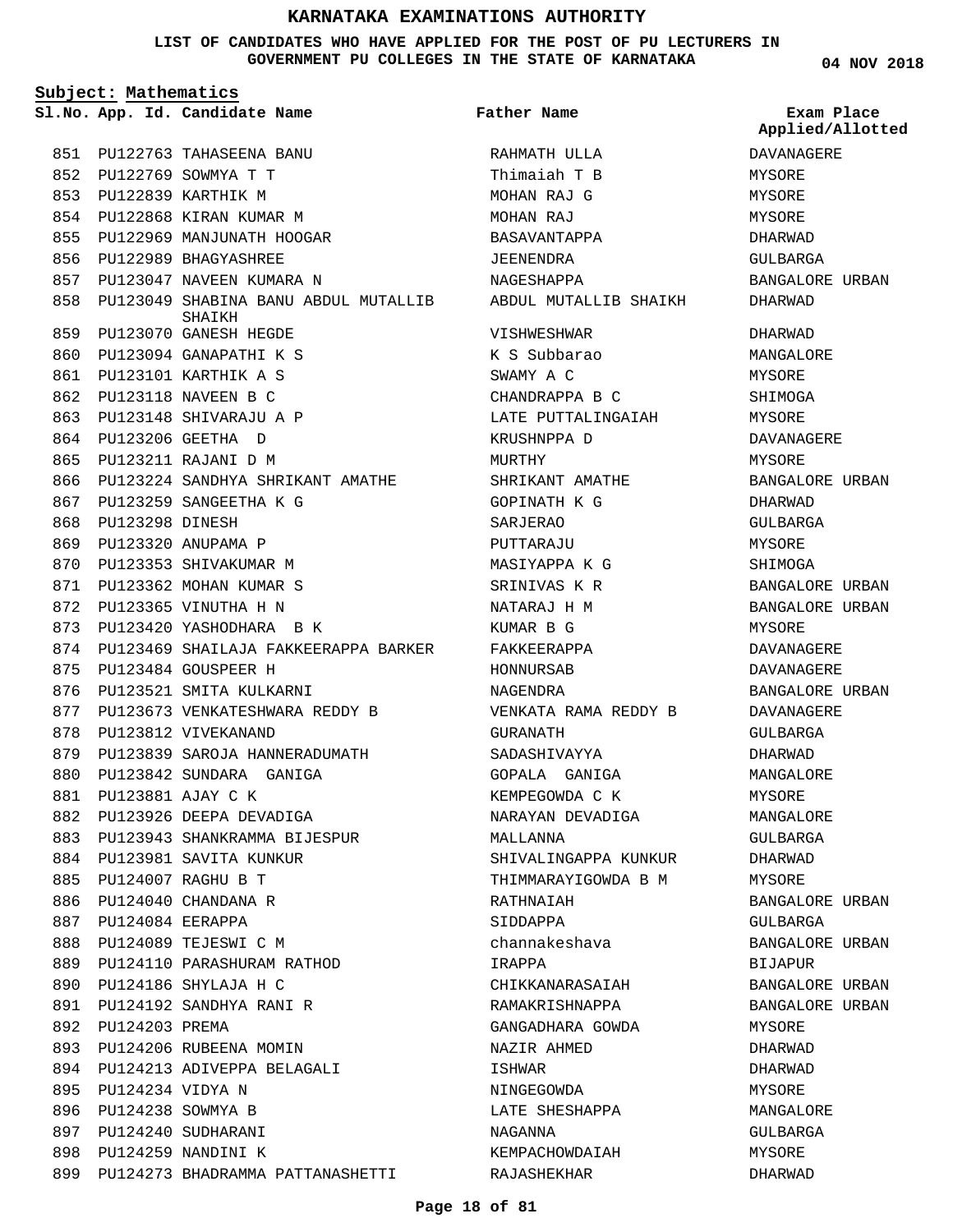**LIST OF CANDIDATES WHO HAVE APPLIED FOR THE POST OF PU LECTURERS IN GOVERNMENT PU COLLEGES IN THE STATE OF KARNATAKA**

**Subject: Mathematics**

**App. Id. Candidate Name Sl.No. Exam Place**

# **Father Name**

**04 NOV 2018**

**Applied/Allotted**

| 900 |                       | PU124287 G SREEDEVI                   |
|-----|-----------------------|---------------------------------------|
| 901 |                       | PU124317 SHIVALEELA PURADANNAVAR      |
| 902 |                       | PU124378 RAKSHITHA H                  |
| 903 |                       | PU124410 VIDYA PATTANASHETTI          |
| 904 |                       | PU124433 VANI M J                     |
|     | 905 PU124470          | MAHANTESH KORI                        |
|     |                       | 906 PU124492 GANESH KUMAR K           |
| 907 | PU124543 SUJATA       |                                       |
| 908 |                       | PU124549 KIRAN PATIL                  |
|     |                       | 909 PU124573 VEENA M N                |
|     |                       | 910 PU124578 HARIPRASADA M            |
|     |                       | 911 PU124583 KHUDSIYA PARVEEN         |
| 912 |                       | PU124589 PAVANA C N                   |
|     |                       | 913 PU124595 NAGAVENI N               |
|     |                       | 914 PU124613 MAHANANDA                |
|     |                       | 915 PU124625 CHETHAN KUMAR K M        |
| 916 |                       | PU124638 SHASHIREKHA S                |
|     |                       | 917 PU124649 NANDINI MUNDAGANUR       |
| 918 |                       | PU124650 VEERANAGOUDA MALAVALLI       |
|     | 919 PU124662          | SOUBHAGYA BADDI                       |
| 920 |                       | PU124672 GANESH K P                   |
| 921 | PU124676              | SHILPA N M                            |
|     |                       | 922 PU124693 GIRIJAVVA<br>NAIK        |
|     |                       | 923 PU124734 SHREEDEVI ALAVUNDI       |
| 924 |                       | PU124748 PRIYANKA                     |
|     |                       | 925 PU124752 RAGAVENDRA D             |
| 926 | PU124757              | SANJAY KAMBLE                         |
| 927 |                       | PU124758 VIDHYA LATHA P               |
| 928 | PU124765              | ROOPA SIDDHANNA MASALI                |
| 929 | PU124777 MANJULA      |                                       |
|     |                       | 930 PU124825 DEEPA SHIVANAND KALYANI  |
|     |                       | 931 PU124884 CHANNAVEERAPALA SATEESHA |
| 932 |                       | PU125007 ASHA PADAGANNAVAR            |
| 933 |                       | PU125048 VIDYA SHREE A                |
|     |                       | 934 PU125086 SHRUTHI V                |
|     |                       | 935 PU125088 RAVIKEERTHI<br>Κ         |
|     |                       | 936 PU125094 BHUJAPPA HARAVI          |
|     |                       | 937 PU125123 AMARESHA N               |
|     | 938 PU125154 NALINI V |                                       |
|     | 939 PU125166 PRAKASHA |                                       |
| 940 | PU125174 KAVITA       |                                       |
|     | 941 PU125230 BHAVYA K |                                       |
|     |                       | 942 PU125277 NANDINI BIRADAR          |
|     |                       | 943 PU125288 NUSRATH FATHIMA          |
| 944 |                       | PU125329 HALESHAPPA N                 |
|     |                       | 945 PU125410 VATHSALA H T             |
|     |                       | 946 PU125411 HEMACHANDRABABU K R      |
|     |                       | 947 PU125419 ANAND KULKARNI           |
| 948 |                       | PU125532 BHARATI ARALIKATTI           |
|     |                       | 949 PU125588 HUCHCHAMMA MAVINAMARAD   |

G SREENIVASULU SANGAPPA PURADANNAVAR HEMANTH KUMAR P RAJASHEKHAR MANOHAR JAVALAGI MALLAPPA SHIVANANDAPPA K C LINGANNA PATIL PATIL N M NAGARAJEGOWDA NARAYANA M KHALEEL AHMED NAGARAJEGOWDA NINGAPPA M VAIJINATH MAHADEVARAJ SHIVABASAPPA DANAPPA BASANAGOUDA CHIKKAPPA PARAMESWRAPPA K N Manjunatha K G RAMAPPA SANGAPPA BASAWRAJ HONNURAPPA D **SHAMBHU** PRITHVIRAJ P B SIDDANNA MASALI SHAMBULINGAPPA HARAGERI SHIVANAND CHANNAVEERAPALA VEERAPPA BHAGAVAT ASWATHA NARAYANA C EARAPPA P KARIYAPPA B JINNAPPA HARAVI NARAYANASWAMY VASUDEVAMURTHY K MALLAPPA SHARANAPPA ROUDALABANDI KRISHNA BABURAO SYED YUSUFF NAGARAJAPPA THIMMEGOWDA H T RAJAIAH JAYARAO NIJAGUNI BASAPPA

BANGALORE URBAN DHARWAD BANGALORE URBAN DHARWAD DHARWAD BIJAPUR DAVANAGERE GULBARGA DAVANAGERE **SHIMOGA** MANGALORE SHIMOGA BANGALORE URBAN DAVANAGERE GULBARGA BANGALORE URBAN MYSORE DHARWAD DAVANAGERE DHARWAD BANGALORE URBAN BANGALORE URBAN DHARWAD DHARWAD GULBARGA BANGALORE URBAN DHARWAD BANGALORE URBAN BIJAPUR DHARWAD DHARWAD DHARWAD BIJAPUR BANGALORE URBAN DAVANAGERE DAVANAGERE BIJAPUR BANGALORE URBAN BANGALORE URBAN MYSORE GULBARGA MYSORE GULBARGA **MYSORE** SHIMOGA MYSORE MYSORE DAVANAGERE DHARWAD BANGALORE URBAN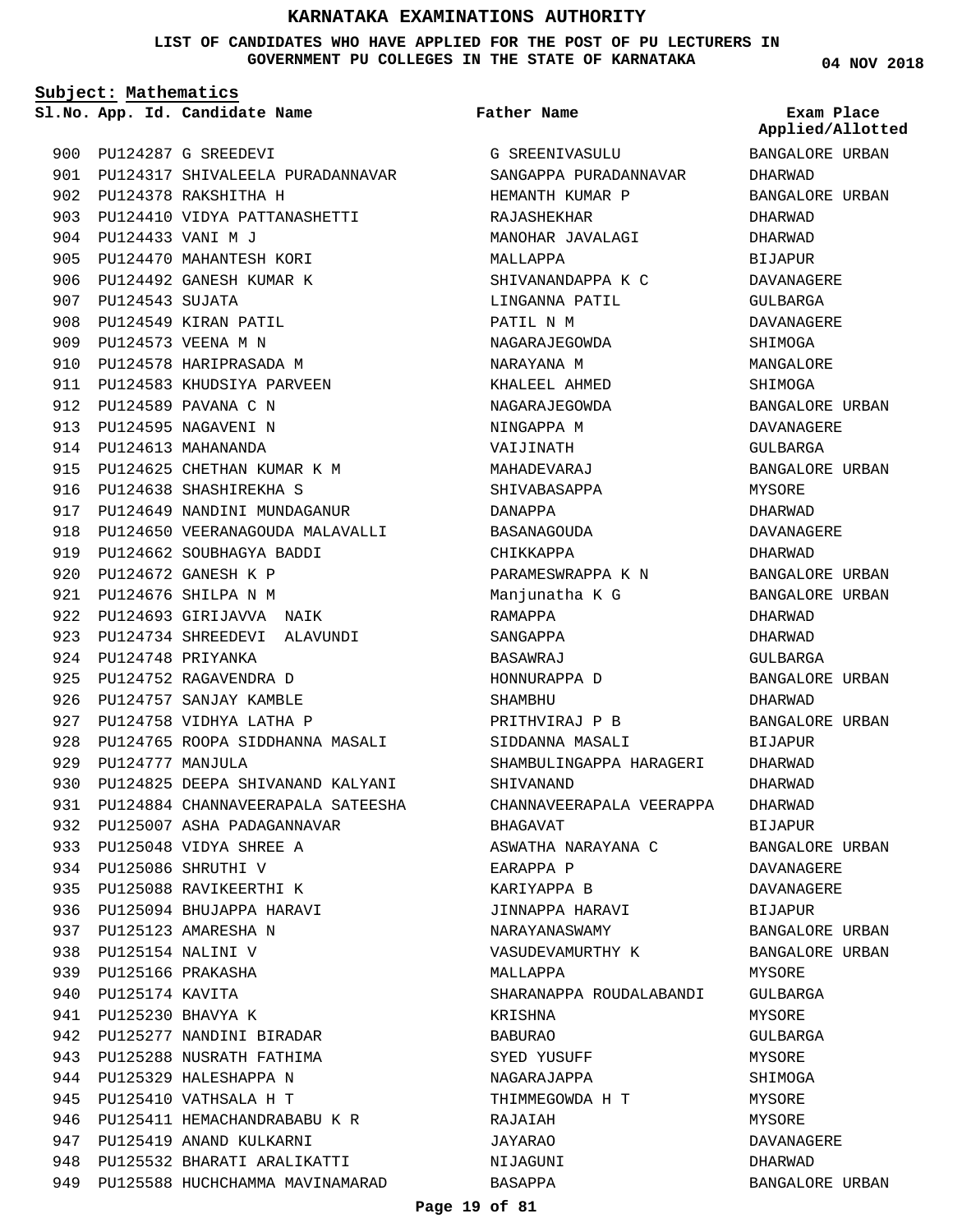**LIST OF CANDIDATES WHO HAVE APPLIED FOR THE POST OF PU LECTURERS IN GOVERNMENT PU COLLEGES IN THE STATE OF KARNATAKA**

**Subject: Mathematics**

**App. Id. Candidate Name Sl.No. Exam Place**

950 PU125595 VINAY KUMAR K N 951 PU125613 DURAGAPPA PU125630 MANJULA 952 PU125633 MANJULA R 953 954 PU125637 SRINIVASA P S 955 PU125685 KUMARA C 956 PU125690 ASHWINI 957 PU125703 MAHAMADRAFI PU125704 BALARAJ 958 959 PU125736 GEETA KULKARNI 960 PU125742 HEMA P K PU125753 SRIDEVI C 961 962 PU125794 NEHA 963 PU125813 PRAKASH KOPPALA 964 PU125815 CHETHAN KUMARA M 965 PU125833 LAKKANNA E N 966 PU125849 VEENA C M 967 PU125866 CHANDRASHEKARA H S 968 PU125891 NAZEEMA K E 969 PU125916 MAHAMMAD IMRAN SHAIKH 970 PU125922 SUREKHA DESAI 971 PU125974 RAGHAVENDRA H V 972 PU126008 ARSALAANJUM ANNIGERI 973 PU126011 VIDYA BELAVANAKI 974 PU126139 PRAMOD PATIL 975 PU126155 SHWETA NESARAGI 976 PU126171 MADHAV 977 PU126190 ASHWINI M 978 PU126194 SUNILKUMAR D 979 PU126208 CHANDRIKA 980 PU126278 DIVYASHREE M PU126290 YATHIRAJ S 981 982 PU126295 CHIDANANDA MURTHY B 983 PU126302 PRAKASH PANCHAL 984 PU126304 RAJANI VISHWESHWAR HEGDE PU126329 DINAKARA M 985 986 PU126406 JANAGOUDA ABHIJIT 987 PU126469 SHRINATH DHANAPAL HANJE PU126471 SOWJANYA D 988 989 PU126475 NAGARATHNA T K 990 PU126524 THRIVENI G PU126582 RASHMI S B 991 PU126611 SOOGARESH 992 993 PU126631 SAVITRI GOUDA 994 PU126652 VEERESH 995 PU126661 NISHCHITHA M 996 PU126684 MAMATA NAIK 997 PU126807 NAGENDRA NAIKA K 998 PU126814 YOGEESWARAPPA H PU126836 SHILPA E 999

**Father Name**

NANJUNDAIAH K C BHEEMAPPA AGASIMUNDIN BHEEMANAGOUDA GOUDAR RAMESH BABU N SHIVAIAH CHIKKAPUTTEGOWDA SURYAKANT ABDULGAFAR AYYANNA MUGALKAR NARSIMHA Keshavamurthy P L LATE CHANNAPPA VARMA PRAKASH RUDRAPPA KOPPALA Mukundegowda NARASINGAPPA MAHESHWARAPPA B M SHIVALINGAIAH ELIYAS PASHA MAHAMMAD IBRAHIM HANAMANTRAY VENKATASWAMY H L MAHMMADAKBAR BASAVARAJ JAYAVANT SURESH DADARAO MUDALAGIRIYAPPA G DEVARAJEGOWDA B P VASUDEVACHARYA MANJUNATH V SIDDAGANGAIAH H BASAVARAJAIAH DHARMARAJ VISHWESHWAR HEGDE G MARIYAPPA GOPAL DHANAPAL HANJE DHANANJAYABABU D KRISHNAMURTHY N G GOVINDARAJU BASAVARAJU H AMARAPPA MANJTIT SANGAPPA DEVAKKI MADEGOWDA ESHWAR NAIK KRISHNA NAIKA REVANAPPA H ERAPPA B

**04 NOV 2018**

**SHIMOGA** DHARWAD BIJAPUR BANGALORE URBAN BANGALORE URBAN MYSORE GULBARGA BIJAPUR DHARWAD DHARWAD BANGALORE URBAN BANGALORE URBAN GULBARGA DAVANAGERE BANGALORE URBAN DHARWAD DAVANAGERE BANGALORE URBAN MYSORE BIJAPUR **BIJAPUR** BANGALORE URBAN DHARWAD DHARWAD DHARWAD DHARWAD GULBARGA BANGALORE URBAN SHIMOGA GULBARGA MYSORE BANGALORE URBAN BANGALORE URBAN DHARWAD MANGALORE BANGALORE URBAN DHARWAD DHARWAD BANGALORE URBAN BANGALORE URBAN BANGALORE URBAN BANGALORE URBAN BIJAPUR DHARWAD BANGALORE URBAN MYSORE DHARWAD BANGALORE URBAN SHIMOGA SHIMOGA **Applied/Allotted**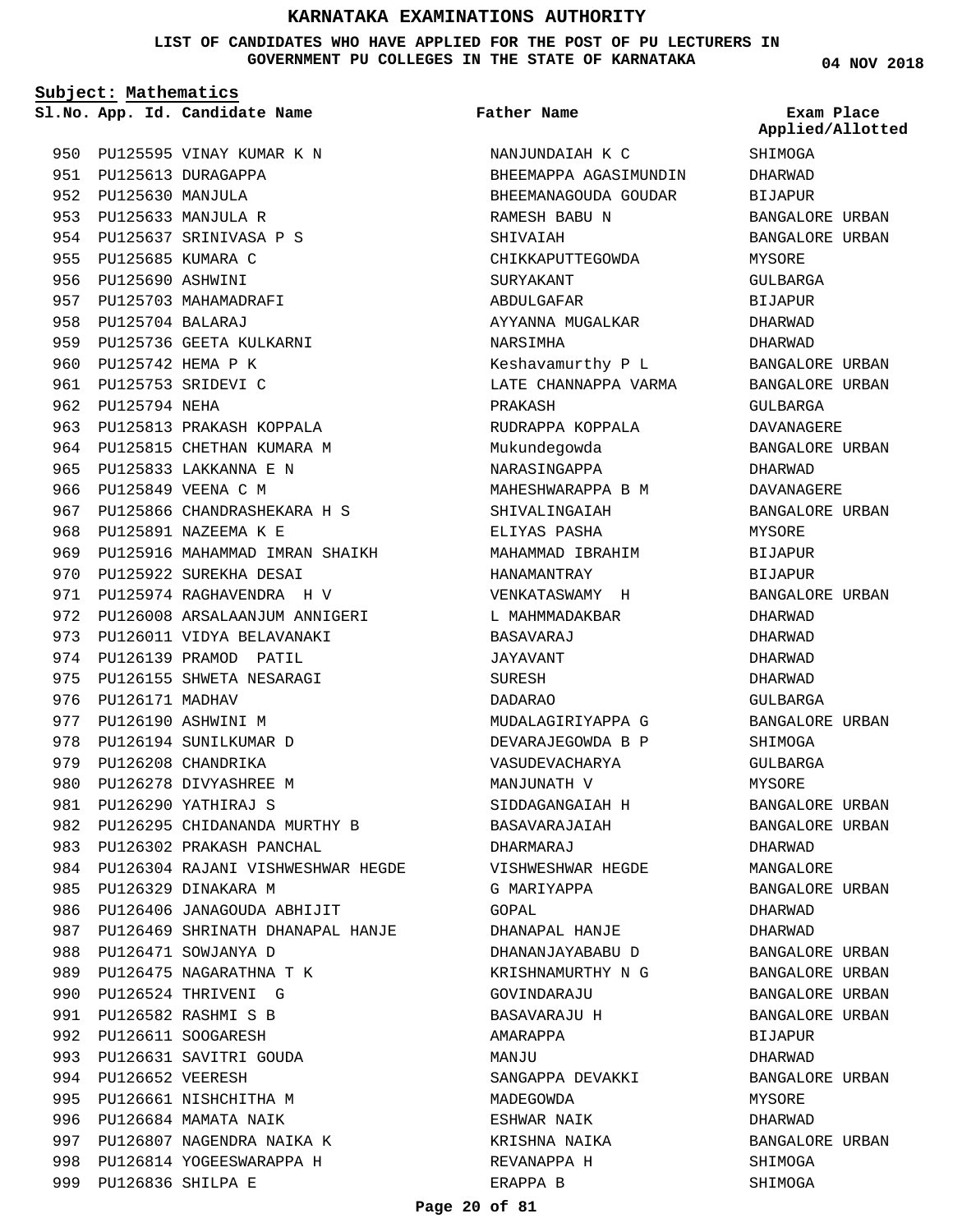### **LIST OF CANDIDATES WHO HAVE APPLIED FOR THE POST OF PU LECTURERS IN GOVERNMENT PU COLLEGES IN THE STATE OF KARNATAKA**

**Subject: Mathematics**

**04 NOV 2018**

|  |                        | Sl.No. App. Id. Candidate Name                                                     | Father Name              | Exam Place<br>Applied/Allotted |
|--|------------------------|------------------------------------------------------------------------------------|--------------------------|--------------------------------|
|  |                        | 1000 PU126856 SHOBHA SANKANUR                                                      | SUBASHACHANDRA           | BIJAPUR                        |
|  | 1001 PU126864 KUMUDA D |                                                                                    | DODDAVEERAPPA H          | BANGALORE URBAN                |
|  |                        | 1002 PU126879 SOWMYA N K                                                           | KARIYAPPA N              | MYSORE                         |
|  |                        | 1003 PU126912 YOGEESWARAPPA H                                                      | REVANAPPA                | SHIMOGA                        |
|  |                        | 1004 PU126916 MANIKESHWARI SUBHEDAR                                                | GURANNAGOUDA             | BIJAPUR                        |
|  |                        | 1005 PU126927 SATISH CHOUDRI                                                       | SHANKARLING              | GULBARGA                       |
|  |                        | 1006 PU126951 PRADEEPKUMAR N                                                       | NATARAJAPPA              | MYSORE                         |
|  | 1007 PU127013 KHATUNBI |                                                                                    | IMAMSAB BILAGI           | BIJAPUR                        |
|  |                        | 1008 PU127016 SANGAMMA SAJJAN                                                      | CHANDAPPA                | <b>BIJAPUR</b>                 |
|  |                        | 1009 PU127017 ARUN KUMAR K H                                                       | HANUMANTHE GOWDA K N     | BANGALORE URBAN                |
|  |                        | 1010 PU127028 SAVITRI POL                                                          | ANAND                    | DHARWAD                        |
|  |                        | 1011 PU127041 SHAFIQAHMED                                                          | MOHAMMED IQBAL YELLUR    | DHARWAD                        |
|  |                        | 1012 PU127078 D KALI KRISHNA                                                       | D NAMAYYA CHOWDARY       | GULBARGA                       |
|  | 1013 PU127111 VEERESH  |                                                                                    | BASVARAJAPPA             | GULBARGA                       |
|  |                        | 1014 PU127179 PARASHIVAMURTHY B S                                                  | SHIVANNA                 | MYSORE                         |
|  |                        | 1015 PU127181 NAGENDRA PRASAD Y N                                                  | NAGARAJU                 | MYSORE                         |
|  |                        | 1016 PU127217 KAVITHA R                                                            | R LOKAPPA                | DHARWAD                        |
|  |                        | 1017 PU127229 PRAKASH B                                                            | BASAVANNA                | MYSORE                         |
|  |                        | 1018 PU127231 SUDHA K S                                                            | SRINIVASA MURTHY         | BANGALORE URBAN                |
|  | 1019 PU127234 SUMA H N |                                                                                    | NARASIMHAMURTHY H O      | DAVANAGERE                     |
|  |                        | 1020 PU127251 SOUMYA HAVAPGOL                                                      | SHARANABASAPPA           | GULBARGA                       |
|  |                        | 1021 PU127259 ROOPA C D                                                            | DUGGAPPA C               | DAVANAGERE                     |
|  |                        | 1022 PU127309 TEJASHWINI B N                                                       | NARAYANAPPA B R          | DAVANAGERE                     |
|  |                        | 1023 PU127312 MAITHRI K S                                                          | K T SathyaNarayana Swamy | MYSORE                         |
|  |                        | 1024 PU127334 KAVITHA G                                                            | GURUMURTHY G             | BANGALORE URBAN                |
|  |                        | 1025 PU127338 SUMAN RAJASHEKHAR GANGANNAVAR     RAJASHEKHAR GANGANNAVAR            |                          | DHARWAD                        |
|  | 1026 PU127369 KIRAN N  |                                                                                    | NAGARAJU                 | BANGALORE URBAN                |
|  | 1027 PU127407 ROOPA K  |                                                                                    | KRISHNAMURTHY T R        | BANGALORE URBAN                |
|  | 1028 PU127409 SHILPA   |                                                                                    | SIDDOJI                  | GULBARGA                       |
|  | 1029 PU127513 PADMINI  |                                                                                    | PRABHUSHETTY             | GULBARGA                       |
|  |                        | 1030 PU127539 RANGANATHA K R                                                       | Rangaswamy K S           | BANGALORE URBAN                |
|  |                        | 1031 PU127550 CHANNA BASANAGOUD PATIL                                              | RAMANAGOUD               | DHARWAD                        |
|  |                        | 1032 PU127556 PUNEETH P<br>1032 PU127556 PUNEETH P<br>1033 PU127577 SHASHIKALA M N | PUTTABUDDI               | MYSORE                         |
|  |                        |                                                                                    | NINGANNA M H             | DHARWAD                        |
|  |                        | 1034 PU127578 MAMATHA B                                                            | BASAVARAJA SR            | SHIMOGA                        |
|  |                        | 1035 PU127598 ANEKAL BASANTAKUMAR                                                  | YOGESHAPPA               | BANGALORE URBAN                |
|  |                        |                                                                                    |                          | DHARWAD                        |
|  |                        | 1037 PU127625 NALINAKSHI R                                                         | RUDRAPPA                 | SHIMOGA                        |
|  |                        | 1038 PU127723 ANURADHA V JAVAJI                                                    | VEERENDRA S JAVAJI       | GULBARGA                       |
|  |                        |                                                                                    |                          | BANGALORE URBAN                |
|  |                        |                                                                                    |                          | MANGALORE                      |
|  |                        | 1041 PU127756 N ERANNA<br>1042 PU127779 CHINNAPPAGARI RAVEENDRA C RAMIREDDY        | N ERANNA                 | GULBARGA                       |
|  |                        | 1043 PU127807 HANUMANTHA REDDY G                                                   |                          | BANGALORE URBAN                |
|  |                        |                                                                                    | VASUDEVA REDDY G         | DAVANAGERE                     |
|  |                        | 1044 PU127840 NAVEEN KUMAR R<br>1045 PU127866 NAVYASHREE T J                       | RAMU B<br>JAYARAMU H     | MYSORE<br>MYSORE               |
|  |                        | 1046 PU127872 SYEDA SALMA                                                          | GAFFAR S A               | MYSORE                         |
|  |                        | 1047 PU127880 POORNIMA G                                                           | GURUMURTHY H             | SHIMOGA                        |
|  | 1048 PU127907 MANJU HM |                                                                                    | MADASHETTY               | MYSORE                         |
|  |                        | 1049 PU127929 SUNIL SINGH S                                                        | SAI KUMAR SINGH S        | MYSORE                         |
|  |                        |                                                                                    |                          |                                |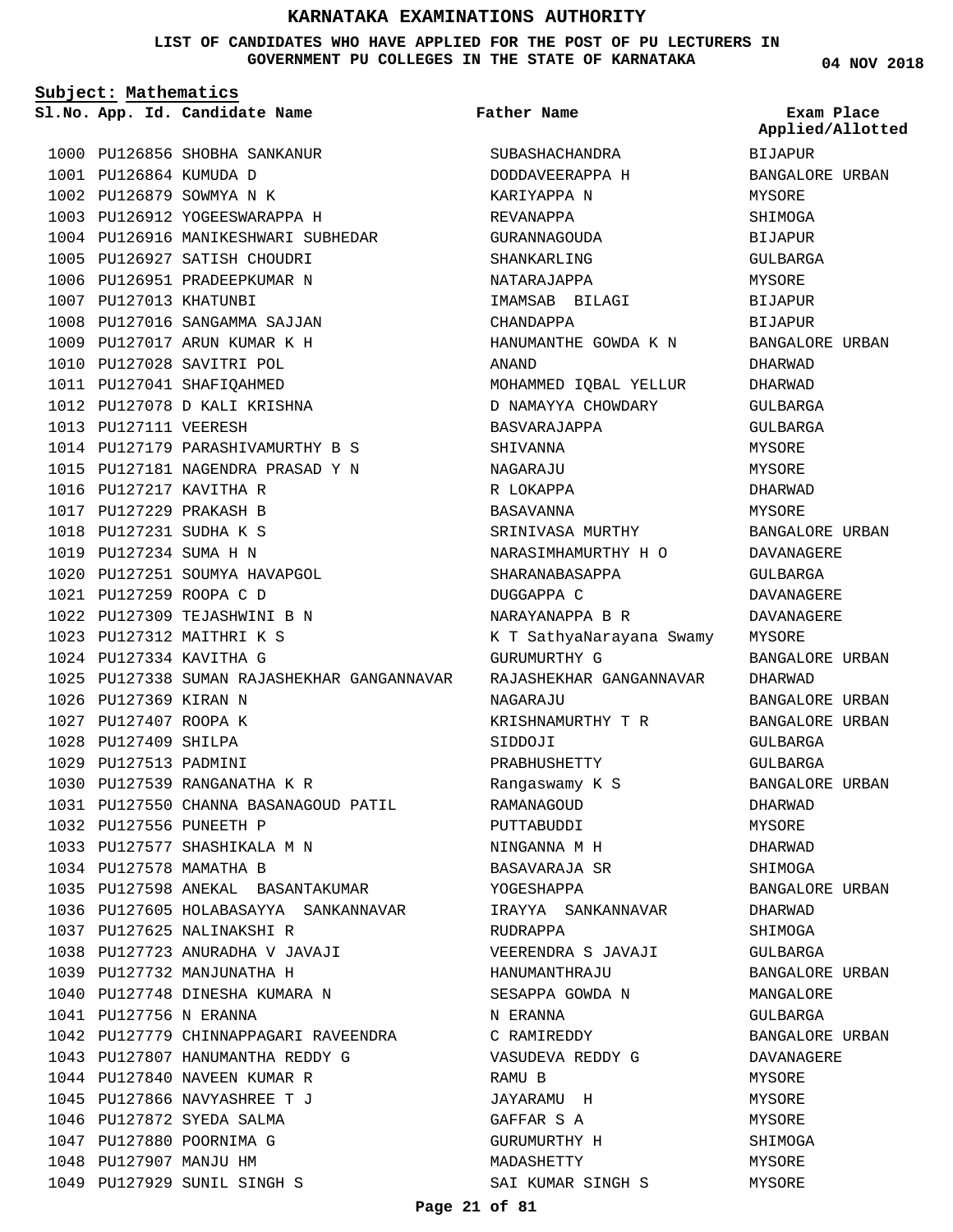### **LIST OF CANDIDATES WHO HAVE APPLIED FOR THE POST OF PU LECTURERS IN GOVERNMENT PU COLLEGES IN THE STATE OF KARNATAKA**

**Subject: Mathematics**

1053 PU128025 SIDRAM 1054 PU128052 MAMATHA H PU128077 NIRANJAN O S 1055

1056 PU128093 ASHWINI 1057 PU128095 NIVEDINI O

**App. Id. Candidate Name Sl.No. Exam Place**

1050 PU127951 NAGARAJU N PU127983 RAJESHREE 1051

1052 PU127993 SUNITA KIDENNAVAR

PU128096 SURESH BHAT H R 1058

1064 PU128233 VIDYASHREE KALLURA

1068 PU128373 DAYANAND MATTIKALLI

1070 PU128428 GEETA TURADAGI PU128472 KIRTHANA SHETTY S 1071 1072 PU128475 VINAYKUMAR K S

1074 PU128486 SYED KALEEMUDDIN

1083 PU128656 HEMA HUCHCHESHWARAMATH

1088 PU128845 PALSON ANTHONY RAJ 1089 PU128882 MANIKANTAN M S

1094 PU128979 SHAKILABANU MUJAWAR

1096 PU129012 HANAMANT CHANNAL 1097 PU129021 RADHA SHIVAPPA HEGADI

1093 PU128964 ARATHI ALLAMMAPRABHU BAGALI

1060 PU128189 LALITHA K R 1061 PU128207 MADHUKUMARI N M 1062 PU128210 MANJULA K B PU128226 BASAVARAJ 1063

1065 PU128243 SHIVANNA K 1066 PU128245 AMBARAYA 1067 PU128246 SHIVALEELA

1069 PU128397 PALLAVI

1073 PU128478 HARINI G M

PU128489 NALINA B S 1075 1076 PU128524 SHILPA BHAT 1077 PU128525 SRINIVASA C K 1078 PU128535 KAVYA HIREMATH 1079 PU128555 R SHOBHARANI 1080 PU128586 MAMATHA T K 1081 PU128594 SOWMYA D C PU128597 CHAITRA S G 1082

1084 PU128678 SHREEDHARA H PU128694 RAJU KAMBALE 1085 1086 PU128799 SHILPA ALGUR 1087 PU128826 KUSHALA R

PU128885 LATHA H R 1090 PU128912 ARUNKUMAR 1091

1095 PU128993 RUDRAPPA S

1099 PU129061 MANJUNATHA S

1098 PU129037 VEENA

1092 PU128930 MANJUNATHA K V

1059 PU128158 GEETA NIGAPPA KAKHANDAKI

**Father Name**

NAGAPPA RACHAYYA NEELEKANTH SHARNAPPA HOMBALAIAH AM OBALASWAMY D VAIJINATH JAYARAMA RAMAKRISHNA BHAT NIGAPPAA REVANNA T MARULASIDDAPPA N R BORALINGEGOWDA GOURISH HALDAL KALLAIAH KALLURA THAMMAPPA K CHANDRAM JATTEPPA PUJARI VEERABADRAPPA SIDDARAJU MALLAPPA SUDHAKARA SHETTY SADANANDAIAH K M MANJUNATH G S SYED TAJUDDIN SHIVALINGEGOWDA B V PARAMESHWAR KRISHNAPPA RUDRAYYA K RAVINDRANATH KEMPAIAH CHANDRASHEKAR D S S Govindappa PATRAYYA VIRUPAKSHARAO H VEERABHADRA Sangamnath RAMA KUMAR L JOHN GILBERT SRINIVASA M V RAJANNA H S HONNAPPA MELKERI VENKATASWAMY M ALLAMMAPRABHU HUSENASAB SHIVALINGAPPA B R NARAYAN SHIVAPPA HEGADI GAJANAN BHAT VIRUPAKSHAPPA

**04 NOV 2018**

MYSORE GULBARGA DHARWAD GULBARGA MYSORE DAVANAGERE GULBARGA MANGALORE BANGALORE URBAN BIJAPUR BANGALORE URBAN DAVANAGERE MYSORE DAVANAGERE MYSORE DAVANAGERE GULBARGA GULBARGA DHARWAD MYSORE BIJAPUR MANGALORE DAVANAGERE MYSORE GULBARGA MYSORE DHARWAD BANGALORE URBAN DAVANAGERE MYSORE BANGALORE URBAN BANGALORE URBAN BANGALORE URBAN BIJAPUR DHARWAD DHARWAD DHARWAD BANGALORE URBAN MYSORE BANGALORE URBAN MYSORE GULBARGA BANGALORE URBAN **BIJAPUR** DHARWAD BANGALORE URBAN DHARWAD DHARWAD MANGALORE DAVANAGERE **Applied/Allotted**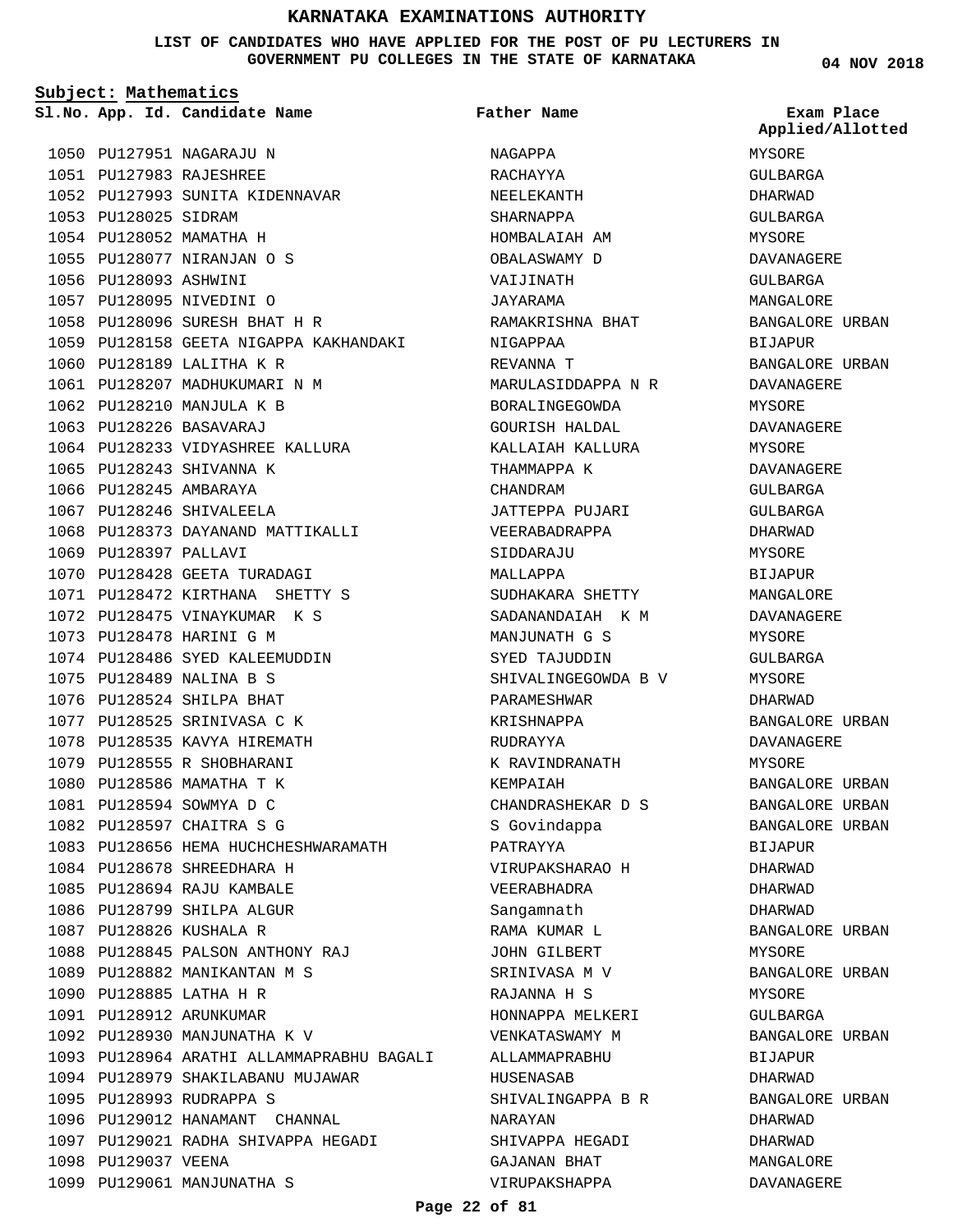**LIST OF CANDIDATES WHO HAVE APPLIED FOR THE POST OF PU LECTURERS IN GOVERNMENT PU COLLEGES IN THE STATE OF KARNATAKA**

**Subject: Mathematics**

1100 PU129090 PRAVEEN KUMAR PU129111 SHWETHA R 1101 1102 PU129116 MOHANA S R 1103 PU129122 RAJENDRA PRASAD T K 1104 PU129191 M SHARANABASAVARAJA 1105 PU129197 GURUPADAPPA BIRADAR 1106 PU129198 PRATHIBA V 1107 PU129207 MAHESHKUMAR 1108 PU129339 MAHESH KORI 1109 PU129346 BHOJARAJ M HALLI PU129398 VEENA H G 1110 1111 PU129411 CHANDRIKA SHETTY 1112 PU129449 VINOD HOOLI 1113 PU129452 SANJEEV BOGAR 1114 PU129461 APOORVA E 1115 PU129462 KAVITA IRAPPA SHIROL 1116 PU129505 SHARATH KUMAR 1117 PU129510 VINUTHA H K 1118 PU129513 ROOPA MALLIKARJUN GADAG 1119 PU129543 RESHMA ALAGUR 1120 PU129593 RENUKADEVI PU129629 SURESH NAVALE 1121 1122 PU129725 ANNAPURNA 1123 PU129739 REENA PEARL MARINA DSOUZA 1124 PU129742 BALACHANDRA SHARANAPPA HADIMANI SHARANAPPA HADIMANI 1125 PU129756 THURAYULA MADAKASIRAIAH 1126 PU129759 TARABAI PATIL 1127 PU129763 LOKESHA 1128 PU129775 FOUZIA TASNEEM PU129796 RUMESHA B H 1129 1130 PU129831 NAGAPRIYA N PU129845 YASHODHA K V 1131 PU129849 MEETA PATIL 1132 PU129868 INDIRA N 1133 PU129885 REKHA S 1134 1135 PU129915 SHILPA B 1136 PU129916 SUBHAS 1137 PU130036 RASHMI A SUNAGAR 1138 PU130095 DADA KHALANDAR PU130098 VENKATESHA Y 1139 1140 PU130104 NEVARA LINGARAJA 1141 PU130110 SPURTI 1142 PU130121 LATEEFAHAMMAD LAVALASAR PU130123 ADDYAPPA R SAVITHA 1143 1144 PU130154 SADIKPASHA A 1145 PU130159 ANNAPURNA DURAGANNAVAR 1146 PU130277 SANTOSH KUMAR C 1147 PU130291 ANJUM MIRAJKAR 1148 PU130298 NAGARATHNA K 1149 PU130329 SHILPA K M

**App. Id. Candidate Name Sl.No. Exam Place** LINGAPPA SAJJAN RUDRAPPA S RAMANAIK KALLAPPA T K CHANNABASAPPA K MAHADEVAPPA VEERABHADRA SWAMY VEERUPAKSHAPPA RAMLING MALLAPPA HALLI HALESHAPPA H G sadashiva shetty YALLAPPA JAYAKUMAR ERAIAH B IRAPPA SHIROL VENKAT RAO KEMPEGOWDA H K MALLIKARJUN SADASHIV SHARANAYYA NAGENDRA NAVALE HANUMANTHAPPA B K John DSouza T SIDDAPPA MAHANTAGOUDA BEERAIAH MOHAMMED KALEEMULLA HONNAPPA GOWDA NAGABHUSHANAMURTHY VEERANNA K M Siddanagouda NARAYANA J B SIDDAIAH BALA DANDAPPA M SHRISHAILAPPA SABARAD ASHOK K SUNGAR MEHABOOB SAB YOGEESHAPPA NEVARA KANAKAPPA SUDHAKAR PUJARI MAHAMMADKASEEM LATE REVANASIDDAPPA K ANWAR K S IRAPPA MALLINATHA C MOINUDDIN DODDAKERAGAIAH **Father Name**

**04 NOV 2018**

DHARWAD SHIMOGA SHIMOGA DAVANAGERE DHARWAD BIJAPUR DAVANAGERE GULBARGA DHARWAD DHARWAD DAVANAGERE MANGALORE DHARWAD DHARWAD BANGALORE URBAN BIJAPUR GULBARGA **MYSORE** BIJAPUR BIJAPUR GULBARGA DHARWAD BANGALORE URBAN MANGALORE DHARWAD DAVANAGERE BANGALORE URBAN MYSORE BANGALORE URBAN MYSORE MYSORE DAVANAGERE BIJAPUR BANGALORE URBAN MYSORE BANGALORE URBAN BIJAPUR DHARWAD DHARWAD DAVANAGERE DAVANAGERE BANGALORE URBAN BIJAPUR BANGALORE URBAN BANGALORE URBAN DHARWAD DAVANAGERE BIJAPUR MYSORE MYSORE **Applied/Allotted**

MAYIGAIAH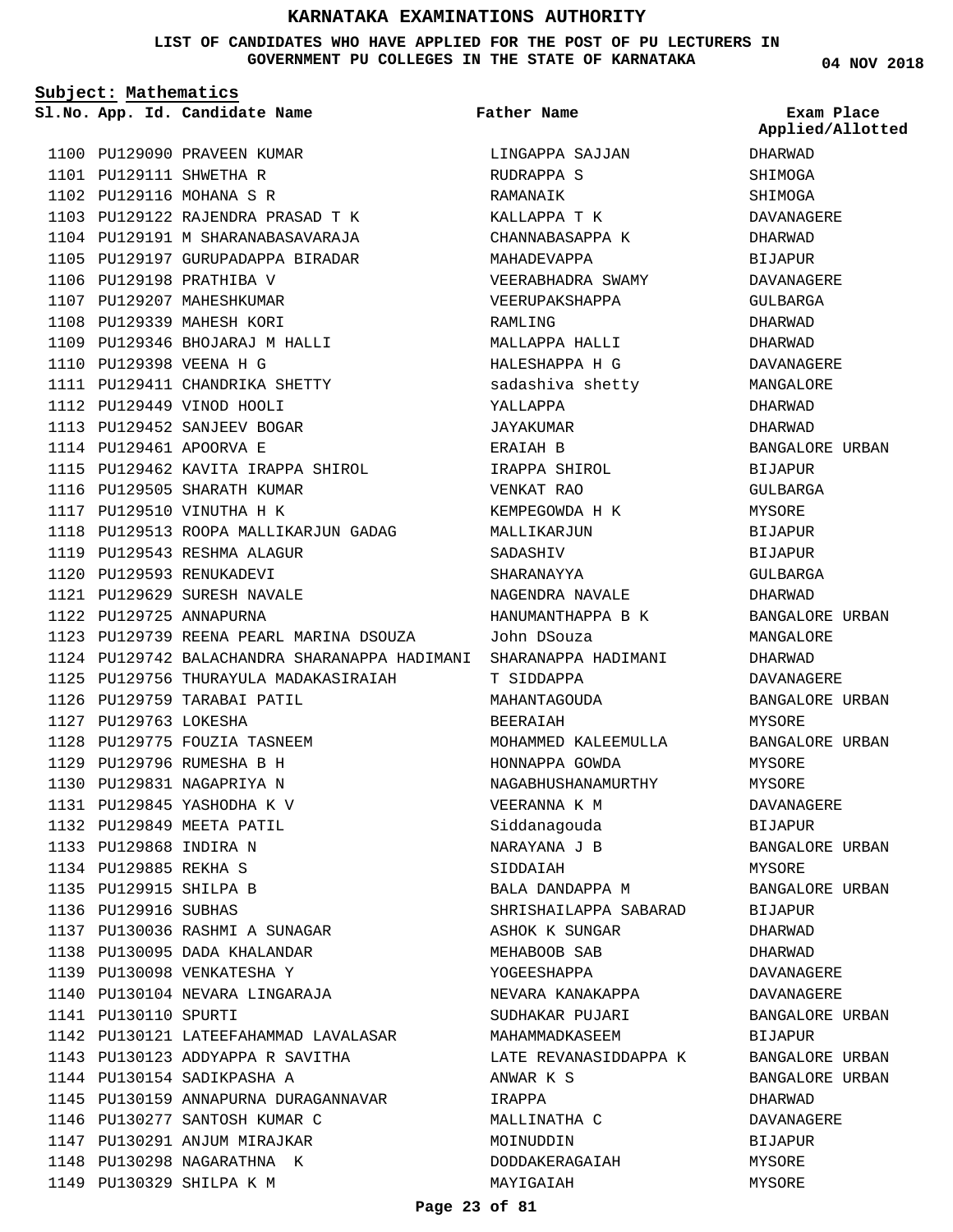**LIST OF CANDIDATES WHO HAVE APPLIED FOR THE POST OF PU LECTURERS IN GOVERNMENT PU COLLEGES IN THE STATE OF KARNATAKA**

**Subject: Mathematics**

**App. Id. Candidate Name Sl.No. Exam Place**

PU130343 MANJUNATH T N 1150 PU130362 LAKSHMI D M 1151 1152 PU130366 CHANNABASAVA PU130452 PRATIBHA BIRADAR 1153

1154 PU130470 MUDLAPPA G 1155 PU130473 HANMESH 1156 PU130490 NAGENDRA G PU130523 DIVYA RANI H R 1157 PU130534 JAGADEESHA B 1158 1159 PU130589 KATTELA SHAJAHAN

PU130610 SARANYA N 1161

PU130660 SHRUTHI S 1163 1164 PU130693 RAJASHEKARA N

1168 PU130771 SUNITHA D R 1169 PU130822 VINOD KUMAR V

1165 PU130699 HARISH S

1171 PU130834 PURNIMA

1160 PU130605 RESHMA NASREEN INAMDAR

1170 PU130827 SHAMMAPARAVEEN IBRAHIM NADAF

PU130639 SWAROOPAKUMARI K S 1162

1166 PU130706 SHRIRAMACHANDRA PU130726 RAMESH KUMAR T H 1167

1172 PU130860 SHANTHA SHETTIGAR PU130872 DAYANA DAFNY FARRAO 1173

1174 PU130907 RAVIKUMARA G O 1175 PU130911 MAQSOOD AHMED 1176 PU130942 MOHD SAMIUDDIN 1177 PU130962 SUCHETHA P 1178 PU131106 MANJUNATHA S 1179 PU131127 RANJITHA M JOIS

1180 PU131156 RASHMI M H

PU131241 SHASHIKALA 1182 1183 PU131250 VIJAYA KUMAR M

PU131303 NAGARAJ 1185 1186 PU131365 SEEMA PATIL

1181 PU131197 DANESHWARI ALUR

1184 PU131293 MALLIKARJUNA GUGGARER

1187 PU131376 PURUSHOTHAMAGOWDA SC

1188 PU131409 VIJAYALAKSHMI B

PU131493 SUSHMA DESHAPANDE 1191 1192 PU131495 MADHUSUDHANA V B

PU131685 BINDUKUMAR N J 1195 1196 PU131704 MANJUNATHA M N

1189 PU131439 THRIVENI T 1190 PU131470 NINGARAJU K

1194 PU131650 KUMUDA N

1197 PU131756 SHILPA N 1198 PU131777 SUBHASHINI V PU131779 RAJASHREE H G 1199 **Father Name**

1193 PU131597 VEENA CHANDRASHEKHAR BHAIRAWADAGICHANDRASHEKHAR BHAIRAWADAGI BIJAPUR NAGENDRAPPA T MALLAIAH SHEKHARAPPA MALLANAGOUDA GOVINDAPPA GANGADHAR GURUSIDDAIAH RANGASWAMY H L BYRAPPA KATTELA MODEEN SAHEB MD MHEMOOD Sreenath N SHANKARAPPA SIDDESH NAGARAJA A D SRINIVASA SETTY R TIMMAPPA KATTIMANI HANUMANTHAAYAPPA T S raju C B VEERANNA IBRAHIM NADAF DIVAKAR RAO MUDDU SHETTIGAR ALPHONES FARRAO GATTIOBANNA SHAIK AHMED MOHD SIRAJUDDIN KRISHNA SHETTY P VIRUPAKSHAPPA MANJUNATHA JOIS H N HONNEGOWDA BASAVARAJ HANAMANTU MUNINARAYANAPPA SHIVAPPA NARASAYYA SIDAGOUDA CHANDRA SM BASAVARAJ SIDDAPPA T KEMPEGOWDA SURESH DESHAPANDE BASAVANNA J NANJUNDACHAR JAYAPPA N NANJAPPA NARAYANA REDDY

**04 NOV 2018**

SHIMOGA MYSORE GULBARGA BIJAPUR BANGALORE URBAN GULBARGA MYSORE SHIMOGA BANGALORE URBAN DAVANAGERE GULBARGA BANGALORE URBAN BANGALORE URBAN DAVANAGERE DAVANAGERE BANGALORE URBAN GULBARGA MANCALORE BANGALORE URBAN MYSORE DHARWAD GULBARGA MANGALORE MANGALORE DAVANAGERE GULBARGA GULBARGA MANGALORE DAVANAGERE SHIMOGA MYSORE BANGALORE URBAN GULBARGA BANGALORE URBAN DAVANAGERE GULBARGA DHARWAD MYSORE BANGALORE URBAN DAVANAGERE BANGALORE URBAN DHARWAD MYSORE **SHIMOGA** DAVANAGERE MYSORE BANGALORE URBAN BANGALORE URBAN **Applied/Allotted**

MYSORE

**Page 24 of 81**

B VISWARUPACHARI

GOVINDARAJU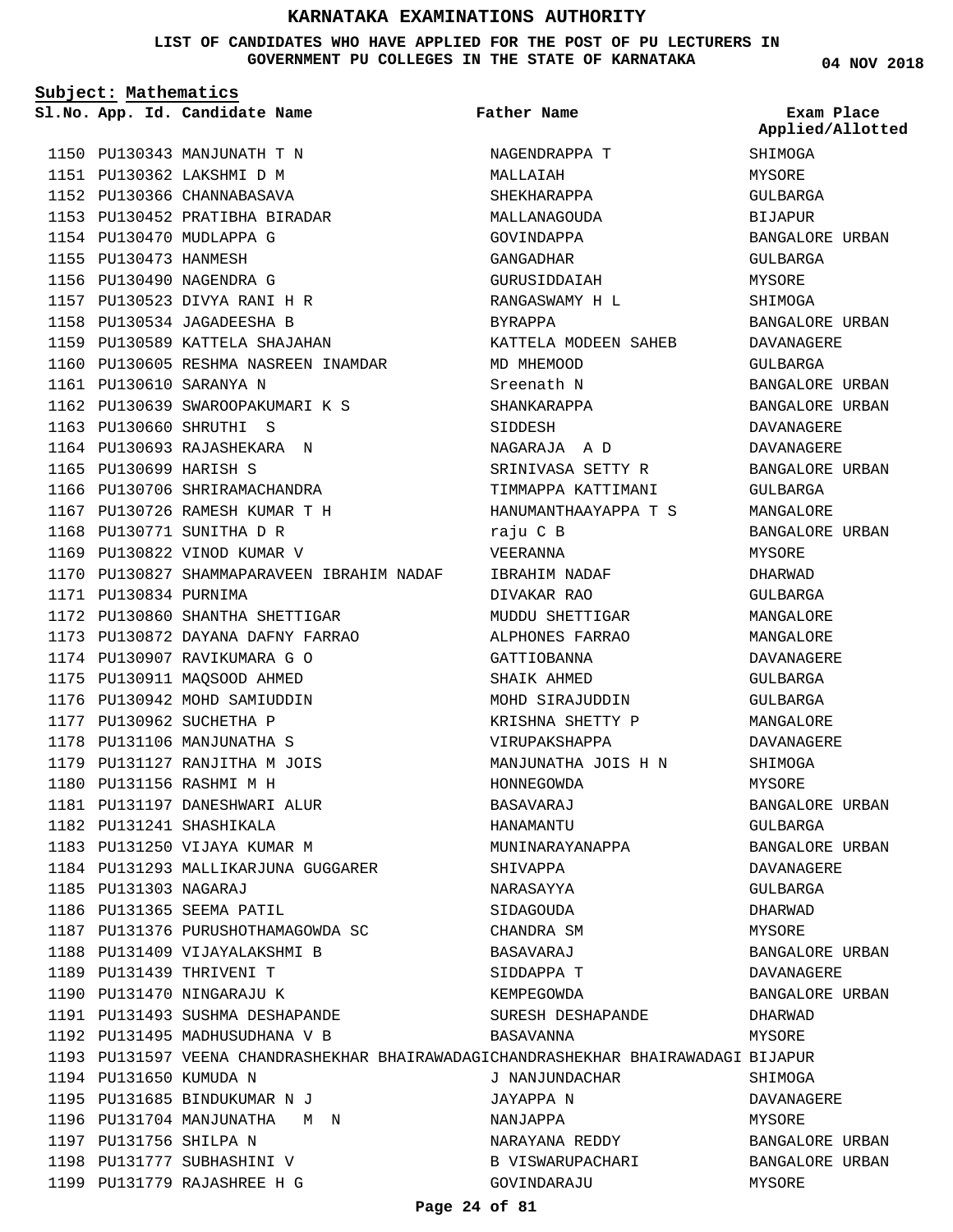**LIST OF CANDIDATES WHO HAVE APPLIED FOR THE POST OF PU LECTURERS IN GOVERNMENT PU COLLEGES IN THE STATE OF KARNATAKA**

**Subject: Mathematics**

**App. Id. Candidate Name Sl.No. Exam Place**

1200 PU131786 HARISH N PU131787 PARWATI 1201

PU131805 K V R R GARI NEERAJA 1202 PU131850 BHAGYARAJ 1203 1204 PU131950 REKHA B 1205 PU131963 GURUSWAMY B 1206 PU131968 MANGALA 1207 PU132041 YASHODHAMMA K V 1208 PU132042 MAMATHA RANI J 1209 PU132085 JYOTHI S K PU132090 LAKSHMIKANTHA H B 1210 PU132194 MENAKA R 1211 1212 PU132209 VEENA R PU132224 VIDYA SONI D 1213 1214 PU132233 HANUMANTHARAYA B PU132234 LAKSHMI D S 1215 1216 PU132274 SHRISHAIL NIMBAL 1217 PU132296 VIJAYKUMAR 1218 PU132328 ARCHANA 1219 PU132329 ARIFMIYA 1220 PU132367 KARTHIK KUMAR K R PU132455 GIRAMALLAPPA KANATTI 1221 1222 PU132462 CHAKRAPANI B A PU132480 BHAVYA K 1223 PU132498 PRADEEPKUMAR S R 1224 1225 PU132515 SRINIVASA G R PU132601 RAKESHA G 1226 1227 PU132611 MALATESH PUJAR PU132624 AMBIKA R C 1228 PU132633 ARUNA KUMAR B V 1229 PU132642 SHIVANAND 1230 PU132650 JAYASHREE K C 1231 1232 PU132686 VIJAYALAXMI CHITTARAGI 1233 PU132690 BALAPPA HANAMAPPA GUDIGADDI PU132694 SEEMA S H 1234 PU132695 VINAYA S 1235 1236 PU132714 GOWREESHA V N 1237 PU132763 MUKUNDAGOWDA H A PU132770 BANU PRAKASH H V 1238 1239 PU132774 KUMARA SWAMY D PU132811 SATHISHA R 1240 PU132863 CHANDAN V 1241 1242 PU132870 SUDHA D PU132882 FAKRUDEEN ALI AHMAD D 1243 1244 PU132904 PARASHIVAPPA S M 1245 PU133001 NAZNEEN 1246 PU133074 SAVEETA PU133090 NASREEN BANU 1247 1248 PU133098 BHAGYAJYOTI

PU133148 SHIVAPRASADA NAYAKA S 1249

NEELAKANTAPPA JETTEPPA K L VENKATA RAMI REDDY HANUMAPPA NAGARAJA B BASAVARAJAPPA ANNEPPA VENKATE GOWDA J JUNJE GOWDA KRISHNAMURTHY S L BASAVARAJU H P RAMESH R RANGANATHA K DASS S A UGRAPPA DAKSHINA MURTHY N S HANAMANTA GURAPPA SHARANABASAPPA YUSUF Ramachandra K S SIDDAPPA ANANTHACHAR B T KRISHNA SHETTY H RAMANJINEYA RAMACHANDRAPPA G S GOPALRAO HANUMANTAPPA CHANNABASAPPA R S VEERAIAH K SHIVARAM POL CHANDRASHEKARAPPA K AMARESH HANAMAPPA HANUMANTHAPPA G M SIDDARAJU M NARAYANASWAMY V AJJEGOWDA VISHNUMURTHY H T DODDABASAVAIAH RAMAPPA A K D vijayakantha kumar s BASAVARAJA D KASEEM SAHEB D MARIMALLAPPA DADAPEER PEERZADE BABURAO SAHEB PATEL AYYAPPA SIDDARAJUNAYAKA **Father Name**

**04 NOV 2018**

**Applied/Allotted**

# DAVANAGERE GULBARGA BANGALORE URBAN BIJAPUR DAVANAGERE BANGALORE URBAN GULBARGA MYSORE SHIMOGA MYSORE BANGALORE URBAN BANGALORE URBAN SHIMOGA BANGALORE URBAN BANGALORE URBAN BANGALORE URBAN BIJAPUR GULBARGA GULBARGA GULBARGA BANGALORE URBAN DHARWAD BANGALORE URBAN MYSORE DAVANAGERE BANGALORE URBAN **SHIMOGA** DAVANAGERE BANGALORE URBAN MYSORE BIJAPUR BANGALORE URBAN BANGALORE URBAN DHARWAD BANGALORE URBAN MYSORE DAVANAGERE BANGALORE URBAN BANGALORE URBAN MYSORE SHIMOGA BANGALORE URBAN DAVANAGERE **BIJAPUR MYSORE** BIJAPUR GULBARGA GULBARGA BANGALORE URBAN

BANGALORE URBAN

**Page 25 of 81**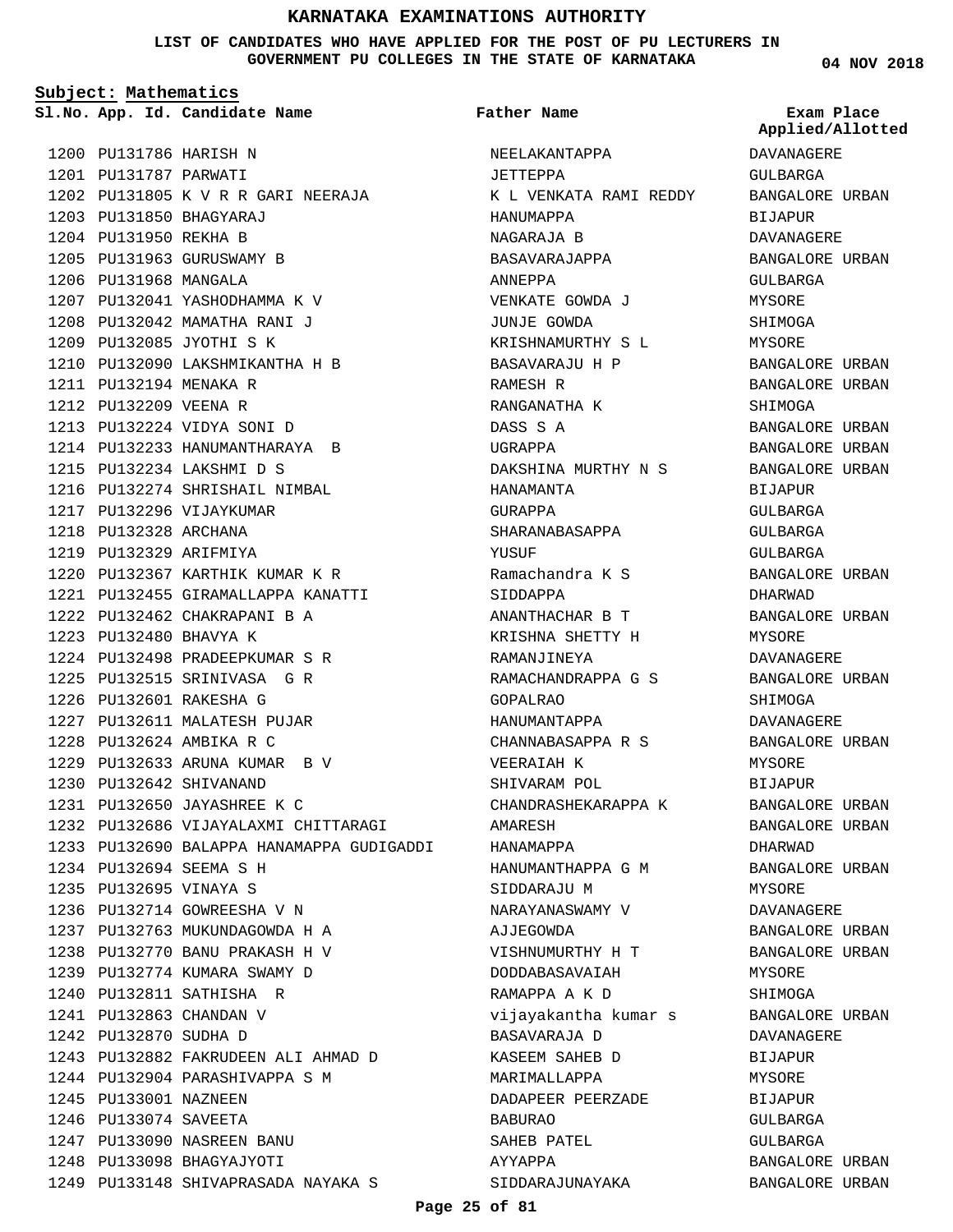### **LIST OF CANDIDATES WHO HAVE APPLIED FOR THE POST OF PU LECTURERS IN GOVERNMENT PU COLLEGES IN THE STATE OF KARNATAKA**

**Subject: Mathematics**

1250 PU133156 T B AJAYAKUMAR NAYAK PU133157 LAVANYA B S 1251 PU133178 BASAWARAJ 1252 1253 PU133195 KAVITA B H PU133209 RAJESWARI J 1254 1255 PU133213 SHIVALEELA KATAPURMATH 1256 PU133283 MARUTI LAMANI PU133287 BHEEMRAO 1257 1258 PU133295 SHWETHA D S PU133324 SHANKAREGOWDA H B 1259 1260 PU133344 FAKIYATABHASSUM PU133354 SHILPA BASAVAPRABHU ANGADI 1261 1262 PU133396 INDIRA DEVI 1263 PU133417 KAVITA RENUKAMATH 1264 PU133443 MAMATHA B V 1265 PU133450 KAVYA C M 1266 PU133512 YASHODAMMA H N 1267 PU133525 VAISHALI 1268 PU133530 LEENA 1269 PU133550 AJMEERSAB 1270 PU133567 GEETADEVI 1271 PU133586 NAYANA P M 1272 PU133592 SULOCHANA 1273 PU133618 PADMASHREE KADAM 1274 PU133624 SHEELA OLEKAR 1275 PU133646 RASHMI 1276 PU133666 SEEMA B P 1277 PU133668 SUMIT 1278 PU133688 SHILPA REVANASIDDA TONASHYAL 1279 PU133699 RAGHAVENDRA K 1280 PU133700 SOWBHAGYA A C PU133708 GEETHA B S 1281 1282 PU133793 SHANKARAIAH L N 1283 PU133804 LATHA M 1284 PU133818 KUMARASWAMI MATHAD 1285 PU133819 LAVANYA K 1286 PU133859 SOUMYA PARBHUSWAMIMATH 1287 PU133885 RAGHAVENDRA T M PU133896 SYED NIZAMUDDIN S 1288 1289 PU133906 SHAIK SHAFIULLA 1290 PU133911 PADMAVATHI R 1291 PU133912 NAGAVENI N 1292 PU133972 VEDAVATHI 1293 PU133978 KALLAPPA B MALLANNAVAR 1294 PU133986 SHAILAJA ANAGOUDAR 1295 PU133994 VANI G 1296 PU134010 KOKILA M 1297 PU134091 SHEELARANI R K 1298 PU134101 RAMESHBABU R 1299 PU134201 RAFIKAHMMAD AWATI

**App. Id. Candidate Name Sl.No. Exam Place** BASAVARAJ T **SUBBAREDDY** SHIVALINGAPPA BABURAO JAGADEESWARA ARADYA VIRUPAKSHAYYA JEEVAPPA DEVINDRAPPA SHIVAPRASAD D A BANAVAJJA ABDUL GAFOOR BASAVAPRABHU ANGADI LALYA NAYAK SHAMBULINGAYYA VENKATESHAPPA B L MUDDAIAH M H D NAGARAJU SAIBANNA Shantappa Desai KHADIRASAB BABURAO MANJUNATHA S BAKKAPPA SAJJANRAO KADAM NAGENDRA Gopalakrishna Aithal PUTTASWAMYGOWDA B V DEVENDRA REVANASIDDA KRISHNAPPA CHANDRAPPA H SHANKARA NAIKA L C Narayanappa HANUMANTHAIAH SHETTY M SHIVALINGAYYA krishnappa Mallayya MURUGENDRAPPA T SYED BAJI SAB Shaik Basha RAMARAO V NARASIMHAMURTHY N P RAMANNA **BABU** VEERAPPA GOVINDDAPPA M MANJUNATH M KARIBASAPPA S RAMADAS RAHIMANSAHEB **Father Name**

**04 NOV 2018**

BANGALORE URBAN **Applied/Allotted**

# BANGALORE URBAN GULBARGA GULBARGA BANGALORE URBAN BIJAPUR BIJAPUR GULBARGA BANGALORE URBAN SHIMOGA GULBARGA DHARWAD BANGALORE URBAN DHARWAD BANGALORE URBAN BANGALORE URBAN BANGALORE URBAN GULBARGA BIJAPUR GULBARGA GULBARGA BANGALORE URBAN GULBARGA DHARWAD DAVANAGERE BANGALORE URBAN MYSORE GULBARGA BIJAPUR BANGALORE URBAN DAVANAGERE MYSORE BANGALORE URBAN DAVANAGERE DHARWAD BANGALORE URBAN BANGALORE URBAN DAVANAGERE DAVANAGERE DAVANAGERE DAVANAGERE BANGALORE URBAN DHARWAD BANGALORE URBAN DHARWAD BANGALORE URBAN BANGALORE URBAN SHIMOGA BANGALORE URBAN GULBARGA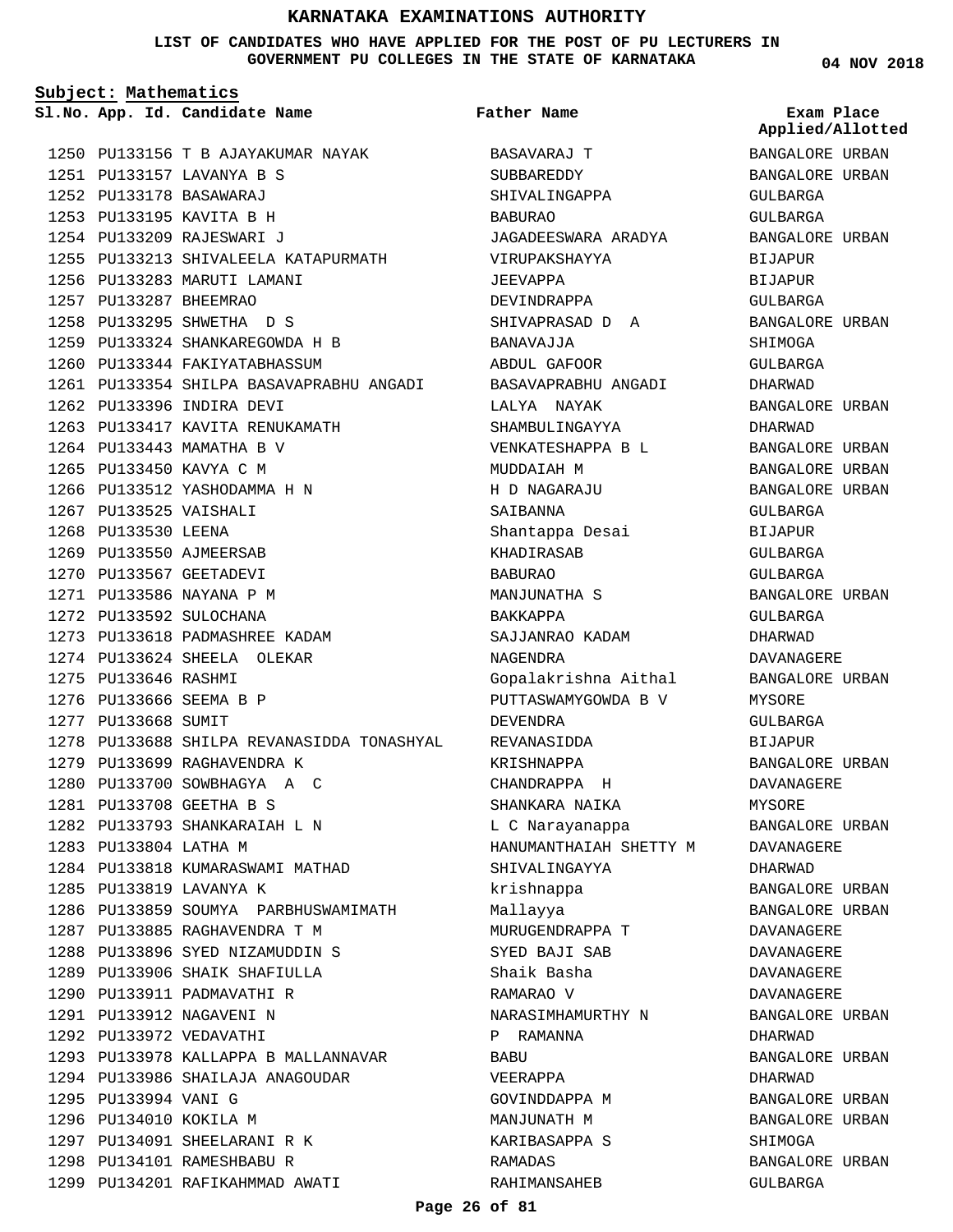### **LIST OF CANDIDATES WHO HAVE APPLIED FOR THE POST OF PU LECTURERS IN GOVERNMENT PU COLLEGES IN THE STATE OF KARNATAKA**

**Subject: Mathematics**

PU135893 VANDANA SOODI 1348 1349 PU135901 CHETHANA C S

1300 PU134209 RUKKAYYA ATHANIKAR PU134284 SURESH TANASI 1301 1302 PU134285 JYOTI PU134331 RAGHAVENDRA G 1303 1304 PU134344 SUPRIYA R PU134400 LATHA S H 1305 1306 PU134431 GIRISH V C PU134464 LANKESH S S 1307 1308 PU134497 RUPA 1309 PU134538 SWALEHA PARVEEN ZARTARGAR 1310 PU134546 SANNIYAVAR MAHESH 1311 PU134574 PRIYANKA B PU134581 AMBAREEN NIDA 1312 PU134619 DILIP 1313 1314 PU134649 PARASAPPA 1315 PU134657 RAMYASHREE J PU134683 MATHAPATI GURANINGAYYA MALAKAYYA MALAKAYYA 1316 1317 PU134734 VEENA B BIRADAR 1318 PU134786 SUNITA 1319 PU134803 PRADEEP KUMAR PU134813 ANITA KUMBAR 1320 1321 PU134817 HEMANTHA KUMARA V S 1322 PU134841 AMITHA K 1323 PU134921 SUBHASH PU134983 KANTHARAJU 1324 PU134985 INDRANI S S 1325 PU134992 MAHANTESH MULIMANI 1326 1327 PU135056 SABASULTANA PU135181 SHYLAJA B P 1328 PU135221 LATHA M S 1329 PU135315 PRASHANTH D 1330 PU135332 VINAYAKUMAR K S 1331 PU135374 DILEEP KUMAR G V 1332 1333 PU135383 CHAITHRA H M 1334 PU135419 SOUMYA M 1335 PU135427 SHIVALEELA PATIL 1336 PU135438 SHILPA GABASAVALAGI 1337 PU135508 SHRIDEVI ANGADI 1338 PU135517 SATYASHEEL 1339 PU135551 SHILPA KARIKATTI 1340 PU135585 BAJIRAO KAMBLE 1341 PU135595 VIDYASHRI BHADRASHETTI 1342 PU135730 PAVITRA B L 1343 PU135795 ARIFA 1344 PU135803 USHA B R PU135808 PRASANNALAKSHMI S 1345 1346 PU135854 PRATIBHA APPASAB PATIL 1347 PU135874 SHARADA K V **App. Id. Candidate Name Sl.No. Exam Place** IQBAL NAGAPPA RAVINDRA GOPAL M RAMESH C HIRIYANNA GOWDA CHINNAMARIGOWDA LAKSHMIDEVAMMA VASUDEVRAO MOHAMMAD SIRAJ MALLIKARJUN BASAVARAJAPPA G C M AFTAB AHMED VISHWANATH SIDLINGAPPA KILLIKYATAR JAGANNATHA D T BHIMANAGOUDA GANAPATI MAHADEVAPPA P HANAMANTAPPA SWAMYGOWDA Ganapayya Gowda **CHANDU** shivarudrappa SHIVARAMEGOWDA SHREESHAIL ABDULSAMED C S PUTTAPPA B R shiovamurty m DASHARATHARAO A R SIDDALINGAPPA K S VEERABHADRAPPA R Manjunatha H V SIDDALINGAPPA M KANTIBASANAGOUDA SANGANNA ASHOK MAREPPA MADIWALAPPA PRALHAD BASALINGAPPA BHADRASHETTI DHARWAD LOLARAJU MOHAMMED HANEEF RAJAPPA B G Seetharam P APPASAB PATIL VEERAPPA MADIWALAR **Father Name** BIJAPUR BIJAPUR GULBARGA MYSORE MYSORE BANGALORE URBAN BANGALORE URBAN BANGALORE URBAN GULBARGA BIJAPUR DHARWAD DAVANAGERE BANGALORE URBAN GULBARGA BIJAPUR DAVANAGERE BIJAPUR **BIJAPUR** GULBARGA **MYSORE** DHARWAD MYSORE BANGALORE URBAN GULBARGA MYSORE MYSORE BIJAPUR SHIMOGA BANGALORE URBAN DAVANAGERE DAVANAGERE MYSORE SHIMOGA DAVANAGERE BANGALORE URBAN BIJAPUR BIJAPUR DHARWAD GULBARGA DHARWAD DHARWAD MYSORE DAVANAGERE MYSORE BANGALORE URBAN DHARWAD MYSORE **Applied/Allotted**

PRABHAKAR

CHANNESHAPPA S B

DAVANAGERE DAVANAGERE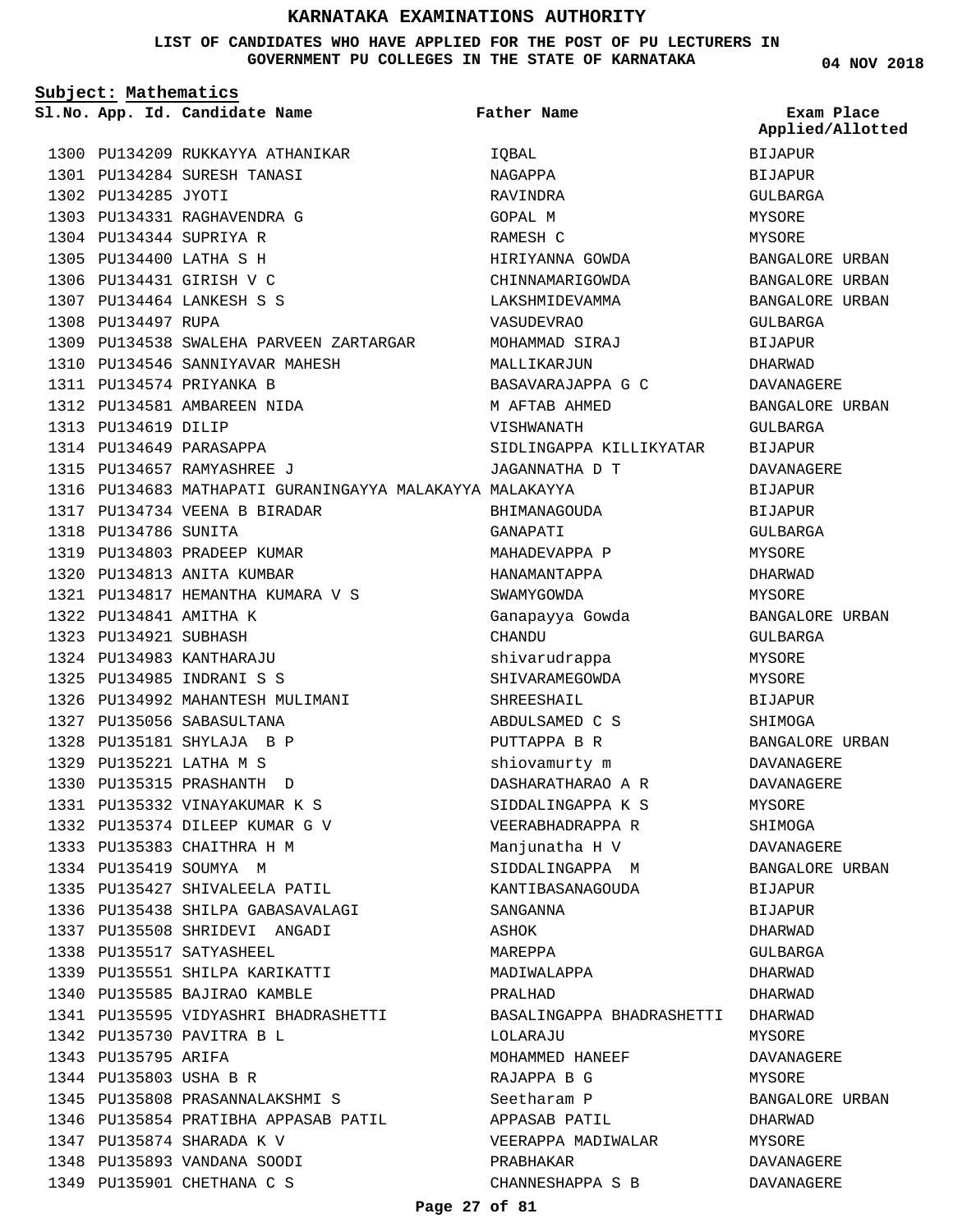**LIST OF CANDIDATES WHO HAVE APPLIED FOR THE POST OF PU LECTURERS IN GOVERNMENT PU COLLEGES IN THE STATE OF KARNATAKA**

**Subject: Mathematics** 1350 PU135988 CHANDRIKA P S 1351 PU136008 VISHWANATH K 1352 PU136064 ASHA QUADRAS PU136080 BHAGYASHREE ROKADE 1353 1354 PU136084 SYEDA UMMEHANI 1355 PU136093 MUKTAI NAVADGI 1356 PU136102 REDDAPPA N 1357 PU136137 RUDRASWAMY K S 1358 PU136152 NAVOMANI 1359 PU136155 UMERA TABASSUM 1360 PU136163 MAHESHKUMAR S 1361 PU136195 MOHD ARIF 1362 PU136198 MOHAN KUMARA S D 1363 PU136207 PAVITHRA K M 1364 PU136229 UMADEVI 1365 PU136272 KAMALAMMA M R 1366 PU136315 JAYANNA K C 1367 PU136350 JALEENDRA 1368 PU136354 HANUMESHA 1369 PU136363 VINODA M K PU136387 RAJESH S M 1370 1371 PU136417 POORANIMA N 1372 PU136507 SHARADA N 1373 PU136510 VIJAYAKUMAR KANKANWADI 1374 PU136518 U SWETHA 1375 PU136551 REKHA BEVINAHALLI 1376 PU136563 SHILPA H C 1377 PU136583 PAVANKUMAR D S PU136608 GURURAJ TELI 1378 1379 PU136626 JYOTHI G R 1380 PU136631 MANJUNATHA A P PU136648 SHANTAMMA 1381 1382 PU136654 ARSHAD D 1383 PU136684 YOGISH KUMAR M V 1384 PU136688 KIRANKUMAR B 1385 PU136694 MANJUNATHA N M 1386 PU136707 LOKESHKUMAR V **App. Id. Candidate Name Sl.No. Exam Place**

1387 PU136708 AVINASH M

1392 PU136811 MYTHRI K S

1397 PU136909 ABDUL HAMEED 1398 PU136926 THARADEVI M T 1399 PU136935 AMBIKA L J

1394 PU136832 KAVITHA J

1391 PU136801 KUSHA

1389 PU136773 YALLAPPA BOMMANAGI 1390 PU136800 INDIARAMMA M H

1393 PU136831 RASHMI SHIGGOUNKAR

1395 PU136857 CHANDRAPRABHA C P 1396 PU136865 NEELAKANTAPPA M S **Father Name**

1388 PU136729 PRABHUGOWDA KARABASAPPA ERALLERA KARABASAPPA ERALLERA SREENIVAS T L THIRAKANAGOUDA K STANY QUADROS SANJEEV SYED MAQUBOOL HASAIN ISHWARAPPA NAVADGI NANJAREDDY SANNAIAH K **SHADRACK** ABDUL RAHAMAN SHANKARAPPA MOHD JALAL DASAIAH S D GURUSIDDAMURTHY K M KASHAPPA RAJANNA KARINORA CHINNAOBAIAH JAGNATH PRABHU KEMPEGOWDA MALLIKARJUNA S V NANJUNDAPPA MALLIKARJUNAPPA N KALLAPPA U SHESHAGIRI ACHAR DHARMAPPA CHANNAKRISHNAPPA SEENAIAH T SHRISHAIL RANGASWAMY PARAMESHWARAPPA A G SIDDANNA DADAPEER B VEERASIMHAN M N BASAPPA S MUNIYAPPA VENKATARAMU D MOGAIAH PIDDAPPA HANUMANTHA GOWDA NAGENDRARAO shivappa k n HANUMANTAPPA Jayaraj T PADMANABHAIAH CR SOMASHEKARA BABUSAB Thimmegowda JAGADEESHA

**04 NOV 2018**

**Applied/Allotted**

BANGALORE URBAN DAVANAGERE MANGALORE DHARWAD GULBARGA GULBARGA BANGALORE URBAN MYSORE GULBARGA BANGALORE URBAN DAVANAGERE GULBARGA MYSORE BANGALORE URBAN GULBARGA BANGALORE URBAN DAVANAGERE GULBARGA DAVANAGERE BANGALORE URBAN BANGALORE URBAN BANGALORE URBAN DAVANAGERE DHARWAD DAVANAGERE DAVANAGERE BANGALORE URBAN BANGALORE URBAN DHARWAD BANGALORE URBAN DAVANAGERE GULBARGA BANGALORE URBAN MYSORE MYSORE DAVANAGERE MYSORE MYSORE SHIMOGA DHARWAD BANGALORE URBAN GULBARGA SHIMOGA DHARWAD BANGALORE URBAN BANGALORE URBAN BANGALORE URBAN MYSORE BANGALORE URBAN SHIMOGA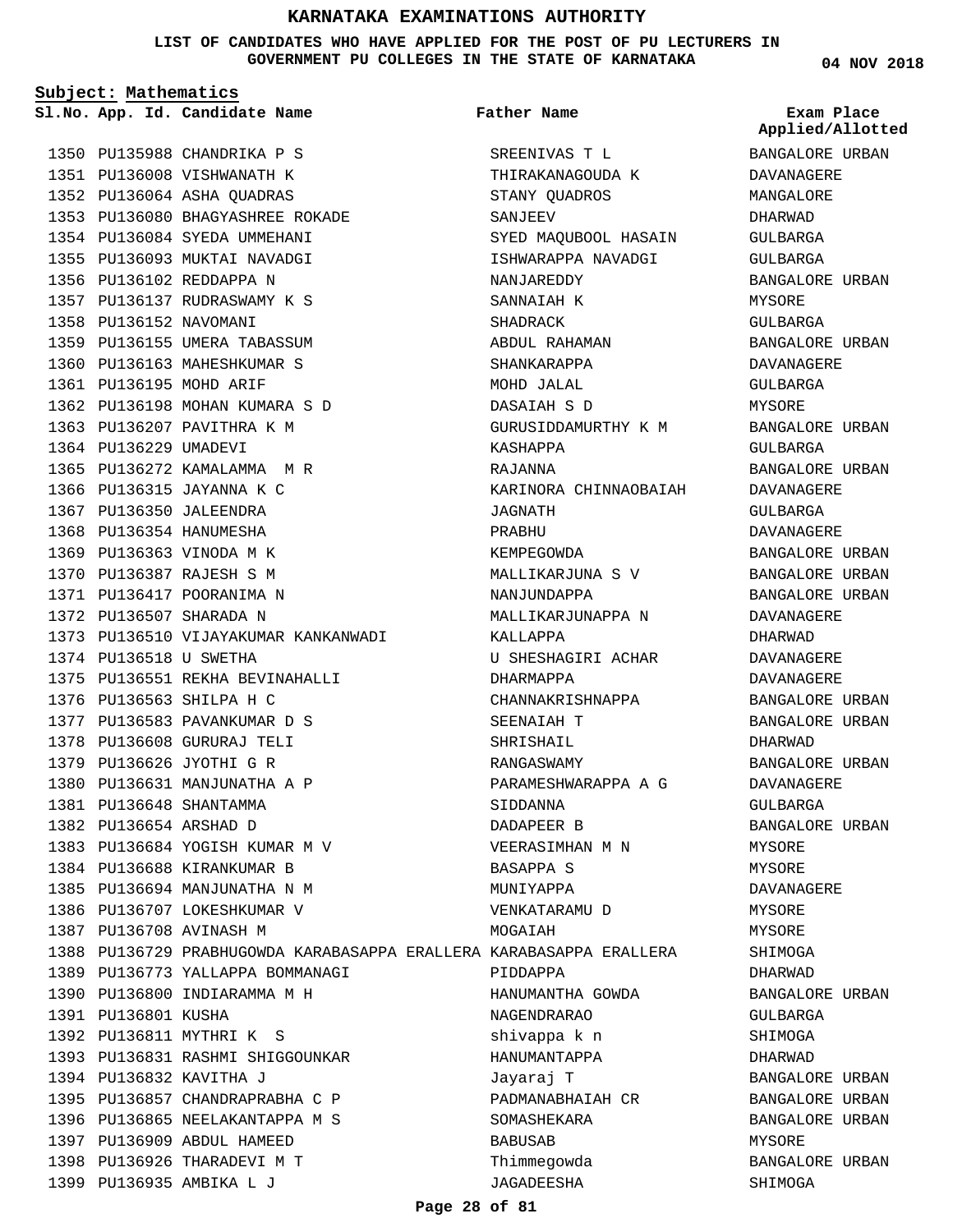### **LIST OF CANDIDATES WHO HAVE APPLIED FOR THE POST OF PU LECTURERS IN GOVERNMENT PU COLLEGES IN THE STATE OF KARNATAKA**

**Subject: Mathematics**

1400 PU136936 UMESH

PU137033 BASAWARAJ 1404 1405 PU137036 UMESH PAWAR 1406 PU137037 VIJAYALAKSHMI E

1407 PU137076 UMA M G PU137078 NAGARAJU 1408 1409 PU137083 SIDDARAMU

1414 PU137234 C APARNA

1417 PU137317 PUSHPA K 1418 PU137326 SUSHMA BV

**App. Id. Candidate Name Sl.No. Exam Place**

1401 PU136938 KRISHNAMURTHY M 1402 PU136957 UMESH SHINDHE 1403 PU137026 SANTHOSHKUMAR K H

1410 PU137145 CHANDRASHEKHARAIAH N

1416 PU137304 SAVITA GURALING HANAMAPURE

1411 PU137182 RAJESH DEVADIGA 1412 PU137197 MANJULA M D 1413 PU137221 NISHAT TARANNUM

1415 PU137264 LAXMI KARMALKAR

1419 PU137344 CHIDANANDA C N 1420 PU137358 NAGARATNA C PU137374 DURUGAMMA S 1421 1422 PU137388 RAJKUMAR

1423 PU137389 VEENA CHOUGULE 1424 PU137448 KAVITHA S V 1425 PU137471 PUTTASWAMY M 1426 PU137493 SUSHMA HIREMATH 1427 PU137537 MOHAN DANDINAVAR 1428 PU137568 VIJAYALAXMI PATIL

PU137572 RANISHREE 1429

1435 PU137682 PRIYA 1436 PU137687 MAHESHA R 1437 PU137694 VEENA G K 1438 PU137735 PRADEEPA U R

1430 PU137576 RAVICHANDRA S M 1431 PU137624 SOWMYASHREE D 1432 PU137656 AYISHA D A 1433 PU137663 SARITHA V 1434 PU137669 SHIVAMURTHY H

1440 PU137740 RAGAVENDRA K P 1441 PU137742 HAJARA BEGUM

1443 PU137766 SHILPA D H 1444 PU137776 MAMATHA K V

1442 PU137746 MIRZA ISMAIL BAIG

1445 PU137788 ASHARANI HIREMATH 1446 PU137847 VISHNU BAHADUR 1447 PU137849 ZEELANI R M 1448 PU137851 NAVANATH

1449 PU137852 SURESHKUMAR K M

1439 PU137737 MAYURAPPA BARIKARA HARIDARI

**Father Name**

SHARANAYYA MUTHAIAH dayanand

NAGASHETTY BABU PAWAR ESWARACHARY S GOPALAPPA MALLAIAH

DADASIDDEGOWDA

KRISHNA DEVADIGA K

GURALING HANAMAPURE

NAGARAJU

DYAVAIAH MD ISMAIL C BALARAJU MARUTI

VEERAPPA K LATE VYARAMUDI NARAYANASWAMY

NAGARAJA GULLAPPA MALLIKARJUN BHIMAGOUDA VEERANNA S V MANJUNATHA B Halappayyaswami

ASHOK RAVASAHEB

**RAJU** RAMAIAH

BABU S BALIKAI MAHALINGAIAH D DEVARAJAIAH ALLABAKASH D M N Venkatachalapathy

HANUMANTHAPPA

Kyathanna G M RAJANNA B GUDDAPPA B H PEDDABOVI SHAIK HUSSAIN

CHANABASAYYA BHIM BAHADUR MUNEER R

BALAJI GAIKWAD MATTISIDDAIAH

MIRZA ALAM NAVAZ BAIG HORAKERAPPA D H VENKATESH JETTY G

HANUMANTHAPPA K H

GULBARGA MYSORE DHARWAD DAVANAGERE GULBARGA GULBARGA BANGALORE URBAN BANGALORE URBAN BANGALORE URBAN BANGALORE URBAN BANGALORE URBAN BANGALORE URBAN MYSORE GULBARGA GULBARGA BIJAPUR DHARWAD DAVANAGERE MYSORE BANGALORE URBAN DAVANAGERE DHARWAD GULBARGA BIJAPUR BANGALORE URBAN DAVANAGERE BANGALORE URBAN BIJAPUR DHARWAD GULBARGA MYSORE MYSORE DAVANAGERE BANGALORE URBAN DAVANAGERE GULBARGA MYSORE BANGALORE URBAN SHIMOGA DAVANAGERE DAVANAGERE GULBARGA GULBARGA DAVANAGERE **SHIMOGA** BIJAPUR MYSORE DAVANAGERE **Applied/Allotted**

GULBARGA

BANGALORE URBAN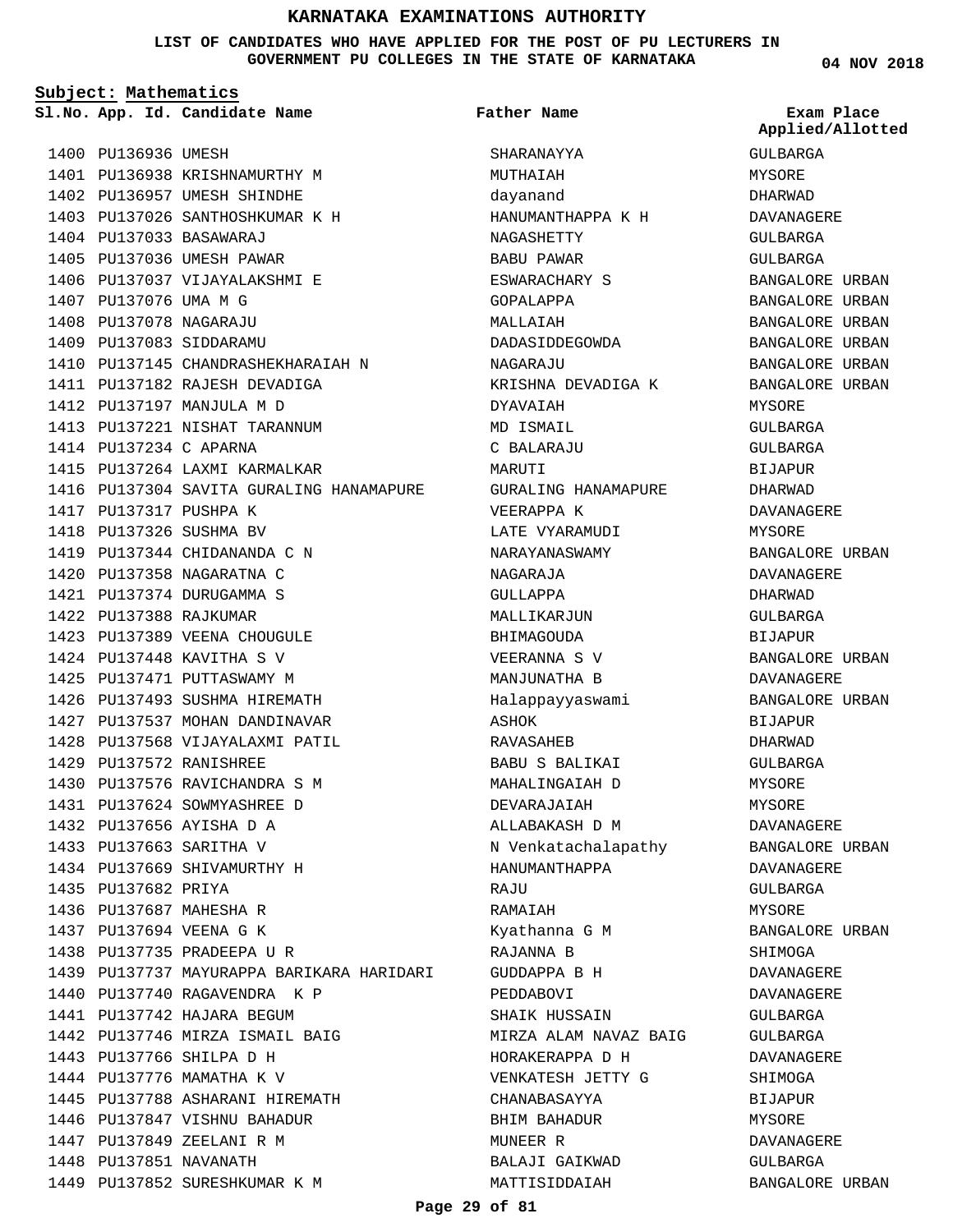**LIST OF CANDIDATES WHO HAVE APPLIED FOR THE POST OF PU LECTURERS IN GOVERNMENT PU COLLEGES IN THE STATE OF KARNATAKA**

**Subject: Mathematics**

**App. Id. Candidate Name Sl.No. Exam Place**

1454 PU138049 SUDEESHA BC 1455 PU138061 JYOTHI KJ 1456 PU138064 ARUNA GUNDAGI 1457 PU138070 VISHWANATHAYYA 1458 PU138101 MANJUNATH MUNYAL 1459 PU138103 SANTOSH GUDLENAVAR

1460 PU138145 PRAVEEN

1465 PU138214 DEVAMMA

1461 PU138148 SUNITA KAMATE

1463 PU138203 ASHWINI K N

1466 PU138223 SHASHIDHARA V 1467 PU138231 TRIVENI BICHKUNDE 1468 PU138273 K R THIPPESWAMY 1469 PU138315 RATHISH K R 1470 PU138323 KUMARI REKHA PU138324 KAMAR REVANNA 1471 1472 PU138384 MAMATHA T 1473 PU138405 MANJUNATHA BV 1474 PU138413 BALACHANDRA V PU138417 SIDDU HULLI 1475 1476 PU138426 DEEPA CHANNAPPA

PU138446 SWETHA M G 1477

1479 PU138508 SHWETA NAIK 1480 PU138510 LAKSHMI V

1483 PU138609 M DEEPA 1484 PU138640 MANMATHA H 1485 PU138647 PAVAN PATIL

1486 PU138729 CHHAYA

1489 PU138834 RUDRAKALA

1492 PU138850 SHARANAPPA

PU139093 S M ASHWINI 1497 1498 PU139116 ARCHANA P 1499 PU139125 SHILPA K R

1496 PU139082 HANEEF

1482 PU138523 ANAND CHOUGULE

1478 PU138499 RAVIKUMAR L BADAGI

1487 PU138741 SHILPA MAHADEV MUKARE 1488 PU138770 TARANNUMBANU M MIRJANKAR

1490 PU138835 SATYAMURTHY PARVATKAR

1493 PU138851 PURNIMA GADDIGIMATH

1491 PU138839 RAJESHWARI GULED

1494 PU138997 SUBHASH LAMANI 1495 PU138999 BACHHA NAGESH

1481 PU138512 GOURAVVA GURALING HANAMAPURE

1462 PU138189 HARISHKUMAR MAHENDRAKAR

1464 PU138211 VISWANATHA GOWDA T L

1450 PU137860 ASHWINI DINNI 1451 PU137991 SUNEETA NAIK 1452 PU137998 JAGADEESHA K 1453 PU138020 RAJASHEKAR GONAL **Father Name**

SHIVARAYA JAIRAM NAIK KARIBASAPPA SAHEBAGOUDA GONAL CHANDRASHEKHARAPPA V Jagadeesh KB HANUMANT KARTIKAYYA LAXMAN MALAPPA HANMANTH RAO KUSHAPPA MANJUNATH NAGARAJA K M THIMMAIAH A MALLAPPA VARADARAJA SHARMA V Mahadevappa Bichkunde RAJANNA K RANGASHETTY SHIVARUDRAPPA SIDDANNA GANGADHARA T N VENKATESH BN VEERANJANAPPA V M MALAPPA Channappa GOVINDAPPA M LACCHAPPA GAJANAN VEERABHADRAPPA T GURALING HANAMAPURE RAVSAB M KRISHNAIAH LATE KONAPPA H KAKASAHEB SHARANABASAPPA MAHADEV MOHAMEDGOUSE MIRJANKAR GANGADHAR VITHOBA MAHABALESHWAR ESHWARAPPA VIRUPAKSHAYYA BHIMASING yallappa ABDULSA K M MAHALINGANA GOUDA PANDURANGEGOWDA R RAJANNA

**04 NOV 2018**

BIJAPUR MYSORE DAVANAGERE BIJAPUR MYSORE BANGALORE URBAN BIJAPUR GULBARGA DHARWAD GULBARGA GULBARGA DHARWAD DAVANAGERE BANGALORE URBAN BANGALORE URBAN GULBARGA BANGALORE URBAN BANGALORE URBAN SHIMOGA MYSORE GULBARGA GULBARGA BANGALORE URBAN BANGALORE URBAN BANGALORE URBAN BIJAPUR BANGALORE URBAN BANGALORE URBAN BIJAPUR DHARWAD SHIMOGA DHARWAD DHARWAD DAVANAGERE DHARWAD DHARWAD GULBARGA DHARWAD DHARWAD GULBARGA DHARWAD DHARWAD GULBARGA **BIJAPUR** DHARWAD GULBARGA GULBARGA DHARWAD BANGALORE URBAN BANGALORE URBAN **Applied/Allotted**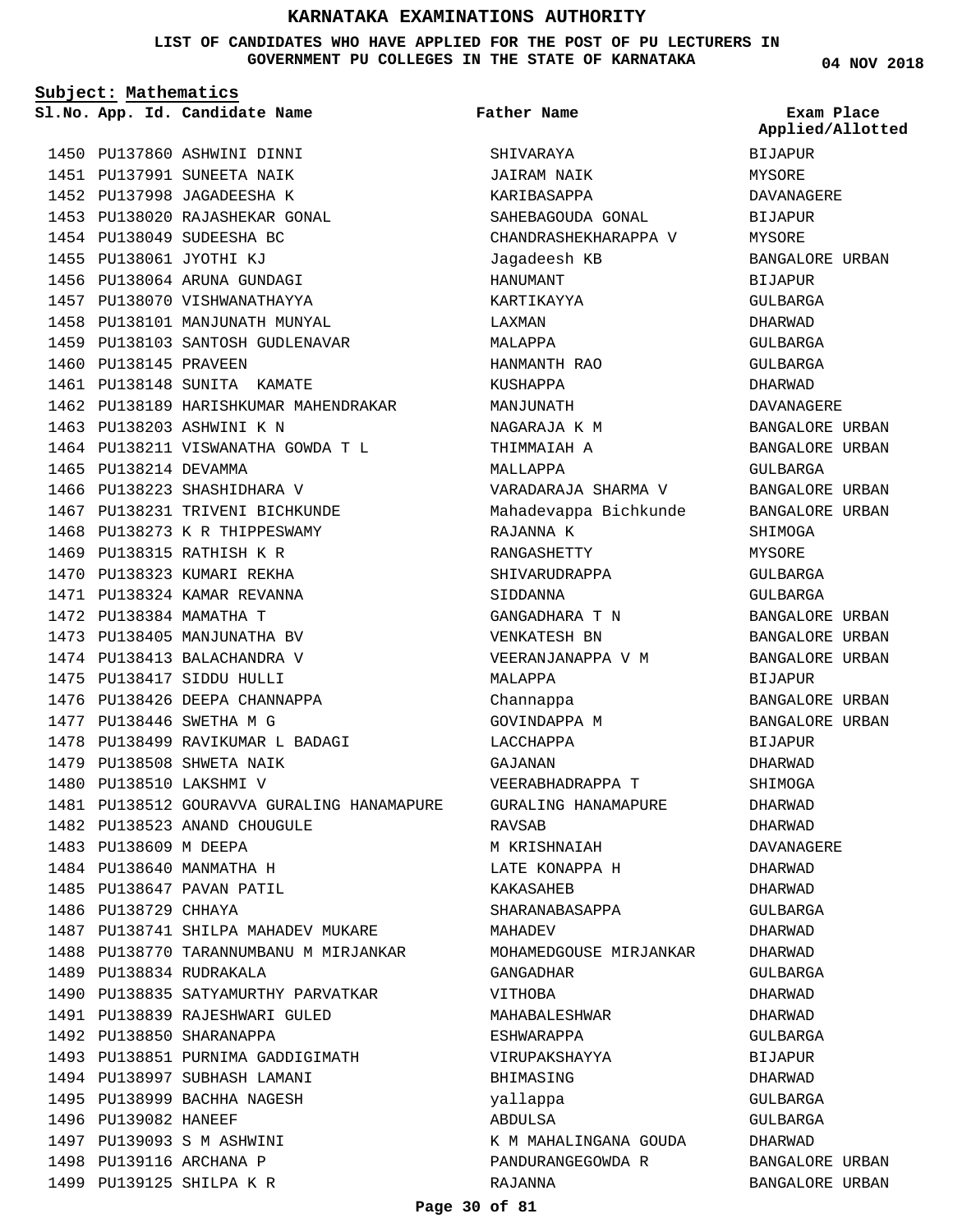**LIST OF CANDIDATES WHO HAVE APPLIED FOR THE POST OF PU LECTURERS IN GOVERNMENT PU COLLEGES IN THE STATE OF KARNATAKA**

**Subject: Mathematics**

**App. Id. Candidate Name Sl.No. Exam Place**

**Father Name**

**04 NOV 2018**

**Applied/Allotted**

|      |                        | 1500 PU139150 NAGASHREE                |
|------|------------------------|----------------------------------------|
|      |                        | 1501 PU139152 DEEPA MUPPAYYANAVARAMATH |
|      |                        | 1502 PU139180 RAYEES SHARIFF           |
|      | 1503 PU139216          | NAGARATNA                              |
| 1504 | PU139289 V VANI        |                                        |
| 1505 | PU139322 J PADMA       |                                        |
| 1506 | PU139378 VEENA B       |                                        |
|      |                        | 1507 PU139530 SHWETHA B C              |
|      |                        | 1508 PU139534 SANTOSHKUMAR TORAVI      |
|      | 1509 PU139544 DEEPIKA  |                                        |
| 1510 | PU139547 ANITHA L      |                                        |
|      |                        | 1511 PU139549 NALINAMMA                |
| 1512 |                        | PU139561 RAVEENDRA B P                 |
| 1513 | PU139614 KUMAR S       |                                        |
|      |                        | 1514 PU139641 SRINIVASA REDDY N G      |
|      |                        | 1515 PU139659 VEENA R P                |
|      |                        | 1516 PU139722 SALIYABI KORALLI         |
|      |                        | 1517 PU139738 UMESHA K M               |
| 1518 |                        | PU139864 JABEENA K                     |
|      |                        | 1519 PU139894 VIJAYKUMAR               |
|      |                        | 1520 PU139923 MAHESHWARI GULED         |
|      |                        | 1521 PU139927 VIJAYALAXMI HIREMATH     |
| 1522 | PU139942               | PRABHAKAR B S                          |
|      | 1523 PU139949          | LAKSHMINARAYANA NAYAKA N               |
|      |                        | 1524 PU140011 SHIVAKUMAR BISTANNANAVAR |
| 1525 |                        | PU140022 PRADEEP H D                   |
| 1526 | PU140056               | SHRIDEVI                               |
| 1527 | PU140085               | ALURE SUDHARANI                        |
| 1528 | PU140139               | ANURADHA H                             |
| 1529 |                        | PU140151 PREETHI G                     |
| 1530 | PU140162               | SHABANA A T                            |
|      |                        | 1531 PU140255 SHOBHA H S               |
|      |                        | 1532 PU140267 IJAZAHMED ZUMNAL         |
| 1533 |                        | PU140284 RABHIYA BASRIN                |
|      | 1534 PU140317 ASHA K   |                                        |
|      |                        | 1535 PU140322 MRUTHYUNJAYA N C         |
|      |                        | 1536 PU140334 NANDINI K S              |
|      |                        | 1537 PU140353 ROSELINE NANCY A         |
|      | 1538 PU140395 PRAKASHA |                                        |
|      |                        | 1539 PU140417 SAVITHA G V              |
| 1540 |                        | PU140451 MOHAMED MAQSOOD M K           |
| 1541 |                        | PU140454 JAVAREGOWDA C J               |
|      | 1542 PU140458 SUJATHA  |                                        |
|      | 1543 PU140477 ASHA G   |                                        |
|      |                        | 1544 PU140487 MADHUSHREE H V           |
|      |                        | 1545 PU140512 UMESHA S S               |
|      |                        | 1546 PU140527 SAHADEVAREDDY H P        |
|      |                        | 1547 PU140533 RAMESHA R                |
|      |                        | 1548 PU140594 ZAREENA NAZNEEN          |
|      |                        | 1549 PU140672 SANDHYASHREE             |

| SADHU MARAKALA                      | MANGALORE         |
|-------------------------------------|-------------------|
| VEERAYYA MUPPAYYANAVARAMATH DHARWAD |                   |
| NASIRODDIN SHARIFF                  | GULBARGA          |
| FAKEERAPPA THAMRAGUNDI              | DHARWAD           |
| VISHWANATHA                         | GULBARGA          |
| SIDRAMAPPA                          | GULBARGA          |
| BASAPPA C H                         | SHIMOGA           |
| CHIKKE GOWDA T                      | MYSORE            |
| SHANKAREPPA                         | <b>BIJAPUR</b>    |
| JAGANNATH                           | BANGALORE URBAN   |
| Lokeshappa R                        | SHIMOGA           |
| MUNISHAMIGOWDA C                    | BANGALORE URBAN   |
| PARAMASHIVAPPA B H                  | DAVANAGERE        |
| SANNARANGAPPA                       | BANGALORE URBAN   |
| GURUVAREDDY N                       | <b>DAVANAGERE</b> |
| MURTHY G P                          | MYSORE            |
| NAJARODDIN KORALLI                  | GULBARGA          |
| MARIGOWDA                           | MYSORE            |
| S J KHALEEL                         | <b>DAVANAGERE</b> |
| BHANUDAS                            | GULBARGA          |
| MAHABALESHWAR                       | DHARWAD           |
| SHIDLINGAYYA                        | BANGALORE URBAN   |
| SHANKARAIAH B                       | SHIMOGA           |
| NARASIMHANAYAKA                     | BANGALORE URBAN   |
| SHANTAPPA                           | DHARWAD           |
| DEVENDRAPPA H                       | SHIMOGA           |
| GOPALKRISHNA NAYAK                  | BANGALORE URBAN   |
| KALYANRAO                           | GULBARGA          |
| HANUMANTHAIAH H                     | BANGALORE URBAN   |
| GANGADHARAPPA KT                    | BANGALORE URBAN   |
| LATE ANWAR TAVAREKERE               | BANGALORE URBAN   |
| SHEKHARAPPA H                       | BANGALORE URBAN   |
| ABDULRASHEED                        | BIJAPUR           |
| PHAKRUDDHEEN SABU                   | DAVANAGERE        |
| Narayana Patali K                   | MANGALORE         |
| CHIKKAMARIGOWDA                     | MYSORE            |
| SHIVANNA K S                        | MYSORE            |
| ANTHONY RAJU A                      | BANGALORE URBAN   |
| SHIVANNA                            | MYSORE            |
| VEERABHADRAPPA G                    | SHIMOGA           |
| MOHAMED KOUSAR                      | DAVANAGERE        |
| JOGIGOWDA                           | MYSORE            |
| NARASAPPA G                         | GULBARGA          |
| LATE SATHYANARAYAN G                | SHIMOGA           |
| VENKATARAMU H D                     | BANGALORE URBAN   |
| SIDDARAMAPPA S T                    | SHIMOGA           |
| HANUMANTHAPPA P                     | DAVANAGERE        |
| RAMANNA                             | BANGALORE URBAN   |
| MD IBRAHIM                          | GULBARGA          |
|                                     |                   |
| SHRIDHAR BHAT                       | BANGALORE URBAN   |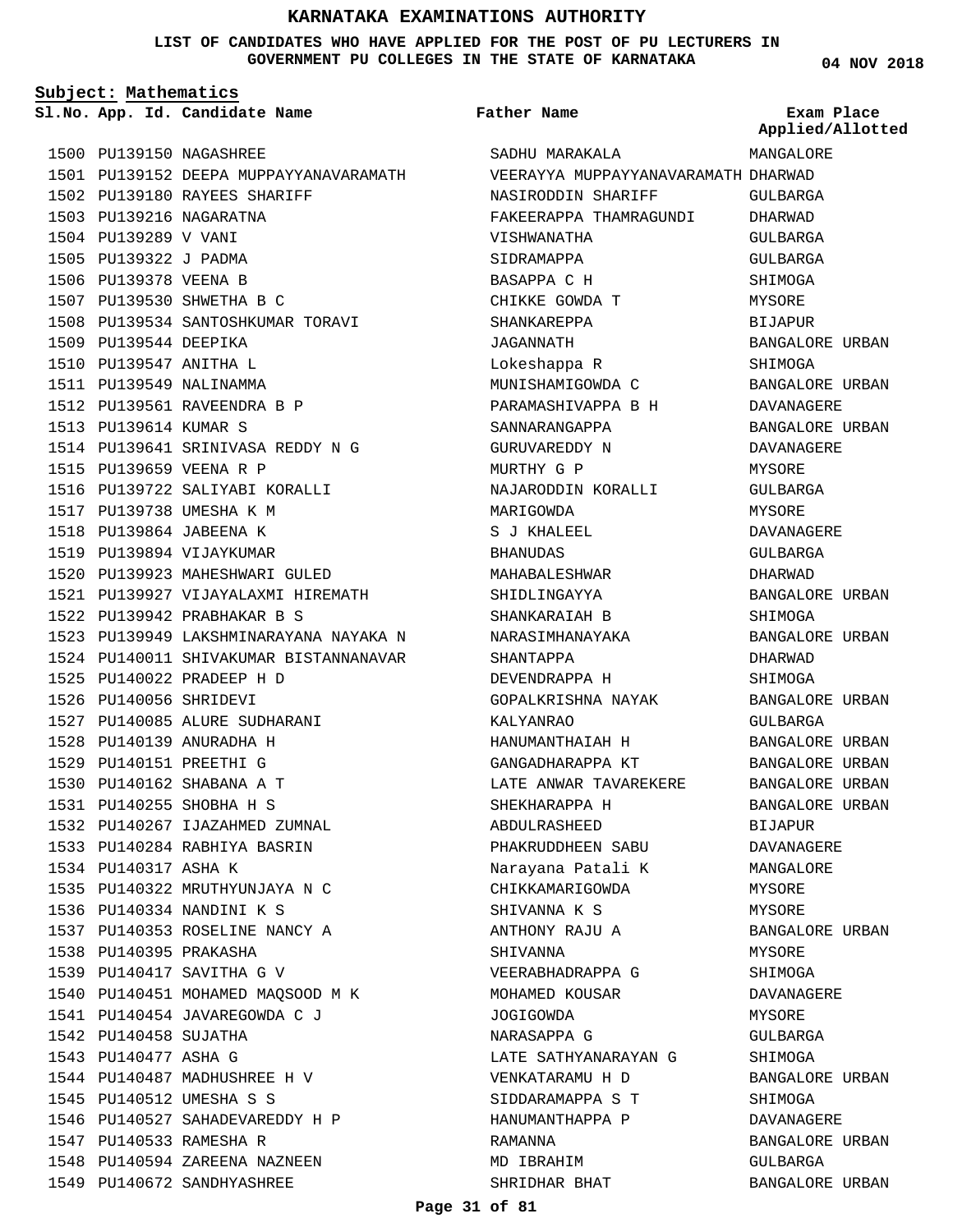**LIST OF CANDIDATES WHO HAVE APPLIED FOR THE POST OF PU LECTURERS IN GOVERNMENT PU COLLEGES IN THE STATE OF KARNATAKA**

**Subject: Mathematics**

**App. Id. Candidate Name Sl.No. Exam Place**

1550 PU140743 INDE NEETA VIJAYKUMAR PU140839 MAMATHA P L 1551 1552 PU140873 ARCHANA DEVI PU140893 SANDHYA N 1553 1554 PU140910 KAVITHA M 1555 PU140929 SUMALATA 1556 PU140960 SMITHA K R 1557 PU141037 YASHASWINI N N 1558 PU141039 KESHAVAMURTHY M V 1559 PU141040 SHRIDEVI 1560 PU141087 VEERABHADRASWAMY N 1561 PU141095 NAVEENA KUMAR N H 1562 PU141100 JANARDHANA MN 1563 PU141101 MANOHAR S 1564 PU141109 TUNGABHADRA PURANIK 1565 PU141149 VEERESH SANKANAL 1566 PU141150 MANGALA C M 1567 PU141160 ASHOKA G P 1568 PU141225 LOHITH D N 1569 PU141249 YELLALING 1570 PU141250 NETRAVATI BADIGER PU141254 NINGAMMA 1571 1572 PU141257 KOGGANURU THIMMESHI 1573 PU141313 ROOPA M 1574 PU141330 VENUKUMAR M 1575 PU141351 RAVINDRA 1576 PU141361 GURUPRASAD H T 1577 PU141448 MAHANANADA 1578 PU141468 ANITHA B N PU141474 GANAPATI BHANDARE 1579 1580 PU141490 SAVITHA K S 1581 PU141496 ROOPA P 1582 PU141514 MANJUNATH PATIL 1583 PU141560 DANKI SHABBERSA 1584 PU141586 SUCHITRA V 1585 PU141617 SOWJANYA B 1586 PU141644 INDRAMMA L C PU141657 GIRIJA M S 1587 1588 PU141665 SANTOSH PATIL 1589 PU141671 ROOPASHRI SHIRUR 1590 PU141698 JAGADISH MARALI PU141711 RANJITHA K P 1591 PU141730 SHAHEEN NAAZ 1592 1593 PU141736 NIKHAT NAZIA 1594 PU141757 BHARATHESH K 1595 PU141760 MALLESH J 1596 PU141761 MALASHREE 1597 PU141765 RAVINDRA BHEEMANENI 1598 PU141773 MOHAN KUMAR G 1599 PU141794 KAUSER SULTANA

VIJAYKUMAR P LAKSHMIPATHI NINGANNA CHINCHODI NARAYANA REDDY H V MUNIYAPPA VIJAYKUMAR RAMAIAH K H NAGARAJA N S VARADEGOWDA V CHANDRAKANTH BANAGAR NAGARAJAPPA HANUMEGOWDA N H NIJAGUNAMURTHY SHIVAKUMARA SHIVAYOGI NINGANAGOUDA MANJAPPA C G PUTTAMARIGOWDA Ningappa D A GURANNA HANAMSHETTY MANAPPA CHANDRAKANT HANUMANTHAPPA K MAHESH S MUNIYAPPA G DEVAPPA TIPPESWAMY G SHIVRAJ.T NANJUNDEGOWDA B K KHANDU SHIVANNA S CHANDRAPPA P S ISHAPPAGOUDA BASHUSAHEB D VITHALRAO KULKARNI BASAWARAJ GOWDA CHANDRAPPA LV SAMPANGIRAM G MALLAPPA SHIVANANDA SHIRUR SHANKAREPPA PARTHA SAYEEDUDDIN AHMED Iqbal Ahmed KALAIAH JAYASHEKAR SWAMY S Shivaraj B POLAPPA GOPALAPPA SYED ASADULLAH SARMAST **Father Name**

**04 NOV 2018**

GULBARGA BANGALORE URBAN GULBARGA BANGALORE URBAN BANGALORE URBAN GULBARGA BANGALORE URBAN SHIMOGA BANGALORE URBAN DHARWAD MYSORE SHIMOGA BANGALORE URBAN MYSORE DAVANAGERE BIJAPUR SHIMOGA MYSORE MYSORE GULBARGA DHARWAD GULBARGA DAVANAGERE BANGALORE URBAN BANGALORE URBAN GULBARGA DAVANAGERE GULBARGA MYSORE DHARWAD BANGALORE URBAN DAVANAGERE DHARWAD DAVANAGERE GULBARGA GULBARGA DAVANAGERE BANGALORE URBAN DHARWAD DHARWAD DHARWAD BANGALORE URBAN GULBARGA GULBARGA **MYSORE MYSORE** DHARWAD BANGALORE URBAN BANGALORE URBAN GULBARGA **Applied/Allotted**

**Page 32 of 81**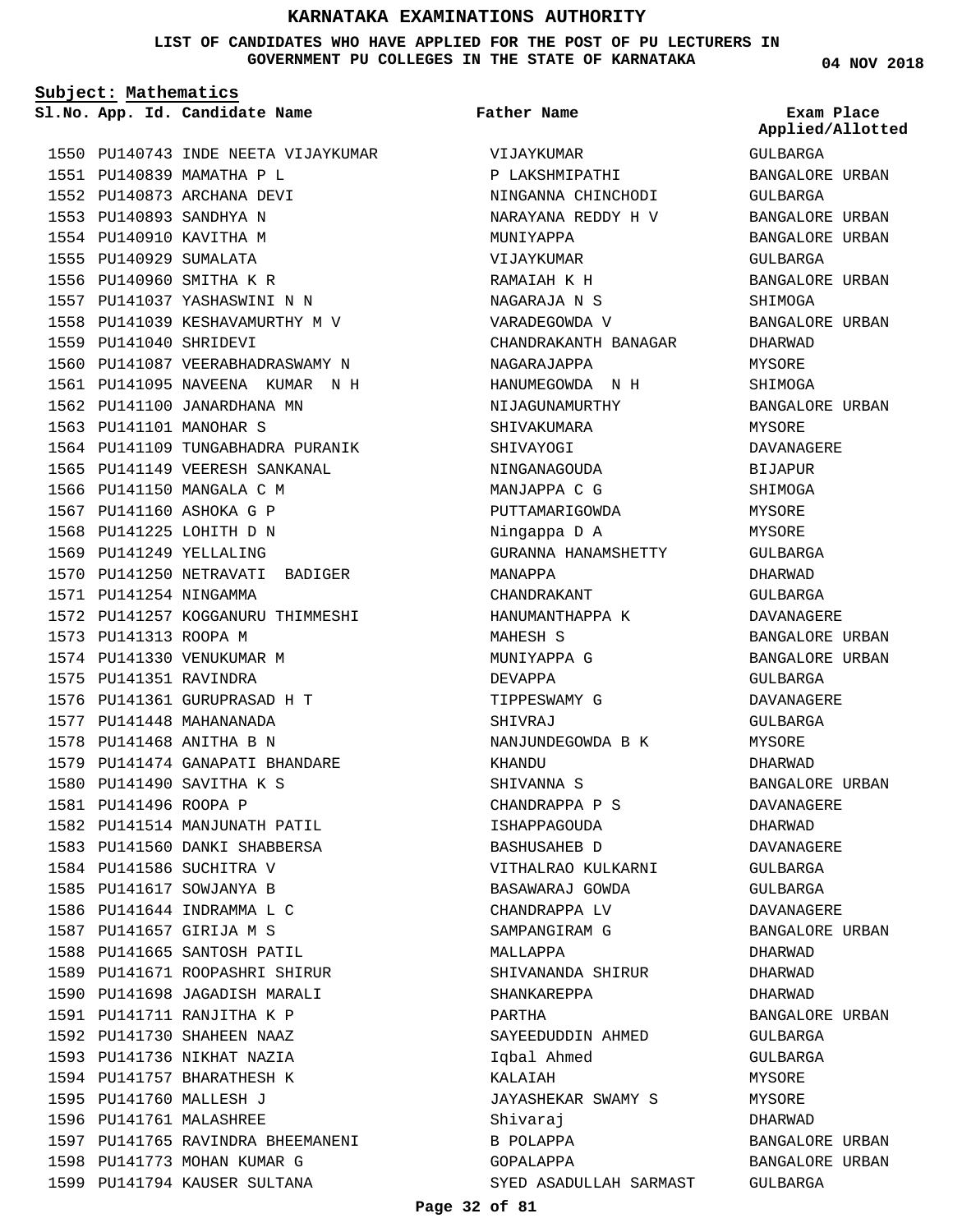### **LIST OF CANDIDATES WHO HAVE APPLIED FOR THE POST OF PU LECTURERS IN GOVERNMENT PU COLLEGES IN THE STATE OF KARNATAKA**

**Subject: Mathematics**

**App. Id. Candidate Name Sl.No. Exam Place**

1600 PU141798 PAVITHRA G C PU141844 RAMESHA H V 1601 1602 PU141875 KUNTE RAVIKANT BHAGWANRAO 1603 PU141878 YASHASWINI N M 1604 PU141932 VINAY KUMAR H S 1605 PU141945 SUSHMA M 1606 PU141991 SHILPA PATIL 1607 PU142004 SAVITRI MOOLIMANI 1608 PU142011 GANGADHARA M R 1609 PU142029 PRIYADARSHINI KURNE 1610 PU142035 MAMATHA S PU142063 RAGHU K H 1611 1612 PU142070 RADHA T PU142082 YASHWINI B T 1613 1614 PU142093 ASHWINI G R 1615 PU142108 KUMARASWAMY 1616 PU142124 NIRANJAN KUMAR M E 1617 PU142136 RENUKA M HIREMATH 1618 PU142151 VISHAL 1619 PU142154 UMASHREE B K 1620 PU142176 FARHEEN TABSSUM PU142182 RAGHU 1621 1622 PU142271 VINUTA PU142282 VINUTA S M 1623 1624 PU142366 MOHAMMED AMEEN 1625 PU142373 DEEPASHREE K S 1626 PU142523 MADHU G C 1627 PU142627 MAMATHA M 1628 PU142752 RASHMI R 1629 PU142851 VIJAYALAKSHMI 1630 PU142890 DAYANANDA KUMAR B N 1631 PU142931 MAHADEVASWAMY M 1632 PU142933 DEEPA BUDIHAL 1633 PU142941 SREENIVASA C T 1634 PU143002 RAVI M 1635 PU143023 MALLIKARJUN BIRADAR 1636 PU143064 PRAKASHA B R PU143066 SANTHOSH KUMAR B B 1637 1638 PU143085 BRIJESH KUMAR G V PU143089 SANJOTA JANAJ 1639 1640 PU143102 RAJANI KAMBLE PU143136 M H LAXMI 1641 1642 PU143142 ANNAPPA D C PU143144 SEYEDA SAMEENA BEGUM PEERZADI 1643 1644 PU143148 SARVOTTAM KULKARNI 1645 PU143153 MALLESH N 1646 PU143241 SADASHIVAIAH B N 1647 PU143257 MANJULA K 1648 PU143299 VANITHA G R

#### **Father Name**

Chandrashekharappa G M Venkateshaiah BHAGWANRAO MAHADEVU M N Srinivasappa MALLESHAPPA M ANNAPPAGOUDA **SHIVANAGOUDA** REVANAPPA M T VIJAYAKUMAR SRINIVASA R hanumanthaiah THIPPESWAMY THIMMAPPA D RUDRAMUNIYAPPA G T KATTEBORAIAH ESWARAIAH M S MALLESHAYYA KALYANARAO Basalingappa K KALIMULLA HUSSAINI PANDITRAO Sri Hanumantaraya Deshapande MANJUNATH S T MOHAMMED MOOSA SHIVABASAPPA K N CHANDRAPPA PURNACHANDRA M Ravindra Murthy C N RAMACHANDRA NATARAJU MAHADEVAPPA BHEEMARAY THIMMAIAH T MADAIAH ANNARAYA RUDRAPPA B T BHEEME GOWDA B H VASUDEVA RAO G N SUKUMAR DURGARAM HANUMANTAPPA CHOWDAIAH D N SYED PEER PASHA QADRI PEERZADA MURALIDHAR NARAYANAREDDY G B M NARAYANAPPA KEMPANNA RAMAMURTHY R

**04 NOV 2018**

**Applied/Allotted**

DAVANAGERE BANGALORE URBAN GULBARGA MYSORE BANGALORE URBAN DAVANAGERE DHARWAD DHARWAD DAVANAGERE BANGALORE URBAN MYSORE BANGALORE URBAN SHIMOGA DAVANAGERE SHIMOGA MYSORE BANGALORE URBAN GULBARGA GULBARGA GULBARGA GULBARGA GULBARGA GULBARGA DHARWAD BANGALORE URBAN BANGALORE URBAN BANGALORE URBAN DAVANAGERE BANGALORE URBAN GULBARGA BANGALORE URBAN MYSORE BIJAPUR MYSORE MYSORE. GULBARGA SHIMOGA SHIMOGA DAVANAGERE DHARWAD DHARWAD DHARWAD BANGALORE URBAN BIJAPUR GULBARGA MANGALORE BANGALORE URBAN BANGALORE URBAN BANGALORE URBAN

**Page 33 of 81**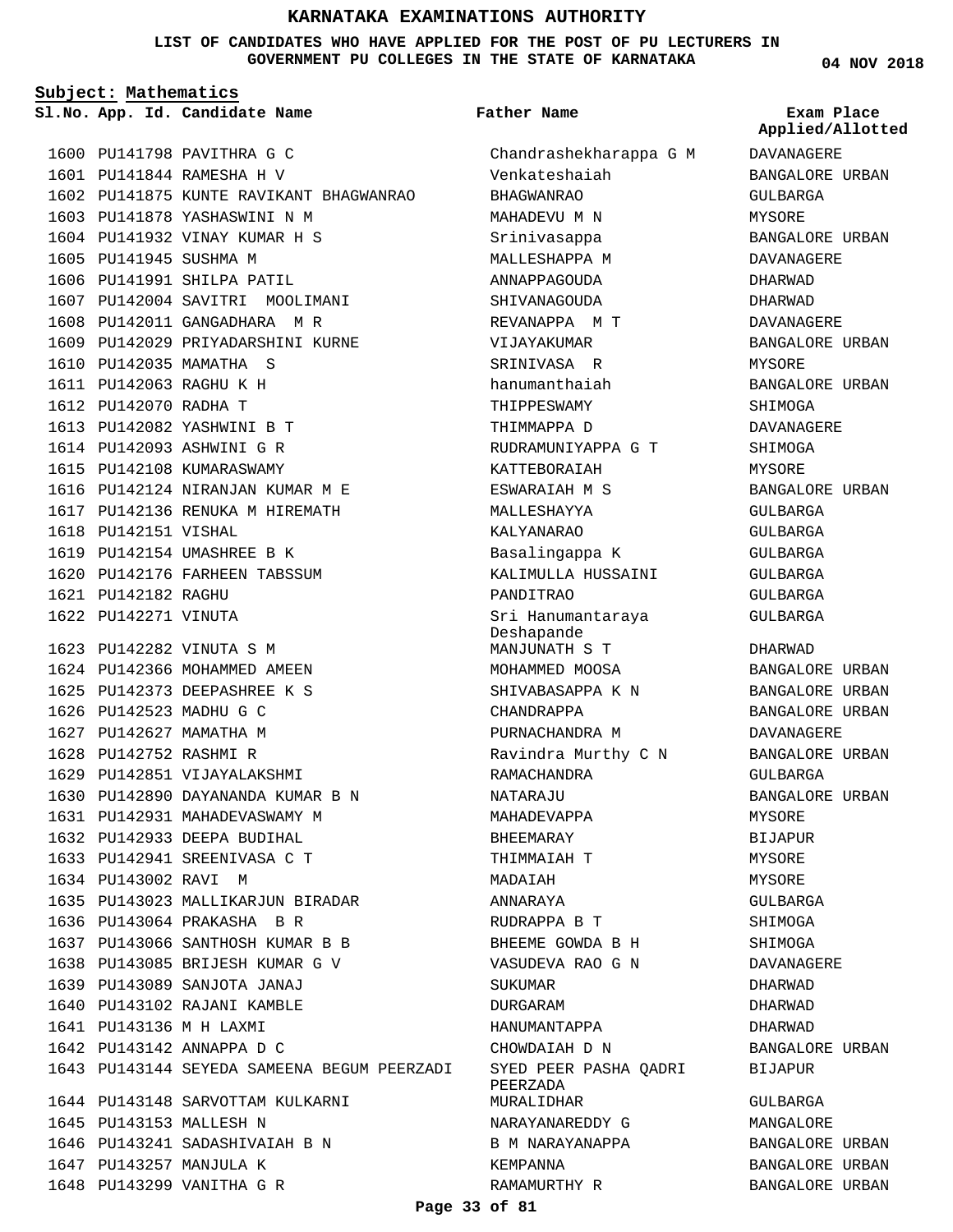**LIST OF CANDIDATES WHO HAVE APPLIED FOR THE POST OF PU LECTURERS IN GOVERNMENT PU COLLEGES IN THE STATE OF KARNATAKA**

**Subject: Mathematics**

**App. Id. Candidate Name Sl.No. Exam Place**

**Father Name**

1649 PU143340 RAKESH P 1650 PU143365 LAVEEN PINTO 1651 PU143368 LAVANYA NAYAK 1652 PU143371 KUMARANAIK S E 1653 PU143415 MADHUKUMARA M N 1654 PU143433 PANIREKHA L 1655 PU143436 BHAGYALAXMI PU143441 T SUNANDAMMA 1656 1657 PU143444 SATISH BANAKAR 1658 PU143467 DIVYASHREE K B 1659 PU143476 C S KANTH 1660 PU143478 ASHARANI SHAMNEWADI 1661 PU143490 GANGAMMA M KULKARNI 1662 PU143530 GIRISH S 1663 PU143590 KAVITHA K M 1664 PU143598 RAJU KADUR 1665 PU143616 ASHWINI BETHUR 1666 PU143707 SIDDARAJU M 1667 PU143713 JAYASHREE PAWAR 1668 PU143735 NETHRAVATHI B V 1669 PU143744 CHIDAMBARA G 1670 PU143752 HANAMANT S KUMBAR 1671 PU143770 SAFIUNNISA YAXAMBI 1672 PU143814 SHWETHA P B 1673 PU143832 ARCHANA M 1674 PU143874 SWEETY K S 1675 PU143950 RAJESH H C 1676 PU144072 SANTOSHIMATA 1677 PU144074 SARIKA HIREMATH 1678 PU144117 VENKATARAMA C R 1679 PU144162 SAVITA KADAPPA KARAGUPPI 1680 PU144225 SRINIVASARAO M 1681 PU144234 Y P KUMARASWAMY 1682 PU144250 GEETA HADIMANI 1683 PU144253 NAGARAJ 1684 PU144298 RAGHAVENDRA T G 1685 PU144305 MADHU J M 1686 PU144326 DRAKSHAYINI B 1687 PU144365 BHASKAR B 1688 PU144379 PRAVEENKUMAR G C 1689 PU144432 JAGADEVI 1690 PU144447 GOVARDHANA REDDY H G 1691 PU144462 NANDINI P 1692 PU144466 SAVITHRAMMA H N 1693 PU144493 SUREKHA 1694 PU144574 RAJENDRA PRASAD 1695 PU144654 JAYANNA K M 1696 PU144655 DEEPA ANGADI 1697 PU144682 PAVITHRA M 1698 PU144747 RANGANATHA R M

PRABHAKAR SETTY K L Abel Pinto Kishor Nayak ERA NAIK NEELAKANTAPPA VENKATASWAMY L ESHWARAPPA TAMMAIAH SUBHASH BRAHMALINGACHARY CHELUVAIAH VIDYAKUMAR MALATESHAPPA C KULKARNI SHASHIDHAR J C MUDALAGIRIYAPPA G NAGAPPA RANGAPPA MURTHY G BABURAO PAWAR VIRUPAKSHAPPA B M GURUSWAMY R SIDDAPPA ANWAR P K BALACHANDRAPPA D MURTHY SHEENA BILLAVA CHANNAIAH N CHANDRAKANTH SOMASHEKHAR RAMACHANDRAPPA KADAPPA KARAGUPPI MANJOJIRAO PUTTABASAPPA BASAVARAJ HANAMANTRAYA GIRIYAPPA T MANJUNATHA J S BASAVANNA KUNNABASAVAIAH C CHANDRAPPA G MADAPPA GOPALA REDDY PARASHIVA MURTHY H N Narayanappa SHRIKANTH **DETER J** KONANA MALLAIAH NINGANNA Madegowda MAHALINGAPPA

**04 NOV 2018**

**Applied/Allotted**

DAVANAGERE MYSORE MANGALORE DAVANAGERE MYSORE DHARWAD GULBARGA MYSORE DAVANAGERE MYSORE MYSORE DHARWAD DHARWAD MYSORE BANGALORE URBAN DAVANAGERE DAVANAGERE DAVANAGERE GULBARGA DAVANAGERE MYSORE DHARWAD BIJAPUR BANGALORE URBAN BANGALORE URBAN MANGALORE BANGALORE URBAN GULBARGA DHARWAD BANGALORE URBAN DHARWAD BANGALORE URBAN BANGALORE URBAN DHARWAD GULBARGA DAVANAGERE DAVANAGERE MYSORE MYSORE DAVANAGERE GULBARGA BANGALORE URBAN MYSORE BANGALORE URBAN GULBARGA GULBARGA DAVANAGERE DHARWAD MYSORE

BANGALORE URBAN

**Page 34 of 81**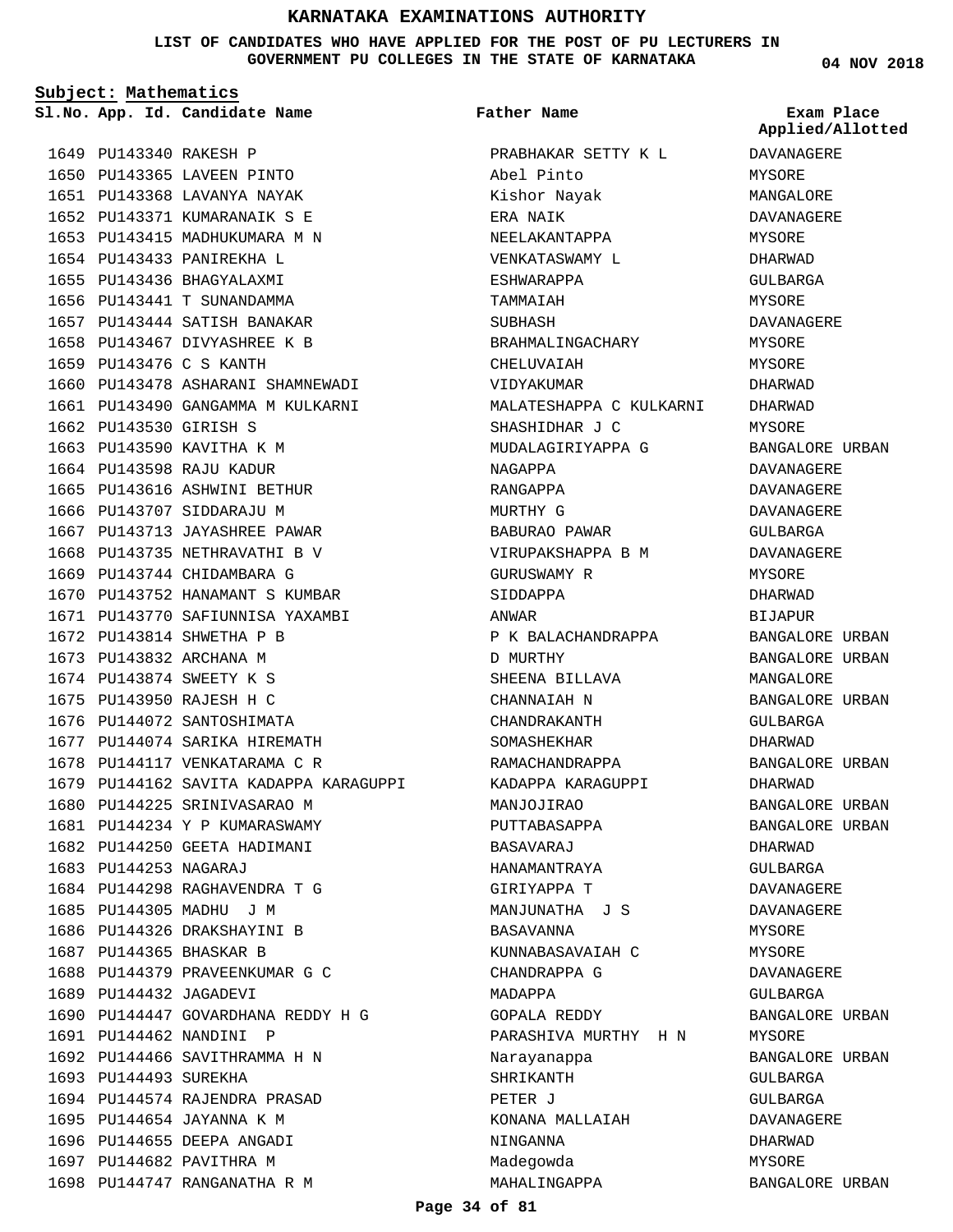**LIST OF CANDIDATES WHO HAVE APPLIED FOR THE POST OF PU LECTURERS IN GOVERNMENT PU COLLEGES IN THE STATE OF KARNATAKA**

**Subject: Mathematics**

**App. Id. Candidate Name Sl.No. Exam Place**

1702 PU144914 VINOD KUMAR S 1703 PU144929 MANJUNATHA K V 1704 PU144934 CHETHANA S H M

1701 PU144912 VISHNUKANTH HAJNALE

1706 PU145007 SHRUTHI S ARADHYA

1710 PU145146 HALEMANE MAHADEVAPPA

1716 PU145227 NIRANJANA MURTHY V

1718 PU145290 VISHWANATH DABADE 1719 PU145296 PUSHPAVATHI C 1720 PU145400 TRIVENI BHAVI

1722 PU145430 DINESH KUMAR S 1723 PU145451 NAGAMANI M 1724 PU145464 ASMA BEGUM

1726 PU145530 HEMAVATHY I B

1728 PU145582 MILINDKUMAR

1731 PU145606 ARPITHA BK PU145615 SHYLAJA N G 1732 PU145631 SUMA K S 1733

PU145785 ASHWINI S 1737 1738 PU145787 JYOTI

1734 PU145644 MOHANA KUMARA

1739 PU145810 SWARNALATHA G R 1740 PU145884 SULTANA BEGUM

1746 PU146016 MADHURI TALAGERI

1748 PU146105 MRITYUNJAY GAVIMATH

1747 PU146031 SELVI S

1741 PU145910 RUDRAMPALLI MANJULA 1742 PU145919 SYED ASIF MOHIUDDIN 1743 PU145922 IRAPPA PATAGUNDI 1744 PU146003 SUMITRA RAYARADDI

1745 PU146013 THELEKAR SIVAPRASAD RAO

1735 PU145695 PRABHAKARA BESTARA 1736 PU145739 ROHIT APPA MANE

1727 PU145536 VIDYAVATI MASARADDI

1729 PU145592 AFIFASHAHEEN JAKATI 1730 PU145600 PRASHANT UKKALI

1713 PU145203 DEEPA SHIDDALINGAPPA WALI

1717 PU145238 DEVARAJ SHRISHAIL RONAD

1725 PU145503 SHASHIKUMAR SUBHASH NIDAWANI

1699 PU144888 MAMATHA N 1700 PU144890 SHIVANNA E

1705 PU144956 KOMALA M

1707 PU145117 RAJA KHARVI 1708 PU145121 MANJUNATHA N R 1709 PU145128 VANAJAKSHI B S

1711 PU145166 VASUDHA B V 1712 PU145196 KOTRAIAH D M

1714 PU145209 LAXMI BHAT 1715 PU145226 DILIP KUMAR L

1721 PU145411 SUVARNA

NANJUNDAIAH ERANNA SHARANAPPA SHIVALINGAIAH VEMANARAYANA KOTRESHI S H M MAHADEVAIAH P K S Sakalaradhya BABU KHARVI RUDRAMUNI N B SHIVAKUMAR C H ADEPPA **Father Name**

VISHWANATHAN B A CHANNABASAIAH D M SHIDDALINGAPPA TRAYAMBAK LAKSHMAPPA VIRUPAKSHAPPA N SHRISHAIL RONAD RAGHAVENDRA SATYANARAYANA BASAVARAJA DAYANAND KATHARE SHIVASHANKAR M MUNIYAPPA MOHD SHAMSULLAH SUBHASH I H BUDDAR SUBHASCHANDRA DIGAMBERRAO BABUSAB SIDRAMAPPA KANTHARAJU BK GOVINDAPPA KUMARASWAMY R N SIDDAIAH LAKSHMANA B APPA SUBRAMANYA S BABURAO REVANNA G MASTAN PATEL R RAJAGOPAL SYED MAHEBOOB MAHADEVAPPA SOMARADDI T SUBBARAO VITHAL SHANMUGAM J KOTRAYYA

**04 NOV 2018**

MYSORE SHIMOGA GULBARGA BANGALORE URBAN BANGALORE URBAN DAVANAGERE MYSORE MYSORE MANGALORE DAVANAGERE BANGALORE URBAN DAVANAGERE DAVANAGERE DAVANAGERE DAVANAGERE DHARWAD BANGALORE URBAN DAVANAGERE DHARWAD BIJAPUR DAVANAGERE GULBARGA GULBARGA MYSORE BANGALORE URBAN GULBARGA DHARWAD DHARWAD BIJAPUR GULBARGA DHARWAD BIJAPUR BANGALORE URBAN BANGALORE URBAN MYSORE **SHIMOGA** DAVANAGERE DHARWAD SHIMOGA GULBARGA DHARWAD GULBARGA DAVANAGERE GIILBARGA DHARWAD GULBARGA GULBARGA DHARWAD BANGALORE URBAN BIJAPUR **Applied/Allotted**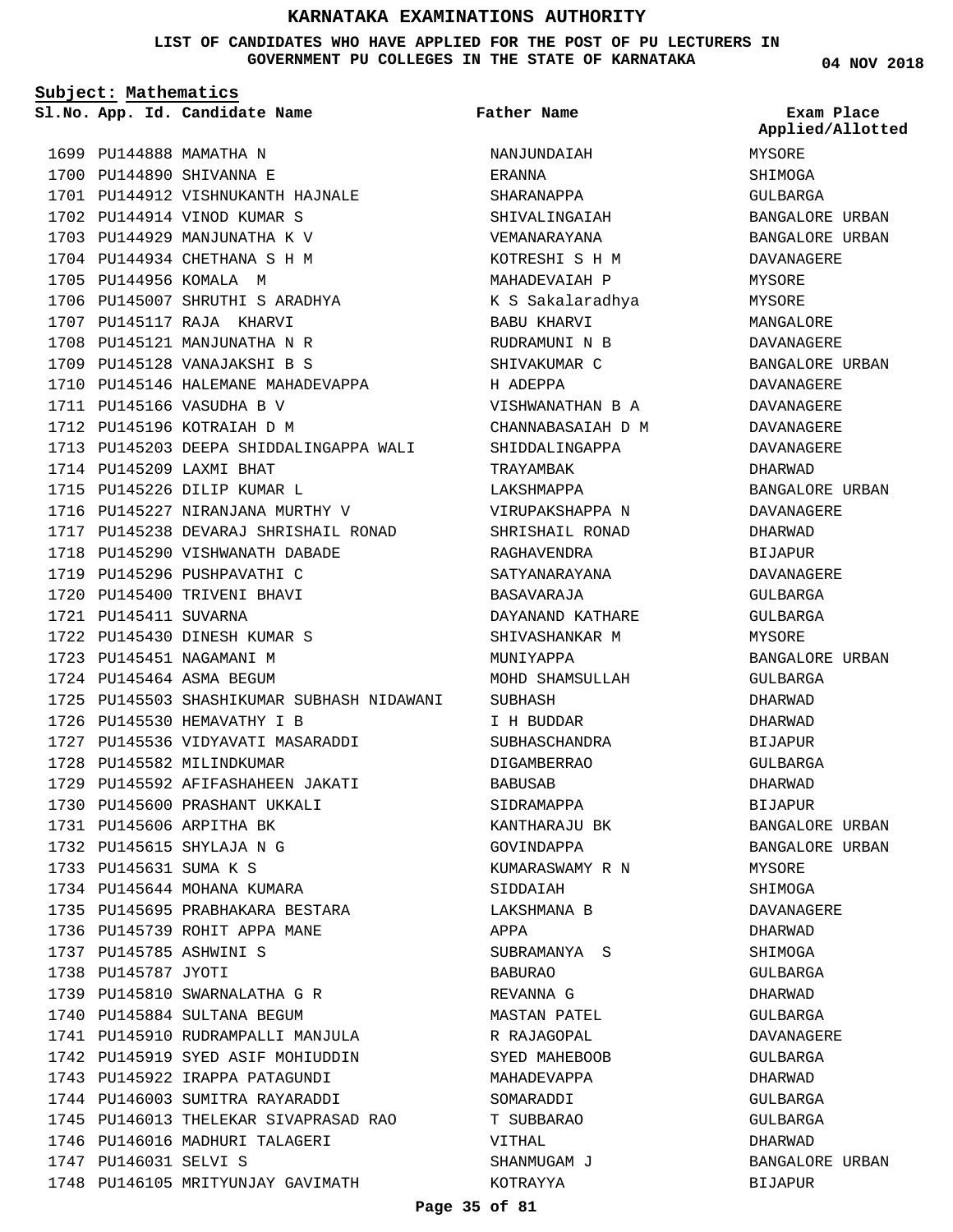**LIST OF CANDIDATES WHO HAVE APPLIED FOR THE POST OF PU LECTURERS IN GOVERNMENT PU COLLEGES IN THE STATE OF KARNATAKA**

**04 NOV 2018**

| Subject: Mathematics |                        |                                     |                                              |                                |
|----------------------|------------------------|-------------------------------------|----------------------------------------------|--------------------------------|
|                      |                        | Sl.No. App. Id. Candidate Name      | Father Name                                  | Exam Place<br>Applied/Allotted |
|                      |                        | 1749 PU146158 SHIVAKUMARA V K       | KALLAPPA V                                   | BANGALORE URBAN                |
|                      |                        | 1750 PU146160 PALLAVI G             | GURUSANGAPPA YALLANA GOWDA DHARWAD<br>GOUDAR |                                |
|                      |                        | 1751 PU146189 SUNANADA S K          | NAGARAJ                                      | DAVANAGERE                     |
|                      | 1752 PU146193 BHAVYA S |                                     | Shankarappa                                  | BANGALORE URBAN                |
|                      |                        | 1753 PU146205 LOHITH K S            | SIDDALINGAIAH                                | BANGALORE URBAN                |
|                      |                        | 1754 PU146215 ASHARANI J R          | RANGAPPA J                                   | DAVANAGERE                     |
|                      | 1755 PU146224 SHILPA   |                                     | Ninganagouda                                 | DAVANAGERE                     |
|                      | 1756 PU146256 BINDU M  |                                     | MANCH P                                      | <b>MYSORE</b>                  |
|                      |                        | 1757 PU146278 MAHADEV SINDHE        | LAKKAPPA                                     | <b>BIJAPUR</b>                 |
|                      | 1758 PU146283 RASHMI   |                                     | ramesh                                       | GULBARGA                       |
|                      |                        | 1759 PU146311 PRAVEEN KUMAR N       | NINGAIAH H B                                 | MYSORE                         |
|                      |                        | 1760 PU146314 SANTHOSHKUMAR S U     | UMAPATHI K V                                 | SHIMOGA                        |
|                      |                        | 1761 PU146336 MEGHA MAYAKONDA       | NINGAPPA                                     | <b>DHARWAD</b>                 |
|                      |                        | 1762 PU146339 SANGAMESHWAR          | SUBHASH                                      | GULBARGA                       |
|                      |                        | 1763 PU146341 RAJESHWARA RAO S      | SURAPPA S R                                  | BANGALORE URBAN                |
|                      |                        | 1764 PU146380 KANADAMANI S I        | ISMAYEL K                                    | <b>DAVANAGERE</b>              |
|                      | 1765 PU146382 HARSHA S |                                     | SOMASETTY                                    | MYSORE                         |
|                      |                        | 1766 PU146385 NAGARATNA             | BHIMANNA GARGI                               | GULBARGA                       |
|                      |                        | 1767 PU146400 SYEDA FARZANA PARVEEN | SYED MAZHAR PASHA                            | MYSORE                         |
|                      |                        | 1768 PU146418 DEEPA B J             | JAYARAMA B K                                 | MYSORE                         |
|                      | 1769 PU146455 USHA B S |                                     | SHAMBHUGOWDA                                 | MYSORE                         |
|                      |                        | 1770 PU146515 SUNEETHA BV           | Vasantha Reddy BC                            | BANGALORE URBAN                |
|                      |                        | 1771 PU146526 NANDINI H N           | NAGESH                                       | SHIMOGA                        |
|                      | 1772 PU146537 GANGA S  |                                     | SHIVAPPA G                                   | SHIMOGA                        |
|                      |                        | 1773 PU146553 SOWMYA M N            | NANJAPPA M N                                 | SHIMOGA                        |
|                      | 1774 PU146557 SHEKHAR  |                                     | GANGASHETTY                                  | GULBARGA                       |
|                      |                        | 1775 PU146600 FARHAT JAHAN          | SHIK LADLE                                   | GULBARGA                       |
|                      |                        | 1776 PU146601 NIRUPAMA HIREMATH     | SHANMUKHAYYA HIREMATH                        | <b>GULBARGA</b>                |
|                      |                        | 1777 PU146617 NAVEENAKUMARA U       | SIDDALINGAPPA U                              | GULBARGA                       |
|                      | 1778 PU146630 SANTOSH  |                                     | <b>BASAVANAPPA</b>                           | <b>GULBARGA</b>                |
|                      |                        | 1779 PU146648 HARISH D E            | ESHWARAPPA N                                 | <b>DAVANAGERE</b>              |
|                      | 1780 PU146656 KAVITA   |                                     | Mahadev                                      | GULBARGA                       |
|                      |                        | 1781 PU146736 MANJUNATH HADAKAR     | BEERAPPA                                     | DHARWAD                        |
|                      |                        | 1782 PU146757 ANIL KUMAR P          | FRANCIS P                                    | DHARWAD                        |
|                      |                        | 1783 PU146794 BHARATHI G            | GANESH Y                                     | BANGALORE URBAN                |
|                      |                        | 1784 PU146807 DEEPALI PATIL         | DEVAGOUDA                                    | DHARWAD                        |
|                      |                        | 1785 PU146816 DEEPAK S POTHNIS      | SATYANARAYANA                                | MANGALORE                      |
|                      |                        | 1786 PU146818 CHANDRAKALA K         | KONDAIAH R                                   | DAVANAGERE                     |
|                      |                        | 1787 PU146889 SHWETHA H N           | NAGENDRAPPA H S                              | DAVANAGERE                     |
|                      |                        | 1788 PU146909 YASHAVANTHA KUMARA J  | JAGADHEESHAPPA                               | BANGALORE URBAN                |
|                      |                        | 1789 PU146910 VIJAYAKUMAR           | VIRUPAXAGOUDA PATIL                          | DHARWAD                        |
|                      |                        | 1790 PU146913 SAIFURRAHMAN          | LATE NAZIMUDDIN                              | MYSORE                         |
|                      |                        | 1791 PU146927 SHIVABASAYYA          | KALLLAYYA                                    | BIJAPUR                        |
|                      | 1792 PU146930 SEETHA   |                                     | NARANGA                                      | MANGALORE                      |
|                      |                        | 1793 PU146934 GURUDEVI VISARMALE    | BABURAO VISARMALE                            | GULBARGA                       |
|                      |                        | 1794 PU146937 LAKSHMIPUTRA          | SIDRAMAPPA                                   | GULBARGA                       |
|                      |                        | 1795 PU146943 PANKAJA S             | SHANKAR                                      | MYSORE                         |
|                      |                        | 1796 PU146957 BASVALINGAMMA T M     | GURUBASAVARAJA T M                           | DAVANAGERE                     |
|                      |                        | 1797 PU146958 SUNIL N NAIK          | NAGABHUSHANA S                               | BANGALORE URBAN                |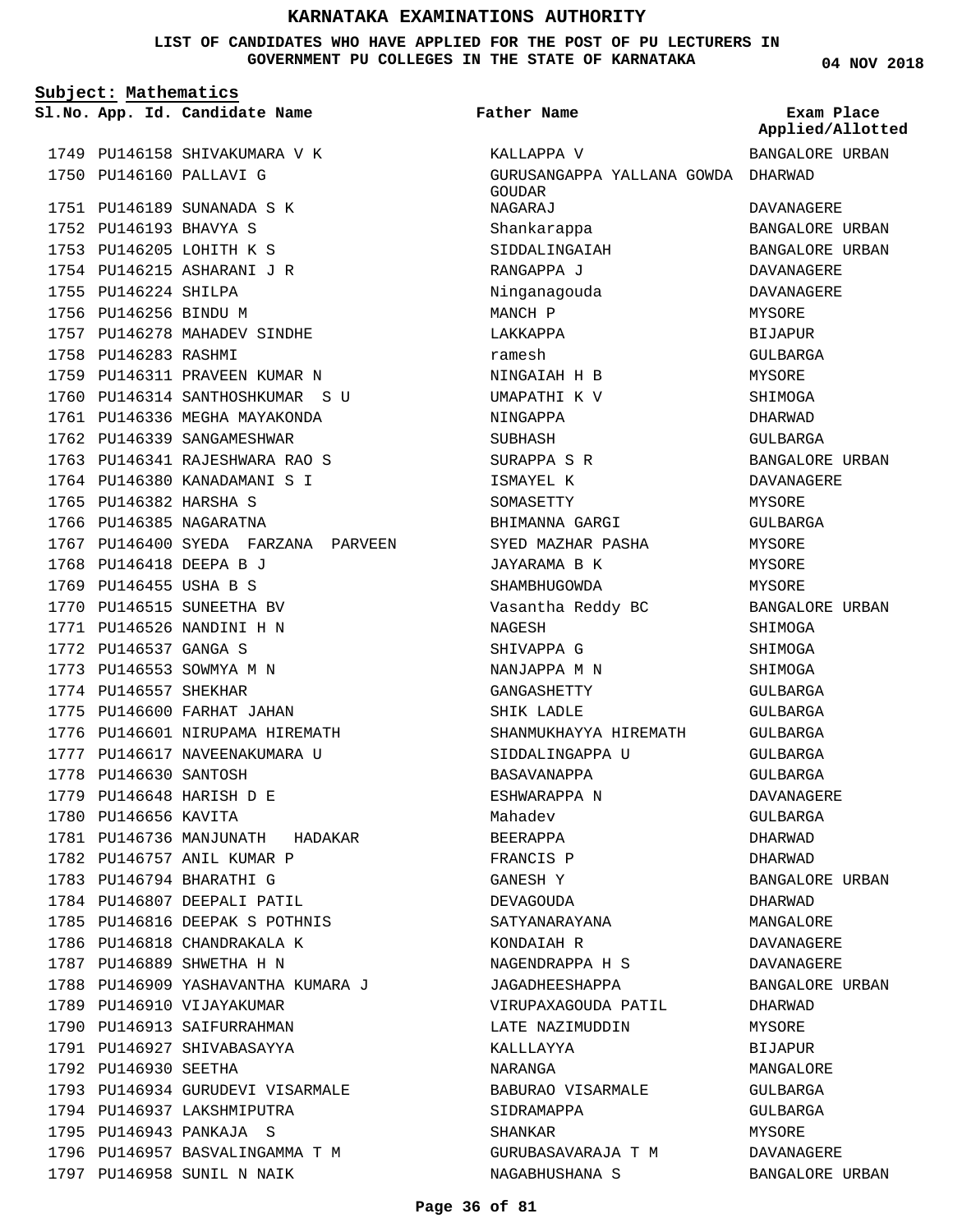**LIST OF CANDIDATES WHO HAVE APPLIED FOR THE POST OF PU LECTURERS IN GOVERNMENT PU COLLEGES IN THE STATE OF KARNATAKA**

**Subject: Mathematics**

**App. Id. Candidate Name Sl.No. Exam Place**

**Father Name**

1798 PU146960 ROOPA KHODE 1799 PU146983 SULOCHANA GOND 1800 PU147013 LOKESHA S T 1801 PU147039 SHANTHAKUMAR B G 1802 PU147050 SIMA GENNUR 1803 PU147058 ANITHA M 1804 PU147071 PRADEEP K 1805 PU147082 VANISHREE 1806 PU147097 SANTOSH 1807 PU147102 MUKTHA J 1808 PU147128 ANU S 1809 PU147133 SANGRAM 1810 PU147162 KAVITHA MATHAD 1811 PU147196 SUDHEER M PU147256 ASHWINI R 1812 1813 PU147268 HIRVE SHEETAL BHARATRAO 1814 PU147275 ULAVALA NAGI REDDY 1815 PU147293 PREETI PATIL 1816 PU147330 G VINUTHA 1817 PU147343 GEETA AMMINABHAVI 1818 PU147421 UMESH 1819 PU147425 HARISHKUMAR K PU147507 PRAVEEN S 1820 1821 PU147508 SHRIDHAR NAIK 1822 PU147514 SURAYYABEGUM PU147516 RAVI J H 1823 1824 PU147588 GURUPRASAD A 1825 PU147591 AMBAYYA 1826 PU147614 SANTOSHKUMAR 1827 PU147629 VEERESH 1828 PU147662 JYOTI JADHAV 1829 PU147668 SPOORTHI KODAD 1830 PU147680 I H RAJASEKHARA REDDY PU147735 AJAY KUMAR S 1831 1832 PU147765 MD HAMID RAJA 1833 PU147847 M LOKANADHAM PU147850 SHRUTHI R 1834 1835 PU147857 MD NAVAB PASHA 1836 PU147869 JYOTI SIDNAL 1837 PU147924 RASHMI M 1838 PU147944 DIVYA G 1839 PU147963 BABU KANKANAVADI 1840 PU147978 PHILOSHIA CHRISTABAL 1841 PU147995 JAYAKUMARI M P 1842 PU148002 GIRIJAMMA 1843 PU148005 FAUZIYA TABASSUM 1844 PU148067 KAVYASHREE N S 1845 PU148070 RAMACHANDRA B C 1846 PU148077 DAYANAND 1847 PU148196 SUBHASCHANDRA LAVATE

HANAMANTASA RAMAYYA GOND THIMMEGOWDA GANGADHARA B S NINGAPPA MAHADEVA NAIKA KULLEGOWDA Dhulappa VEERAPPA JANARDHAN RAO Sridhar BABURAO SHADAKSHARAIAH MUTHARAYAPPA RAJAPPA R BHARATRAO U NARAYANA SWAMY ASHOK G SADASHIVA Bhimappa SHANKAR KEMPASIDDAIAH SOMASEKHARA RAO M R NAGAPPA NAIK JAMEELPATEL JAJUR HANUMANTHAPPA ACHYUTA P HUSANAYYA MALLIAKRJUN RAJASHEKHAR SHIVAJI PUTTARAJ I H EKAMBARA REDDY SATHYANARAYANA SETTY S A BANGALORE URBAN MD IBRAHIM MOULANA M SURRATAH **RAJU** SARDAR PASHA VENKAPPA SIDNAL MANJAPPA GOWDA M GANGADHARAIAH SHIVARAM SANDERAJ MN PUTTASWAMY M C SHANKARAPPA SYED AHMED Shivaprasad LATE CHANNAIAH BASWARAJ SHANTAPPA

**04 NOV 2018**

DHARWAD DHARWAD BANGALORE URBAN DAVANAGERE BIJAPUR MYSORE MYSORE GULBARGA GULBARGA BANGALORE URBAN BANGALORE URBAN GULBARGA DAVANAGERE BANGALORE URBAN BANGALORE URBAN GULBARGA BANGALORE URBAN DHARWAD DAVANAGERE DHARWAD GULBARGA DAVANAGERE BANGALORE URBAN MANGALORE GULBARGA DAVANAGERE BANGALORE URBAN GULBARGA GULBARGA GULBARGA DHARWAD SHIMOGA **BIJAPUR** DAVANAGERE BANGALORE URBAN MYSORE GULBARGA DHARWAD SHIMOGA BANGALORE URBAN DHARWAD GULBARGA SHIMOGA **SHIMOGA** GULBARGA SHIMOGA MYSORE BANGALORE URBAN BIJAPUR **Applied/Allotted**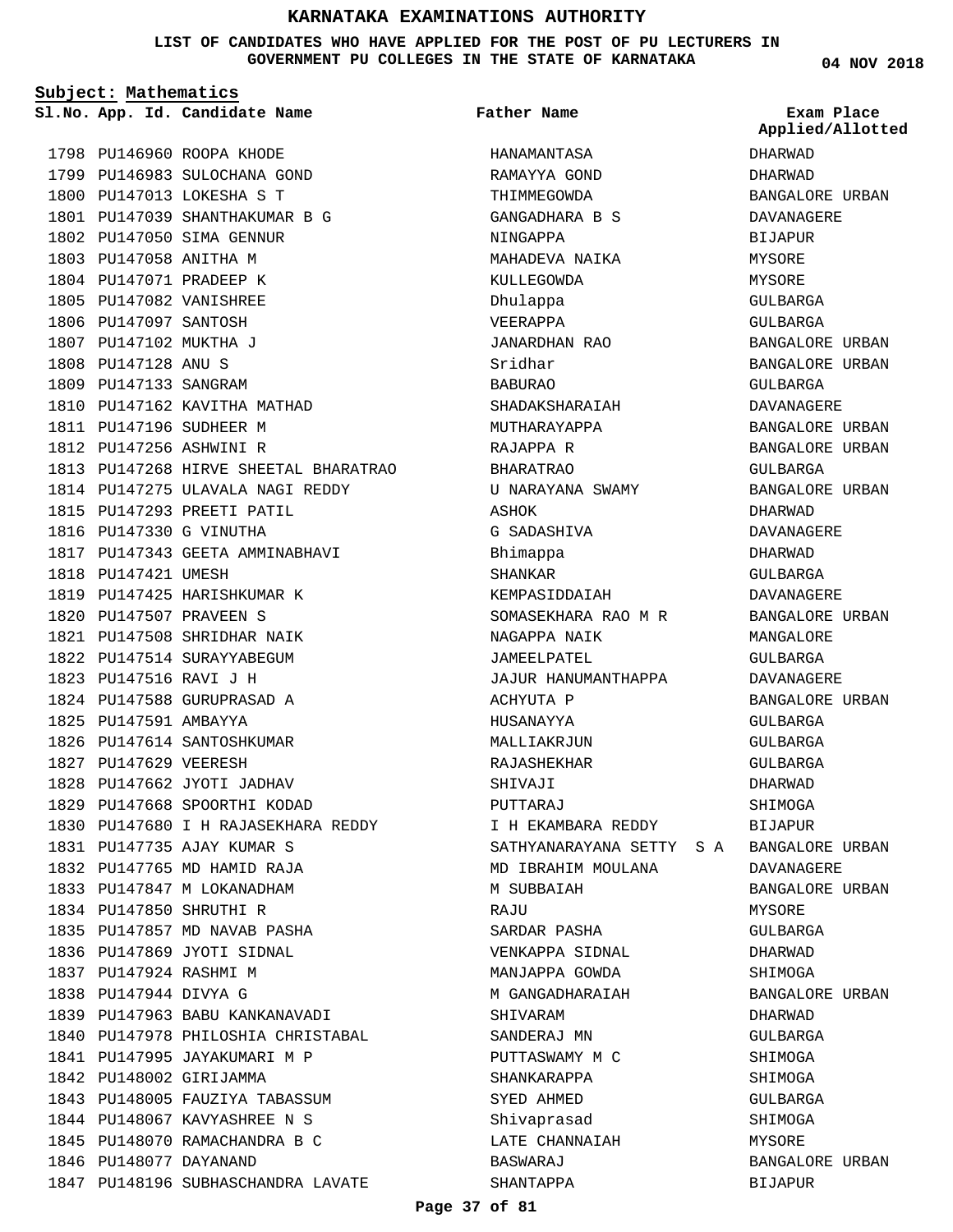**LIST OF CANDIDATES WHO HAVE APPLIED FOR THE POST OF PU LECTURERS IN GOVERNMENT PU COLLEGES IN THE STATE OF KARNATAKA**

**Subject: Mathematics**

1848 PU148197 DEEPA 1849 PU148216 NAGARATNA

**App. Id. Candidate Name Sl.No. Exam Place**

1850 PU148217 SHALINI CHAVAN

1856 PU148417 GURU NARASIMHA R 1857 PU148425 DUDEKULA NIZAM BASHA 1858 PU148481 HALLI DAKSHAYANI 1859 PU148494 VIJAYASHREE MEDAR

PU148261 SUDHA T T 1851 1852 PU148302 ATIYABEGUM 1853 PU148331 MYTHRI K O PU148340 YASHWANTH B S 1854 1855 PU148415 AMBIKA K M

1860 PU148527 MANJUNATHA

1867 PU148716 JAYASHREE B 1868 PU148748 BHAGIRATI RANE 1869 PU148776 SHOBHALATHA M S 1870 PU148794 RUKMINI M P PU148837 KIRAN B N 1871 PU148846 MANJULA G 1872

1873 PU148876 SUREKHA BAGALI

1876 PU148914 PRATIBHA YALSANGI

1883 PU149037 SHAIKH ILYAS AHMAD

1886 PU149297 BASAVARAJAPPA S B 1887 PU149303 VADDINAMATADA SHRUTHI

1888 PU149305 AJJAPPASWAMY D V 1889 PU149363 SHREEMANT PATIL

1877 PU148930 ASHOK KUMAR TEJASWI S M

1875 PU148908 EVELIN RUPA

1878 PU148936 SURESHA G 1879 PU148998 SYED KHAN F M 1880 PU149004 SAVITRAVVA NAYAK

1884 PU149043 SUJATHA H N 1885 PU149218 SHRUTHI M R

1890 PU149367 ANAND N 1891 PU149426 VINAYA NAIK 1892 PU149449 SURESH KUMAR S 1893 PU149462 MAHESHA K J 1894 PU149484 NATARAJA G B 1895 PU149490 SUVARNA N 1896 PU149548 SHAHTAJUNNISA

1897 PU149656 AMBRISH

1874 PU148886 REKHA

1881 PU149016 ROOPA PU149033 ARUNA K S 1882

1861 PU148611 PAVAN 1862 PU148629 MAMATHA M 1863 PU148645 RAMESH K B 1864 PU148670 SHASHIKIRAN C 1865 PU148696 BHARATHI K P

**Father Name**

1866 PU148709 MATHAPATI CHITRALEKHA GURUBASAYYAGURUBASAYYA BASAVARAJ RYAKI ADAPPA DEVARAMANI VITTAL THEJYA NAIK MOHAMMADHANIF GHODESAWAR OBALESH K H SHEKARAPPA B G A Munirathnappa RANGANATHA RAO S D CHINNA DASTAGIRI HALLI AYYAPPAREDDY GANAPATI BIKKA NAIKA RAMACHANDRA RAO LINGAPPA GOWDA LATE BASAVALINGAIAH K S CHANDRASHEKAR C MADAPPA P BASAVARAJU R RAMAKANT RANE SURENDRA NAIK J M B MAHESHWARAPPA M S NAGARAJAPPA B S AMARAYYA CHANDRAKANTH SHANKAR DHOTRE JOSEPH S CHANDRAKANTH YALSANGI MOHANRAJU S M GIDDAIAH H FAREED KHAN HANAMANTAPPA MANIKAPPA SRIRAMAPPA C ADAM NAGARAJU H L RAJASHEKHARIAH BASAPPA S VISWAMURTHY V M VENKATESH P ALAGOUDA Narayanappa N SHRIDHAR SOMBHANAIKA JAVAREGOWDA BASAVARAJAPPA G H NINGEGOWDA INAYATHULLA RAMACHANDRA

**04 NOV 2018**

DHARWAD GULBARGA DHARWAD SHIMOGA BIJAPUR DAVANAGERE BANGALORE URBAN BANGALORE URBAN BANGALORE URBAN BANGALORE URBAN DAVANAGERE BANGALORE URBAN MANGALORE GULBARGA MANGALORE BANGALORE URBAN MYSORE BANGALORE URBAN BIJAPUR MYSORE DHARWAD DAVANAGERE BANGALORE URBAN MYSORE DHARWAD GULBARGA  $CITIRARGA$ GULBARGA GULBARGA SHIMOGA MYSORE SHIMOGA DAVANAGERE GULBARGA BANGALORE URBAN GULBARGA MYSORE DAVANAGERE DAVANAGERE DAVANAGERE DAVANAGERE DHARWAD BANGALORE URBAN DHARWAD **MYSORE** MYSORE BANGALORE URBAN MYSORE BANGALORE URBAN GULBARGA **Applied/Allotted**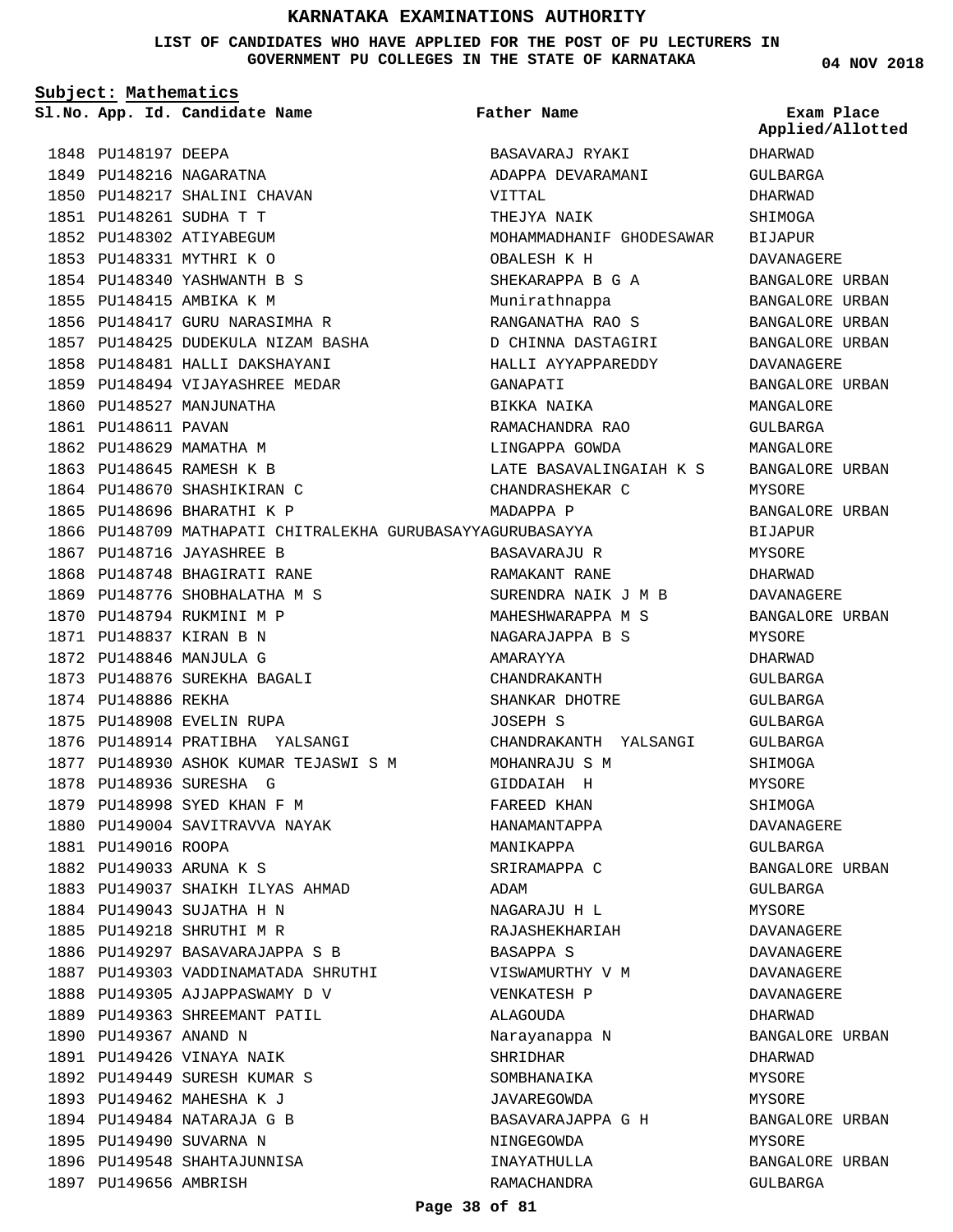#### **LIST OF CANDIDATES WHO HAVE APPLIED FOR THE POST OF PU LECTURERS IN GOVERNMENT PU COLLEGES IN THE STATE OF KARNATAKA**

**Subject: Mathematics**

**App. Id. Candidate Name Sl.No. Exam Place**

1903 PU149914 SWATHI B R 1904 PU149932 RANJITHA N 1905 PU149941 MAMATHA R 1906 PU149969 GIRISH T

1898 PU149665 GNANESHWARI R 1899 PU149814 SANDHYA M K

1900 PU149831 SADASHIV WALIKAR 1901 PU149878 BASAVARAJA M S 1902 PU149909 MASRATH FATHIMA

1907 PU149970 KRISHNAVENI RAI B 1908 PU149973 MAHANTHASWAMY R 1909 PU150014 REKHA CHAVAN 1910 PU150067 LOKESHA K B

1911 PU150132 SARASWATHAMMA DN

1917 PU150242 VIDYASAGAR MALAGOUDANNAVAR

1912 PU150137 DEVI P

1916 PU150200 RAMYA B

1918 PU150251 GEETHA T 1919 PU150324 SANDEEPA V R PU150335 HARISHA S S 1920 1921 PU150336 MANJUNATH K P PU150338 KAVYA B S 1922

1923 PU150351 RAJESHWARI L S 1924 PU150356 VEENA SUPRIYA J 1925 PU150382 MANGALAMMA M K 1926 PU150394 KAMMARA VANISHRI

PU150400 SUNANDA R S 1927 1928 PU150431 VADDE RAMESH 1929 PU150472 SUPRIYA P N 1930 PU150482 SARASWATI B 1931 PU150556 SHABEER KHAN M 1932 PU150633 MANJUNATHA M R 1933 PU150641 MOHAMED FIROZ KHAN

1934 PU150654 SHAMBHAVI A N 1935 PU150656 SANGAPPA BADIGER

1939 PU150760 ANANDA KUMARA PU150784 PRASANNAKUMAR H B 1940 1941 PU150793 HABIBA TABASSUM 1942 PU150801 PRAKASHA KUMAR K M PU150804 SANNA PALAIAH T O 1943 1944 PU150811 CHIDANANDA B K 1945 PU150817 JAYALAXMI MORAB 1946 PU150839 VEENA NAGANUR 1947 PU150882 HEMAVATHI H T

1936 PU150666 SURESH 1937 PU150708 NETHRA C 1938 PU150718 SUNANDA

1913 PU150145 SHARATH A M 1914 PU150151 RAVEESHA H N 1915 PU150199 PRANIL PATIL **Father Name**

**RAMATAH** KODANDA H GURUPADAPPA SHIVAMURTHAIAH Mohammed Hasan RAJASHEKARA B H NAGAPPAGOWDA N RAMASWAMY B thimmanna SUBHASHCHANDRA RAI B S RAJAPPA RAMACHANDRA BASAVALINGAIAH NANJUNDAREDDY B K Purushothaman R MALLESHA A M NAGARAJU K M RAJENDRA BASAPPA A ANNAPPA SHIVANNA T RAMESHA V SHIVANNA PARAPPA K SOMASHEKARAPPA B S SOMASHEKARA JOHN J KADEGOWDA K MONAPPA SRIRAMAPPA R V VADDE SURYA NARANAYA NANJUNDAIAH R RUDRAYYA SWAMY B GULZAR KHAN RAMAKRISHNA G L MOHAMED SAFEER KHAN NANJE GOWDA RAMACHANDRAPPA BADIGER YALLAPPA HALLIGUDI Chandrashkar S D BASAPPA KUMBAR NATARAJ B N BOREGOWDA ABDUL RAHIM MALLANNA K M TALAVARA OBANNA KRISHNEGOWDA P RAMANNA HOLEPPA THIMMAPPA H R

**04 NOV 2018**

SHIMOGA MYSORE DHARWAD DAVANAGERE GULBARGA SHIMOGA MYSORE BANGALORE URBAN BANGALORE URBAN MANGALORE MYSORE DHARWAD BANGALORE URBAN BANGALORE URBAN BANGALORE URBAN MYSORE MYSORE DHARWAD SHIMOGA DHARWAD BIJAPUR MYSORE BANGALORE URBAN BANGALORE URBAN SHIMOGA MYSORE DAVANAGERE MYSORE DAVANAGERE BANGALORE URBAN DAVANAGERE BANGALORE URBAN DAVANAGERE BANGALORE URBAN SHIMOGA MYSORE MANGALORE DHARWAD DHARWAD BANGALORE URBAN **BIJAPUR** MYSORE MYSORE DAVANAGERE BANGALORE URBAN GULBARGA MYSORE DHARWAD DHARWAD BANGALORE URBAN **Applied/Allotted**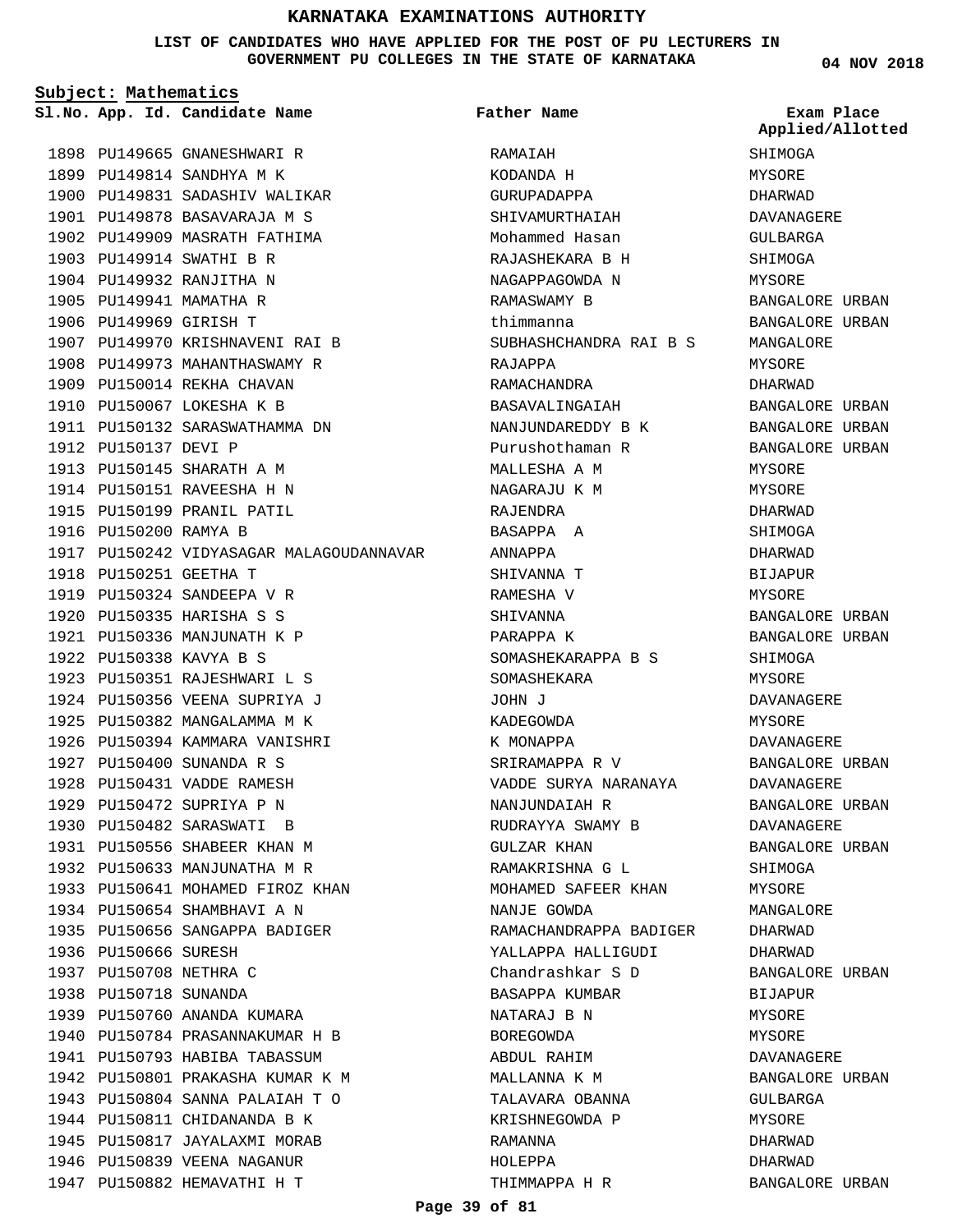#### **LIST OF CANDIDATES WHO HAVE APPLIED FOR THE POST OF PU LECTURERS IN GOVERNMENT PU COLLEGES IN THE STATE OF KARNATAKA**

**04 NOV 2018**

**Subject: Mathematics** 1948 PU150903 SOMASHEKARAPPA M 1949 PU150929 KEERTHI KUMAR V R 1950 PU150935 UMESHA B V 1951 PU150940 MANGALA 1952 PU150943 MAHANTESH 1953 PU150979 VASANTH KUMAR S 1954 PU151022 SUJATA 1955 PU151061 SWETHA M 1956 PU151064 SATHYA PRAKASH K 1957 PU151114 S VIJAYALAXMI 1958 PU151129 SATEESHA H S 1959 PU151148 RAGHU G 1960 PU151171 PRASANNA S 1961 PU151176 MALLIKARJUNA KURI 1962 PU151196 GOVINDEGOWDA M T 1963 PU151227 PANIYAPLA NAGARAJA 1964 PU151279 SANGEETHA AN 1965 PU151286 SHIVAMMA AMBIGER 1966 PU151329 SEEMA JOIS D 1967 PU151354 RAKESH KUMAR N 1968 PU151374 GANDHIJI 1969 PU151385 ANIL N C 1970 PU151398 SUMALATHA A K 1971 PU151424 KALAKAPPA BENAKANAWARI 1972 PU151429 MANJU 1973 PU151451 GANESHA BABU 1974 PU151454 PREETHI M B 1975 PU151496 GEETHA Y R 1976 PU151516 MALLINATH 1977 PU151525 PADMAJA GALAGALI 1978 PU151529 RAVINDRA 1979 PU151530 KUMAR V 1980 PU151559 RATNA MUKIHAL 1981 PU151582 MANGALABAI 1982 PU151625 SURESHA K S 1983 PU151631 K LAKSHMI 1984 PU151647 PRASANNA KUMAR H P 1985 PU151654 KAVERI 1986 PU151666 SULTAN D M 1987 PU151667 S R MAMATHA 1988 PU151670 SHWETHA H S 1989 PU151677 MAHBOOB SAHEB BELLARY 1990 PU151689 SHILPA 1991 PU151698 VARUNI K V 1992 PU151715 MANJUNATHA H 1993 PU151726 HAMSALEKHA J 1994 PU151779 BASAVANNEVVA VALMIKI 1995 PU151806 PUSHPALATHA N 1996 PU151833 VEENA S **App. Id. Candidate Name Sl.No. Exam Place**

1997 PU151913 SYAD NAJAB KHAJMI

MADAPPA LATE RAMEGOWDA VISVESHWARAIAH B C DUNDAPPA SOMANINGAPPA HACHCHAPPAGOL GULBARGA SUBRAMANYA M KALYANRAO MALLIKARJUNASWAMY B M SUBRAMANYA BHAT K SIDRAMAPPA SHEKHARAPPA GURUSIDDAIAH SHIVASWAMY K NEELAPPA THIMMEGOWDA VRUSHABHAPPA P NINGEGOWDA YAMANAPPA DEVADAS JOIS K S NAGARAJA K HANUMAPPA ADAGUDI PAMPAPATHI C LATE KRISHNEGOWDA A D SHARANAPPA MALLIKARJUN late udaya kumar BASAPPA RAMESH KUMAR Y V SHIVASHARANAPPA NANDKUMAR SURESH VEERE GOWDA N HANUMANTAPPA KASHAPPA SIDDANAIKA K CHANDRAMOULI PUTTARAJU BHADRAPPA MAQBOOL HUSSAIN D S S Revannasiddaiah SWAMY H S SAYED SAHEB Shrihari Kulkarni VARAHA MURTHY K HANUMANTHAPPA JAGADISH K N KALAKAPPA NARAYANAPPA M Shankaregowda KS **Father Name** DAVANAGERE MYSORE BANGALORE URBAN GULBARGA MYSORE GULBARGA MYSORE SHIMOGA BANGALORE URBAN BANGALORE URBAN MYSORE MYSORE DHARWAD MYSORE DAVANAGERE BANGALORE URBAN BIJAPUR BANGALORE URBAN BANGALORE URBAN DHARWAD DAVANAGERE BANGALORE URBAN DHARWAD DHARWAD MYSORE **SHIMOGA** BANGALORE URBAN GULBARGA DHARWAD GULBARGA SHIMOGA DHARWAD GULBARGA MYSORE BANGALORE URBAN BANGALORE URBAN GULBARGA DAVANAGERE BANGALORE URBAN BANGALORE URBAN DHARWAD BANGALORE URBAN BANGALORE URBAN DAVANAGERE BANGALORE URBAN DHARWAD BANGALORE URBAN BANGALORE URBAN **Applied/Allotted**

SYAD MOHIN PASHA

GULBARGA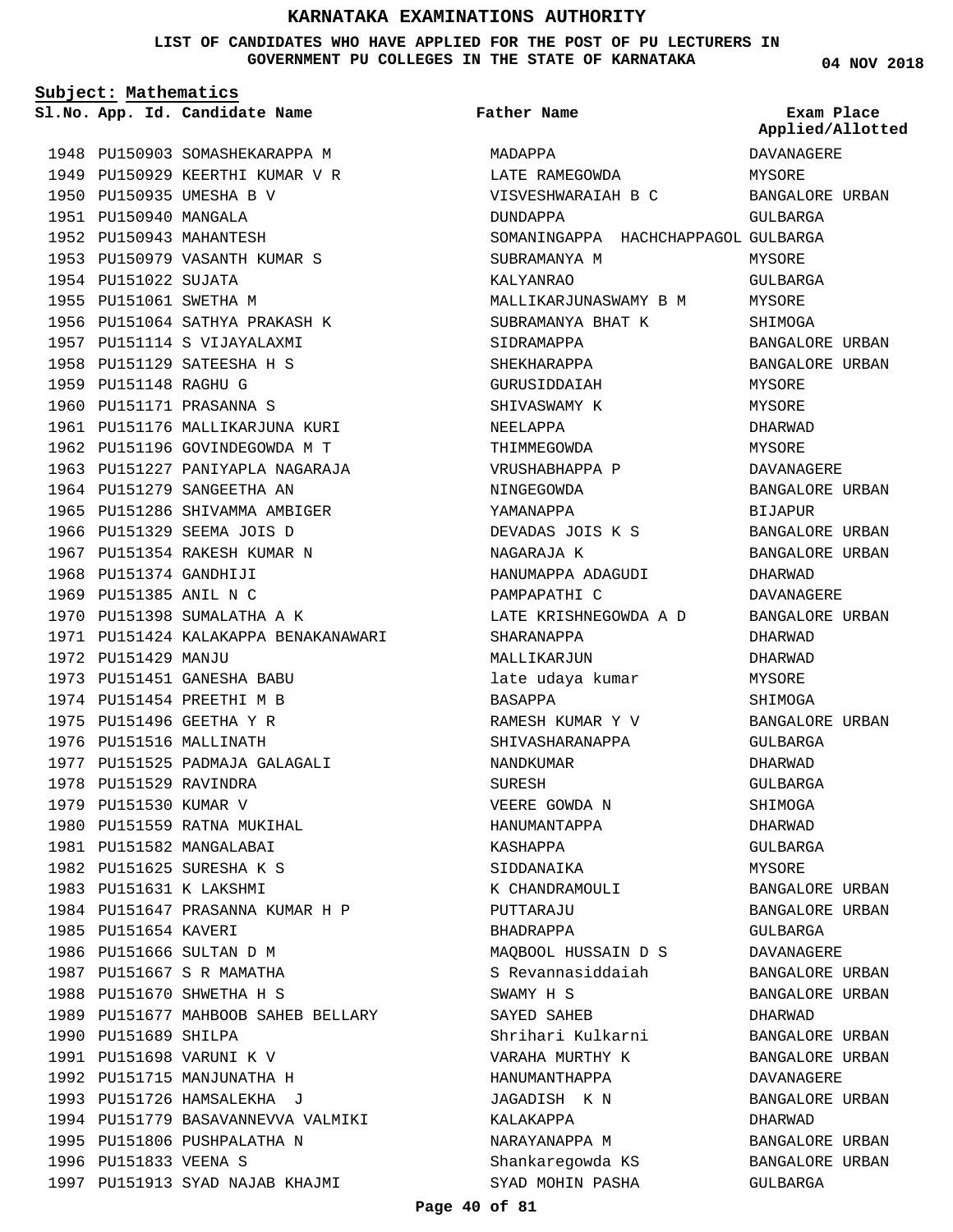**LIST OF CANDIDATES WHO HAVE APPLIED FOR THE POST OF PU LECTURERS IN GOVERNMENT PU COLLEGES IN THE STATE OF KARNATAKA**

**Subject: Mathematics**

**App. Id. Candidate Name Sl.No. Exam Place**

**Father Name**

1998 PU151960 CHANNAMMA 1999 PU151977 MAHADEVU G K 2000 PU151981 JAIPALA PU151985 VISHWANATH MODAGI 2001 2002 PU152000 MD TABREZ AHMED PU152002 SIDDALINGASWAMY R 2003 2004 PU152065 HEMA R 2005 PU152079 SHAINA KUMARI M PU152125 YOGENDRANATHA Y H 2006 2007 PU152132 SANDEEP KUMAR M 2008 PU152133 VEENA BEENI PU152175 JAYASHREE HIREMATH 2009 PU152183 SUNITHA K S 2010 2011 PU152190 CHANDRASHEKHAR KRISHNA CHAVAN 2012 PU152237 SAVITRI 2013 PU152259 POORNIMA AIGALI PU152271 CHANDRAKALA H K 2014 PU152312 SRIDHARAMURTHY C H 2015 2016 PU152453 SUNANDA PU152459 RAJESHWARI GANGADHAR BULLA 2017 2018 PU152483 BHAGYALAKSHMI CK 2019 PU152491 NAGAVENI M PU152511 PRAMOD SHINDE 2020 PU152516 VRINDA K 2021 PU152542 IFFATH AZRA 2022 PU152550 BIBI AYESHA KOUSAR 2023 PU152585 RATHI D S 2024 2025 PU152590 YASHODHARA SURE PU152615 SUDHA H N 2026 PU152626 BASAPPA KAPARATTI 2027 2028 PU152706 ANUPAMA K R PU152720 SWETHA M R 2029 PU152778 ROOPA KIRESUR 2030 PU152785 ARUNKUMAR 2031 PU152791 ANKESHA M 2032 2033 PU152810 MAMATHA K J PU152821 PUSHPA HV 2034 PU152833 RASHEEDA NAYIKODI 2035 2036 PU152857 YATHISHA B K PU152937 USHA S R 2037 PU152938 SOUMYA S 2038 PU152966 RENUKA N B 2039 PU152995 RAGHAVENDRA V L 2040 2041 PU153005 MD SALAHUDDIN PU153010 NISHA H M 2042 PU153011 PALLAVI SANGOLLI 2043 2044 PU153071 PREMA M PU153114 SAVITHA P 2045 2046 PU153120 SIDDESHA M S PU153148 PRAVEENA M M 2047

SHIVAPUTRAPPA KRISHNEGOWDA M POTHAREDDY Adiveppa Modagi MD MAQSOOD AHMED LATE RAJASHEKARAIAH B R RAMACHANDRA G Bhaskara Shetty C LATE HANUMANTHARAYA Y R P BHADRAYYA Shankar Beeni ANNADANASWAMI SHANKARAPPA S K KRISHNA HANAMANTAPPA APPASAB KEMPAIAH C HANUMAPPA RAMACHANDRAPPA GANGADHAR BULLA KESHAVACHAR CS LATE GURAPPA M D N Shinde GOPALAKRISHNA IQBAL AHMED MEHBOOBSAB BILAGI SWAMYGOWDA SURYANARAYANA NANJAPPA GOVINDAPPA RAMAKRISHNAIAH K R REVANNA M GADIGEPPA HONNAPPA MELKERI MALLANNA M JANARDHANA JETTY K S VENKATESH GOWDA M SHEHARAMAD KRISHNA SHETTY B N RAMESHA S C SHIVANANDA D B K KUNDURAPPANAVAR LAKSHMANA REDDY V G SHAIK CHAND MONAPPA H K DUNDAPPA MAHADEVA PRAHALLADA RAO B S SIDDALINGAPPA MANJAPPA

**04 NOV 2018**

GULBARGA MYSORE BANGALORE URBAN **Applied/Allotted**

DHARWAD GULBARGA BANGALORE URBAN BANGALORE URBAN BANGALORE URBAN DAVANAGERE MANGALORE BANGALORE URBAN DAVANAGERE BANGALORE URBAN DHARWAD BIJAPUR DHARWAD BANGALORE URBAN BANGALORE URBAN GULBARGA GULBARGA MYSORE DAVANAGERE GULBARGA MANGALORE GULBARGA BIJAPUR MYSORE DHARWAD BANGALORE URBAN DHARWAD BANGALORE URBAN BANGALORE URBAN DHARWAD GULBARGA MYSORE **MYSORE** BANGALORE URBAN BIJAPUR SHIMOGA MYSORE SHIMOGA BANGALORE URBAN BANGALORE URBAN GULBARGA BANGALORE URBAN DHARWAD BANGALORE URBAN BANGALORE URBAN SHIMOGA

SHIMOGA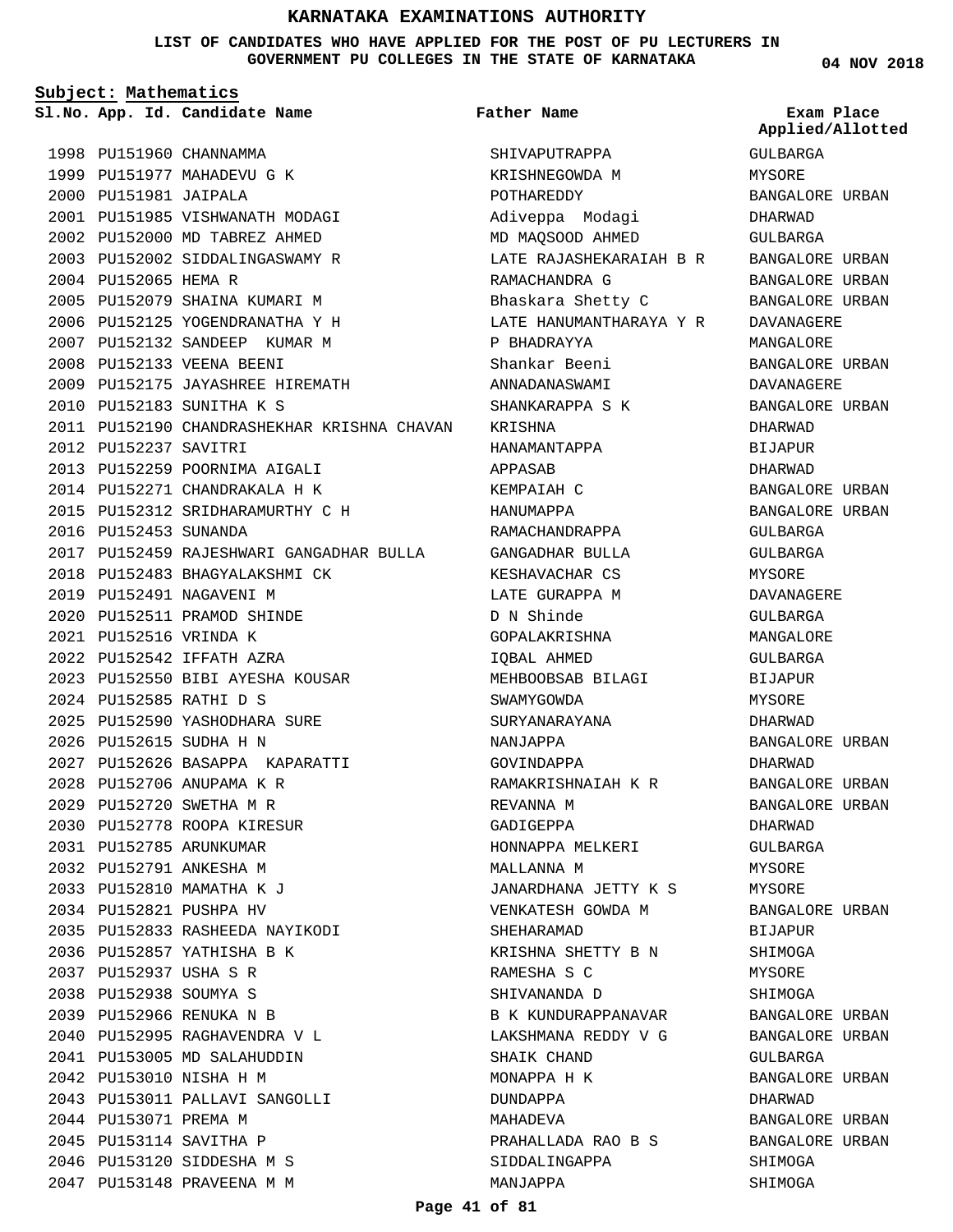**LIST OF CANDIDATES WHO HAVE APPLIED FOR THE POST OF PU LECTURERS IN GOVERNMENT PU COLLEGES IN THE STATE OF KARNATAKA**

**Father Name**

**Subject: Mathematics**

**App. Id. Candidate Name Sl.No. Exam Place**

2048 PU153174 CHANDANA G 2049 PU153193 SHRIDEVI S HARTI 2050 PU153219 SANGITA PAWAR PU153230 PARVEEN BEGUM S 2051 2052 PU153274 ABDUL RAHMAN M 2053 PU153293 JIROBE SUJATA 2054 PU153359 SOUBHAGYAVATI TALWAR 2055 PU153392 VISHAL JAMES 2056 PU153436 GANGAMMA PADIYAPPANAVAR PU153454 NAGAVENI S 2057 2058 PU153481 RAGHAVENDRA DEVADIGA PU153484 RAJKUMAR 2059 2060 PU153494 ROOPA KULKARNI 2061 PU153574 ARVINDKUMAR CHAVAN 2062 PU153578 JYOTI PAVUSKAR 2063 PU153598 MONIKA Y 2064 PU153617 BASANAGOUDA 2065 PU153682 VEDAVATHI V 2066 PU153684 MADHURI BHOJE 2067 PU153703 SANGEETA HOSUR 2068 PU153713 NIRMALA PU153734 TEJASWINI K S 2069 2070 PU153760 JAYARAM J C PU153779 SHASHIREKHA D 2071 2072 PU153805 AMBIKA PU153819 PREMA ALIAS ROHINI CHITRAKATTI 2073 2074 PU153827 TIRUNAGARAM MANOHARA PU153829 PADMASHREE K J 2075 2076 PU153902 MALUGURUSHAMEER PU153931 NAFEESULLA SHARIFF 2077 2078 PU153940 SHANKAR CHOUGALA 2079 PU153957 NAGARAJ T BHAT 2080 PU153984 TASNEEM BANU 2081 PU154020 HANAMANTAPPA TALAVAR PU154038 SHIVANANDA HUDDAR 2082 2083 PU154039 SRIDEVI NAGALINGAIAH 2084 PU154112 THIRUMALESHA G V 2085 PU154113 DAMODAR SANKUS GOUDA 2086 PU154114 PAVITHRA A 2087 PU154117 RAGHAVENDRA NAIK 2088 PU154155 AMBARISHA 2089 PU154158 AKKAMAHADEVI BAGEWADI 2090 PU154195 RAJINI K R PU154257 VASANTHA K B 2091 PU154272 SUSHMA S Y 2092 2093 PU154294 SUDHARANI MURAL 2094 PU154322 VIDYA P 2095 PU154324 KUMAR HALEGOUDAR 2096 PU154341 DIVYA SHREE BM VASTRADAMATHA

VENKATA SUBBAIAH G SHEKHARAPPA KRISHNAPPA PAWAR KHADER VALI S M SADAK PEER ASHOK SAYABANNA SAMPATH KUMAR GNANY LINGAPPA SHIVANNA S PARAMESHWARA PRABHURAO VITTALRAO **CHANDU** UMESH YALLAPPA M BAPUGOUDA Venkataramana MAHAVEER BASAVANNEPPA HOSUR RAMAIAH KRISHNAIAH S D CHANNARAYAPPA N DEVARAJA T H MOHAN WADGERI MAHADEV T P CHALAPATHI JAVARANAYAK K L M BHAKTAR SAB Nazeer Ahmed Shariff BHIMAPPA GANAPATHI T BHAT Mohamed Abid FAKEERAPPA MALLAPPA HUDDAR NAGALINGAIAH VASTRADMATH VEERANNA G SANKUS H GOUDA

ARASEGOWDA IRAPPA NAIK AMBESWARA DEVAPPA REVANNA K P BEEREGOWDA SURESH MALLIKARJUN T PUTTE GOWDA REVANAGOUDA SEETHARAMA BM

**04 NOV 2018**

BANGALORE URBAN BIJAPUR BIJAPUR DAVANAGERE BANGALORE URBAN GULBARGA BIJAPUR BANGALORE URBAN BANGALORE URBAN GULBARGA BANGALORE URBAN GULBARGA BIJAPUR BIJAPUR DHARWAD BANGALORE URBAN DHARWAD BANGALORE URBAN DHARWAD DHARWAD BANGALORE URBAN SHIMOGA BANGALORE URBAN DAVANAGERE GULBARGA BANGALORE URBAN BANGALORE URBAN MYSORE BANGALORE URBAN MYSORE DHARWAD MANGALORE MYSORE BIJAPUR BIJAPUR BANGALORE URBAN DAVANAGERE DHARWAD BANGALORE URBAN MANGALORE DAVANAGERE DHARWAD MANGALORE SHIMOGA BANGALORE URBAN GULBARGA MYSORE **Applied/Allotted**

BANGALORE URBAN

MANGALORE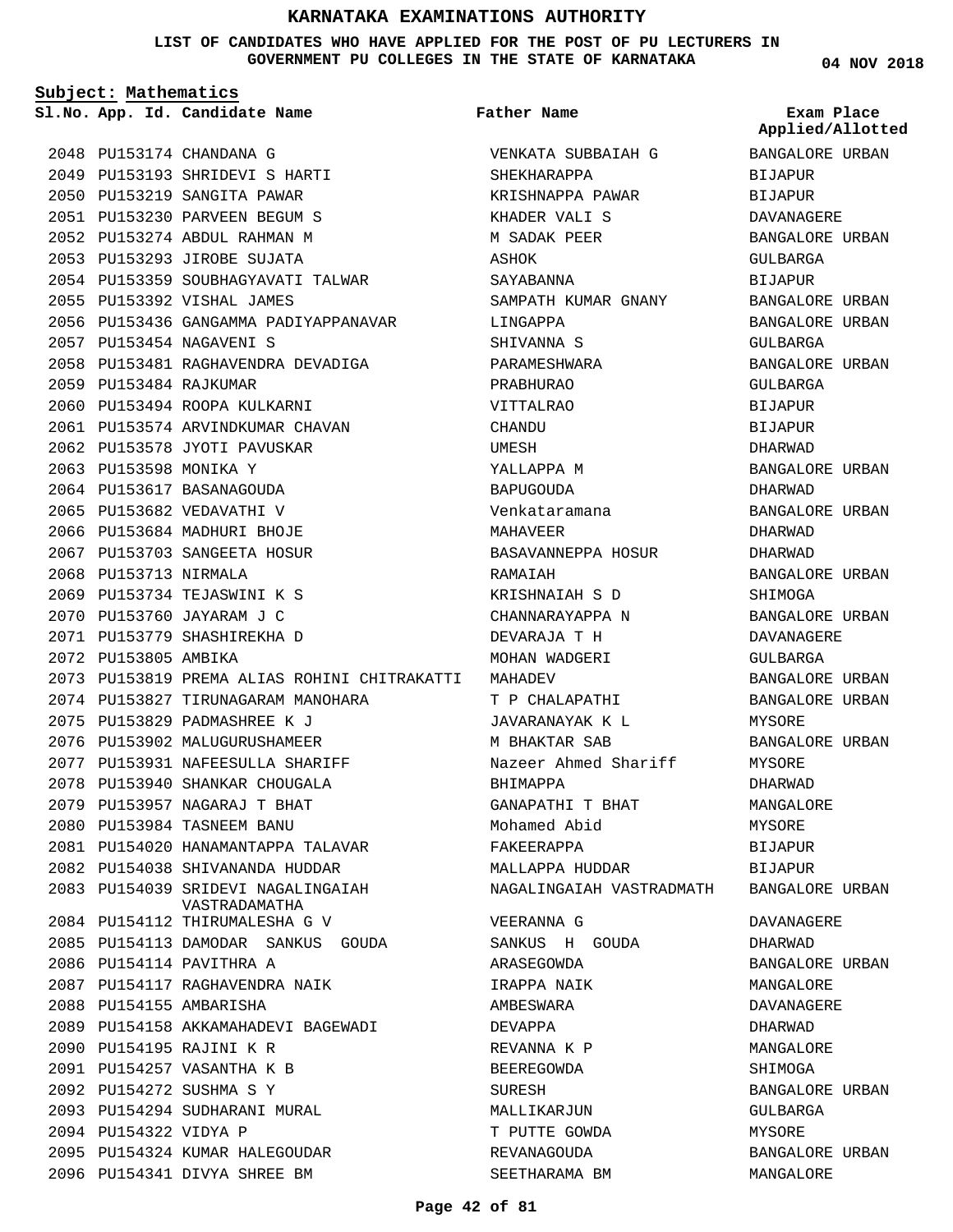**LIST OF CANDIDATES WHO HAVE APPLIED FOR THE POST OF PU LECTURERS IN GOVERNMENT PU COLLEGES IN THE STATE OF KARNATAKA**

**Subject: Mathematics**

2097 PU154353 DATTATRAYA PU154362 PRAKASH RODE 2098 2099 PU154407 PUTTAMALLAIAH G V PU154423 NANJUNDEGOWDA H M 2100 PU154431 MADHUSUDHANA T D 2101 2102 PU154442 MANGALA GOWRI CH 2103 PU154491 RAGE RAMAKRISHNA PRASAD 2104 PU154504 VISHNUVARDHANA S V 2105 PU154521 GEETHA G M 2106 PU154539 THEJASWINI K A 2107 PU154543 NADAF MOULASAB 2108 PU154551 ANITAKUMARI P 2109 PU154597 SUMA S 2110 PU154611 MADHURA GANAPATI NAIK 2111 PU154613 SANDEEP KUMAR 2112 PU154616 SHRUTHI Y P 2113 PU154632 RITAROSELEN 2114 PU154687 SOMASHEKAR BVD 2115 PU154741 CHETHAN H V 2116 PU154743 SOWMYA M 2117 PU154808 VADLAPUDI APARNA 2118 PU154819 SANTHOSH KUMAR JETTY PU154829 ASHWINI B S 2119 PU154843 SHRUTHI K S 2120 PU154847 YAMUNA N 2121 PU154850 MANJULA KUBAKADDI 2122 PU154858 INDIRA A C 2123 2124 PU154863 VENKATASWAMY M C PU154879 SIDDESHI G S 2125 PU154883 RASHMI N NAIK 2126 PU154918 SHRUTHI S 2127 2128 PU154927 ASHWINI 2129 PU154951 DYAMANNA TALAWAR PU154972 AMTUL BASEER 2130 PU154997 MANJUNATHA KEELAGINAGOUDRA 2131 2132 PU154999 VANI C M 2133 PU155019 KEERTI DHAVALI 2134 PU155033 VINUTHA B PU155083 NAGARAJA S P 2135 2136 PU155098 SUPRIYA MUNGARI PU155100 SIDDAYYA 2137 PU155128 SUDHARSHANA B P 2138 2139 PU155163 VANITA 2140 PU155172 BHANUPRAKASH B V 2141 PU155178 SANGITA MUDLIYAR M 2142 PU155196 KAVITHA M 2143 PU155209 UMA G N 2144 PU155211 JAYASHREE M BATTAGOUDAR 2145 PU155239 HARISHA S N 2146 PU155243 NETRA HUKKERI

**App. Id. Candidate Name Sl.No. Exam Place** SHIVARAJ ARJUNAPPA VEERANAGAPPA MARIGOWDA G Dasappa C H Krishna Bhat R PARASURAMUDU VASUDEVA MALLIKARJUNAPPA C AIYANNA K G KHASEEMASAB Shreenivas Raidu SIDDAPPA GANAPATI NAIK K H RAYA PUTTASWAMY SOLOMON DEVACHANDRA NAIK B V VEERABHADRAPPA MUNIYAPPA M SUBBARAO V VENKATESH JETTY SHIVASHANKARA GOWDA K SRINIVAS K S NAGENDRAPPA SANGAMESH CHANNAIAH A N CHANDRAPPA SHANMUKHAPPA C B NAGESH C NAIK SHIVANNA VIJAYKUMAR HATTI SIDDAPPA ISHRAT MANZOOR ALI ANDANAGOUD MALLAPPACHAR S VENKATESH GANESH PARAMESHWARACHAR H P SHANKARRAO MANJUNATH SWAMY B S PUTTAPPA ANVEERAPPA VEERABHADRASETTY MADHUKAR MUDLIYAR MANMATH MURTHY NAGARAJ G T MALLIKARJUN NAGARAJAPPA S R RANGANATHARAO **Father Name**

**04 NOV 2018**

GULBARGA DHARWAD BANGALORE URBAN SHIMOGA BANGALORE URBAN MANGALORE BANGALORE URBAN SHIMOGA BANGALORE URBAN MYSORE DHARWAD DHARWAD MYSORE DHARWAD BANGALORE URBAN MYSORE GULBARGA DAVANAGERE MYSORE BANGALORE URBAN DAVANAGERE GULBARGA BANGALORE URBAN MYSORE BANGALORE URBAN BIJAPUR BANGALORE URBAN BANGALORE URBAN DAVANAGERE DHARWAD MYSORE GULBARGA BIJAPUR GULBARGA DHARWAD BANGALORE URBAN DHARWAD MANGALORE SHIMOGA BIJAPUR BANGALORE URBAN SHIMOGA GULBARGA BANGALORE URBAN DHARWAD BANGALORE URBAN SHIMOGA BIJAPUR DAVANAGERE DHARWAD **Applied/Allotted**

#### **Page 43 of 81**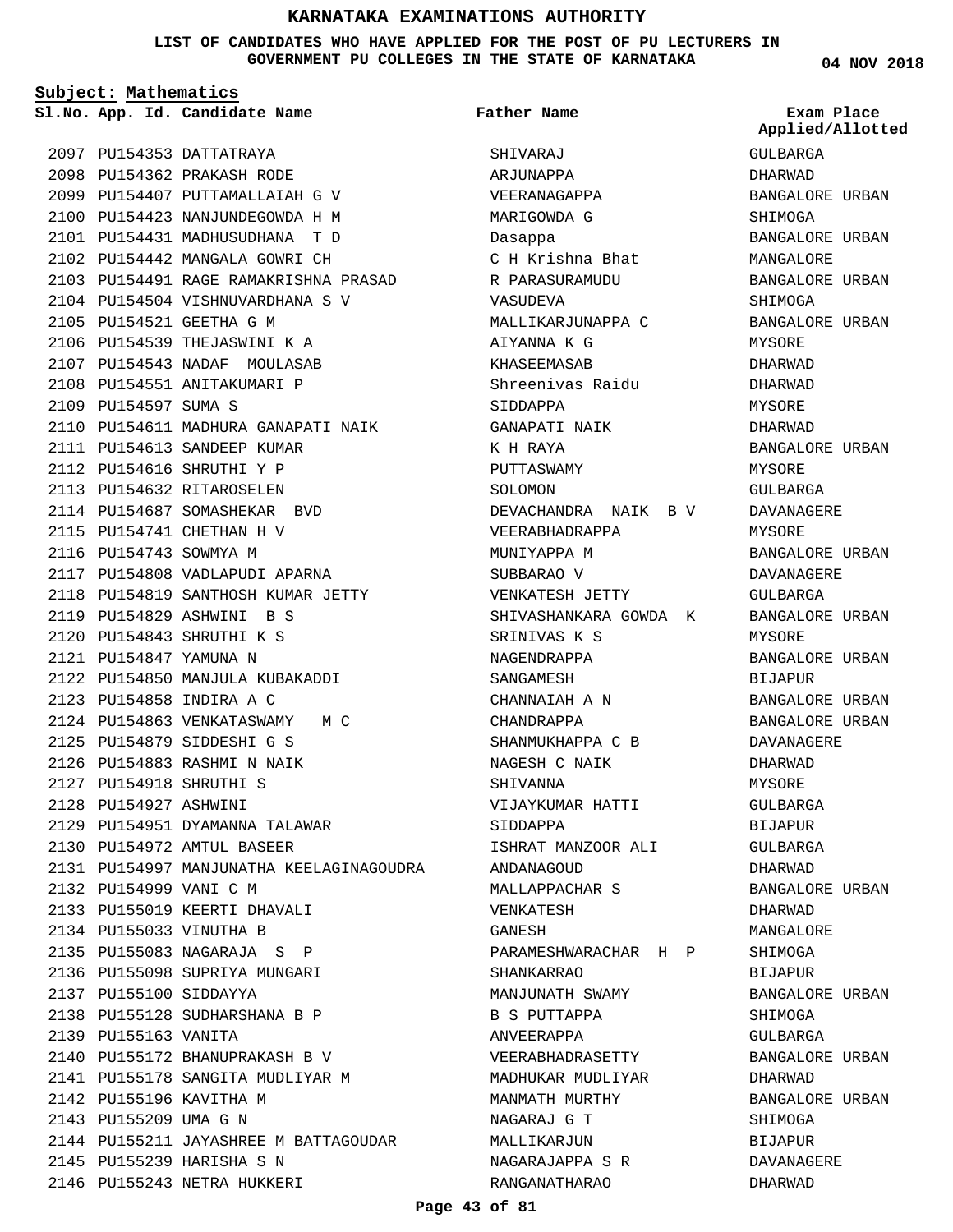**LIST OF CANDIDATES WHO HAVE APPLIED FOR THE POST OF PU LECTURERS IN GOVERNMENT PU COLLEGES IN THE STATE OF KARNATAKA**

**Subject: Mathematics**

**App. Id. Candidate Name Sl.No. Exam Place**

2147 PU155247 CHANABASAPPA 2148 PU155280 SHOBHA S 2149 PU155291 RAVIKUMAR K R 2150 PU155316 KURUBA JAYARAMULU 2151 PU155323 VENUGOPAL 2152 PU155325 SHAILA GUDIMANI 2153 PU155341 ATHMASHREE N 2154 PU155346 SHYLA R 2155 PU155358 MUNNAVAR SULTANA 2156 PU155366 RAVIKUMAR H M 2157 PU155367 RAMESHA B PU155382 ANITHA H V 2158 2159 PU155384 RAJALAKSHMI B M 2160 PU155414 SAVITA PU155432 AMRUTHA B S 2161 2162 PU155447 CHANDRAKANTH B 2163 PU155450 RENUKACHARY HIREMATH 2164 PU155455 GOPINATHA C K 2165 PU155456 ANJANA 2166 PU155461 K U LOKESHWAR 2167 PU155467 C S RAGHAVENDRA 2168 PU155485 RAVIKUMARA B K 2169 PU155516 VIJAYALAXMI MATHAD 2170 PU155555 RUKMINI A 2171 PU155580 DECHAMMA M B 2172 PU155591 SHAKUNTHALA B 2173 PU155662 GEETHA M C 2174 PU155667 AJEYA HOSUR 2175 PU155678 MUDUKAPPA MABRUMAKAR 2176 PU155697 PRATIBA GIRIYAMMANAVAR 2177 PU155727 SHANTHA R PU155744 BHASKARA K L 2178 2179 PU155779 SOUMYA M PU155847 AMRUTHA B H 2180 PU155859 DAKSHAYINI G 2181 2182 PU155862 SHEETAL MALLINATH NIMBALE 2183 PU155922 PRANESH DHOTRE 2184 PU155932 SAVITHA M G 2185 PU155937 SHIVAPRASAD S 2186 PU155995 SHIVAPRASAD S 2187 PU156016 SADASHIVA GASTI PU156023 AJJAIAH G O 2188 2189 PU156028 S M MANOJ KUMAR 2190 PU156053 VITHAL GUDENNAVAR 2191 PU156062 UMERA UZMA PU156082 SHARMILI S 2192 2193 PU156096 DANA RAVINDRA 2194 PU156151 SUMANGALA MULIMANI 2195 PU156234 SAPNA K 2196 PU156235 RAJANI

**Father Name**

SHANKRAPPA HAWARAGI SHESHAREDDY RAMACHANDRAPPA K K GANGAPPA RAJANNA BASAVRAJ NAGARAJA Y S RANGAREDDY T HAMIDUDDIN AHMAD S MADAIAH RATHNAMMA VISHWANATH H MUDDEGOWDA B N ANANDAPPA PATTAR SOMASHEKHARAPPA B S BHIMARAYA SHIVANAND HIREMATH KRISHNAN H SHIVRAJ UMESHAPPA C Y SAMPATH KESHAVAPPA GANGADHARAYYA AVALAREDDY D L BOLLAPPA M M BASAPPA B H Chandrappa P MAHABALESHWAR HOSUR LAXMAN MABRUMAKAR KRISHNARADDY T RAJAPPA LAKSHMANEGOWDA SUBRAMANYASETTY M HEMADRAPPA B GANGAREVAIAH Mallinath G Nimbale VITTAPPA MYLARASHETTY M G SHIVAKANTAMURTHY S K SHIVAKANTAMURTHY S K NAGAPPA GOSALA OBAIAH S M VEERABHADRAIAH ANNAPPA MOHAMMED MONIS ALI SOLOMON GNANA SEELAN RAMESH SIDDANNA SATHISH RAO A VISHWANATH

**04 NOV 2018**

DHARWAD MYSORE BANGALORE URBAN GULBARGA MYSORE DHARWAD MYSORE BANGALORE URBAN DHARWAD MYSORE BANGALORE URBAN SHIMOGA BANGALORE URBAN DHARWAD SHIMOGA DAVANAGERE BANGALORE URBAN BANGALORE URBAN GULBARGA DAVANAGERE MYSORE BANGALORE URBAN DHARWAD BANGALORE URBAN MYSORE DAVANAGERE BANGALORE URBAN SHIMOGA BIJAPUR DAVANAGERE BANGALORE URBAN MYSORE DAVANAGERE SHIMOGA BANGALORE URBAN BANGALORE URBAN BIJAPUR MYSORE MYSORE MYSORE DHARWAD DAVANAGERE GULBARGA DHARWAD GULBARGA **MYSORE** GULBARGA BANGALORE URBAN MANGALORE GULBARGA **Applied/Allotted**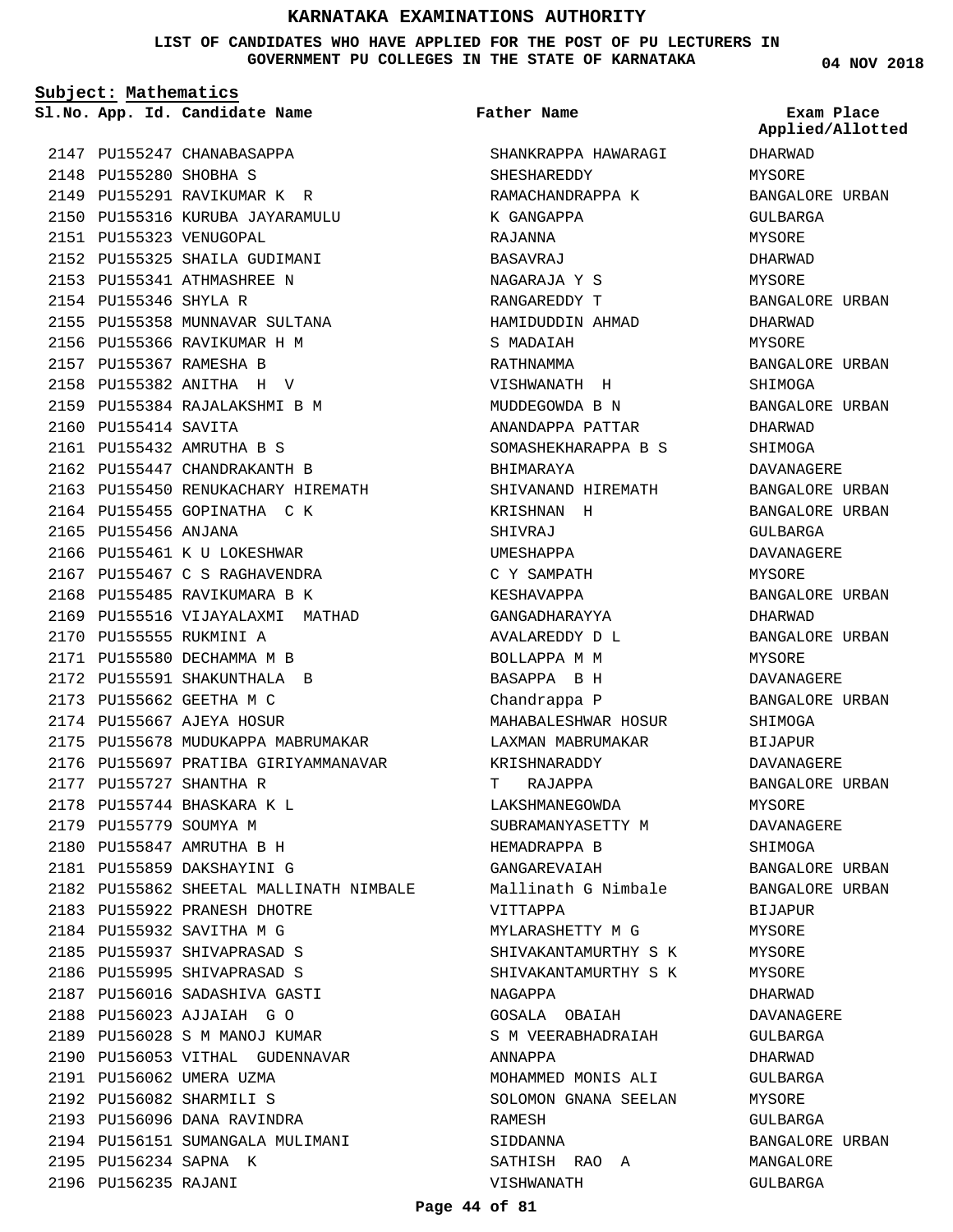#### **LIST OF CANDIDATES WHO HAVE APPLIED FOR THE POST OF PU LECTURERS IN GOVERNMENT PU COLLEGES IN THE STATE OF KARNATAKA**

**04 NOV 2018**

| Subject: Mathematics   |                                                          |                          |                                |  |
|------------------------|----------------------------------------------------------|--------------------------|--------------------------------|--|
|                        | Sl.No. App. Id. Candidate Name                           | <b>Father Name</b>       | Exam Place<br>Applied/Allotted |  |
|                        | 2197 PU156240 SARAVANA KUMAR T                           | THANGA RAJ P             | BANGALORE URBAN                |  |
|                        | 2198 PU156258 RASHMISHRI J S                             | SRINIVASAN Y             | MYSORE                         |  |
|                        | 2199 PU156278 VIMALA B U                                 | <b>UDDE GOWDA</b>        | SHIMOGA                        |  |
|                        | 2200 PU156281 CHANDRAMOHAN                               | RAMACHARYA               | GULBARGA                       |  |
|                        | 2201 PU156301 RAMESHA H                                  | HONNURAIAH               | <b>MYSORE</b>                  |  |
|                        | 2202 PU156312 ANUPAMA M                                  | MANJAPPA                 | SHIMOGA                        |  |
|                        | 2203 PU156315 PUSHPAVATHI K S                            | SHADAKSHARAPPA           | SHIMOGA                        |  |
| 2204 PU156326 ANANDA   |                                                          | SABANNA                  | GULBARGA                       |  |
|                        | 2205 PU156333 SHANTHA KUMARA N                           | HALLININGANNA            | DAVANAGERE                     |  |
|                        | 2206 PU156340 VJAYAKUMAR BASAVARAJ SURYAVANSHI BASAVARAJ |                          | BIJAPUR                        |  |
| 2207 PU156375 SHILPA D |                                                          | DYAVAREGOWDA             | BANGALORE URBAN                |  |
|                        | 2208 PU156381 PRADEEPA B P                               | PALAKSHAMURTHY B N       | BANGALORE URBAN                |  |
|                        | 2209 PU156467 SREENIVASA A R                             | RAMASWAMY                | SHIMOGA                        |  |
|                        | 2210 PU156473 VIRUPAKSHAPPA RATHOD                       | SHANTAPPA                | BIJAPUR                        |  |
|                        | 2211 PU156479 LAXMIBAI BIRADAR                           | CHADRASHEKHAR            | BIJAPUR                        |  |
| 2212 PU156505 SHILPA   |                                                          | PRABHU                   | GULBARGA                       |  |
|                        | 2213 PU156522 SREENIVASA A R                             | RAMASWAMY                | SHIMOGA                        |  |
| 2214 PU156658 SANTOSH  |                                                          | MAHADEVAPPA DHAVALESHWAR | DHARWAD                        |  |
|                        | 2215 PU156669 NANDINI T                                  | TAMMAREDDY B             | BANGALORE URBAN                |  |
|                        | 2216 PU156914 PANDURANGAPPA D O                          | ODORANGAPPA              | BANGALORE URBAN                |  |
|                        | 2217 PU156942 BALGANGADHAR                               | SOMANNA                  | GULBARGA                       |  |
|                        | 2218 PU156943 PRADEEP AGASIMANI                          | VASANT AGASIMANI         | DHARWAD                        |  |
| 2219 PU156970 ADEPPA   |                                                          | HANAMANTHRYA             | GULBARGA                       |  |
|                        | 2220 PU156981 RAVEENDRANATH                              | BANDUNATH                | GULBARGA                       |  |
|                        | 2221 PU157009 SARITHA M V                                | VENKATEGOWDA M V         | MYSORE                         |  |
|                        | 2222 PU157075 MADHU M A                                  | APPAGOWDA                | BANGALORE URBAN                |  |
|                        | 2223 PU157078 NIRMALA D                                  | DHARMA NAIK D            | SHIMOGA                        |  |
|                        | 2224 PU157103 SANDEEP PATIL V                            | VISHWANATH PATIL K       | SHIMOGA                        |  |
|                        | 2225 PU157119 RESHMA KINI                                | VITHAL KINI              | SHIMOGA                        |  |
|                        | 2226 PU157179 BHIMARAYA TEGGELLI                         | SAHEBGOUDA               | <b>BIJAPUR</b>                 |  |
|                        | 2227 PU157257 PALLAVI N                                  | NARASIMHALU S            | BANGALORE URBAN                |  |
|                        | 2228 PU157272 RAVIKUMAR T H                              | Hanumappa                | BANGALORE URBAN                |  |
|                        | 2229 PU157305 NINGAPPA KOODAGI                           | SANGAPPA                 | BIJAPUR                        |  |
|                        | 2230 PU157342 JAWERIYA SULTANA                           | MOHAMMED ZAHID HUSSAIN   | GULBARGA                       |  |
|                        | 2231 PU157426 SANDESHA K L                               | LAKSHMANACHARYA K E      | SHIMOGA                        |  |
|                        | 2232 PU157438 JYOTHI A V                                 | VEERAIAH A R             | SHIMOGA                        |  |
|                        | 2233 PU157467 SRINIVASA C                                | CHOWDAPPA                | DHARWAD                        |  |
|                        | 2234 PU157663 SUDHA T L                                  | LAKSHMAPPA               | DHARWAD                        |  |
|                        | 2235 PU157691 VIMALA P N                                 | NARASIMHAPPA P N         | BANGALORE URBAN                |  |
|                        | 2236 PU157713 VEDASHRI V N                               | NAGARAJU                 | BANGALORE URBAN                |  |
|                        | 2237 PU157724 VINAY KUMAR S                              | SHADAKSHARAIAH           |                                |  |
|                        | 2238 PU157755 AZAM ALI A                                 |                          | SHIMOGA                        |  |
|                        |                                                          | ABUSALEHA                | DAVANAGERE                     |  |
|                        | 2239 PU157797 SHWETHA K V                                | VEERANNA K R             | SHIMOGA                        |  |
| 2240 PU157807 RAVI     |                                                          | MARUTI                   | GULBARGA                       |  |
|                        | 2241 PU157878 RAVICHANDRA CHIMMANAKATTI                  | SHIVAPPA                 | BIJAPUR                        |  |
|                        | 2242 PU157903 RAVISHANKAR H S                            | SRIKANTAPPA S            | MYSORE                         |  |
| 2243 PU157916 PADMA K  |                                                          | LAXMAN                   | GULBARGA                       |  |
|                        | 2244 PU157938 SATISH KUMAR H N                           | NARAYANA SWAMY           | BANGALORE URBAN                |  |
|                        | 2245 PU157949 CHOWDA REDDY N                             | NARAYANA SWAMY           | BANGALORE URBAN                |  |
|                        | 2246 PU157958 BASAVARAJA VEERAPPA SOMAKKALAVAR VEERAPPA  |                          | DAVANAGERE                     |  |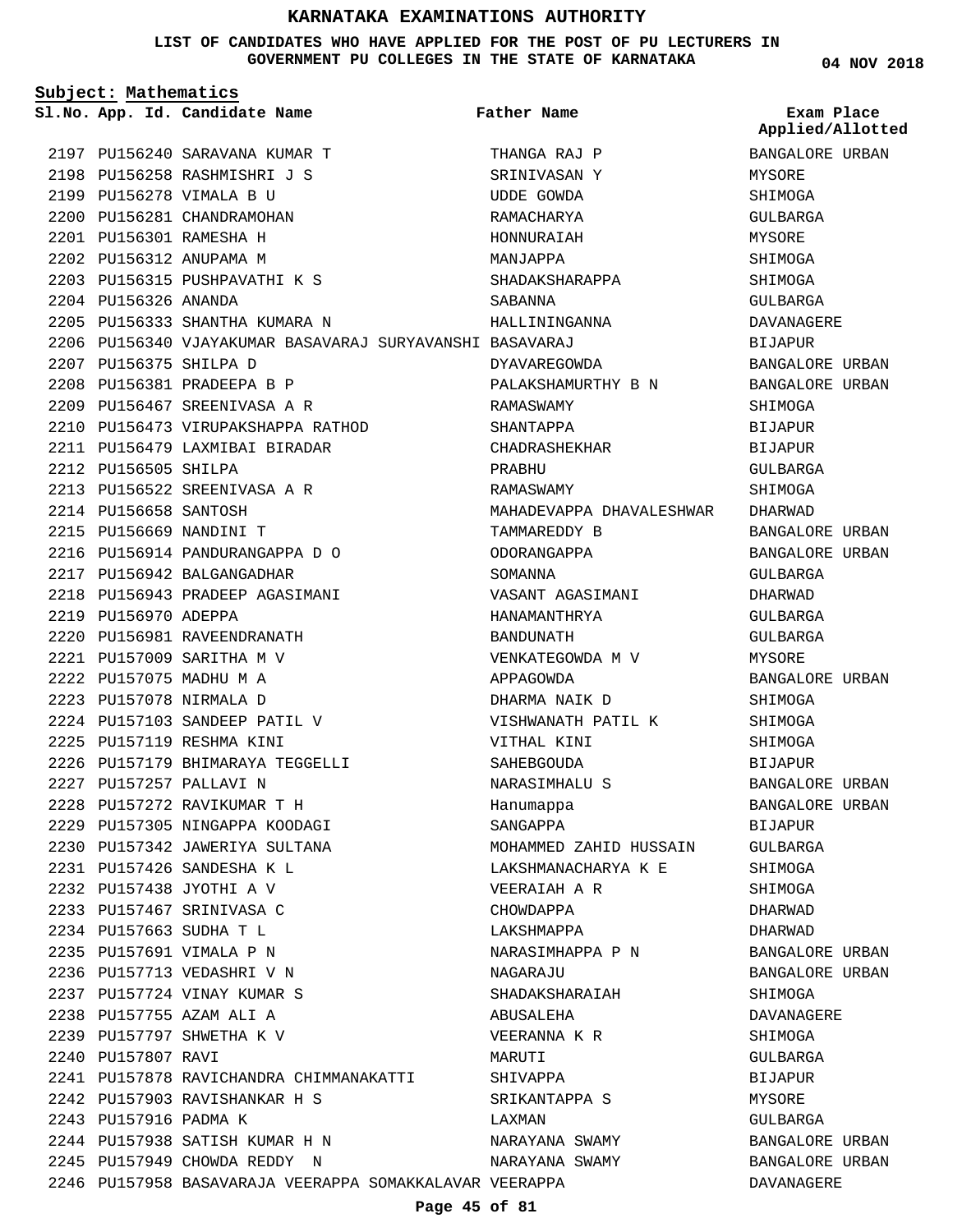**LIST OF CANDIDATES WHO HAVE APPLIED FOR THE POST OF PU LECTURERS IN GOVERNMENT PU COLLEGES IN THE STATE OF KARNATAKA**

**Subject: Mathematics**

2247 PU157972 NAGAPPA METI PU157982 ASHWINI S 2248 2249 PU157990 UZMA FATIMA PU158030 SANGEETHA P A 2250 PU158041 SHALINI N 2251 2252 PU158043 MARUTI SANGAPUR 2253 PU158045 SHANKRAPPA 2254 PU158109 LATHA R 2255 PU158114 PREMA GOUDAR 2256 PU158236 DINESH R PU158253 GIREESH K S 2257 2258 PU158351 PRASHANTHA D 2259 PU158367 MAYADEVI PU158392 PRAKASH E 2260 2261 PU158422 VISHWADEEP 2262 PU158451 VIJAYALAXMI PU158454 JOVITA D SOUZA 2263 2264 PU158468 VRUNDA SANJEEV GUJJAR 2265 PU158513 SUDHIR KUDARI 2266 PU158528 K BUDADODDI 2267 PU158551 SUCHITRA N S 2268 PU158608 MAHESHA 2269 PU158625 KAVITHA D S 2270 PU158634 REENA 2271 PU158640 SUVARNA PU158658 SUDHA M B 2272 PU158663 VIBHA H K 2273 2274 PU158664 SHIVAPPANAYAKA S 2275 PU158690 NAVEENKUMAR M 2276 PU158751 SHARANABASAVA PU158769 JYOTHI L 2277 2278 PU158782 UZMA PARVEEN 2279 PU158786 CHANDRA SHEKAR A PU158796 DEEPA ALDI 2280 PU158870 DEVARAJA K S 2281 PU158880 CHETHANA G T 2282 PU158894 RASHMI DANNUR 2283 2284 PU158920 VISHWANATH PU158941 RAGHAVENDRAGOUD K 2285 2286 PU158960 A EUGENE IMMACULATE 2287 PU158971 ARUNA KUMARI V 2288 PU158984 SANTOSH S KAWARI 2289 PU159001 SUNITA 2290 PU159014 SHIVAKUMAR J PU159022 POORNIMA C S 2291 2292 PU159036 TASANIM KOUSAR DHARWAD 2293 PU159054 TEJASWINI R 2294 PU159171 ROHINI JAKKANNAVAR 2295 PU159240 AMBIKA

2296 PU159244 SWETHA M

**App. Id. Candidate Name Sl.No. Exam Place** DEVAPPA METI SURESH KHALEEL MA P M Achutha NAGENDRAPPA G PANDEET SIDRAM RAJEGOWDA R NINGAPPA GOUDAR RAMACHANDRAIAH R SIDDAPPA NAGAPPA D MARUTI ERANNAKENCHA SHIVAJIRAO RAMACHANDRAPPA JOSEPH D SOUZA SANJEFV MADIVALAPPA K KISTAPPA Late N SREEDHARA VISHWANATH SHIVANAGOWDA D RAMLAL AMRUTH MANKAR BASAVARAJAPPA M KARIBASAPPA H A SIDDAPPA S MARAPPA ADIVEPPA BAGODI Laxmana S M A AZIZ ASHWATHAPPA VEERAPPA SOMASHEKHARAPPA K M THIMMAREDDY G RAMAPPA BASAVARAJ HUNASHIMARAD DHARWAD LAXMAIAH K ANDREW FELIX VENKATARAMANAPPA A T SUBRAY SANGAMESH DEVASHETTI JAYANNA R SWAMI GOWDA IMAMBAKSH RAMACHANDRA N DEVENDRAPPA N JAKKANNAVAR GULBARGA RATANKUMAR M G NAIK **Father Name**

**04 NOV 2018**

DHARWAD MYSORE GULBARGA SHIMOGA BANGALORE URBAN BANGALORE URBAN GULBARGA MYSORE DHARWAD BANGALORE URBAN BANGALORE URBAN GULBARGA GULBARGA MYSORE GULBARGA GULBARGA MANGALORE **BIJAPUR** BIJAPUR BANGALORE URBAN MANGALORE GULBARGA BANGALORE URBAN GULBARGA GULBARGA DHARWAD **MYSORE** DAVANAGERE DAVANAGERE GULBARGA BANGALORE URBAN GULBARGA BANGALORE URBAN BIJAPUR DAVANAGERE **SHIMOGA** DHARWAD GULBARGA BANGALORE URBAN BANGALORE URBAN MYSORE BIJAPUR BANGALORE URBAN **SHIMOGA** BIJAPUR BANGALORE URBAN GULBARGA BANGALORE URBAN **Applied/Allotted**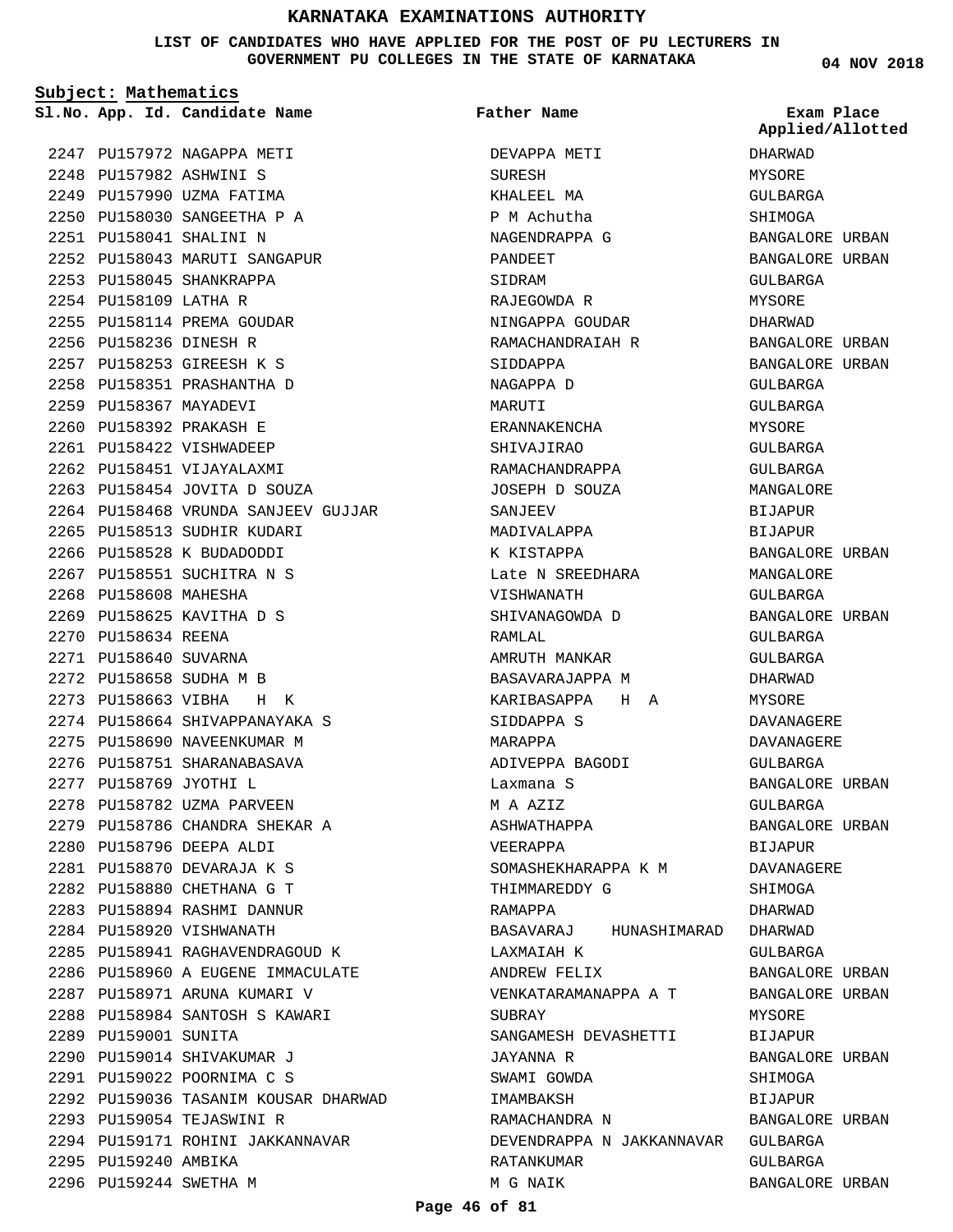**LIST OF CANDIDATES WHO HAVE APPLIED FOR THE POST OF PU LECTURERS IN GOVERNMENT PU COLLEGES IN THE STATE OF KARNATAKA**

**Subject: Mathematics**

2297 PU159246 THRIVENI A PU159255 BHARGAVI G D 2298 2299 PU159269 SURESH BEKINAL 2300 PU159304 RAVIKUMAR S PU159318 PREMA S A 2301 PU159349 JAYASHREE 2302 PU159379 SHARADA R VISHWANATH 2303 2304 PU159410 GEETHA G R 2305 PU159424 BABURAO 2306 PU159440 JAGADISH NAYAK 2307 PU159455 SUNITA 2308 PU159541 RAJESHWARI 2309 PU159571 RAVINDRANATHA M 2310 PU159656 RASHMI N 2311 PU159662 SUSHMA 2312 PU159694 ROOPADEVI NANDAGAD PU159742 CHANDRAKANT LAMANI 2313 2314 PU159775 CHANDRAKALA H C 2315 PU159832 SHREEMANTA GORANAL 2316 PU159835 RAVEENDRANATHA K 2317 PU159919 PALLAVI PAWALE 2318 PU159920 PRATIMA KARAGI 2319 PU159939 SANGEETHA T 2320 PU159951 VIDYAVATI KAMANURI PU159967 PRATHIBA URS L 2321 2322 PU159983 MUNDASE RADHIKA PU160014 NETHRAVATHI S 2323 2324 PU160033 SAPNA P PU160034 ANIL KUMAR G S 2325 PU160040 LOKESHA N A 2326 PU160042 VASANTHALAXMI L 2327 PU160044 RAGINI M A 2328 PU160047 SNEHALATHA G M 2329 2330 PU160059 SHALINI K PU160131 DEEPIKA B R 2331 PU160157 NANDEESHA S 2332 2333 PU160220 BHAVYA A GUNAGA 2334 PU160283 SHILPA VASTRAD 2335 PU160295 HALESHI C B 2336 PU160329 SUSHEELA D PU160337 SHILPA B V 2337 PU160397 BANDENAVAJ ULLAGADDI 2338 2339 PU160400 ABIDABI M 2340 PU160406 GITHANJALI C PU160412 HEMALATHA K P 2341 2342 PU160414 SANDEEP PUTRAN 2343 PU160416 THIPPAPURADA SHAILAJA 2344 PU160440 PARASHARAM PATIL 2345 PU160493 GHOUSE PEER S 2346 PU160555 MANJUNATHA R

**App. Id. Candidate Name Sl.No. Exam Place** AJJAPPA DANAPPA G BASAWARAJ BEKINAL SANGANABASAPPA G ANKAIAH BASWARAJ VISHWANATH R RANGAPPA RAMANNA **RAVI** PUNDALIKA RAO BASWARAJ MUNIVEERAPPA NARASAPPA N B JANARDHANA GURAPPA NANDAGAD DHARMAPPA CHANNEGOWDA MALLAPPA GORANAL KONDAPPA BANDU MUKESHWAR T CHANDRAKANTH VIJAYKUMAR KAMANURI C Lingaraja urs NIJALINGAPPA SHIVAPPA pranesh C SOMESWARAPPA G S ANANDAMURTHY N R LOKESWARAPPA R ANJANAREDDY H Mahadevappa G C KANTHARAJ P B T RUDREGOWDA LATE SIDDAPPA M ASHOK G GUNAGA SANGAYYA BASAVARAJAPPA DODDEGOWDA VENKATARAVANA REDDY B S ANNASAHEB ABDUL JALEELSAHEB M chandrappa v Papanna T J SUNDARA KOTIAN SOMANNA T GAVADU MOHAMMAD SAB S RAMANNA **Father Name**

**04 NOV 2018**

DAVANAGERE DAVANAGERE GULBARGA GULBARGA BANGALORE URBAN GULBARGA BIJAPUR BANGALORE URBAN GULBARGA BANGALORE URBAN GULBARGA GULBARGA BANGALORE URBAN BANGALORE URBAN MANGALORE BIJAPUR DHARWAD MYSORE BIJAPUR DAVANAGERE DHARWAD DHARWAD GULBARGA DHARWAD BANGALORE URBAN GULBARGA MYSORE BANGALORE URBAN DAVANAGERE DAVANAGERE BANGALORE URBAN BANGALORE URBAN BANGALORE URBAN DAVANAGERE BANGALORE URBAN **MYSORE** BANGALORE URBAN BIJAPUR DAVANAGERE SHIMOGA BANGALORE URBAN BIJAPUR DAVANAGERE BANGALORE URBAN MYSORE MANGALORE DAVANAGERE DHARWAD DAVANAGERE BANGALORE URBAN **Applied/Allotted**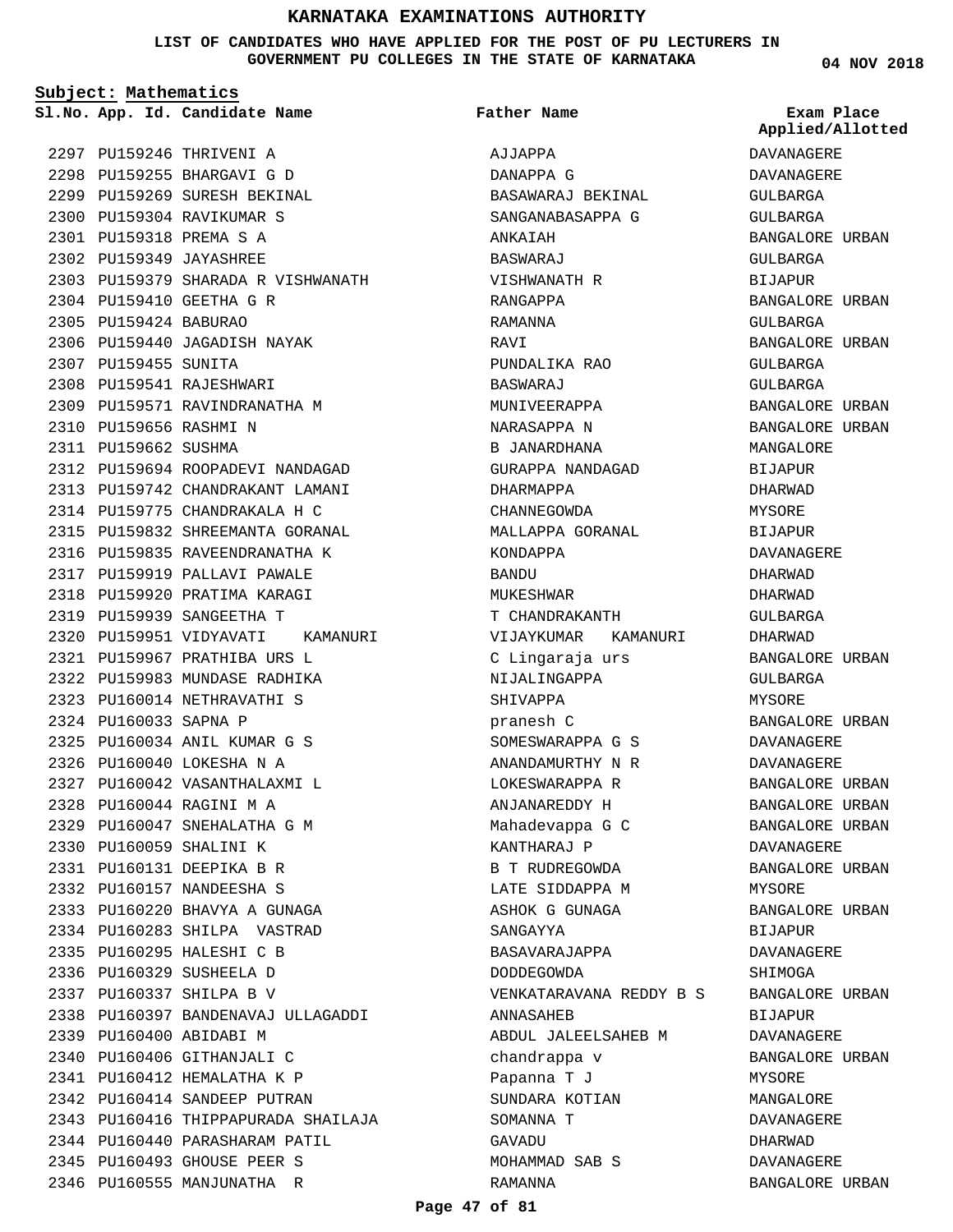**LIST OF CANDIDATES WHO HAVE APPLIED FOR THE POST OF PU LECTURERS IN GOVERNMENT PU COLLEGES IN THE STATE OF KARNATAKA**

**Subject: Mathematics**

**04 NOV 2018**

|      |                        | 2347 PU160578 SUMMIYA BEGUM          |
|------|------------------------|--------------------------------------|
|      |                        | 2348 PU160645 P M SADIQ BASHA        |
|      |                        | 2349 PU160662 CHANDRAKALA H P        |
|      |                        | 2350 PU160686 MAHAMMAD ABEED HUSEN   |
|      |                        | 2351 PU160688 SANTOSH KANCHAGARATTI  |
|      |                        | 2352 PU160695 SAGAR JAKKANNAVAR      |
|      |                        | 2353 PU160713 YOGISHAMURTHY S        |
|      |                        | 2354 PU160714 NAGARATNA              |
|      |                        | 2355 PU160727 RAMYA K S              |
|      | 2356 PU160731 SHYAMILI |                                      |
|      |                        | 2357 PU160741 VANITHA G P            |
|      | 2358 PU160742 ANITHA P |                                      |
|      | 2359 PU160747 PRATHAP  |                                      |
|      |                        | 2360 PU160768 PRATIMA KITTUR         |
|      |                        | 2361 PU160773 MANJUNATH              |
|      |                        | 2362 PU160805 MASOOD ALI KHAN        |
|      |                        | 2363 PU160886 SWAROOPA H N           |
|      |                        | 2364 PU160899 GOVINDARAJ KULKARNI    |
|      | 2365 PU160912 MAMEETA  |                                      |
|      |                        | 2366 PU160922 RAMESHA N M            |
|      |                        | 2367 PU160923 D V SAILAJA            |
|      |                        | 2368 PU160940 MOHAMMAD FAROOQ ZAIRDI |
|      |                        | 2369 PU160942 BHIMASHANKAR KAVATAGI  |
|      |                        | 2370 PU160978 BASAVARAJ HAVANNAVAR   |
|      |                        | 2371 PU160984 DHANESHWARI BIRADAR    |
|      |                        | 2372 PU160991 THEEJANANDA S K        |
|      |                        | 2373 PU160993 HUMAIRA ANJUM          |
|      |                        | 2374 PU161026 ARCHANA B T            |
|      |                        | 2375 PU161038 KRISHNAPPA T           |
|      |                        | 2376 PU161043 GOURAMMA               |
|      |                        | 2377 PU161067 MILIND KASHID          |
|      |                        | 2378 PU161068 SATHISH KUMAR L R      |
| 2379 | PU161070 PRAKASH       |                                      |
| 2380 | PU161102 SUVARNA       |                                      |
| 2381 |                        | PU161120 AJIT JOSHI                  |
| 2382 |                        | PU161216 JUVERIYA BEGUM              |
| 2383 |                        | PU161223 SYEDARUMMANA                |
|      |                        | 2384 PU161271 SHIVAKUMAR K H         |
|      |                        | 2385 PU161288 SHIVARAJU              |
|      |                        | 2386 PU161291 VEERANAYAKA T<br>Ν     |
| 2387 |                        | PU161298 DEEPA KAMATI                |
| 2388 | PU161358 MAYURI        |                                      |
| 2389 |                        | PU161384 MAHADEVAPPA                 |
| 2390 | PU161394 SANTOSH       |                                      |
| 2391 |                        | PU161414 NIKHAT SULTANA              |
|      |                        | 2392 PU161424 PRASANNA<br>N U        |
|      |                        | 2393 PU161470 RAJESHWARI M           |
|      |                        | 2394 PU161471 PRAVEENA O             |
|      |                        | 2395 PU161499 DAYANANDA R N          |
|      |                        | 2396 PU161558 MARUTI NAIK            |

| Page 48 of 81 |  |  |  |
|---------------|--|--|--|
|---------------|--|--|--|

**App. Id. Candidate Name Sl.No. Exam Place** MOHD IBRAHIM P ABDUL RASHEED PUTTEGOWDA C MAHAMMAD KASIMSAB ATTAR KUMAR BAHUBALI SUBRAMANI N NINGANNA DESAI SHANKAR SETTY K B RAJENDRA PUTTA VEERAIAH PAPANNA NAYAK SANNAIAH ARJUN SUBHASHA KORE MAHAMED ALI KHAN NANJUNDASWAMY PRABHAKAR BABURAO MAHESHA D K VENKATA RAMA RAO ZAIRDI ABDUL MAJEED GURUNATH MALLESHAPPA RUDRAGOUD KENCHAPPA S S M NAZIM THAMMEGOWDA thimmappa VISHWANATH ARUN KASHID REDDEPPA VEERANNA BASAVALINGAIAH JAGANNATH LAL MOHAMMED SYED MOHAMMED HUSAIN HUCHAGANGAIAH RANGASWAMY NAGARAJANAYAKA V SIDDAPPA NAGESHWAR ARJUN TALAWAR MANIK MD KALEEM UPENDRACHAR N E MAHADEVU OMANNACHARI NANJUNDAIAH Jattappa **Father Name** GULBARGA BANGALORE URBAN BANGALORE URBAN DHARWAD DHARWAD DHARWAD SHIMOGA GULBARGA **SHIMOGA** MYSORE MYSORE MYSORE MYSORE DHARWAD GULBARGA BANGALORE URBAN MYSORE DHARWAD BANGALORE URBAN SHIMOGA BANGALORE URBAN GULBARGA BIJAPUR DHARWAD BANGALORE URBAN BANGALORE URBAN BANGALORE URBAN MYSORE DAVANAGERE GULBARGA DHARWAD BANGALORE URBAN GULBARGA GULBARGA DHARWAD GULBARGA BANGALORE URBAN BANGALORE URBAN MYSORE MYSORE DHARWAD GULBARGA GULBARGA GULBARGA GULBARGA SHIMOGA MYSORE SHIMOGA BANGALORE URBAN MANGALORE **Applied/Allotted**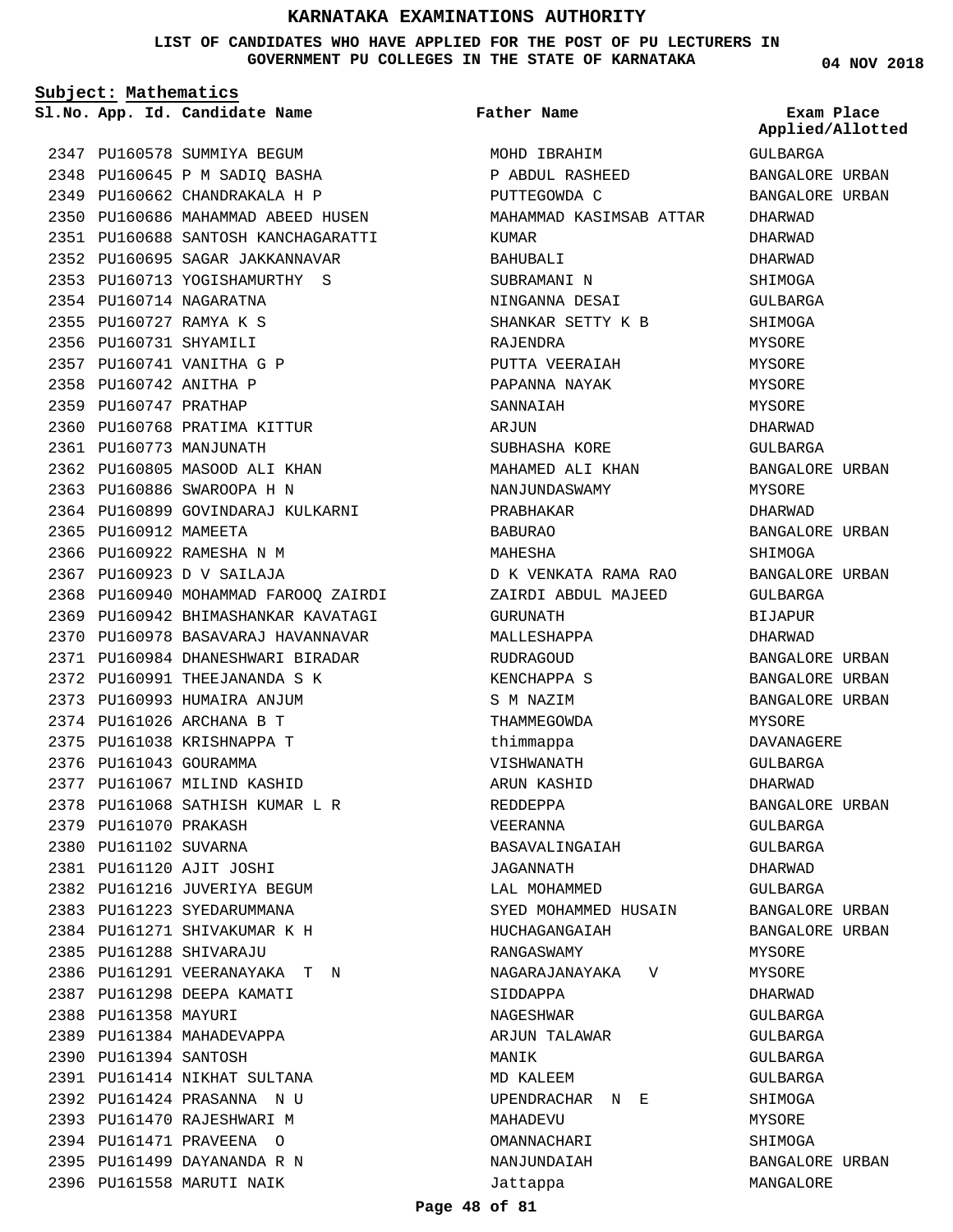**LIST OF CANDIDATES WHO HAVE APPLIED FOR THE POST OF PU LECTURERS IN GOVERNMENT PU COLLEGES IN THE STATE OF KARNATAKA**

**Subject: Mathematics**

2397 PU161578 GEETHA R 2398 PU161590 UMESHA M 2399 PU161612 JADHAV GANESH 2400 PU161622 RAMESHA M 2401 PU161635 GIRISHKUMAR R

PU161726 SHYLA J 2404 2405 PU161737 SHILPA I M 2406 PU161749 SAGAR S 2407 PU161773 REKHA M C 2408 PU161784 SESURAJ M

2412 PU161932 REKHA B PU161946 T SUNITHA 2413 2414 PU161990 ANAND SANGOGI 2415 PU162007 MALLIKARJUN

2402 PU161653 SARITHASHREE L 2403 PU161716 SOMASHEKARA R

2409 PU161877 NARASIMHA MURTHY A PU161887 ROOPASHREE H B 2410 2411 PU161892 ANITHA NAIK

2416 PU162011 PARIMALA GONASAGI

PU162093 RAGHU KRISHNA NAYAKA G N 2423 2424 PU162101 MANJUNATHESHWAR BHAT

2430 PU162153 VASANTHA KUMARI M R

2433 PU162372 ASHWINI PRABHULING

2435 PU162391 MOHAMMED ARIFULLA

2437 PU162457 MAQBOOL AHMED AMINBHAVI

PU162013 RANGAMMA S B 2417 2418 PU162037 NAGARAJ HIREMATH

PU162043 LOKESH K R 2419 2420 PU162072 SUNITA BIRADAR 2421 PU162075 DEVISHANKAR 2422 PU162084 DEEPA SHETTY

PU162106 KASHIGIRI 2425 2426 PU162112 VENKATESHA T 2427 PU162116 POTLA SUJATHA PU162118 PRAKASHA U R 2428 PU162136 ARCHANA R N 2429

2431 PU162156 HANAMAPPA 2432 PU162189 FARHANA ANJUM

PU162375 MANJULA S 2434

2438 PU162460 SESURAJ M PU162464 POORNIMA H N 2439 2440 PU162465 SANTOSH ACHARI

2441 PU162491 SESURAJ M 2442 PU162496 DHANASHREE M 2443 PU162497 SANGEETHA J 2444 PU162502 HEMALATHA B 2445 PU162509 BHARATHI M N 2446 PU162520 RAMESHA K N

2436 PU162433 HIMABINDU N

**App. Id. Candidate Name Sl.No. Exam Place Father Name**

> RAMACHANDRAPPA V Madaiah C HANMANTHRAO MARANNA N RAJAPPA LAKSHMINARAYANAPPA RAJASHEKAR A S JAYAPPA H MANJUNATHEGOWDA SIDDARAJACHAR T V M S Channamallappa MADALAI MUTHU ANANDA RAO D S Basavaraju H S MANJUNATH BASAVANNA H S T RAJANNA BHIMASHI Sharnappa AMARBABU GONASAGI BANARAYA PANCHAYYA RAJASHEKAR K S MALLANAGOUDA HANMAYYA SHRIDHAR NAGARAJA H RAMAKRISHNA BHAT KESHAVAGIRI THIMMAIAH A D SOLOMON RAJ RAMANNA Nagaraj R Ramu M SHARANAPPA METI MOHD HUSSAIN Prabhuling SHIVAPPA MOHAMMAD OBEDULLA K SIVAKUMAR N MAULA SAHEB MADALAI MUTHU LATE NAGARAJAIAH H L MANJIINATH ACHARI MADALAI MUTHU MAHADEVA JAYARAMU R BASAVARAJU R G NEELAKANTAPPA M B NIJALINGAPPA K

**04 NOV 2018**

BANGALORE URBAN MYSORE GULBARGA SHIMOGA MYSORE BANGALORE URBAN BANGALORE URBAN MYSORE SHIMOGA MYSORE BANGALORE URBAN MYSORE BANGALORE URBAN BANGALORE URBAN DHARWAD BANGALORE URBAN DHARWAD **BIJAPUR** GULBARGA GULBARGA BANGALORE URBAN DHARWAD DHARWAD BIJAPUR GULBARGA DHARWAD DAVANAGERE SHIMOGA GULBARGA DAVANAGERE BANGALORE URBAN MYSORE BANGALORE URBAN MYSORE DHARWAD GULBARGA BANGALORE URBAN BANGALORE URBAN DAVANAGERE BANGALORE URBAN DHARWAD BANGALORE URBAN BANGALORE URBAN **MANGALORE** MYSORE MYSORE BANGALORE URBAN BANGALORE URBAN DAVANAGERE DAVANAGERE **Applied/Allotted**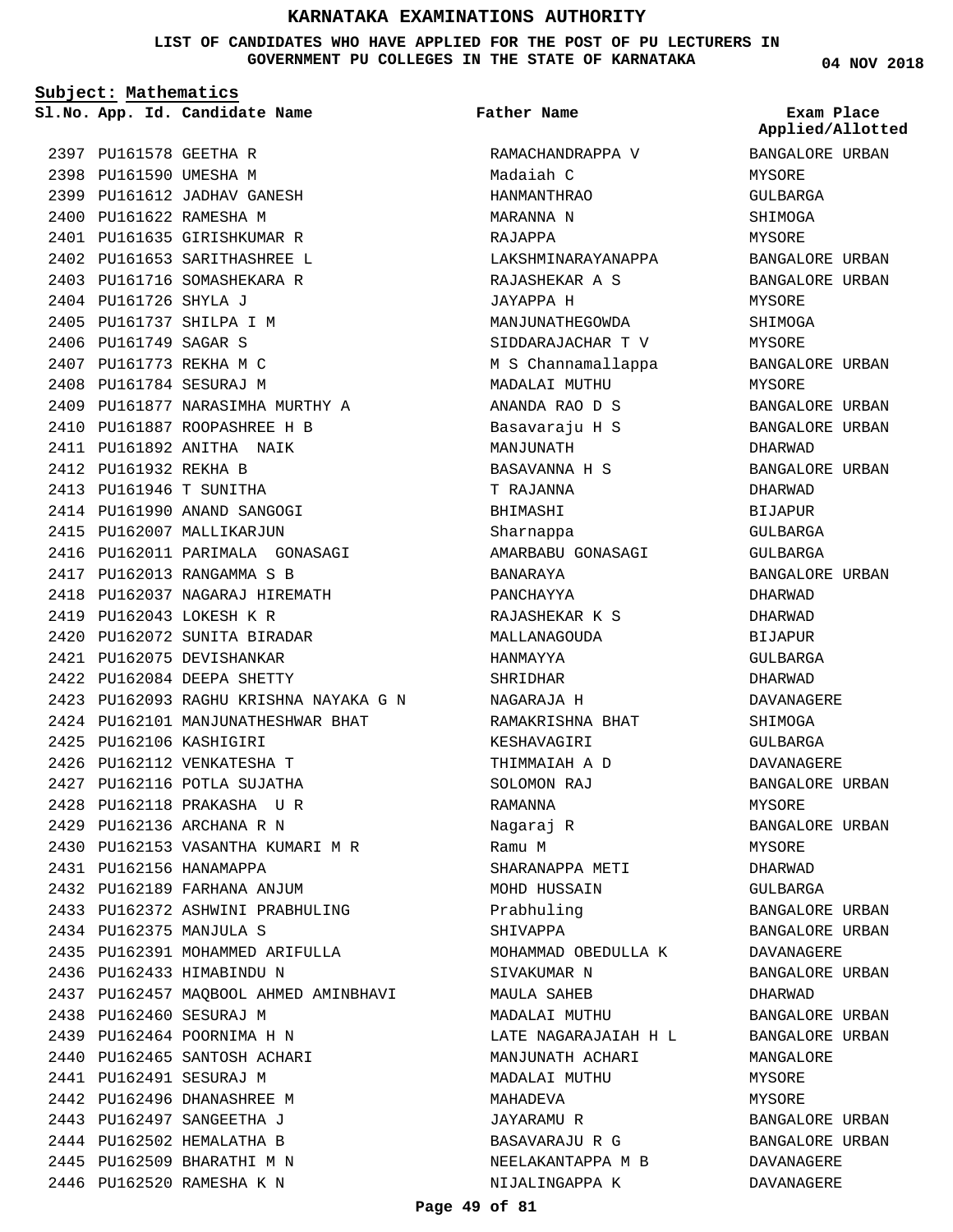**LIST OF CANDIDATES WHO HAVE APPLIED FOR THE POST OF PU LECTURERS IN GOVERNMENT PU COLLEGES IN THE STATE OF KARNATAKA**

**Subject: Mathematics**

2447 PU162592 ARSHIYA KOUSER

**Father Name**

A NARAYANA MADALAI MUTHU MALLIKARJUN SHANKARA

MOHAMMED NOORULLA

**App. Id. Candidate Name Sl.No. Exam Place** BANGALORE URBAN BANGALORE URBAN MYSORE BIJAPUR BIJAPUR BIJAPUR MYSORE BIJAPUR BANGALORE URBAN GULBARGA BANGALORE URBAN BANGALORE URBAN BANGALORE URBAN BANGALORE URBAN BANGALORE URBAN SHIMOGA BANGALORE URBAN BANGALORE URBAN DHARWAD DAVANAGERE SHIMOGA BANGALORE URBAN MYSORE DHARWAD BIJAPUR GULBARGA MANGALORE DAVANAGERE BANGALORE URBAN DAVANAGERE **Applied/Allotted**

> MYSORE GULBARGA GULBARGA DAVANAGERE BIJAPUR GULBARGA SHIMOGA GULBARGA DHARWAD GULBARGA DAVANAGERE DHARWAD SHIMOGA GULBARGA GULBARGA

BANGALORE URBAN

GULBARGA GULBARGA DAVANAGERE

2448 PU162641 A SWETHA 2449 PU162654 SESURAJ M 2450 PU162691 ROHINI INGALE 2451 PU162693 REVANASIDDA METI 2452 PU162694 REVANASIDDA METRI 2453 PU162701 SUMA K 2454 PU162724 GEETA SANGAPPA KALUTI 2455 PU162765 ROSE BINDU JOSEPH P 2456 PU162779 JYOTI 2457 PU162805 PADMASREE A 2458 PU162812 MAHADEVAIAH 2459 PU162818 UMADEVI S J 2460 PU162844 MANJULA M 2461 PU162860 NUZHATH TABASSUM 2462 PU162870 MARY SHYLA P 2463 PU162875 ASHA J 2464 PU162915 HARISHA B K 2465 PU162916 RAKHESH UMADI 2466 PU162924 ANIL KUMAR K N 2467 PU162944 USHA M 2468 PU162952 PREETHI N 2469 PU162993 SUMAYA K M 2470 PU162995 ALAGOUDA SOLLAPURE 2471 PU162998 KANAMADI BHIMARAYA MALLAPPA PU163084 VIJAYASHREE 2472 2473 PU163119 CHANDRASHEKAR M D 2474 PU163139 RAVI KUMAR D 2475 PU163140 VENKATESHA D 2476 PU163141 BHARATHI M G 2477 PU163143 NAYANA P 2478 PU163181 MANJUNATH 2479 PU163187 ABDUL GAFFAR PU163205 SIDDESHA E 2480 2481 PU163274 SUDHA BANTANUR PU163280 AMBIKA JEEDI 2482 PU163313 LEELA S 2483 PU163324 BASAVARAJ 2484 2485 PU163337 SUREKHA BEELGI 2486 PU163398 SANTOSH KUMAR 2487 PU163400 SIDDAPPA H 2488 PU163436 LAXMIKANTH TIGADI 2489 PU163465 SMITHA M B 2490 PU163532 PARASHURAM 2491 PU163552 JABBARMIYA JAMADAR 2492 PU163596 RAMYA G 2493 PU163614 RAJESHREE KANNUR 2494 PU163629 KIRANKUMAR 2495 PU163687 ANIL KUMAR G C

SHANKREPPA K KEMPU SANGAPPA P C JOSEPH **BASAVARAJ** ASWATHANARAYANA H S LATE BASANNA JAYARAM S VENKATASWAMY M Mohammed Sanaulla PHILOMIN RAJ F JAYARAMA REDDY SATHYANARAYANA K R MAHADEV NAGARAJAPPA K M MANJUNATHAIAH R NAGARAJU N P MOHAMMED K M BHIMAGOUDA Kanamadi Mallappa Shivagonda MURALIDHAR DODDAPPA M Danappa Y DODDAPPAIAH GURUSIDDAPPA M B PUTTASWAMY BASAMMA ABDUL KARIM ESHWARAPPA BUDHAPPA BASAVARAJ JEEDI SATYANARAYANA AMRUTARAI SANGAPPA DATTATRAYA HANUMANTHAPPA H SHANKAR BASAVARAJU M CHINNAPPA BAWASAB GOPALAKRISHNA N SIDDRAMAYYA GUNDERAO KULKARNI CHIDANANDA REDDY G T **04 NOV 2018**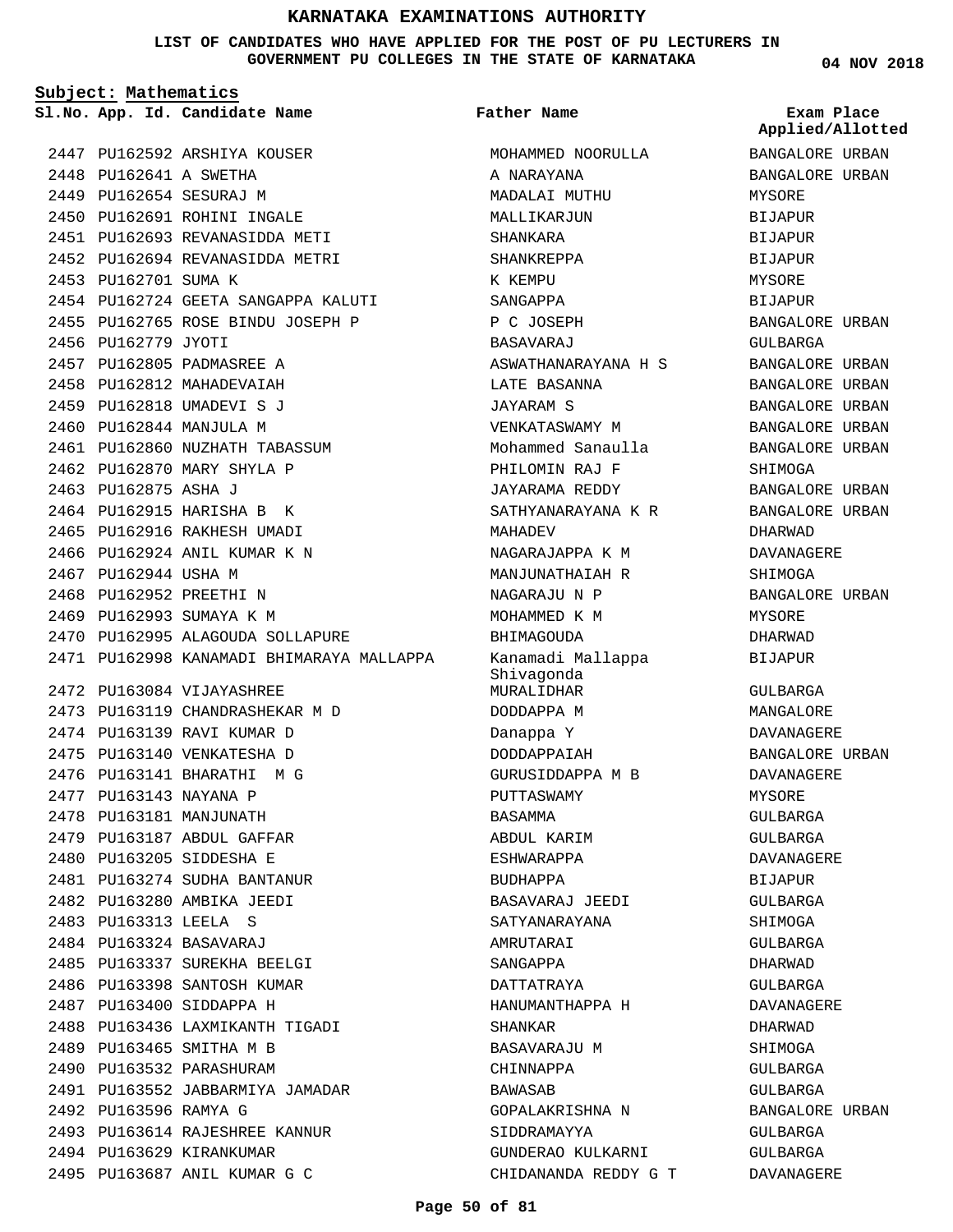**LIST OF CANDIDATES WHO HAVE APPLIED FOR THE POST OF PU LECTURERS IN GOVERNMENT PU COLLEGES IN THE STATE OF KARNATAKA**

**Subject: Mathematics**

**App. Id. Candidate Name Sl.No. Exam Place**

2497 PU163720 PRIYANKA PATIL

PU163761 S KAVYASHREE 2500

2501 PU163790 ROOPASHREE KULKARNI

2506 PU163877 SANGAPPA HUNDEKAR

2509 PU163962 SHWETA SANAKYANAVAR

2526 PU200091 SUMANGALA BALISHETTAR

2528 PU200143 JAYASHREE PAWAR PU200188 MEGHANA R S 2529 PU200237 RAVIKIRAN G 2530

PU200257 LOKESH KUMAR B M 2531

2538 PU200319 SURAJ BENAKANAHALLI

2542 PU200500 SANTOSHA KUMAR KANCHAGARATTI

2539 PU200371 UMESH DALAWAI 2540 PU200411 CHAITHRA P 2541 PU200477 ANANDA M

2543 PU200501 SHALINI K

PU200628 B RAJESHWARI 2545

2544 PU200508 SOFI

PU200265 ASHWINI M N 2532 2533 PU200293 GUNDAPPA PU200299 SNEHA B S 2534 2535 PU200305 MAYURA P S 2536 PU200306 SHUBHA Y B PU200308 NANDISH N S 2537

2527 PU200094 ASHMA FEERAHAMMAD GANACHARI

2511 PU163997 ADDAPPA THIMMAPPA

2496 PU163713 SHILPA M

PU163724 SIDDARAJU 2498 2499 PU163752 SHOBHA

PU163800 GIRISHA V 2502 2503 PU163823 TOUSIF AHMED 2504 PU163851 AAKEFA BASRI 2505 PU163867 THARA NT

2507 PU163902 MOHANA B L 2508 PU163939 IMDADULLA

2510 PU163973 CHANDRAKALA

PU164026 SHILPA H 2512 2513 PU164059 SANGAMESH PU164083 RASHMI B T 2514 2515 PU164089 SANGAMESH 2516 PU164109 SALMA BANU 2517 PU164143 PRATIBHA V R 2518 PU164150 SILPA S DOTIHAL

2519 PU164155 MAHESH S N 2520 PU164185 BYRAVAIAH M PU164195 NAYAZ PASHA 2521 2522 PU164245 RANGANATHAPPA C 2523 PU164264 VIDYARANI GONI PU164283 ALIYA BEGUM 2524 2525 PU164331 SAMEENA BEGUM

**Father Name**

MADHAVA AMIN K SHANKARGOUDA BASAVAIAH CHIKKANNEGOWDA P SIDDARAJU HANUMESH KULKARNI VEERANNA M IQBAL AHMED MD YOUNUS THIMMAIAH NC BASAVARAJ LAKSHMEGOWDA B G MOHAMMED GHOUSE DHARAMANNA BIKSHAPPA ADDAPPA SANNA YENKANNA HANUMANTHAPPA K C RAJASHEKHAR THAMMANNA B K RAJASHEKHAR ALLAH BAKASH RANGAIAH V K SURESH B DOTIHAL NANJUNDA REDDY K V MARIJOGAIAH BASHA SAB CHIKKARANGAIAH CHANABASAPPA ABDUL BASHER KHAJA MIYAN MAHANTESH BALISHETTAR FEERAHAMMAD BABURAO SANNAPPAYYA REDDY R Y GANESHMURTHY K V MUKUNDHAPPA NAGARAJU K V HANMANT SHIVANA GOWDA B P PARASHIVA MURTHY BASAVARAJU Y S N M SHIVANANDA DASTAGEER MAHADEV PRAKASH A B MARUTHI KUMAR KRISHNAIAH SHETTY NANNESAB B NARAYANA

**04 NOV 2018**

**Applied/Allotted**

MANGALORE DHARWAD

# MYSORE BANGALORE URBAN MYSORE BIJAPUR MYSORE SHIMOGA GULBARGA BANGALORE URBAN BIJAPUR SHIMOGA BANGALORE URBAN BANGALORE URBAN GULBARGA DAVANAGERE BANGALORE URBAN GULBARGA MYSORE GULBARGA BANGALORE URBAN MYSORE GULBARGA BANGALORE URBAN MYSORE BANGALORE URBAN BANGALORE URBAN DHARWAD BANGALORE URBAN GULBARGA DHARWAD DHARWAD BANGALORE URBAN BANGALORE URBAN BANGALORE URBAN BANGALORE URBAN MYSORE GULBARGA SHIMOGA MYSORE BANGALORE URBAN BANGALORE URBAN BIJAPUR BANGALORE URBAN MYSORE SHIMOGA DHARWAD BANGALORE URBAN GULBARGA DHARWAD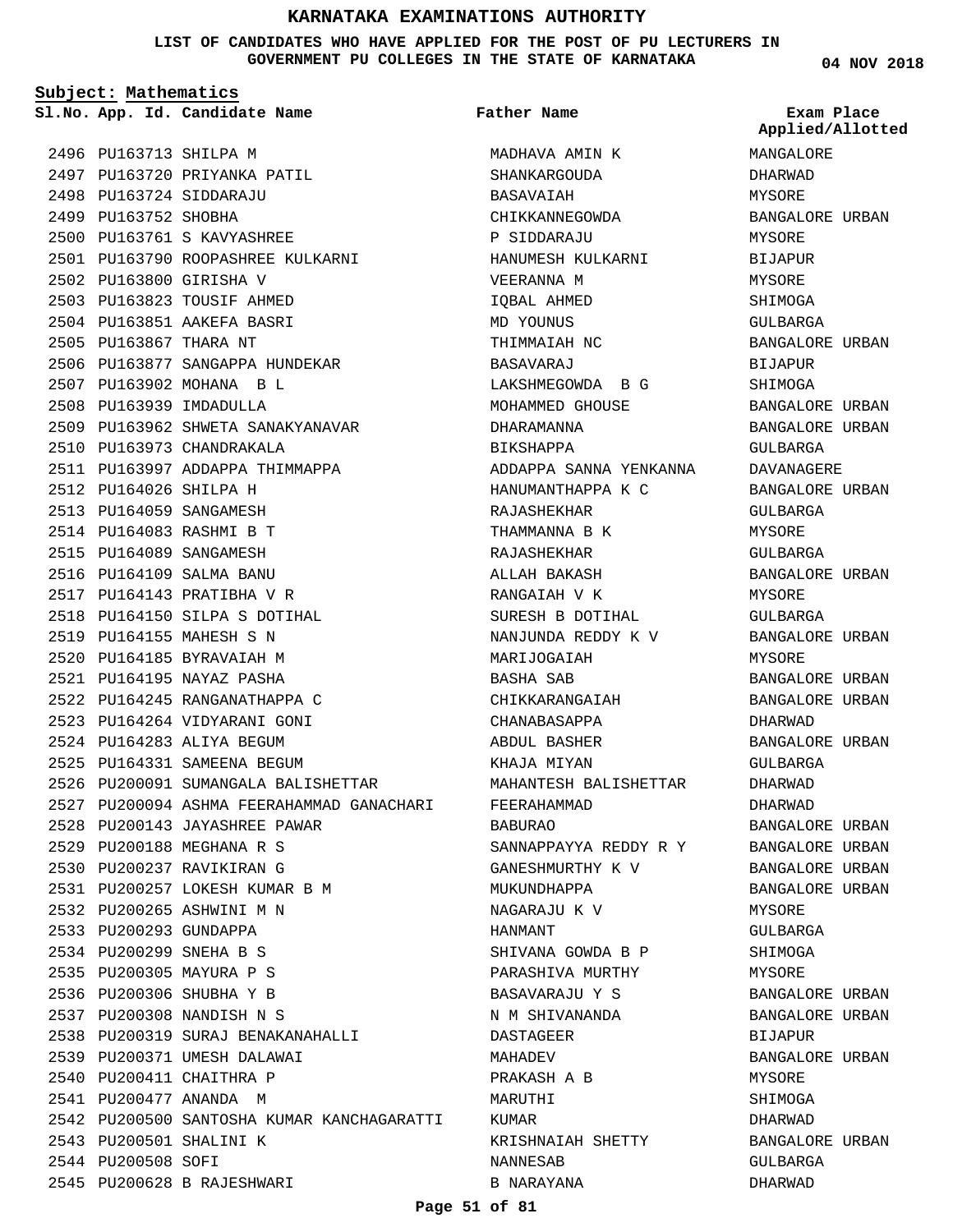**LIST OF CANDIDATES WHO HAVE APPLIED FOR THE POST OF PU LECTURERS IN GOVERNMENT PU COLLEGES IN THE STATE OF KARNATAKA**

**Subject: Mathematics**

2546 PU200666 SHRUTHI D R 2547 PU200723 RIZWANA KHANAM 2548 PU200736 PEERA SAB 2549 PU200749 SHAILASHREE KALLIMATH 2550 PU200759 RABIYA BASRI 2551 PU200767 TEJASHWINI KOTI 2552 PU200785 BALAKRISHNA N 2553 PU200786 MAHALAKSHMI PATIL 2554 PU200819 TEJASKUMAR M 2555 PU200867 SHOBHA HARIJANA NAKRAL 2556 PU200911 MADHAVI S R PU200925 SHIVASHANKARA S L 2557 2558 PU200995 LAXMI ANGADI 2559 PU201012 SHAKUNTHALA S 2560 PU201029 HARITA 2561 PU201084 VANISHRI MANGAROOL 2562 PU201097 POORNIMA ADIGA 2563 PU201108 VINUTHA G M 2564 PU201112 NAMRATH H M 2565 PU201143 VANITA BANDIWADDAR 2566 PU201193 AKHILA 2567 PU201199 GAUTAMI GARASANGI 2568 PU201229 SAROJAMMA M PU201241 SANGEETHA T L 2569 2570 PU201305 VEERAMMA 2571 PU201361 PRAVEEN BIRADAR 2572 PU201362 REKHA 2573 PU201378 YUVARAJU C 2574 PU201413 JOONABI BELERI 2575 PU201425 SUMA SOMASHEKHAR MUTTUR 2576 PU201428 AKSHATA K MORAJKAR 2577 PU201496 VANAJA B TONDIHAL 2578 PU201497 MANASA DARSHINI B M 2579 PU201501 SUNITHA V 2580 PU201503 REVATHI B U 2581 PU201515 SHIVAKUMAR M O 2582 PU201529 SHOBHA C N PU201530 ANITHA L 2583 2584 PU201531 MOHANAKUMARI B 2585 PU201562 AFREENBEGUM 2586 PU201566 SUNIL KUMAR H R PU201587 NAGARAJA S S 2587 2588 PU201609 ANJAN KUMAR H 2589 PU201612 VARSHA VGS 2590 PU201650 DHARMARAJ S PU201661 SANJEEVA N K 2591 2592 PU201729 BHUVANESHWARI DANAPPAGOUDAR 2593 PU201749 SHOBHA M 2594 PU201752 ABHISHEK T G 2595 PU201756 ANNAPOORNA K

**App. Id. Candidate Name Sl.No. Exam Place** RUDRAPPA D N MAHABOOB KHAN SIDDI SAB SIDRAMAYYA KHADAR SAB B KRISHNAJI NARAYANASWAMY Veerabhadragouda Patil MININANJAPPA RAMAPPA H RAMAKRISHNAIAHSETTY S D LAKSHMAIAH S PARASHURAM Shankar Naik SRINIVASREDDY MAHADEV CHANDRASHEKARA ADIGA MALLIKARJIINAPPA MRUTHYUNJAYA G H RAMANNA SHIVANANDA H M MUTTURAJ MARIYAPPA LAKSHMINARAYANAPATEL T T MADEV NANAGOUDA BASAPPA Y DODDAMANI CHIKKARANGAIAH BABUSAB SOMASHEKHAR KISHOR S MORAJKAR BASAVARAJ MARAPPA M R VENKATASWAMY UMASHANKAR G ONKARAIAH M S NANJUNDAPPA LOKESHAPPA R BASAVARAJAIAH S MAHEBOOBALI RAMACHAR H S SADASHIVA SHIVASHARANA K T HALAPPA SHASHIKUMAR M R SOMESHA LAMANI KALLEGOWDA SHIVANAGOUDA MUNITHIMMAIAH GANESHA KRISHNAPPA T **Father Name** MYSORE

**04 NOV 2018**

**Applied/Allotted**

# DAVANAGERE BANGALORE URBAN DHARWAD DHARWAD BANGALORE URBAN DHARWAD BANGALORE URBAN GULBARGA BANGALORE URBAN DAVANAGERE BANGALORE URBAN MYSORE DHARWAD GULBARGA GULBARGA BIJAPUR MANGALORE DAVANAGERE MYSORE DHARWAD BANGALORE URBAN BIJAPUR BANGALORE URBAN BANGALORE URBAN GULBARGA BIJAPUR  $CITIRARCA$ MYSORE DHARWAD DHARWAD DHARWAD DHARWAD DAVANAGERE BANGALORE URBAN BANGALORE URBAN DAVANAGERE BANGALORE URBAN SHIMOGA BANGALORE URBAN GULBARGA MANGALORE BANGALORE URBAN DAVANAGERE BANGALORE URBAN DHARWAD SHIMOGA DHARWAD BANGALORE URBAN MYSORE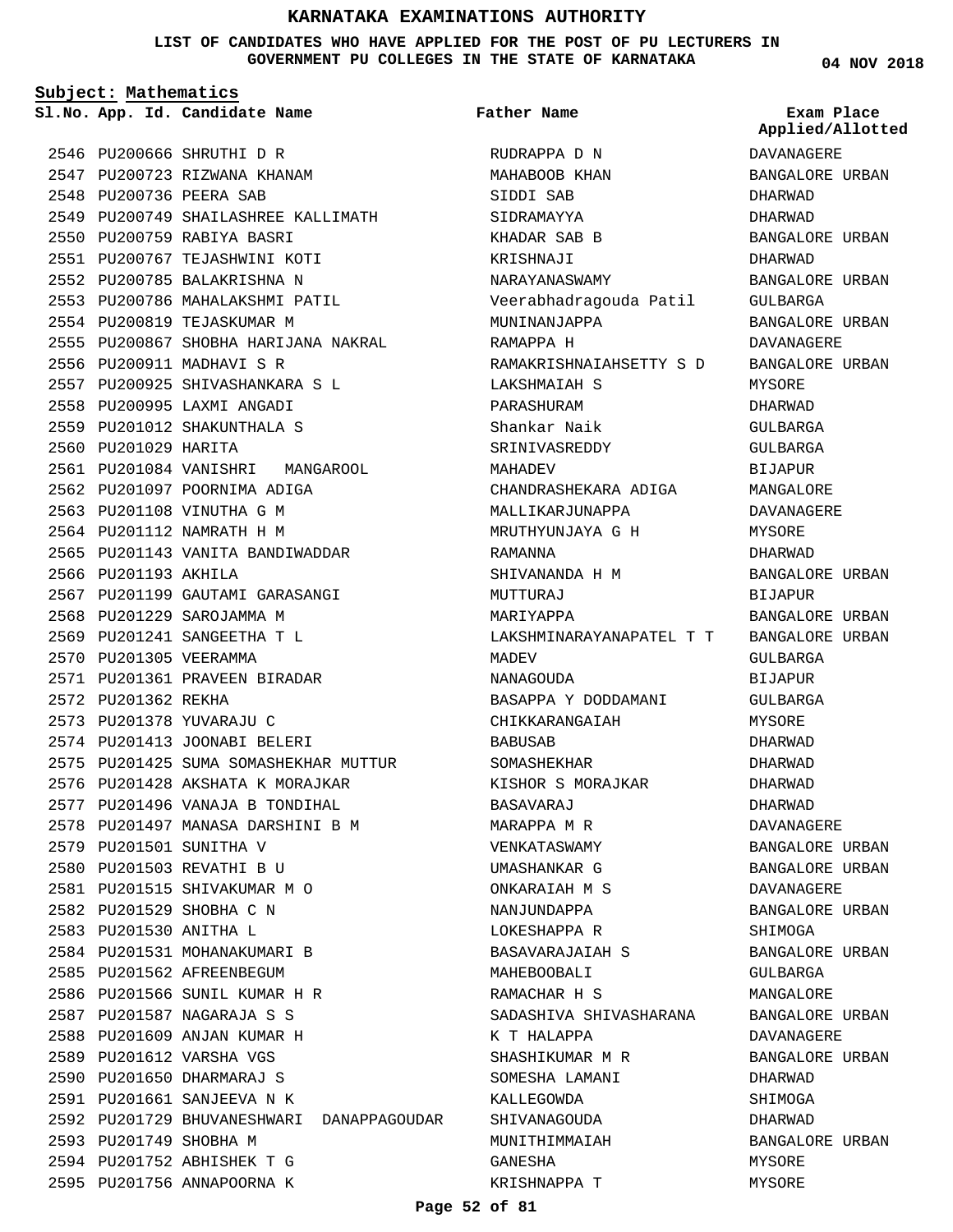#### **LIST OF CANDIDATES WHO HAVE APPLIED FOR THE POST OF PU LECTURERS IN GOVERNMENT PU COLLEGES IN THE STATE OF KARNATAKA**

**Subject: Mathematics**

**App. Id. Candidate Name Sl.No. Exam Place**

2596 PU201786 DIVYASHREE D ANKANAL

2597 PU201860 PRAMOD M M PU201867 YASHODHA S S 2598 2599 PU202002 SOWMYA K Y 2600 PU202034 DEVARAJA H 2601 PU202051 BHARGAVA K 2602 PU202052 SACHIN JAGADALE PU202053 DEEPA M J 2603 2604 PU202078 LEELA HIREMATH 2605 PU202080 ARPITHA P M 2606 PU202089 NAGAVENI N P 2607 PU202106 RANI 2608 PU202166 SHAIKH AMEER BASHA 2609 PU202236 VISHWANATH 2610 PU202248 KALPANA 2611 PU202266 ARPITHA S N PU202269 VEERABASAPPA H P 2612 2613 PU202273 SANDHYA G M 2614 PU202275 HARSHITHA K N 2615 PU202290 AKSHATHA J M 2616 PU202310 VIDYASHREE BADIGER 2617 PU202331 VEENA V J PU202336 SUPRIYA T J 2618 2619 PU202343 MADHURYA R N 2620 PU202350 SHREENIVAS S B 2621 PU202352 SANTOSH ADIVEPPA VATAR 2622 PU202356 SUNITA PRIYA D SILVA 2623 PU202358 ASHWINI SAPALI 2624 PU202394 PAVANKUMAR TULAJARAM CHAVAN PU202494 KAVYASHREE P V 2625 2626 PU202508 SHRUTHI M 2627 PU202540 NALINAKSHI M H 2628 PU202544 MEHABOOBASAB PU202578 SOWMYA H 2629 2630 PU202593 ARPITHA B PU202617 SUMALATHA B 2631 PU202669 SHRUTHI T 2632 PU202706 ROOPA S C 2633 2634 PU202709 NAMRATHA H V 2635 PU202743 NAGUSA 2636 PU202752 SOUMYA N 2637 PU202761 TAJUNNISA AFSARI 2638 PU202764 VIDYA PUJAR 2639 PU202775 VINAYAKA 2640 PU202861 HARISH D 2641 PU202863 KIRTIRAJ MAVARIYAVAR 2642 PU202887 VANI LAMANI 2643 PU202896 ASHARANI S N 2644 PU202918 BHAGYASHREE MOHAN SHINGE 2645 PU202951 RAMESH R

DODDAPPA ANKANAL MADEGOWDA SRIDHARA T YUVARAJAHEGDE K N HANUMANTHAPPA KARIYAPPA MARUTIRAO JAVARAIAH CHANDRAYYA MUKUNDACHARY V PAPIREDDY C N BASWARAJ ABDUL RAHIM Ankushrao bandeppa Narendra PARASHIVAPPA H S MALAKAJI RAO G NANJUNDE GOWDA R MANJUNATHA J MALLIKARJUNA JAYANNA V JOTHYAPPA T H NAMADEV RAO R T VENKOBANNA S B ADIVEPPA Robert DSilva NEHARU TULAJARAM CHAVAN VIVEKANANDA P Mahadeva Hanuman that a happy M D DADUSAB GUDIHOLA HANUMANTHARAYA BASAVARAJAPPA G O LATE BHIMESHA T J THIPPESWAMY S CHANDRASHEKAR S G VENKATESH H G KRISHNASA NIRANJAN NARASIMHA MURTHY ABDUL KHUDDUS SHRIKANT ramanna DODDAMARIYAPPA H R LAKSHMAVVA Chidanand NARAYANASWAMI S V MOHAN RAMAKRISHNAPPA **Father Name**

#### **04 NOV 2018**

**Applied/Allotted**

DHARWAD MYSORE SHIMOGA MYSORE SHIMOGA DAVANAGERE BIJAPUR MYSORE GULBARGA MYSORE BANGALORE URBAN GULBARGA DHARWAD GULBARGA GULBARGA DAVANAGERE MYSORE **SHIMOGA** MYSORE DAVANAGERE BIJAPUR BANGALORE URBAN DAVANAGERE SHIMOGA BIJAPUR BIJAPUR MANGALOR**E** BANGALORE URBAN DHARWAD MANGALORE BANGALORE URBAN BANGALORE URBAN BANGALORE URBAN DAVANAGERE DAVANAGERE MYSORE DAVANAGERE DAVANAGERE BANGALORE URBAN DHARWAD BANGALORE URBAN BANGALORE URBAN BIJAPUR GULBARGA SHIMOGA DHARWAD BANGALORE URBAN BANGALORE URBAN DHARWAD

BANGALORE URBAN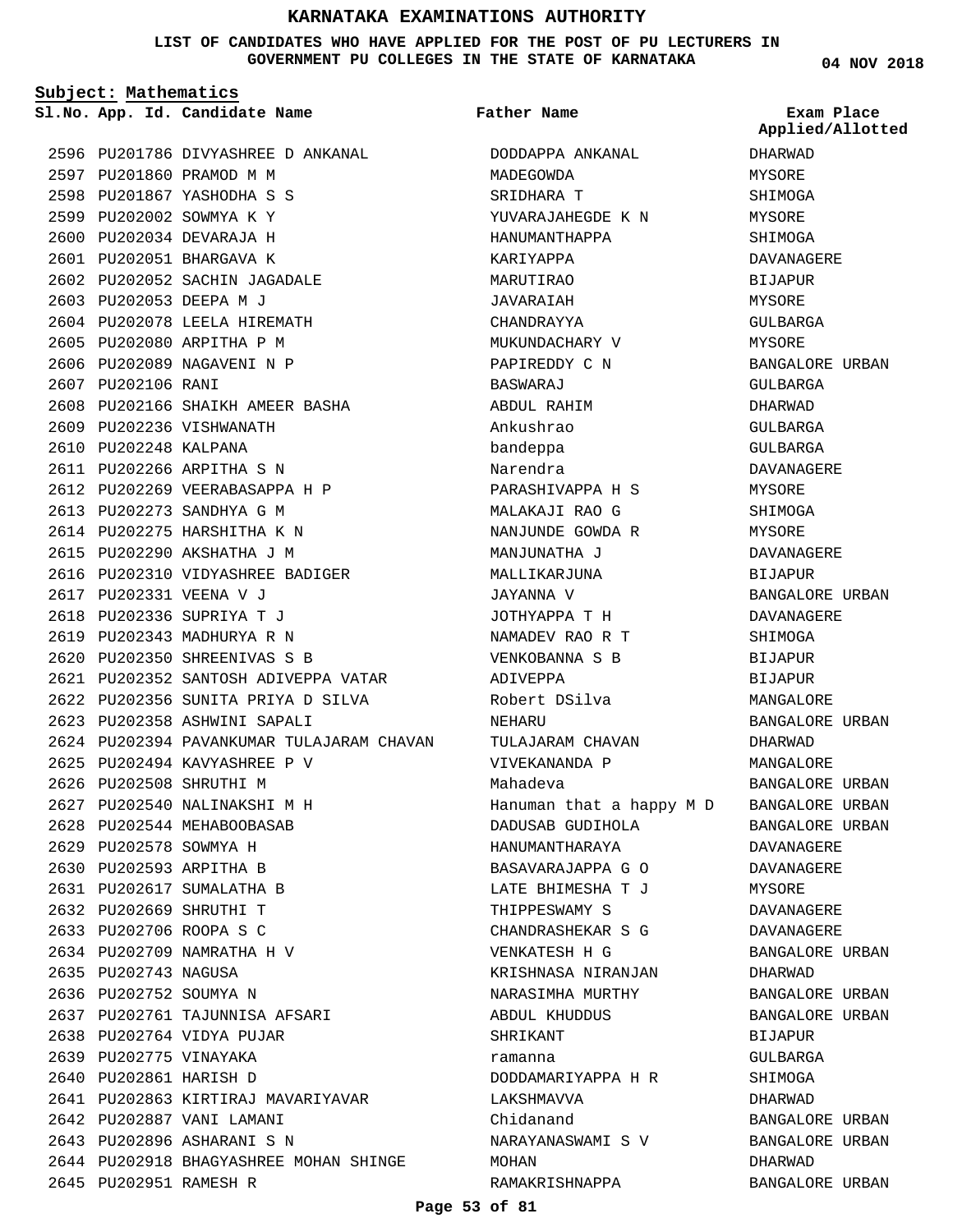**LIST OF CANDIDATES WHO HAVE APPLIED FOR THE POST OF PU LECTURERS IN GOVERNMENT PU COLLEGES IN THE STATE OF KARNATAKA**

**Subject: Mathematics**

**App. Id. Candidate Name Sl.No. Exam Place**

2649 PU203009 SHRIDHARRAO 2650 PU203048 SUSHMA NAZARETH

PU203100 SHAILAJA 2651 2652 PU203122 DIVYA R 2653 PU203132 RAMAMURTHY 2654 PU203156 RENUKA GURAV

2656 PU203199 SUJATA

2661 PU203282 HARISH

2658 PU203227 USHANTAMMA PU203231 MANJULA S 2659 PU203252 SRINIDHI B N 2660

2662 PU203287 MANJUNATHA B K 2663 PU203312 SNEHA DUDYAL 2664 PU203365 ABDUL AZIM 2665 PU203376 MUNIRAJU D 2666 PU203432 MALLIKARJUN

2668 PU203474 AYESHA NIKHATH PU203475 SHIVARAJ SAHU 2669 2670 PU203491 MAMATA BAKKAREDDY

2671 PU203520 P NAGASWARA 2672 PU203523 DILIPKUMAR H P 2673 PU203543 NANDINI BALAJI 2674 PU203572 NAGARAJA G 2675 PU203578 VINAY H M 2676 PU203579 GOPALA B

PU203648 SARITHA E N 2681 PU203653 SHWETHA H P 2682

2688 PU203885 PRADEEP K J 2689 PU203905 PRATHIBA G V PU203927 BINDU C N 2690

2695 PU203965 KOMALA P K

2691 PU203942 SUMA SHIVAMATH PU203953 SHWETHA G S 2692

2685 PU203796 REKHA G 2686 PU203846 SOWMYA M P

2646 PU202972 TSK KOUSALYA RANI 2647 PU202992 SARASWATI B DUNDAGI PU203008 PRADEEPAARADHYA H J 2648

2655 PU203184 HEMA VITTAPPA KANIKAR

2667 PU203456 KIRANKUMAR BHARSHETTY

2677 PU203585 SIDDAPPA SURYAKANT MALABADI

2679 PU203627 LAXMAVVA SINGADI KARIGAR 2680 PU203635 BHARATI B GHATIGENNAVAR

2683 PU203705 KAVITA SURESH HOSALLI 2684 PU203750 VENKATESH NAIK M S

2687 PU203880 BIBI SALMA SULTHANA

2693 PU203959 SAMMED ABHAY CHOUGALE 2694 PU203964 NITHYA V KARADAKAL

2678 PU203617 HANAMAPPA DODAMANI

2657 PU203202 SHRUTI AJJEVADIMATH

**Father Name**

TS KUPPUSAMY BHAIRAPPA JAYASHANKARARADHYA H S AMBARAO THOMAS NAZARETH MANOHAR RAMALINGAIAH L Thimmanna SHIVAJI VITTAPPA SANGAMESH NIJALINGAYYA KASHAPPA SUBBEGOWDA NAGARAJU K R NANJIREDDY KENCHAPPA YALLARADDI ABDUL RAFIQUE TILAWALLI Dasappa late KARABASAPPA SHANTAPPA BHARSHETTY ABDUL GANI NAGANNA NAGREDDY TIMMAIAH Puttaswamappa Balaji HULIKUNTAPPA G S Mahalingappa BETTEGOWDA SURYAKANT SAHADEVAPPA SINGADI BASAVARAJ R GHATIGENNAVAR DHARWAD NARAYANA V PRAKASH H M SURESH HOSALLI SHANKAR NAIK M GOPAL BM PUTTEGOWDA M A IFRATH JAYANNACHAR K V VENKATESH REDDY NAGENDRAPPA C S JAYASHANKRASWAMI SIDDAGANGAIAH **ARHAY** VEERABHADRAPPA K KRISHNAIAH

**04 NOV 2018**

BANGALORE URBAN

**Applied/Allotted**

DHARWAD

# BANGALORE URBAN GULBARGA SHIMOGA GULBARGA BANGALORE URBAN BANGALORE URBAN DHARWAD DHARWAD GULBARGA DAVANAGERE GULBARGA BANGALORE URBAN BANGALORE URBAN BANGALORE URBAN DAVANAGERE BIJAPUR DHARWAD BANGALORE URBAN GULBARGA BANGALORE URBAN GULBARGA GULBARGA GULBARGA BANGALORE URBAN MYSORE BANGALORE URBAN DHARWAD BANGALORE URBAN MYSORE BIJAPUR DHARWAD BIJAPUR **SHIMOGA** MYSORE DHARWAD DAVANAGERE BANGALORE URBAN BANGALORE URBAN BANGALORE URBAN BANGALORE URBAN BANGALORE URBAN DAVANAGERE DHARWAD BANGALORE URBAN DHARWAD DAVANAGERE MYSORE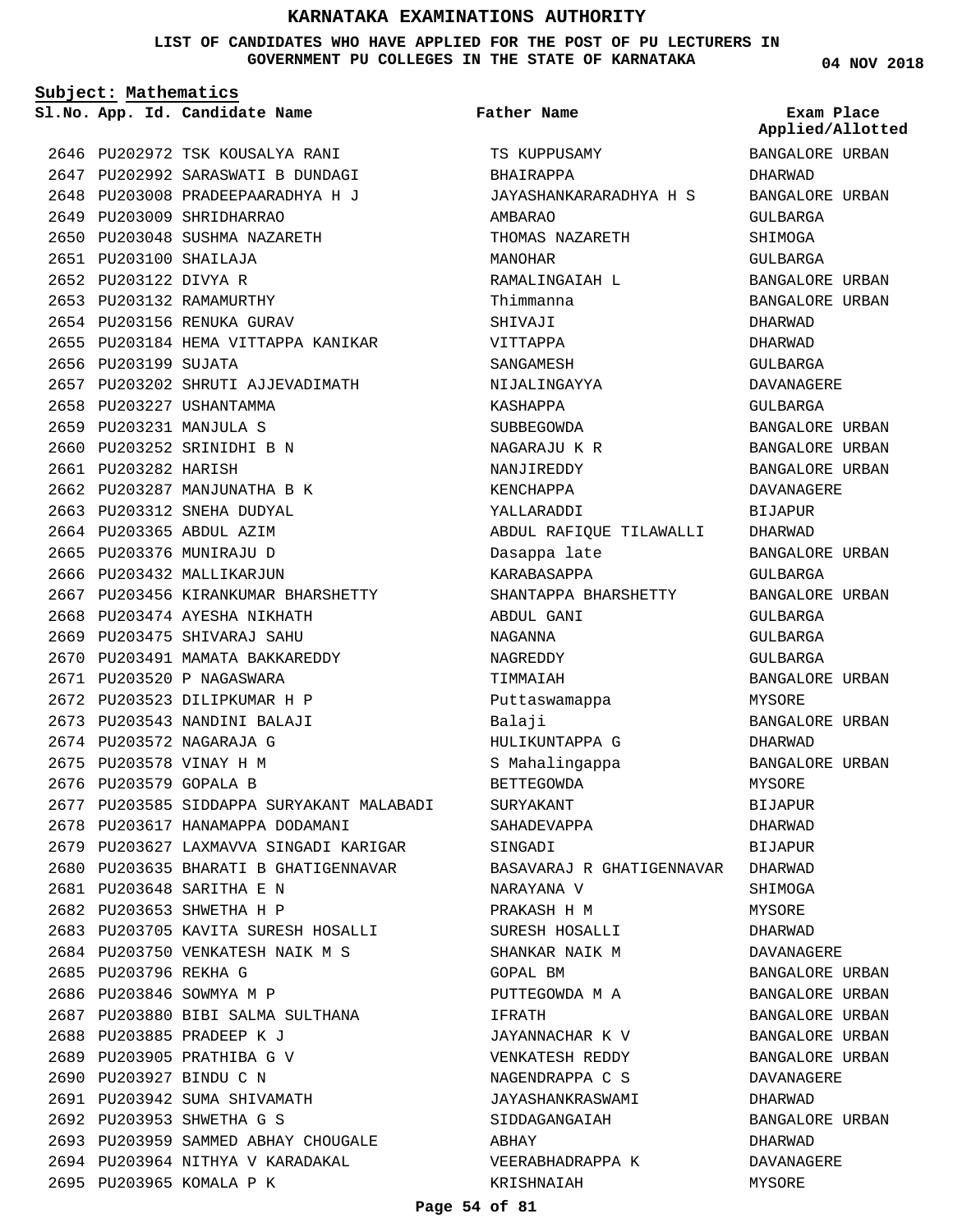**LIST OF CANDIDATES WHO HAVE APPLIED FOR THE POST OF PU LECTURERS IN GOVERNMENT PU COLLEGES IN THE STATE OF KARNATAKA**

**Father Name**

**Subject: Mathematics**

**App. Id. Candidate Name Sl.No. Exam Place**

2696 PU203966 VEENA T Y 2697 PU203979 VISHALAKSHI PATTAR 2698 PU203987 ANUPAMA C 2699 PU203993 SAROJA C MUTNAL 2700 PU204005 AMBIKA 2701 PU204010 PRIYANKA H P 2702 PU204055 BASANAGOUDA 2703 PU204070 SUPRIYA 2704 PU204071 ROOPA M C 2705 PU204073 MANJUNATH 2706 PU204077 KARUNA NITYANANDA NAIK 2707 PU204091 KAVITHA PANI 2708 PU204114 KIRANKUMAR S PU204142 BASAVARAJ 2709 2710 PU204143 YESAPPA PU204146 SAHANA P S 2711 2712 PU204148 SAVITA SALOTAGI 2713 PU204179 MAHADEVI HOSAPETI 2714 PU204192 PRIYANKA MASKI 2715 PU204200 MANJUNATHA K H 2716 PU204203 SAVITRI ARAVATAGIMATH 2717 PU204214 JYOTHI S 2718 PU204272 SUPRIYA S K 2719 PU204325 RUKMINI H PU204340 ASHWINI B 2720 2721 PU204363 JAYASHANKARACHAR M V 2722 PU204367 MADHU C M 2723 PU204391 ASHA T 2724 PU204440 SHIKHARESHVAR 2725 PU204476 HANUMANTAMMA M 2726 PU204488 KEERTHI N K 2727 PU204521 RADHA E PU204522 SIDDARAJU L 2728 2729 PU204523 GEETA PU204543 SHILPASHREE B L 2730 PU204553 HAREESH VEERABHADRAPPA SAVANUR 2731 2732 PU204557 MALLIKARJUN KERAKI 2733 PU204567 DIVYA V 2734 PU204581 GAYATRI 2735 PU204592 SUMAN A 2736 PU204606 ARCHANA H C 2737 PU204607 ARPITA KOKATI PU204617 SANGEETHA B R 2738 2739 PU204628 KALAKESH KANDAGAL 2740 PU204633 SHRUTHI E M PU204645 KAVYA B S 2741 PU204648 PRATHIBHA K J 2742 2743 PU204662 MANJULA R 2744 PU204674 PRIYANKA V 2745 PU204682 JALAJAKSHI M R

YADURAJU SHANTAPPA CHANDRASHEKARA S CHANDRAPPA S MUTNAL BASAVARAJ PARAMESHWARAPPA H M CHANNANAGOUDA PATIL KHANDAPPA HOSAMANI CHANDRAPPA M SUBHASH NITYANAND B NAIK RANGANATHA PANI SUBRAMANYAM M HANUMANTAPPA JAMBAYYA SREERAMAPPA V NINGAPPA MALLAPPA NAGAYYA MASKI HANUMANTHARAYAPPA N Shantveerayya SHIVANNA KRISHNAPPA P HANUMANTHAPPA BASAVALINGAIAH B S VISHWAGNACHAR S MURTHY B G K Thimmaiah BASAYYA AYYAPPA M KUMAR N H ESHWARAPPA C G LINGARAJU VASANT KATTI LAKSHMANA VEERABHADRAPPA DATTAPPA KERAKI VENKATESHULU B AYYAPPA LATEANJANEYA H CHANNAVEEREGOWDA CHANNABASAPPA RAMAPPA B SANGAPPA MALLESHAPPA E SHIVASHANKARAPPA B M JOGESH K L RANGAIAH VENKATESH K Ramegowda M

**04 NOV 2018**

**Applied/Allotted**

BANGALORE URBAN DHARWAD MYSORE DHARWAD GULBARGA DAVANAGERE DHARWAD GULBARGA DAVANAGERE  $CITIRARCA$ DHARWAD SHIMOGA BANGALORE URBAN GULBARGA GULBARGA BANGALORE URBAN DHARWAD DHARWAD DHARWAD BANGALORE URBAN DHARWAD BANGALORE URBAN SHIMOGA DAVANAGERE BANGALORE URBAN MYSORE BANGALORE URBAN **SHIMOGA** GULBARGA GULBARGA DAVANAGERE BANGALORE URBAN DAVANAGERE BANGALORE URBAN BANGALORE URBAN DHARWAD BIJAPUR BANGALORE URBAN BANGALORE URBAN DAVANAGERE MYSORE DHARWAD DAVANAGERE **BIJAPUR SHIMOGA** BANGALORE URBAN SHIMOGA BANGALORE URBAN DAVANAGERE BANGALORE URBAN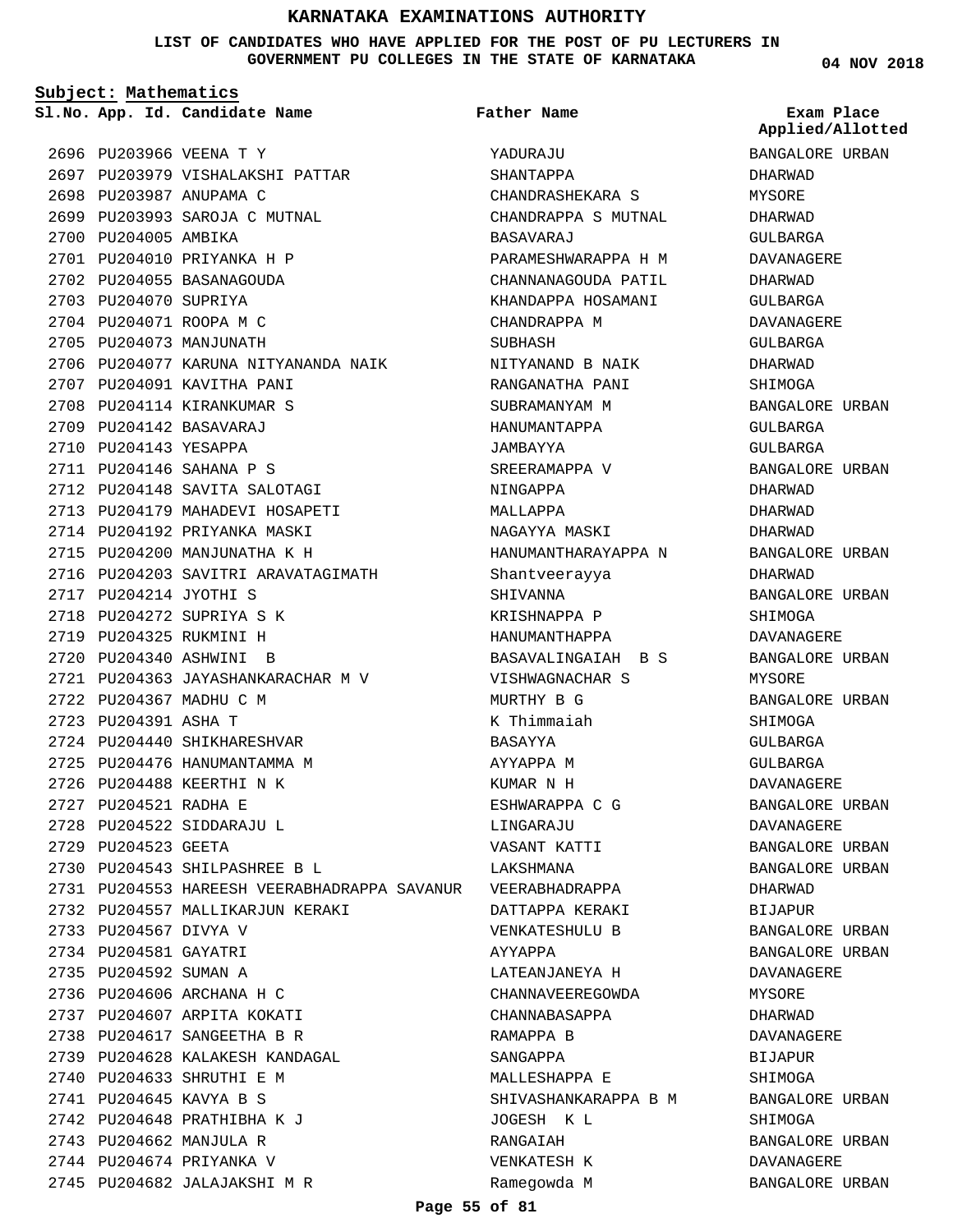#### **LIST OF CANDIDATES WHO HAVE APPLIED FOR THE POST OF PU LECTURERS IN GOVERNMENT PU COLLEGES IN THE STATE OF KARNATAKA**

**04 NOV 2018**

| Subject: Mathematics |                        |                                                                         |                          |                                |
|----------------------|------------------------|-------------------------------------------------------------------------|--------------------------|--------------------------------|
|                      |                        | Sl.No. App. Id. Candidate Name                                          | Father Name              | Exam Place<br>Applied/Allotted |
|                      |                        | 2746 PU204684 VINUTHA D H                                               | HALOJI D K               | BANGALORE URBAN                |
|                      |                        | 2747 PU204687 BHAGYASHRI KOTREPPA KOPPA                                 | KOTREPPA                 | BIJAPUR                        |
|                      |                        | 2748 PU204696 SAMPAVATHI                                                | SHARANAPPA               | <b>GULBARGA</b>                |
|                      |                        | 2749 PU204709 SUNILNAIK H B                                             | BHEEMANAIK S             | DAVANAGERE                     |
|                      |                        | 2750 PU204749 MALATHI N S                                               | Sathyanarayana           | BANGALORE URBAN                |
|                      |                        | 2751 PU204755 SUDHARANI BHOGANDI                                        | SADASHIVA                | GULBARGA                       |
|                      |                        | 2752 PU204780 RAVI CHOLAKHE                                             | ASHOK                    | <b>BIJAPUR</b>                 |
|                      |                        | 2753 PU204795 VENKATESHA S                                              | HANUMANTHAPPA            | DAVANAGERE                     |
|                      |                        | 2754 PU204836 SHIVARAJ NIJALINGAPPA DANAWADAKARNIJALINGAPPA DANAWADAKAR |                          | DHARWAD                        |
|                      |                        | 2755 PU204862 SHRUTHI T S                                               | Suresh                   | BANGALORE URBAN                |
|                      |                        | 2756 PU204866 CHANDRAKALA BASAVARAJ KUMBAR BASAVARAJ                    |                          | DHARWAD                        |
|                      |                        | 2757 PU204879 BHAVYASHREE Y                                             | YADURAPPARADHYA C        | BANGALORE URBAN                |
|                      |                        | 2758 PU204897 PATIL SHIVANAGOUDA BHAGAVANTARAY BHAGAVANTARAYA           |                          | <b>BIJAPUR</b>                 |
|                      |                        | 2759 PU204904 SHIVAKUMAR T                                              | THIMMEGOWDA              | BANGALORE URBAN                |
|                      |                        | 2760 PU204905 KAVERI SANNAKKINAVAR                                      | CHINTAMANI               | DHARWAD                        |
|                      |                        | 2761 PU204921 SIDDAPPA B R                                              | Late Ramanna             | MYSORE                         |
|                      |                        | 2762 PU204922 ZEBA NASREEN MALI                                         | FAQUEER MOHAMMED         | GULBARGA                       |
|                      |                        | 2763 PU204945 ANANDKUMAR                                                | DEVINDRAPPA PATIL        | GULBARGA                       |
|                      |                        | 2764 PU204958 MOHANAKUMARI J                                            | JAYARAMANNA              | BANGALORE URBAN                |
|                      | 2765 PU204973 SHILPA R |                                                                         | RAMU V                   | BANGALORE URBAN                |
|                      | 2766 PU204975 REKHA K  |                                                                         | Krishnappa H             | SHIMOGA                        |
|                      |                        | 2767 PU205037 SHIVAPUTRA                                                | KALYANRAY MULAGE         | GULBARGA                       |
|                      |                        | 2768 PU205064 SALEEMA MANIYAR                                           | HATELSAB                 | DHARWAD                        |
|                      |                        | 2769 PU205106 RASHMITHA POOJARY                                         | GURUVAPPA POOJARY        | MANGALORE                      |
|                      |                        | 2770 PU205118 MALLIKARJUN VAKKUNDA                                      | BASAVANNEPPA             | DHARWAD                        |
|                      |                        | 2771 PU205122 AKSHATA KELAGINAMANI                                      | BASAVARAJ                | DHARWAD                        |
|                      |                        | 2772 PU205150 BI BI HAJRA                                               | MD SHAHBODDIN            | <b>GULBARGA</b>                |
|                      |                        | 2773 PU205172 MOUNESHWARI                                               | RAMANNA                  | GULBARGA                       |
|                      |                        | 2774 PU205176 NAZNEEN MUNTASHER                                         | RIYAZ AHMED              | DHARWAD                        |
|                      |                        | 2775 PU205203 SOWMYA RANI C                                             | CHANDRE GOWDA N          | BANGALORE URBAN                |
|                      | 2776 PU205235 GURURAJ  |                                                                         | Krishnacharya N          | GULBARGA                       |
|                      |                        | 2777 PU205258 VIJAYALAXMI                                               | BASSANNA                 | GULBARGA                       |
|                      |                        | 2778 PU205263 SADIYA KAUNAIN G K                                        | GHOUSE KHAN              | SHIMOGA                        |
|                      | 2779 PU205270 SANTHOSH |                                                                         | SHIVEGOWDA               | MYSORE                         |
|                      |                        | 2780 PU205300 CHAITHRA P                                                | PUTTASWAMY               | MYSORE                         |
|                      |                        | 2781 PU205309 BHARATH B J                                               | JANARDHANNAYAK           | SHIMOGA                        |
|                      |                        | 2782 PU205329 NANDINI J                                                 | JAMBUNATHA G             | BANGALORE URBAN                |
|                      |                        | 2783 PU205347 RANJANA SHANMUKH SHAMARANT                                | SHANMUKH SHAMARANT       | DHARWAD                        |
|                      |                        | 2784 PU205395 ARCHANA C N                                               | NANJUNDAPPA C E          | DAVANAGERE                     |
|                      |                        | 2785 PU205398 KEDAR DESHPANDE                                           | MURILIDHAR RAO DESHPANDE | GULBARGA                       |
|                      | 2786 PU205433 UMESHA S |                                                                         | sathyanarayana           | BANGALORE URBAN                |
|                      |                        | 2787 PU205434 SANGAPPA PATTANASHETTI                                    | MALLAPPA                 | DHARWAD                        |
|                      |                        | 2788 PU205441 MADHU A H                                                 | HALAPPA A C              | GULBARGA                       |
|                      |                        | 2789 PU205442 PRATHIMA P                                                | Paramashivaiah           | BANGALORE URBAN                |
|                      |                        | 2790 PU205449 RUBINA GUNDAGI                                            | Abdulagani               | BIJAPUR                        |
|                      | 2791 PU205459 CHETAN K |                                                                         | BASAVARAJ K              | DAVANAGERE                     |
|                      |                        | 2792 PU205461 SUDHA SARIKAR                                             | NAGAPPA                  | DHARWAD                        |
|                      |                        | 2793 PU205520 BRINDA S N                                                | SHANKAR D N              | BANGALORE URBAN                |
|                      |                        | 2794 PU205532 NARAYANA H K                                              | KENCHAPPA H R            | SHIMOGA                        |
|                      |                        | 2795 PU205547 GIRISHA S B                                               | BENAKAPPA S              | SHIMOGA                        |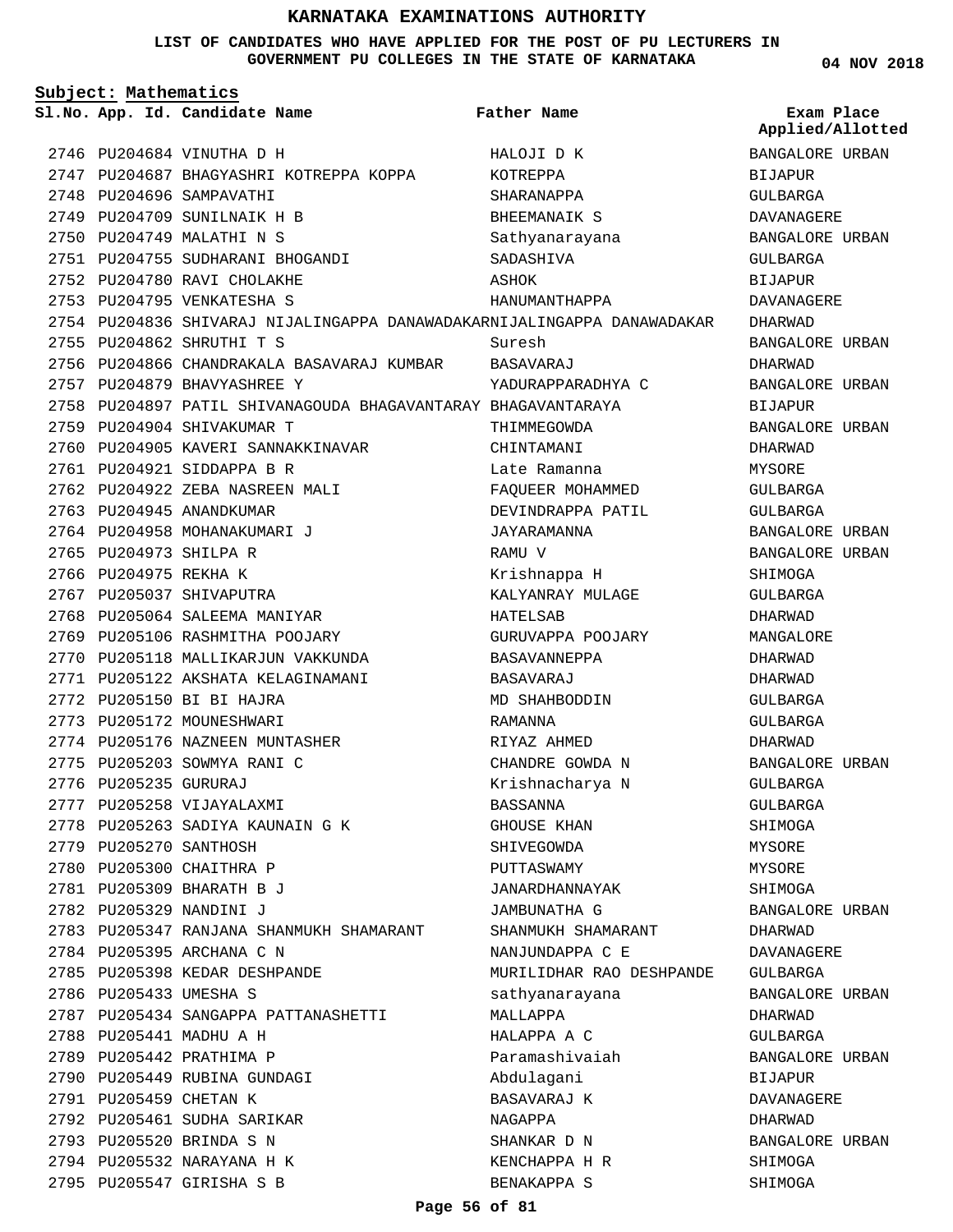**LIST OF CANDIDATES WHO HAVE APPLIED FOR THE POST OF PU LECTURERS IN GOVERNMENT PU COLLEGES IN THE STATE OF KARNATAKA**

**Subject: Mathematics** PU205553 ANAND MARABASAPPA SANGANABASHETRA MARABASAPPA 2796 2797 PU205568 SUNEEL MAHADEV KURANE 2798 PU205573 PARWATI 2799 PU205607 MALLESH 2800 PU205626 MANJUSHREE K M PU205640 MANJULA BANNIKOPPA 2801 2802 PU205668 KIRAN M N PU205703 KAVYA T L 2803 2804 PU205715 SUPRIYA P V 2805 PU205752 HARISH R 2806 PU205758 BHAGYASHRE GONI 2807 PU205767 PREMALATHA H 2808 PU205794 SRIKANT 2809 PU205829 SALMA DAFEDAR 2810 PU205836 INDRESHA K C 2811 PU205846 KALLACHARY K 2812 PU205855 SHIVAKUMAR PATIL 2813 PU205860 BHANUMATHI N 2814 PU205868 VIDHYASAGAR 2815 PU205879 YOGESH J H 2816 PU205889 SUDHA 2817 PU205909 PANCHAL SHRUTI 2818 PU205926 PUNITH S N 2819 PU205937 ANUSUYA DEVI 2820 PU205956 NAVEEN M KUMBAR PU205965 RAJESHWARI PATIL 2821 2822 PU205980 MAHABOOB PASHA 2823 PU205990 DAYANAND I GADAG 2824 PU206024 VINAY KULKARNI 2825 PU206032 VIKASA R 2826 PU206039 MALLIKARJUNA S KOMBALI PU206040 SUDHARANI K N 2827 2828 PU206078 UMASHREE V PU206107 UMESHA D S 2829 PU206125 ARPITHA G 2830 PU206130 PALANNA T 2831 PU206138 SATHISHA S 2832 2833 PU206153 SYEDA SAFOORA BEGUM 2834 PU206167 DEEPA P 2835 PU206176 POOJA M PANDAV 2836 PU206207 SANGU MENASAGI 2837 PU206231 SUBHAS MORE 2838 PU206244 VIJAYALAXMI 2839 PU206263 MITHUNA H N 2840 PU206266 BASAVARAJESHWARI SAJJAN 2841 PU206278 AKASHKUMAR PU206309 SHRUTI ROTTI 2842 2843 PU206312 CHANDRAKANT NALAVADE **App. Id. Candidate Name Sl.No. Exam Place** MAHADEV KURANE JETTEPPA KASHAPPA KUMARASWAMY S NAGAPPA NARASIMHAIAH K LAKSHMANARAJU T H VENKATESH P S RAMANJANEYA PRABHAKAR GONI Honnappa ARJUNRAO ALLABAX CHANDREGOWDA KALACHARY B BASAVARAJ NINGAPPA WAMANRAO HANDE JAYASHANKARA Manjunath Hegde RAMESH NAGARAJU S M JETTEPPA MAHADEVAPPA KUMBAR GOUDAPPAGOUDA abdul rahaman ISHWARAPPA GADAG RAMESH RUDRAIAH H J SHIDDAPPA KOMBALI NANJUNDAPPA K R VENKATARAMANA SHIVANNA GANESH SHETTY THIPPESWAMY SIDDAPPA S SYED HUSAMUDDIN MALLIKARJUNA P MARUTI SUBHAS PUNDALEEK MALLESHA GOUDA NAGEGOWDA SHRISHAILA SAJJAN SHANKREPPA SHANKRAPPA PANDURANG **Father Name** DHARWAD DHARWAD GULBARGA GULBARGA DAVANAGERE DHARWAD BANGALORE URBAN SHIMOGA BANGALORE URBAN BANGALORE URBAN GULBARGA BANGALORE URBAN GULBARGA DHARWAD MYSORE DAVANAGERE DHARWAD SHIMOGA GULBARGA **MYSORE** BANGALORE URBAN BANGALORE URBAN MYSORE GULBARGA DHARWAD BIJAPUR BANGALORE URBAN DHARWAD DHARWAD BANGALORE URBAN DAVANAGERE DAVANAGERE MYSORE MYSORE SHIMOGA DAVANAGERE DAVANAGERE GULBARGA DHARWAD DHARWAD DHARWAD DHARWAD GULBARGA **MYSORE** DHARWAD GULBARGA BIJAPUR DHARWAD **Applied/Allotted**

SYED GULAM HUSSAIN

GULBARGA GULBARGA

PARASHURAM

2844 PU206332 SYEDA SAMEENA PARVEEN

2845 PU206339 SAMAGANGA

**04 NOV 2018**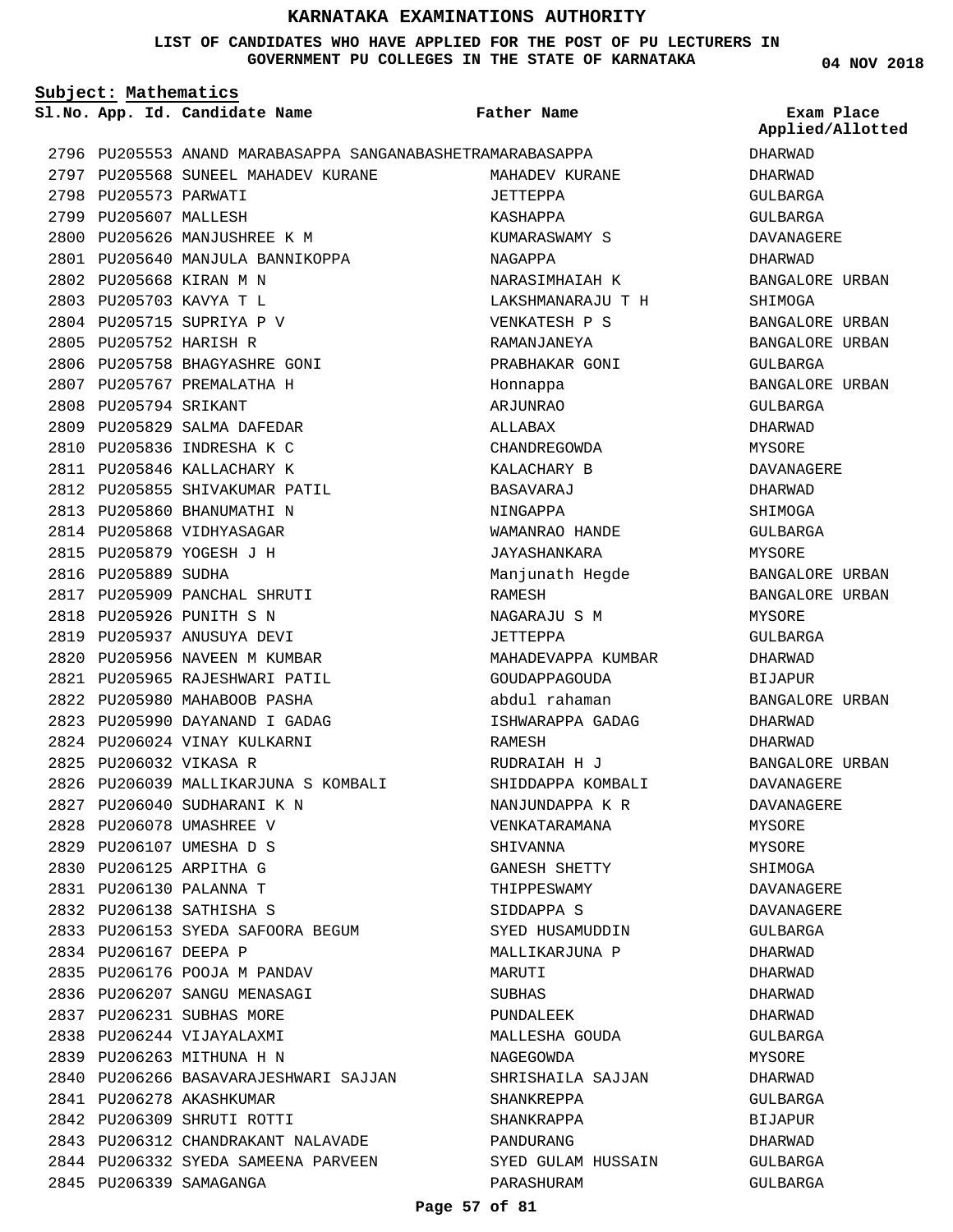#### **LIST OF CANDIDATES WHO HAVE APPLIED FOR THE POST OF PU LECTURERS IN GOVERNMENT PU COLLEGES IN THE STATE OF KARNATAKA**

**Subject: Mathematics**

**App. Id. Candidate Name Sl.No. Exam Place**

2846 PU206363 PRIYANKA STHAVARMATH 2847 PU206379 SHABANA MURTUJ MULLA 2848 PU206397 SOUMYA M BENAKANNANAVAR **Father Name**

GURUSWAMI MURTUJ MULLA

MAHESHAPPA BENAKANNANAVAR

BIJAPUR BIJAPUR DHARWAD DHARWAD GULBARGA **Applied/Allotted**

| 2849 | PU206399              | GEETA PATIL                       |
|------|-----------------------|-----------------------------------|
| 2850 | PU206423              | MALANNA                           |
|      |                       | 2851 PU206424 RANJITHA G T        |
|      |                       | 2852 PU206437 KASHINATH           |
| 2853 | PU206451 MALLAYYA     |                                   |
|      | 2854 PU206458         | HARSHITHA URS A S                 |
|      | 2855 PU206462         | MANJUNATH LAKKAPPAGOL             |
| 2856 | PU206463              | NINGAPPA                          |
| 2857 |                       | PU206465 SHRITI LAKKOLLI          |
| 2858 | PU206468              | SHEEVALEELA                       |
| 2859 | PU206477              | SHIVAKUMARA GOWDA K R             |
| 2860 |                       | PU206489 DRUVA KUMAR P V          |
| 2861 | PU206498              | MANJUNATHA T                      |
| 2862 | PU206503              | RABIYA BASHRI                     |
| 2863 | PU206511              | MANIKANTA V                       |
| 2864 | PU206513              | NIRMALA J                         |
| 2865 |                       | PU206536 MAYADEVI V B             |
| 2866 |                       | PU206542 NAGENDRA                 |
| 2867 | PU206557              | ASMABEGUM M KOPPAL                |
| 2868 |                       | PU206558 SUDARSHAN B K            |
| 2869 |                       | PU206566 MADHU K S                |
| 2870 |                       | PU206581 HANAMSHETTY NEELAMBIKA   |
| 2871 | PU206588              | NAGARJUNA B N                     |
| 2872 | PU206604              | SHARANAPPAGOUDA                   |
| 2873 |                       | PU206607 PRAMOD KUMAR             |
| 2874 | PU206632              | USHARANI GUNDAWAN                 |
| 2875 | PU206640              | VINUTHA B                         |
| 2876 | PU206647              | VINOD                             |
| 2877 | PU206666              | KAVITHA S                         |
| 2878 |                       | PU206680 REDDAPPA G N             |
|      |                       | 2879 PU206700 RAMU ASHOK MUNJE    |
|      |                       | 2880 PU206709 PALAIAH B N         |
|      | 2881 PU206713 BINDU V |                                   |
| 2882 | PU206738 SUREKHA      |                                   |
|      |                       | 2883 PU206746 KAVYASHREE C        |
|      |                       | 2884 PU206761 JAKKAVVA MAYAGOND   |
| 2885 |                       | PU206767 MANASA N P               |
| 2886 |                       | PU206795 THIPPESWAMY B T          |
|      |                       | 2887 PU206804 GAYITRI MALI        |
|      |                       | 2888 PU206842 RAKSHITH M S        |
|      | 2889 PU206867 NEETHA  |                                   |
| 2890 |                       | PU206890 MAMATHA M                |
|      | 2891 PU206891 SHRUTI  |                                   |
|      |                       | 2892 PU206905 SHWETHA N H         |
| 2893 |                       | PU206917 POORNIMA K C             |
|      |                       | 2894 PU206919 RAVI ANKALAGIMATH G |
|      |                       | 2895 PU206933 INDUMATHI K         |
|      |                       |                                   |

SHEKHAR MALLESHAPPA GUTYAPPA T HIRGAPPA Shambulingayya Shankar A L BASAPPA MADIVALAPPA UMESH GURANNA DODDAMANI RAMANAGOWDA K B VENUGOPAL P T THAMMANNAPPA B N S VALI SAB VERABHADRANAYAKA J PRASAD VITHAL B B SHASHIKANT ASTAGE MOHAMMADHASAN KRISHNEGOWDA SHIVAKUMAR K S H SURYAKANTH NARASIMHAIAH B V HALAPPAGOUDA PATIL Laxman SHIVASHANKAR VEERABHADRAPPA JAGADEVAPPA SHIVANNA K V NAREPPA ASHOK NAGARAJU B O VASU C ESHWAR CHANDRAPPA T NAGAPPA PANCHALINGAIAH THIPPESWAMY BT PRAKASH SHESHE GOWDA M R KRISHNAPPA POOJARY MAHADEVANAIKA D VIJAYAKUMAR NAGARAJA H CHANDRAPPA GADIGAYYA KRISHNAPPA M R

DAVANAGERE GULBARGA GULBARGA BANGALORE URBAN DHARWAD GULBARGA DHARWAD GULBARGA BANGALORE URBAN MYSORE BANGALORE URBAN DHARWAD MYSORE DHARWAD GULBARGA GULBARGA DHARWAD BANGALORE URBAN MYSORE DHARWAD BANGALORE URBAN DHARWAD GULBARGA BIJAPUR BANGALORE URBAN GULBARGA DAVANAGERE BANGALORE URBAN DHARWAD BANGALORE URBAN MYSORE GULBARGA DAVANAGERE DHARWAD MYSORE DAVANAGERE BIJAPUR SHIMOGA MANGALORE MYSORE GULBARGA DAVANAGERE BANGALORE URBAN DHARWAD BANGALORE URBAN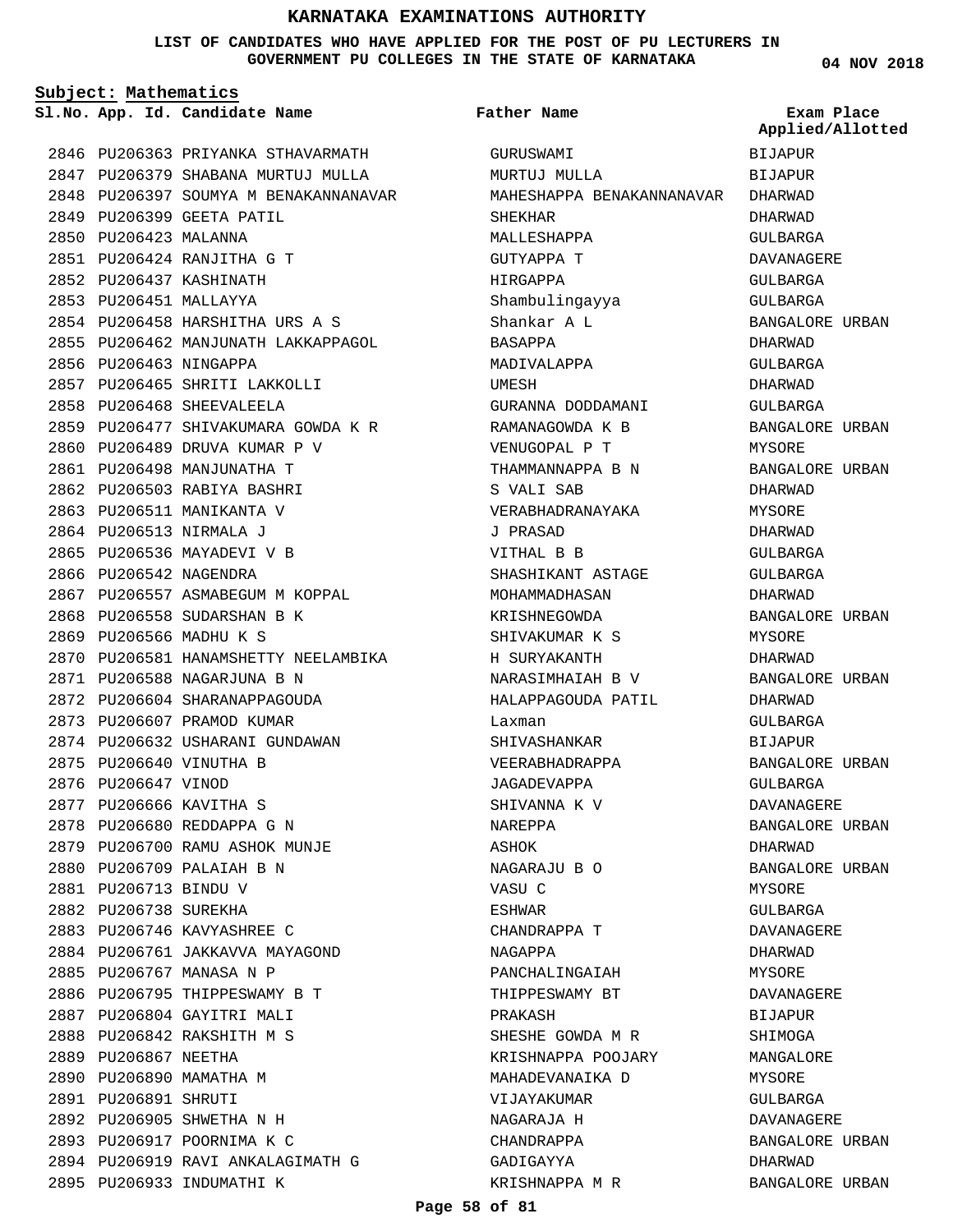**LIST OF CANDIDATES WHO HAVE APPLIED FOR THE POST OF PU LECTURERS IN GOVERNMENT PU COLLEGES IN THE STATE OF KARNATAKA**

PUTTASWAMAIAH

**Father Name**

**Subject: Mathematics** 2896 PU206943 DEEPAK B P PU207021 AVINASH D B 2897 2898 PU207032 BANASHANKARI PU207072 ABDUL SAMAD 2899 2900 PU207078 BHARATI 2901 PU207104 MANJUNATH H 2902 PU207105 ANUPAMA PATTAR 2903 PU207116 HABIBULLA H M 2904 PU207117 HARISH H 2905 PU207125 VIDYA M HOSAGOUDRA 2906 PU207135 MANJUNATH ASUNDI 2907 PU207159 RAJESHWARI 2908 PU207164 PRATHIMA S 2909 PU207222 BASAVARAJ MADAR 2910 PU207225 NANDINI M 2911 PU207229 MANJUNATHAREDDY S U 2912 PU207251 SHEETHAL ROSHELLE VEIGAS 2913 PU207287 SHRUTI ASHOK SHAHAPURI 2914 PU207289 PRABHUSWAMY M 2915 PU207290 ASHA C M 2916 PU207315 SHABANA BEGUM 2917 PU207316 SHANKAR KUMBAR 2918 PU207330 BHAGYAJYOTI 2919 PU207407 ASHA C P 2920 PU207408 RADHA R 2921 PU207447 ROOPA SHANMUKHAYYA MATHAPATI PU207456 SATHISH RAM KUMAR J 2922 2923 PU207464 MANJUNATHA K K 2924 PU207477 K SHUBHA 2925 PU207536 PRAVEENKUMAR RANEBENNUR 2926 PU207548 RAKESHA CHAVANA 2927 PU207558 SHRIRAM NARASIMHA BHAT 2928 PU207592 KRUTHIKA B N 2929 PU207603 ESWAR T 2930 PU207605 YASHODHA PU207607 NETHRAVATHI S C 2931 PU207631 ABHILASHA K R 2932 PU207642 ASHARANI T 2933 2934 PU207655 ASHWINI Y H 2935 PU207657 SOWMYA B M 2936 PU207665 KASHIFULLA R SHARIF 2937 PU207677 VISHWANATHA K M 2938 PU207706 RADHA R 2939 PU207707 DIVYASHREE M J 2940 PU207729 BEERAPPA 2941 PU207731 SHILPA N 2942 PU207769 YAMANAPPA 2943 PU207773 POORNIMA MUCHANDI 2944 PU207780 SWATHI LAKSHMI V N **App. Id. Candidate Name Sl.No. Exam Place**

2945 PU207797 RADHA S

BOREGOWDA D N BHOJAPPA ARASHANAGI MD ALTAF RASOOL CHANDRAKANT HANUMANTHAIAH K T HANUMANTAPPA PATTAR HANGALMAHABOOBSAB HANIJMANTHAPPA Y MARIGOUDRA PRAKASH SHRIDHAR VISHWAKARMA SHIVANANDA LAXMAVVA Muniverappa UTTAMAREDDY S Gregory Maxim Veigas ASHOK MADAIAH MALLIKARJUNA C H ABDUL KHADER NINGAPPA KASHINATH PUTTANKAIAH S R RAMAIAH SHANMUKHAYYA V M JAYASEKARAN KRISHNAPPA KONERA M KRISHNA Pandappa SHIVUNAYAKA NARASIMHA HANUMANT BHAT NAGARAJU SATYANARAYANA BABU NAIKA CHANDRAPPA S P SHIVARUDRAIAH K H THIPPESWAMY D HUCCHEGOWDA MADEGOWDA B K RAHAMATHULLA SHARIEF MUNIANJINAPPA RAMAPPA M Jayanna SIDDAPPA NARAYANASWAMY M SIDDAPPA GUDAGI SANGAPPA Narayanappa V

**04 NOV 2018**

MYSORE MYSORE BANGALORE URBAN GULBARGA BANGALORE URBAN BANGALORE URBAN DHARWAD DAVANAGERE DHARWAD BIJAPUR DHARWAD GULBARGA BANGALORE URBAN DHARWAD BANGALORE URBAN BANGALORE URBAN MANGALORE DHARWAD **MYSORE SHIMOGA** GULBARGA BIJAPUR GULBARGA MYSORE BANGALORE URBAN BIJAPUR BANGALORE URBAN MANGALORE MYSORE DHARWAD GULBARGA DHARWAD **MYSORE** GULBARGA MANGALORE BANGALORE URBAN MYSORE BANGALORE URBAN MYSORE MYSORE DAVANAGERE BANGALORE URBAN BANGALORE URBAN BANGALORE URBAN GULBARGA BANGALORE URBAN GULBARGA BIJAPUR BANGALORE URBAN DAVANAGERE **Applied/Allotted**

#### **Page 59 of 81**

SANJEEVAPPA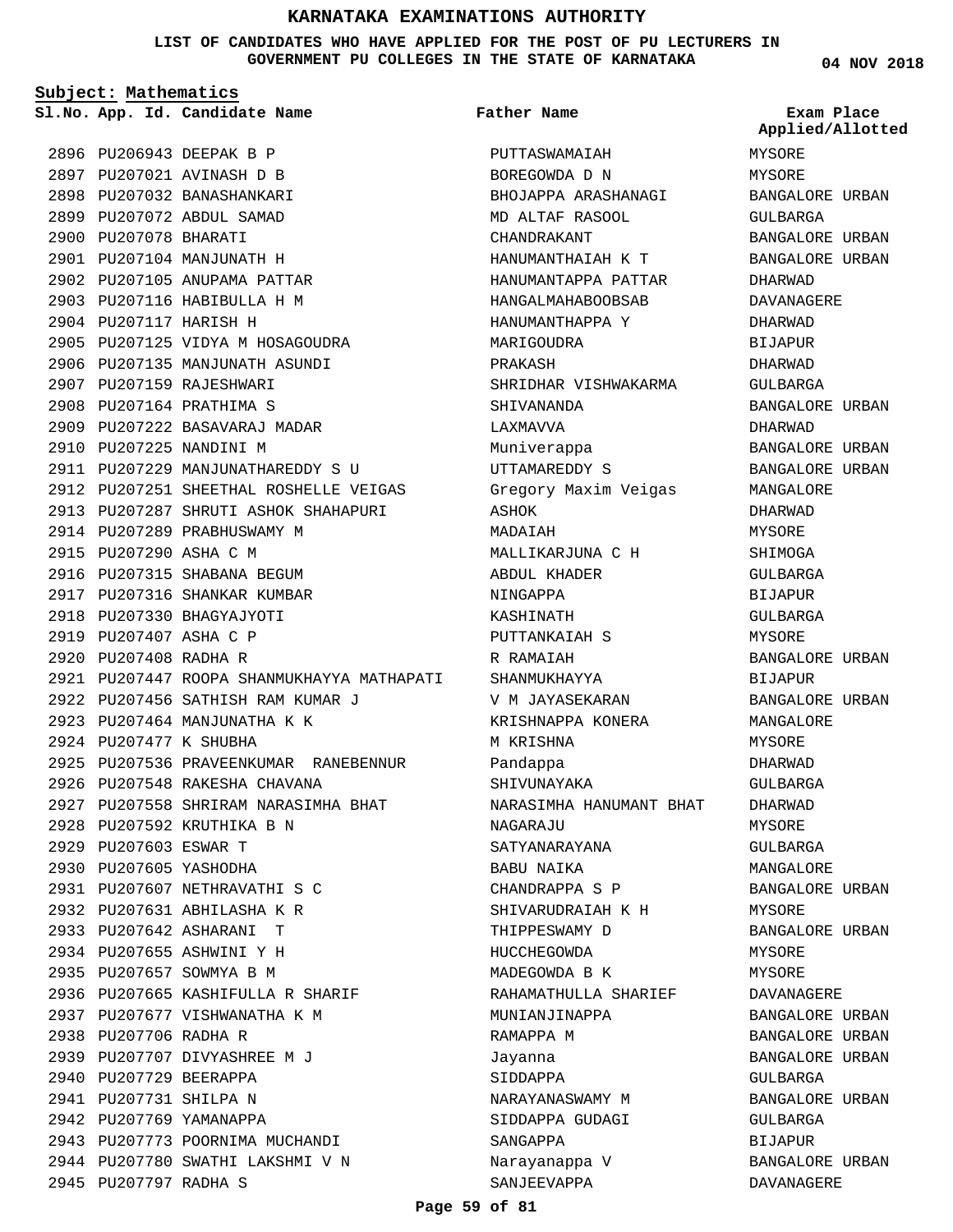**LIST OF CANDIDATES WHO HAVE APPLIED FOR THE POST OF PU LECTURERS IN GOVERNMENT PU COLLEGES IN THE STATE OF KARNATAKA**

**Subject: Mathematics**

**App. Id. Candidate Name Sl.No. Exam Place**

2946 PU207814 NOOR MOHAMMADI

2947 PU207815 ARJUN S 2948 PU207835 ROOPA MANNANGI 2949 PU207836 MAHADEV 2950 PU207842 JANAKA M KALMATH 2951 PU207849 SHIVAREDDY KHANA 2952 PU207865 RAGHU V 2953 PU207888 KRISHNA CHARI R 2954 PU207905 SHRUTI GUDIHAL 2955 PU207912 MANJULA 2956 PU207932 VEERESH 2957 PU207948 SANGAMESH HAVELI 2958 PU207949 CHANDRAKALA G V 2959 PU207957 KRISHNA MURTHY K M 2960 PU207962 MAHESHA M 2961 PU207974 ANUPAMA C 2962 PU207995 RAJESHREE BASAPPA TELI 2963 PU208000 ANNEPPA 2964 PU208011 MAHESHA H 2965 PU208013 GIRISH M B 2966 PU208024 RENUKA 2967 PU208025 SAVITA ASKI 2968 PU208035 SHRUTHI H P 2969 PU208056 VANI V PATIL 2970 PU208059 TUBA SUMMAYYA PU208097 MADHU MALATHI B C 2971 PU208130 PRAJNA SEETHARAM RAI 2972 2973 PU208143 AVINASH L R 2974 PU208168 CHANDAN H S 2975 PU208173 ASHA S 2976 PU208185 PRAMEELA N U 2977 PU208206 VANITA PRABHU 2978 PU208210 NAFEESA 2979 PU208212 SHARANABASAPPA 2980 PU208215 REKHA PU208225 HEMASHREE M S 2981 PU208234 AYESHA AFREEN 2982 2983 PU208237 PALLAVI V P 2984 PU208243 ARPITA CHAKRASALI 2985 PU208244 VINAY R 2986 PU208270 DEEPA SAJJAN 2987 PU208272 GOUTAM VEERAPUR PU208298 LATHA D A 2988 2989 PU208301 LAKSHMI N 2990 PU208306 YASHASWINI H V 2991 PU208335 URMILA 2992 PU208349 SHIVANAND KATAGI 2993 PU208352 MANJUNATHA L PU208363 RAJASHREE 2994 2995 PU208400 R M SMITHA

#### **Father Name**

MOHAMMED IQBAL NASHTER SREEDHAR V HANUMANTAPPA KRISHNAHARI MALLAYYA SAHEBGOUDA KHANA R VENUGOPAL RAMACHANDRA CHARI YAMANURAPPA KASHINATH PHAKEERAPPA MAHADEV VEEREGOWDA MUNIYAPPA MAHADEV CHANDRAPPA K BASAPPA TELI DHANEPPA HOMBEGOWDA BASAVARAJU MARUTI SHASHIKANT ASKI PARASHIVAPPA VITTAL MD Mashaque CHANDRANAIK B H SEETHARAM RAI B K LIMBAJI LAMBANI SAMPATHKUMAR Seena naik UPENDRA ACHAR Vijaykumar Prabhu NAZEERAHAMED REVANASIDDAPPA BHIMANNA SHIVALINGAIAH THALATH SHAHA JAN JWELLENDRAPRASAD V S SHIVARUDRAPPA RANGANATHAPPA B GOLAPPA hanumantappa ADINARAYANA K NARAYANACHARI VEERABHADRA SWAMY H K HANUMANTHAPPA SIDRAYAPPA LOKESHAPPA CHANNAYYA MATHAPATI R M BASAIAH

**04 NOV 2018**

BANGALORE URBAN BANGALORE URBAN DHARWAD GULBARGA DHARWAD GULBARGA BANGALORE URBAN BANGALORE URBAN DHARWAD GULBARGA GULBARGA BANGALORE URBAN BANGALORE URBAN BANGALORE URBAN BANGALORE URBAN DAVANAGERE DHARWAD GULBARGA BANGALORE URBAN BANGALORE URBAN GULBARGA BIJAPUR BANGALORE URBAN DHARWAD GULBARGA GULBARGA MYSORE SHIMOGA MYSORE SHIMOGA SHIMOGA DHARWAD DAVANAGERE GULBARGA GULBARGA MYSORE MYSORE DAVANAGERE DHARWAD BANGALORE URBAN BIJAPUR DHARWAD BANGALORE URBAN BANGALORE URBAN MYSORE GULBARGA DHARWAD DAVANAGERE GULBARGA DHARWAD **Applied/Allotted**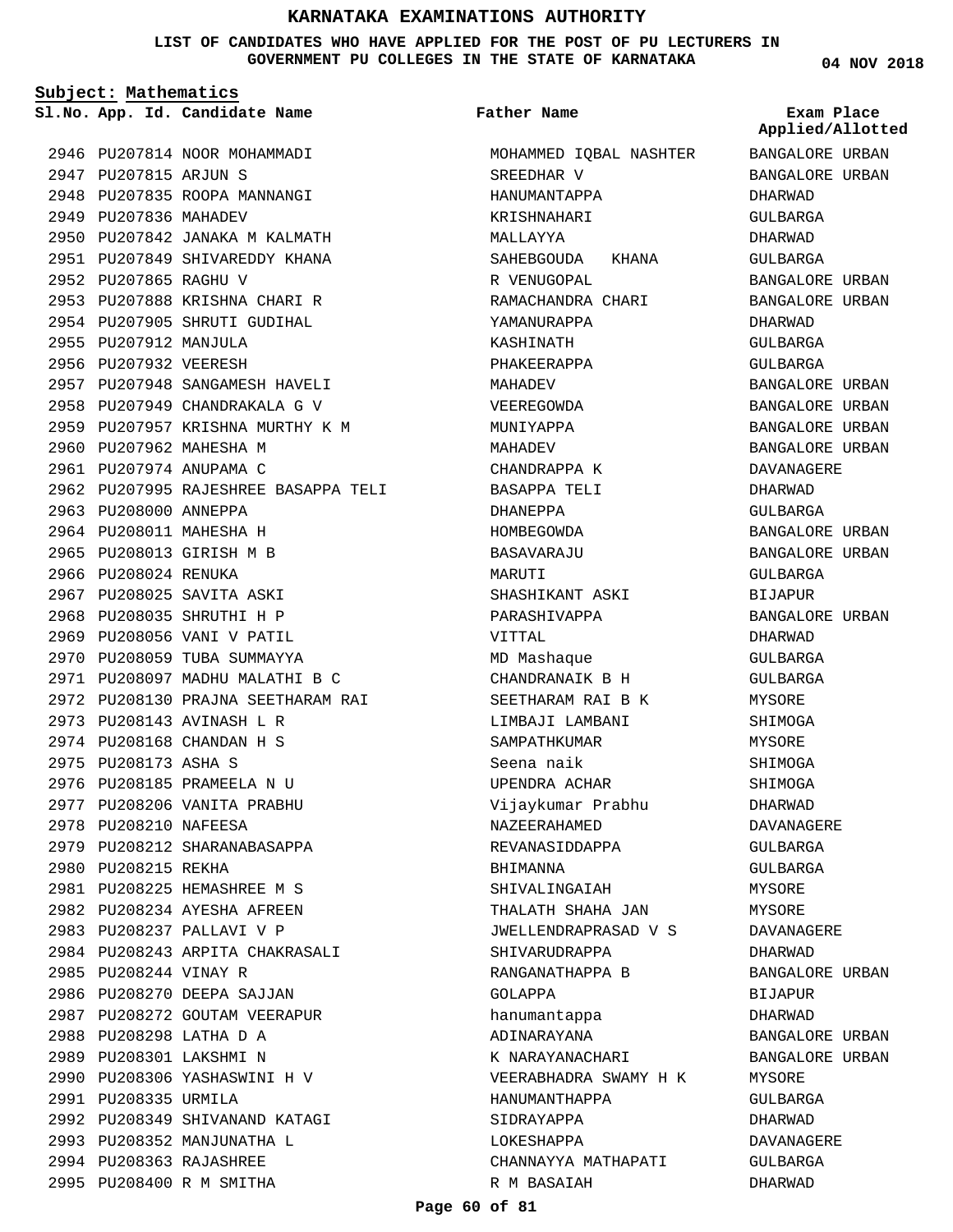**LIST OF CANDIDATES WHO HAVE APPLIED FOR THE POST OF PU LECTURERS IN GOVERNMENT PU COLLEGES IN THE STATE OF KARNATAKA**

**Subject: Mathematics**

2996 PU208401 MANUJA 2997 PU208402 PREMA M

2999 PU208412 PRIYA M M 3000 PU208418 KIRANKUMAR S

**App. Id. Candidate Name Sl.No. Exam Place**

2998 PU208403 CHANDRIKAMMA M

3003 PU208438 SEEMA KITTUR 3004 PU208441 RIZUWANABEGUM PU208468 SMITA R PUJAR 3005

PU208476 PADMA SHREE G C 3007

PU208547 SANJEEV S KUSTAGI 3014

3006 PU208472 SAPNA

PU208484 DEEPA N R 3008 3009 PU208489 SHANTHAMMA CH 3010 PU208508 ESHAMANI R V

3011 PU208521 ASHWINI 3012 PU208523 ASMABEGUM 3013 PU208538 DIVYA M

3015 PU208562 ASHWINI 3016 PU208567 ANJALI C A 3017 PU208572 REKHA B

PU208596 PRAKASHA T L 3018 3019 PU208614 SHARATH G

PU208692 RAKSHITHA K 3023

3026 PU208765 THIPPESWAMY R 3027 PU208767 MAMATHA N

PU208943 HANUMANTHARAYA K 3031

3034 PU209045 PRAVEEN JAGADALMATH

PU209160 ASHWINI A KULKARNI 3040 3041 PU209166 DEEPA KALAKONNAVAR

3043 PU209236 MAHADEVASWAMY C

3044 PU209254 CHINMAYI P 3045 PU209258 SHARANABASAPPA

3038 PU209139 SHRUTI KOTRAPPA ERESHEEMI 3039 PU209158 DYAMAN GOUDA SANGANGOUDRA

3042 PU209191 SURESH MALLAPPA GORAGUNDIGI

3033 PU209001 SANGITA PAWAR

3025 PU208740 UMESH

3029 PU208887 SUDHA PU208934 ASHA N N 3030

3032 PU208951 ARATHI N

3035 PU209058 ARATHI N 3036 PU209062 KAVITHA T D PU209127 PRIYA VASTRAD 3037

3020 PU208652 DEEPAK NEERALAGI PU208657 RAGHAVENDRA D N 3021

PU208675 BHALKE SEEMA VENKATRAO 3022

3024 PU208713 SAROJA YALLAPPA TALWAR

3028 PU208826 SPOORTI S BENAKANAWARI

PU208430 ANGADI GEETA VASANT 3001 3002 PU208436 POONAM MUTALIK DESAI **Father Name**

MALLESHAPPA MALLAIAH NARAYANA M MUNDAPPA GOWDA SUBBEGOWDA VASANT DEEPAK DHAREPPA SYEDGOUSUDDIN RAMAPPA Baswaraj CHANDRASHEKAR G RAMEGOWDA HANUMANTHAREDY C VENKATAPPA HANUMANTHARAYA HUSSAINPASHA VENKATESHA REDDY M SHARANABASAPPA KUSTAGI RAVAN ASHOK KUMAR C RAGHAVENDRA REDDY B POOJARILAKSHMAIAH  $N<sub>O</sub>$ Ramachandra NIJALINGAPPA D R Bhalke venkatrao BALAKRISHNA RAI YALLAPPA NAMDEV RAJAPPA NANJUNDASWAMY M SOMALINGAPPA MALLIKARJUN NAGARAJASHETTY KENCHAPPA NAGARAJ N KRISHNAPPA PAWAR DANAYYA NAGARAJ N DODDATHIMMAIAH SHRIKANT KOTRAPPA GURANAGOUDA ARVIND V KULKARNI CHANDRASHEKHAR MALLAPPA GORAGUNDIGI CHIKKABASAVAIAH P NARAYANA RAO SHEKHARAPPA JAVALI

**04 NOV 2018**

BANGALORE URBAN MYSORE BANGALORE URBAN BANGALORE URBAN MYSORE DHARWAD DHARWAD DHARWAD GULBARGA DHARWAD GULBARGA MYSORE MYSORE DHARWAD BANGALORE URBAN GULBARGA GULBARGA DHARWAD DHARWAD GULBARGA DAVANAGERE DHARWAD BANGALORE URBAN MYSORE DHARWAD DAVANAGERE  $CITIRARCA$ MANGALORE DHARWAD GULBARGA DAVANAGERE MYSORE DHARWAD GULBARGA SHIMOGA DAVANAGERE BANGALORE URBAN GULBARGA BIJAPUR BANGALORE URBAN BANGALORE URBAN GULBARGA DHARWAD DHARWAD BANGALORE URBAN DHARWAD GULBARGA BANGALORE URBAN MANGALORE DHARWAD **Applied/Allotted**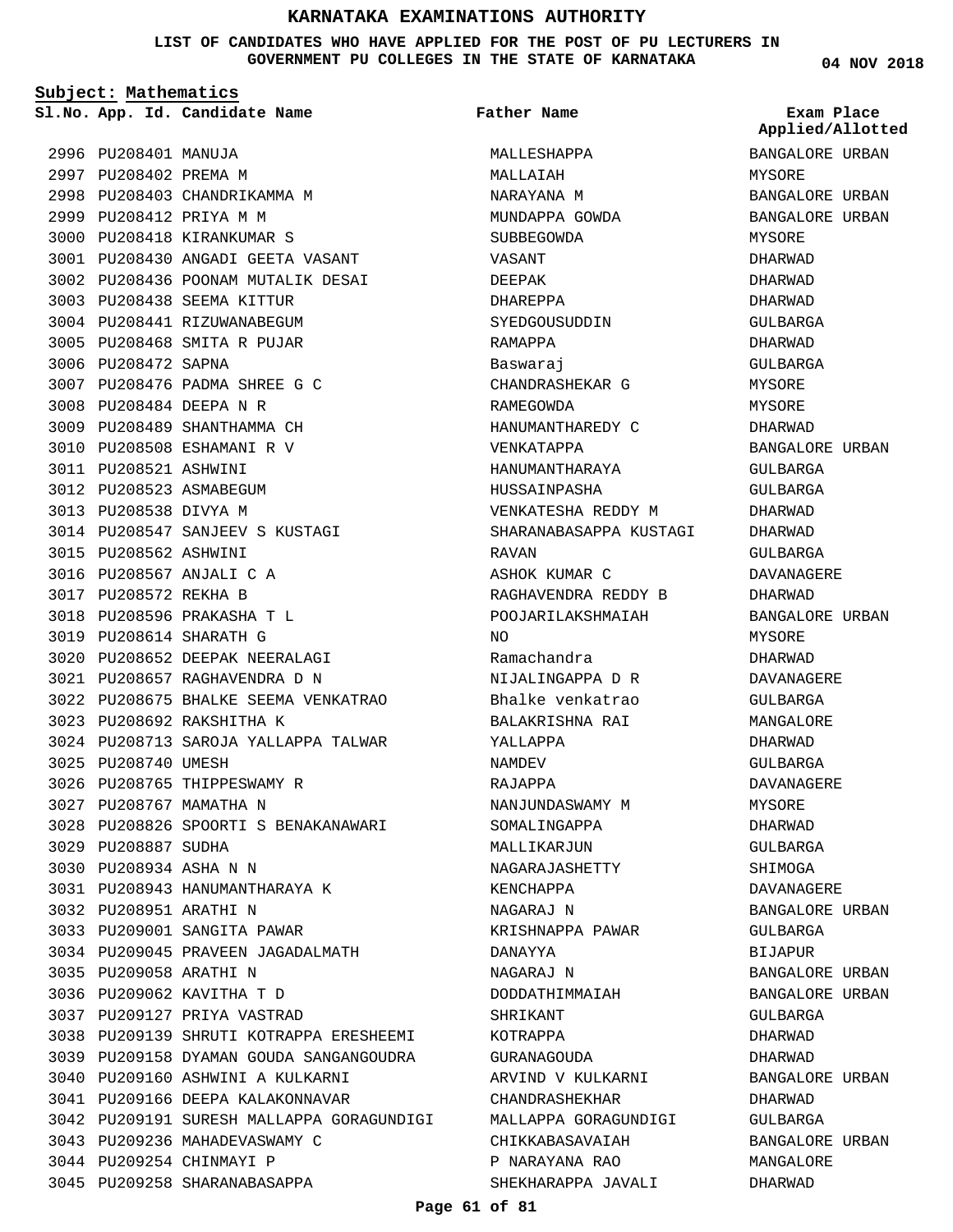**LIST OF CANDIDATES WHO HAVE APPLIED FOR THE POST OF PU LECTURERS IN GOVERNMENT PU COLLEGES IN THE STATE OF KARNATAKA**

**Father Name**

**Subject: Mathematics**

**App. Id. Candidate Name Sl.No. Exam Place**

**04 NOV 2018**

|      |                        | 3046 PU209267 BIBIAAISHA M YARAGATTI       |
|------|------------------------|--------------------------------------------|
|      |                        | 3047 PU209295 SHRIMANT KADAPPA MUNNOLLI    |
|      |                        | 3048 PU209301 DIVYA BALIGA B               |
|      |                        | 3049 PU209302 DEEKSHA KHARE                |
|      |                        | 3050 PU209338 POOJARI PAVITRA              |
|      |                        | 3051 PU209346 ANITHA G S                   |
|      | 3052 PU209414 VANI H S |                                            |
|      | 3053 PU209426 SHRUTI   |                                            |
|      |                        | 3054 PU209443 GEETA RATHOD                 |
|      | 3055 PU209461 ARCHANA  |                                            |
|      |                        | 3056 PU209511 RANJINI K R                  |
|      | 3057 PU209552 ANITA    |                                            |
|      |                        | 3058 PU209555 MANOHAR B                    |
|      |                        | 3059 PU209561 LEPAKSHI K                   |
|      |                        | 3060 PU209600 PRAKASH NAIK                 |
|      |                        | 3061 PU209601 SANTOSH GUDLENAVAR           |
|      |                        | 3062 PU209640 RAGHURAM A C                 |
|      |                        | 3063 PU209648 HAFIZA AMEENNAIK             |
|      |                        | 3064 PU209651 VIJAYLAXMI                   |
|      |                        | 3065 PU209654 PRIYANKA MANDARVADKAR        |
|      |                        | 3066 PU209661 AKEEFA AMEENNAIK             |
|      |                        | 3067 PU209698 SAJJANASETTARA R M           |
|      |                        | 3068 PU209745 SANTOSH KARIYANNANAVAR       |
|      |                        | 3069 PU209747 REKHAVATHI M S               |
|      | 3070 PU209788          | RUDRESH S M                                |
| 3071 |                        | PU209807 RAKESHA M M                       |
|      |                        | 3072 PU209809 SARITHA NEELAKANTAPPA        |
|      |                        | 3073 PU209816 SHRILATHA                    |
|      | 3074 PU209832 AMRUTHA  |                                            |
|      |                        | 3075 PU209858 SAVITHA S N                  |
|      |                        | 3076 PU209864 MANJANAIK T T                |
|      |                        | 3077 PU209870 MANJUNATHA M N               |
|      |                        | 3078 PU209902 SHWETHA D N                  |
|      |                        | 3079 PU209904 SHIVAPRASAD                  |
|      |                        | 3080 PU209937 ARUNA H N                    |
|      |                        | 3081 PU209957 BHAGYASREE T                 |
|      |                        | 3082 PU209994 SHWETA NAIK                  |
| 3083 |                        | PU209998 SHRUTHI C P                       |
| 3084 | PU210001 NAGAMMA       |                                            |
| 3085 |                        | PU210036 SHABRINTAJ                        |
| 3086 | PU210044 SUSHMA M      |                                            |
|      |                        | 3087 PU210052 UPPARA NAGARAJA              |
| 3088 |                        | PU210062 SAVITA KHAVASI                    |
| 3089 |                        | PU210066 MANJULA S                         |
| 3090 |                        | PU210069 PRAVEENKUMAR                      |
| 3091 |                        | PU210098 SHIVARAJ KUMAR                    |
|      |                        | 3092 PU210106 PAVITRADEVI                  |
|      |                        | 3093 PU210111 MADHUSHREE N S               |
|      |                        | 3094 PU210135 SHIVARAJ DHANAWANT MALWEDKAR |

MEHBOOBSUBHANI YARAGATTI KADAPPA MUNNOLLI RAJENDRA BALIGA B Raghunath Khare P MALLIKRJUNAPPA SURENDRAPPA H G SOMASHEKARAPPA H E LADAPPA **ARJIJN** GURUNATH RAMESHA K M HANUMANTH BASAVARAJAPPA K KUMAR K LACHCHU MALAPPA CHANDRASEKHAR A R ABDUL RASHID AMEENNAIK CHANDRASHEKAR HULIKANTARAYA ABDUL RASHID AMEENNAIK MALLIKARJUNA A BEERAPPA SHIVALINGAIAH MANJAPPA MANJAPPA NEELAKANTAPPA H B Ramakrishna Hebbar Narasimha B Devadiga NANJAPPA THEJYANAIK NANJAPPA NAGESH SHIVASHARANAPPA NARAYANA BHAT THAMMANNA RAJU M H ISHWAR PARAMESHWARAPPA C N BABURAO SHAFI SAB K M MAHADEVAPPA M U ERANNA DUNDAPPA **SREENIVASU** KRISHNAPPAYYA MATH RAMANNA BASAVARAJAPPA SUBBAIAH Dhanawant Dhundappa Malwedkar DHARWAD BIJAPUR BANGALORE URBAN BANGALORE URBAN DHARWAD DAVANAGERE BANGALORE URBAN GULBARGA BIJAPUR GULBARGA SHIMOGA GULBARGA MYSORE BANGALORE URBAN BIJAPUR GULBARGA SHIMOGA DHARWAD GULBARGA GULBARGA DHARWAD DAVANAGERE DHARWAD MYSORE SHIMOGA SHIMOGA SHIMOGA MANGALORE MANGALORE BANGALORE URBAN SHIMOGA MYSORE MYSORE GULBARGA BANGALORE URBAN MYSORE MANGALORE SHIMOGA GULBARGA SHIMOGA MYSORE GULBARGA BIJAPUR MYSORE GULBARGA DHARWAD GULBARGA MYSORE DHARWAD **Applied/Allotted**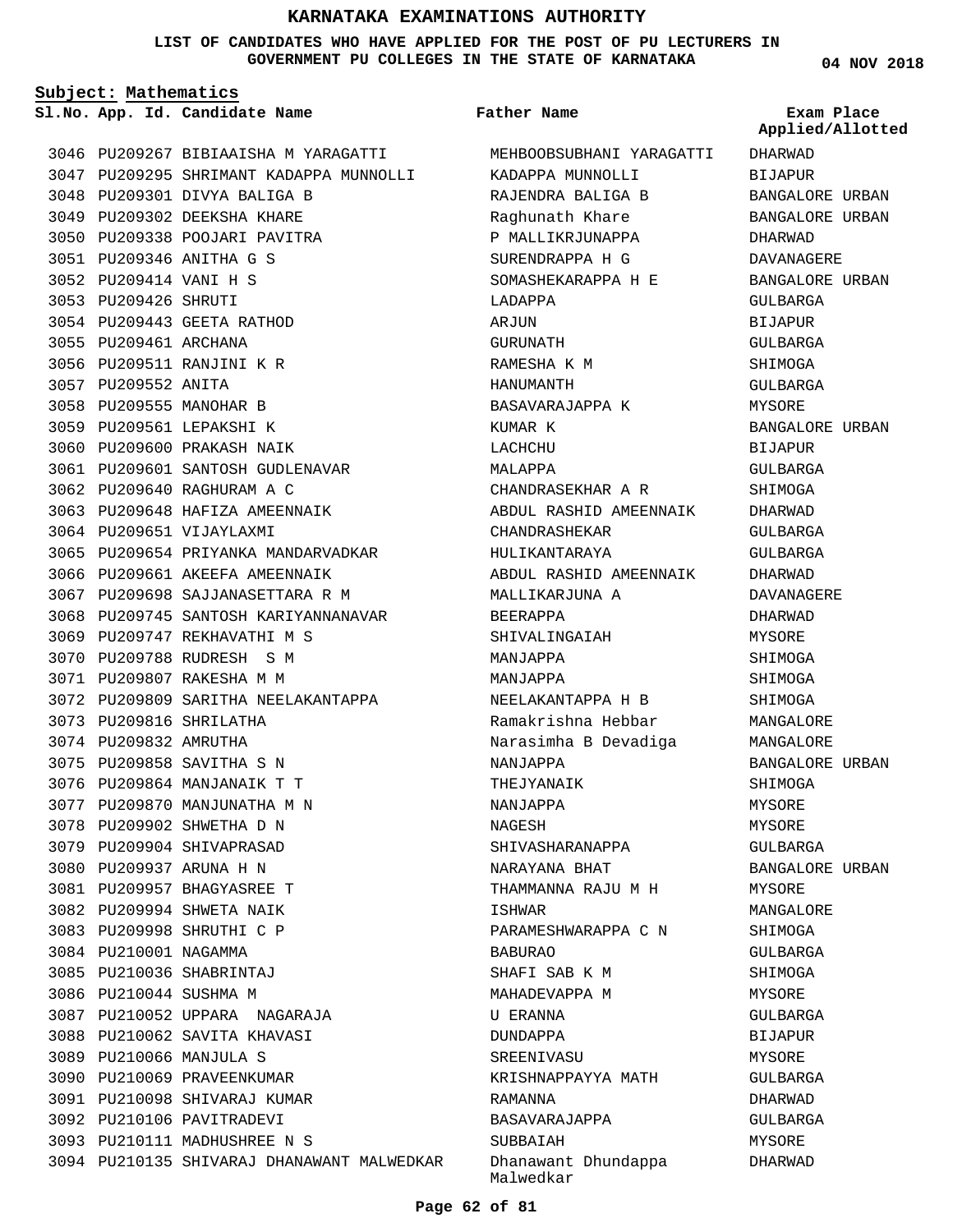#### **LIST OF CANDIDATES WHO HAVE APPLIED FOR THE POST OF PU LECTURERS IN GOVERNMENT PU COLLEGES IN THE STATE OF KARNATAKA**

**Father Name**

**Subject: Mathematics**

**App. Id. Candidate Name Sl.No. Exam Place**

 $\overline{D}$ **Applied/Allotted**

|      |                        | 3095 PU210142 SHIVAKUMAR KARAVINAKOPPA   |
|------|------------------------|------------------------------------------|
|      |                        | 3096 PU210162 SUDHA N N                  |
|      |                        | 3097 PU210170 ARPITA SANNAGOUDRA         |
|      |                        | 3098 PU210189 DEVARAJU M K               |
|      |                        | 3099 PU210228 GIRISH B KUMBAR            |
|      |                        | 3100 PU210235 PRASHANT VIRUPAXI PATIL    |
|      |                        | 3101 PU210290 NAGESH S E                 |
|      | 3102 PU210315 ANANDA R |                                          |
|      |                        | 3103 PU210329 KURAN POOJA                |
|      |                        | 3104 PU210334 VIJAYALAXMI                |
|      |                        | 3105 PU210347 RENUKA NIMBAL              |
|      | 3106 PU210358 SUMITRA  |                                          |
|      |                        | 3107 PU210361 SUDHARANI HALAPPA NILAJAGI |
|      |                        | 3108 PU210362 JILANI HOSAKATTI           |
|      |                        | 3109 PU210363 SHUBHALAKSHMI M N          |
|      |                        | 3110 PU210365 SATISH MUKIHAL             |
|      |                        | 3111 PU210378 SHRUTHI D S                |
|      |                        | 3112 PU210424 LAKSHMI ZALAKI             |
|      |                        | 3113 PU210434 ASHA KR                    |
|      |                        | 3114 PU210475 SANJOTA SHEKHAPPA PATIL    |
|      |                        | 3115 PU210479 HARISHKUMAR T              |
|      | 3116 PU210484 PARVATHI |                                          |
|      | 3117 PU210522 DIVYA R  |                                          |
|      |                        | 3118 PU210532 SANTHOSH H V               |
|      | 3119 PU210536 JYOTHI C |                                          |
|      |                        |                                          |
|      |                        | 3120 PU210552 SHWETA PUJAR B             |
|      |                        | 3121 PU210565 SHIVASHANKAR M             |
|      |                        | 3122 PU210570 SHILPA S M                 |
|      |                        | 3123 PU210578 SHWETA M SHIRAGAVI         |
|      |                        | 3124 PU210584 SUDHARANI G                |
|      |                        | 3125 PU210692 MUDEGOUDARA NEPOLIAN       |
|      |                        | 3126 PU210717 PAVAN KUMAR G R            |
|      |                        | 3127 PU210718 GEETHA S K                 |
| 3128 |                        | PU210722 SWATHI A S                      |
|      |                        | 3129 PU210723 B TABSUM AKBAR             |
|      |                        | 3130 PU210737 MANJULA S                  |
|      |                        | 3131 PU210740 HEMALATA S RAPUT           |
|      |                        | 3132 PU210762 RAMESH L PATIL             |
|      |                        | 3133 PU210776 NAGARAJU M                 |
|      |                        | 3134 PU210781 NIRANJAN NAGESH GUNAGA     |
|      |                        | 3135 PU210785 POORNIMA KOLAR             |
| 3136 |                        | PU210815 GEETA SHARANAYYA HIREMATH       |
|      | 3137 PU210823 SOWMYA S |                                          |
|      |                        | 3138 PU210827 NIRMALA ANCHIGAVI S        |
|      |                        | 3139 PU210833 SOWMYA S                   |
|      |                        | 3140 PU210862 SUMARANI T R               |
|      | 3141 PU210863 LATHA H  |                                          |
|      |                        | 3142 PU210882 SOWNDARYA C H              |
|      |                        | 3143 PU210897 KAVYARANI A P              |
|      |                        | 3144 PU210903 SHRINIVASA K               |

| VIRUPAXAYYA KARAVINAKOPP | DHARWAD           |
|--------------------------|-------------------|
| NAGARAJAPPA N            | DAVANAGERE        |
| NAGANAGOUDA              | DHARWAD           |
| KRISHNE GOWDA            | MYSORE            |
| BASAVANNI                | <b>BIJAPUR</b>    |
| VIRUPAXI                 | <b>BIJAPUR</b>    |
| ERANNA                   | BANGALORE URBAN   |
| RAMAKRISHNA T            | MYSORE            |
| KURAN AMRUTH             | GULBARGA          |
| BEERAPPA KATTIMANI       | <b>BIJAPUR</b>    |
| SHIVANAND                | BIJAPUR           |
| BASAVARAJ GOLA           | GULBARGA          |
| HALAPPA                  | DHARWAD           |
| GOUSEMOHADDEENSAB        | DHARWAD           |
| NAGARAJU                 | <b>MYSORE</b>     |
| SABANNA M                | DHARWAD           |
| SRINIVASA D C            | MYSORE            |
| SHIVASHARANAPPA          | BIJAPUR           |
| RAJAPPA K S              | <b>DAVANAGERE</b> |
| SHEKHAPPA PATIL          | DHARWAD           |
| THIPPESWAMY B            | BANGALORE URBAN   |
| RAMESHA                  | GULBARGA          |
| RANGASHETTY H G          | MYSORE            |
| VISHWANATH S K           | MYSORE            |
| CHOWDAPPA                | DAVANAGERE        |
| BASAVARAJ PUJAR          | DHARWAD           |
| mariswamy                | MYSORE            |
| MAHESH                   | BANGALORE URBAN   |
| MAHADEV SHIRAGAVI        | DHARWAD           |
| GOVINDAPPA               | BANGALORE URBAN   |
| M VEERAPPA               | DAVANAGERE        |
| REDDAPPA G M             | BANGALORE URBAN   |
| KARILINGEGOWDA           | BANGALORE URBAN   |
| Shivashankar B A         | MYSORE            |
| AKBAR                    | DHARWAD           |
| SHIVAPPA                 | BANGALORE URBAN   |
| SHIVASINGH H RAJPUT      | DHARWAD           |
| LAGAMAPPA PATIL          | DHARWAD           |
| MARIYAIAH                | MYSORE            |
| NAGESH GUNAGA            | DHARWAD           |
| DEVENDRA                 | <b>BIJAPUR</b>    |
| SHARANAYYA               | BIJAPUR           |
| SIDDAVEERAPPA            | DAVANAGERE        |
| SIDDAPPA                 | BIJAPUR           |
| SHANKARANARAYANA<br>P    | MYSORE            |
| RAMAKRISHANAPPA T R      | BANGALORE URBAN   |
| HANUMANTHA BHOVI         | DAVANAGERE        |
| HOMBEGOWDA B             | MYSORE            |
| PRAKASH V                | BANGALORE URBAN   |
| KAPINAPPA S P            | SHIMOGA           |
|                          |                   |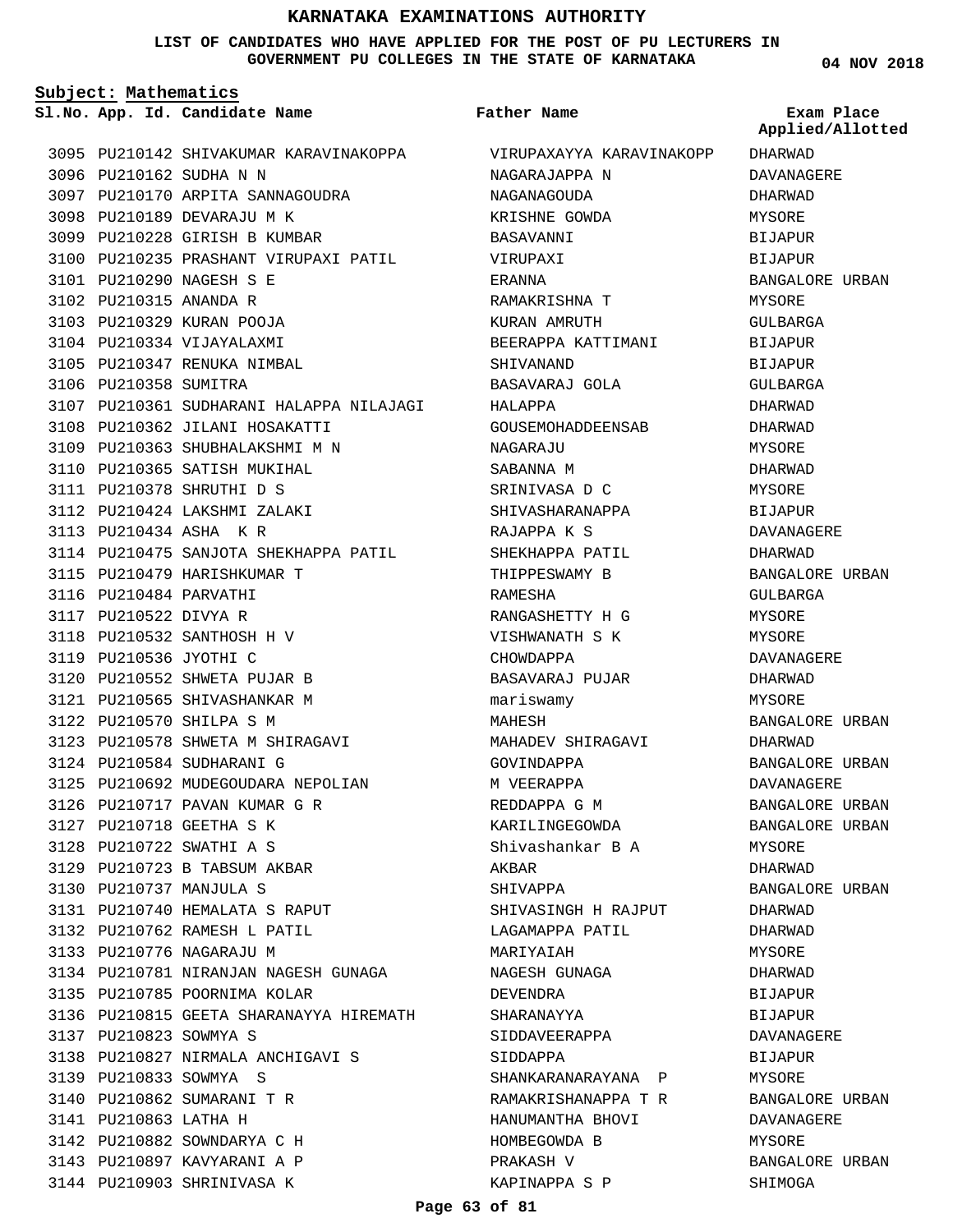**LIST OF CANDIDATES WHO HAVE APPLIED FOR THE POST OF PU LECTURERS IN GOVERNMENT PU COLLEGES IN THE STATE OF KARNATAKA**

**04 NOV 2018**

| Subject: Mathematics |                        |                                                                     |                         |                                |
|----------------------|------------------------|---------------------------------------------------------------------|-------------------------|--------------------------------|
|                      |                        | Sl.No. App. Id. Candidate Name                                      | Father Name             | Exam Place<br>Applied/Allotted |
|                      | 3145 PU210905 ANIL     |                                                                     | GOVIND                  | GULBARGA                       |
|                      |                        | 3146 PU210922 THANUJA B                                             | BASAVARAJAPPA M         | DAVANAGERE                     |
|                      |                        | 3147 PU210945 MANJUNATH                                             | SHIVAYYA SOPPIMATH      | DHARWAD                        |
|                      |                        | 3148 PU210952 PADMAJA E                                             | HANUMANTHAPPA GC        | GULBARGA                       |
|                      |                        | 3149 PU210985 MANJUNATHA K H                                        | HANUMANTHARAYAPPA N     | BANGALORE URBAN                |
|                      | 3150 PU211034 PAVAN    |                                                                     | HANNUSINGH              | GULBARGA                       |
|                      |                        | 3151 PU211083 PRAVEENKUMAR                                          | PUTTARAJ                | GULBARGA                       |
|                      | 3152 PU211144 RASHMI K |                                                                     | KUMAR S V               | SHIMOGA                        |
|                      |                        | 3153 PU211176 FAIYAZ AHMED NAZEERAHMED INAMDAR NAZEER AHMED INAMDAR |                         | MANGALORE                      |
|                      |                        | 3154 PU211186 SRIDEVI A                                             | ANANDA MURTHY K M       | MYSORE                         |
|                      |                        | 3155 PU211188 PRIYANKA PARASHARAM KARAMBALKAR PARASHARAM            |                         | DHARWAD                        |
|                      |                        | 3156 PU211222 MANJU H R                                             | ramegowda               | BANGALORE URBAN                |
|                      |                        | 3157 PU211226 HANUMANTHARAYAPPA                                     | MUDDANNA                | BANGALORE URBAN                |
|                      |                        | 3158 PU211233 BASAVA RAJA M C                                       | CHIKKANNA               | BANGALORE URBAN                |
|                      |                        | 3159 PU211236 CHOWDA REDDY N                                        | NARANAYA SWAMY          | BANGALORE URBAN                |
|                      |                        | 3160 PU211241 CHANDRASHEKAR Y                                       | YALLAPPA                | BANGALORE URBAN                |
|                      |                        | 3161 PU211244 SUBRAMANI V N                                         | VENKATESHAPPA P         | BANGALORE URBAN                |
|                      |                        | 3162 PU211249 BHAGYASHREE BHOJAKAR                                  | BALASAB                 | DHARWAD                        |
|                      |                        | 3163 PU211253 MANJULA T                                             | THIRUKANNA G            | BANGALORE URBAN                |
|                      |                        | 3164 PU211258 CHANNABASAPPA G B                                     | <b>BOMMANNA</b>         | DAVANAGERE                     |
|                      |                        | 3165 PU211274 SHARANAPPA                                            | MALLIKARJUN BOROTI      | GULBARGA                       |
|                      |                        | 3166 PU211275 MAMATHA T H                                           | HONNAPPA                | DAVANAGERE                     |
|                      |                        | 3167 PU211289 SACHIN BIDAVE                                         | UMAKANT                 | GULBARGA                       |
|                      |                        | 3168 PU211293 SANJEEV KUMAR                                         | SUBHASH                 | GULBARGA                       |
|                      |                        | 3169 PU211300 SABIHA BANU BADEBADE                                  | MOHAMMED HAFIZ BADEBADE | DHARWAD                        |
|                      |                        | 3170 PU211305 MANOKUMARA M P                                        | PUTTASWAMYGOWDA         | MYSORE                         |
|                      | 3171 PU211338 CHAITAN  |                                                                     | NEEELAKANTHAYAA         | GULBARGA                       |
|                      | 3172 PU211392 DEEPIKA  |                                                                     | RAMACHANDRARAO          | GULBARGA                       |
|                      |                        | 3173 PU211406 RAMESH P R                                            | RAMAPPA P B             | BANGALORE URBAN                |
|                      |                        | 3174 PU211419 LAYIKASANA H ALMEL                                    | ABDUL HAMEED H ALMEL    | GULBARGA                       |
|                      |                        | 3175 PU211459 SHWETHA MP                                            | MUNISWAMY M             | BANGALORE URBAN                |
|                      |                        | 3176 PU211478 NANDINI BAI RS                                        | SHANKARSINGH R          | BANGALORE URBAN                |
|                      |                        | 3177 PU211498 VISHWANATHA U B                                       | BHOJAPPA U              |                                |
|                      |                        |                                                                     | RANGANAYAKA             | DAVANAGERE                     |
|                      |                        | 3178 PU211550 MAMATHA R                                             |                         | MYSORE                         |
|                      |                        | 3179 PU211595 SUJATA PATIL                                          | SUBHASAGOUDA            | DHARWAD                        |
|                      |                        | 3180 PU211596 AZMEEN RAZAK KOLHAR                                   | RAZAK KOLHAR            | BIJAPUR                        |
|                      |                        | 3181 PU211608 SAVITRI ASHOK MALAGOUDAR                              | ASHOK                   | DHARWAD                        |
|                      |                        | 3182 PU211611 SUJATHA H Y                                           | YOGEESH H O             | MYSORE                         |
|                      |                        | 3183 PU211668 NANDINI C B                                           | BHEEMANNA C             | DAVANAGERE                     |
|                      |                        | 3184 PU211669 MAHENDRA G M                                          | MALLIKARJUNA G T        | DAVANAGERE                     |
|                      |                        | 3185 PU211672 GURUPRASADPATEL                                       | CHANNABASAVANAGOWDA P   | DAVANAGERE                     |
|                      |                        | 3186 PU211718 MANJUNATH K L                                         | Lakshman                | BANGALORE URBAN                |
|                      |                        | 3187 PU211723 RANGASWAMY T                                          | LATE THIPPERUDRAPPA     | DAVANAGERE                     |
|                      |                        | 3188 PU211733 SANGANAND M R                                         | MARUTI                  | GULBARGA                       |
|                      |                        | 3189 PU211775 SIDAMALLAPPA HANDI                                    | BHIMARAY                | BIJAPUR                        |
|                      |                        | 3190 PU211820 VEERARAJU                                             | B RAGHANNASHETTY        | GULBARGA                       |
|                      |                        | 3191 PU211827 PRATHAP S P                                           | PRABHUSWAMY             | MYSORE                         |
|                      |                        | 3192 PU211832 SAVITHA K                                             | VENUGOPALA K            | MANGALORE                      |
|                      |                        | 3193 PU211887 RAJESHA Y B                                           | BOREGOWDA               | MYSORE                         |
|                      |                        | 3194 PU211894 SAVITHA VADIGARAJGARI                                 | DODDAYYA                | BANGALORE URBAN                |

#### **Page 64 of 81**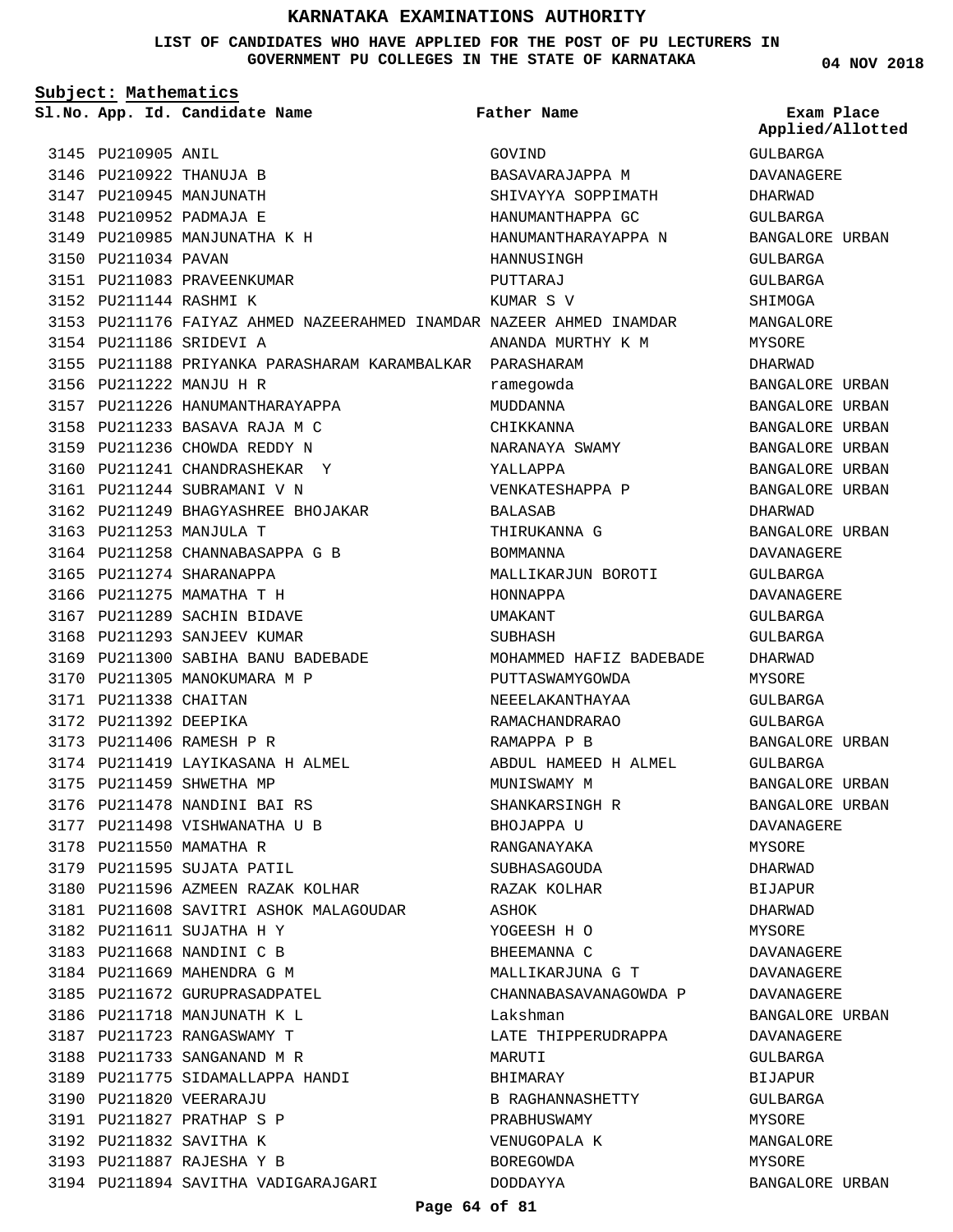#### **LIST OF CANDIDATES WHO HAVE APPLIED FOR THE POST OF PU LECTURERS IN GOVERNMENT PU COLLEGES IN THE STATE OF KARNATAKA**

**04 NOV 2018**

| Subject: Mathematics |                        |                                         |                           |                  |
|----------------------|------------------------|-----------------------------------------|---------------------------|------------------|
|                      |                        | Sl.No. App. Id. Candidate Name          | <b>Father Name</b>        | Exam Place       |
|                      |                        |                                         |                           | Applied/Allotted |
|                      |                        | 3195 PU211896 PRAMILA DESAI             | RUDRAGOUDA                | DHARWAD          |
|                      |                        | 3196 PU211906 ANNAPURNA PATIL           | SHIVANAND                 | DHARWAD          |
|                      |                        | 3197 PU211917 MADHU H B                 | BASAVARAJU                | MYSORE           |
|                      |                        | 3198 PU211978 CHAITHRA S                | SHANKARACHAR              | SHIMOGA          |
|                      | 3199 PU211984 DEEPIKA  |                                         | VEERASHETTY               | GULBARGA         |
|                      |                        | 3200 PU211988 CHIDANANDA BJ             | JAYAPPA                   | MYSORE           |
|                      |                        | 3201 PU212025 GANGADHAR PATIL           | ASHOK KUMAR               | GULBARGA         |
|                      |                        | 3202 PU212028 SHANKAR MATOLI MALLAPPA   | MALLAPPA                  | <b>BIJAPUR</b>   |
|                      |                        | 3203 PU212041 VINOD KUMAR V             | VENKATASWAMY N            | BANGALORE URBAN  |
|                      |                        | 3204 PU212084 VINUTHA M K               | MALATHESHAPPA M KURUBAR   | DHARWAD          |
|                      | 3205 PU212130 MALA K   |                                         | KRISHNAPPA                | BANGALORE URBAN  |
|                      |                        | 3206 PU212160 ALIYA PARVEEN             | SADIQ ALI                 | GULBARGA         |
|                      | 3207 PU212165 ANITA    |                                         | CHIDANANDA CHOUDRI        | GULBARGA         |
|                      |                        | 3208 PU212166 KAVITA HUBBALLI           | VEERANNA                  | DHARWAD          |
|                      | 3209 PU212175 PALLAVI  |                                         | BHIMARAYA GOUDA           | GULBARGA         |
|                      | 3210 PU212178 SOWMYA V |                                         | VENKATACHALA N            | BANGALORE URBAN  |
|                      |                        | 3211 PU212227 JAVERIYA BANU             | ABDUL SATTAR              | SHIMOGA          |
|                      |                        | 3212 PU212257 JAYASHREE S               | SHANTHARAJU P             | BANGALORE URBAN  |
|                      |                        | 3213 PU212299 SANTHOSH KUMAR M B        | BHARAMANAGOUDA H          | DAVANAGERE       |
|                      |                        | 3214 PU212319 SHREEDEVI T               | Mahabaleshwara Bhat T     | BANGALORE URBAN  |
|                      |                        | 3215 PU212360 ANILKUMAR M R             | RAVIKUMAR                 | BANGALORE URBAN  |
|                      |                        | 3216 PU212383 SHEETAL MALI              | DUNDAPPA                  | DHARWAD          |
|                      |                        | 3217 PU212393 POOJA B R                 | Rangashetty               | MYSORE           |
|                      |                        | 3218 PU212414 PRAKASHA S M              | Mayigaiah                 | MYSORE           |
|                      |                        | 3219 PU212434 KHIZER INTESAR            | MD ABSAR KHAN             | GULBARGA         |
|                      |                        | 3220 PU212448 VIDYA NANDAKUMAR PATIL    | NANDAKUMAR MALLAPPA PATIL | DHARWAD          |
|                      |                        | 3221 PU212458 ASHWINI KONAPPANAVAR      | UMESH                     | SHIMOGA          |
|                      |                        | 3222 PU212488 RAVIKIRAN A               | ASHWATHANARAYANAPPA H R   | BANGALORE URBAN  |
|                      | 3223 PU212516 BAHUBALI |                                         | KALLAPPA                  | DHARWAD          |
|                      |                        | 3224 PU212575 PUSHPA MAHABALESHWAR KARI | MAHABALESHWAR             | DHARWAD          |
|                      |                        | 3225 PU212598 LEELAVATHI D B            | BETTASWAMY                | BANGALORE URBAN  |
|                      |                        | 3226 PU212599 PALLAVI R                 | rangaiah k                | BANGALORE URBAN  |
|                      | 3227 PU212622 MAYADEVI |                                         | SHAMARAYA GOUDA           | GULBARGA         |
|                      |                        | 3228 PU212627 GEETHA T B                | BHEEMAIAH T P             | MYSORE           |
|                      |                        | 3229 PU212638 ANNAPURNA C H             | HONNEGOWDA                | BANGALORE URBAN  |
|                      |                        | 3230 PU212650 MADHUSUDHAN S             | SHIVANNA                  | <b>MYSORE</b>    |
|                      | 3231 PU212652 SANDEEP  |                                         | ASHOKRAO                  | GULBARGA         |
|                      | 3232 PU212670 SAPNA    |                                         | Mallinath                 | GULBARGA         |
|                      |                        | 3233 PU212719 SANNA HUSAINI             | DODDA MUDAKKAPPA          | GULBARGA         |
|                      |                        | 3234 PU212723 JEEVAN A R                | RAMAKRISHNA A N           | MYSORE           |
|                      | 3235 PU212726 SHRUTI B |                                         | SUDHA B                   | DAVANAGERE       |
|                      |                        | 3236 PU212740 DHANYA RAO                | KRISHNA RAO               | MANGALORE        |
|                      | 3237 PU212746 NAGESH S |                                         | SHIVALINGAM               | MYSORE           |
|                      |                        | 3238 PU212747 SOWMYA P S                | SWAMYGOWDA                | MYSORE           |
|                      |                        | 3239 PU212786 SHIVAKUMAR K H            | HUCHAGANGAIAH             | BANGALORE URBAN  |
|                      |                        | 3240 PU212826 MAHALAKSHMI K B           | BALAKRISHNA K R           | BANGALORE URBAN  |
|                      |                        | 3241 PU212833 GOWTHAMI S E              | ESHANNA S R               | DAVANAGERE       |
|                      |                        | 3242 PU212836 THEJASWINI C              | CHANDRAIAH                | BANGALORE URBAN  |
|                      | 3243 PU212859 SRIDEVI  |                                         | PANDURANG                 | GULBARGA         |
|                      |                        | 3244 PU212889 ANITHA S G                | GURUMURTHAPPA S           | DAVANAGERE       |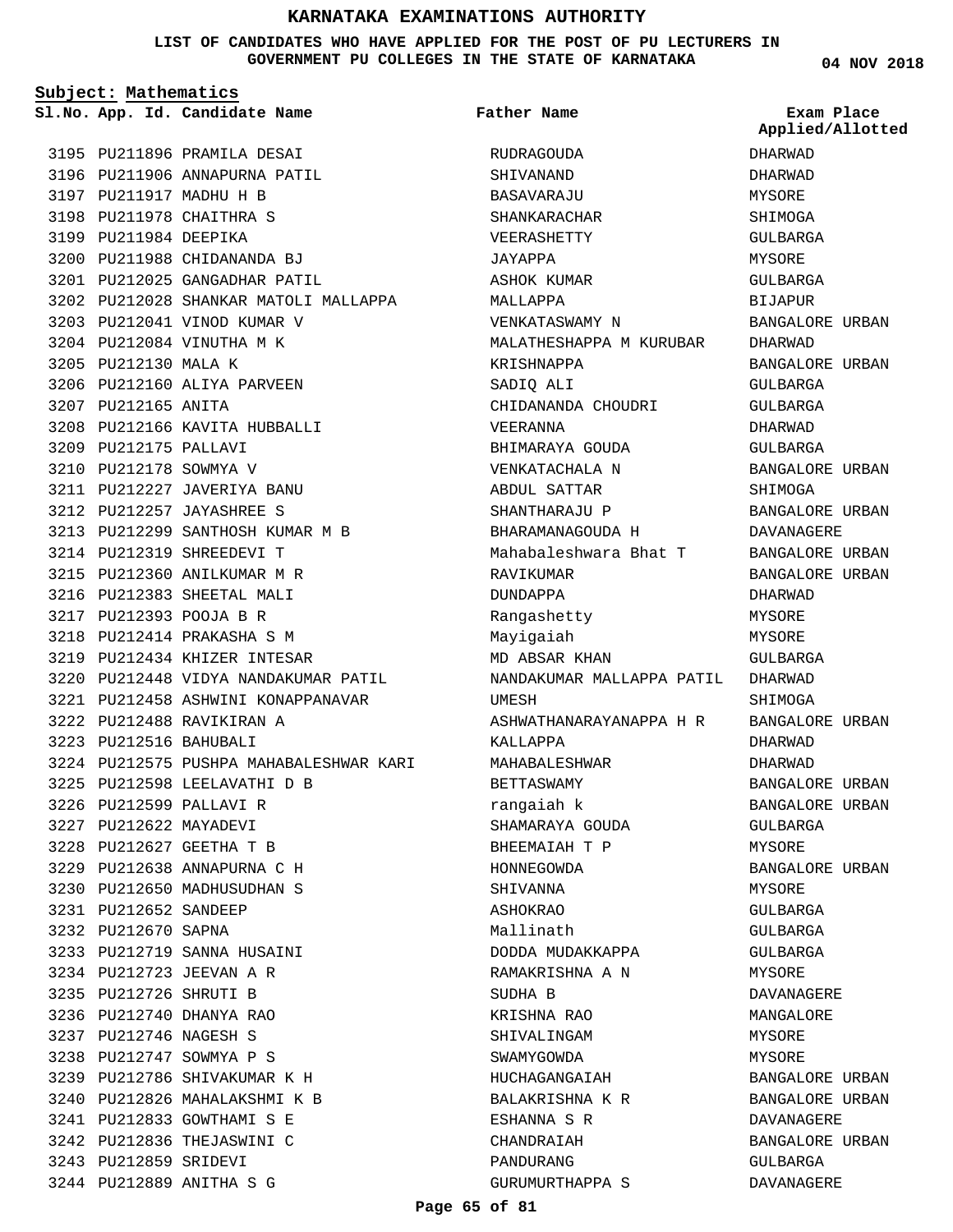#### **LIST OF CANDIDATES WHO HAVE APPLIED FOR THE POST OF PU LECTURERS IN GOVERNMENT PU COLLEGES IN THE STATE OF KARNATAKA**

**Subject: Mathematics**

**Father Name**

**04 NOV 2018**

|                        | Sl.No. App. Id. Candidate Name           | Father Name              | Exam Place<br>Applied/Allotted |
|------------------------|------------------------------------------|--------------------------|--------------------------------|
|                        | 3245 PU212898 VASUDHA B S                | SIDRAMAPPA B             | SHIMOGA                        |
|                        | 3246 PU212910 RAGHAVENDRA                | KANTEPPA                 | GULBARGA                       |
|                        | 3247 PU212918 MARUTI M                   | MANJAPPA                 | DHARWAD                        |
|                        | 3248 PU212920 PALLAVI S                  | N Subramani              | BANGALORE URBAN                |
| 3249 PU212924 ANITHA M |                                          | GOUDAJJA M               | DAVANAGERE                     |
|                        | 3250 PU212959 SANTOSH KITTUR             | GOVINDARADDI             | DHARWAD                        |
| 3251 PU212962 ALICE D  |                                          | DEVADASS J               | BANGALORE URBAN                |
|                        | 3252 PU212974 MANJUNATHA H N             | NEELAKANTAPPA            | MYSORE                         |
|                        | 3253 PU213003 MOHAMMED IRFAN HONNYAL     | <b>BANDANAWAZ</b>        | <b>BIJAPUR</b>                 |
|                        | 3254 PU213020 MAHANTESH                  | RUDRAPPA                 | GULBARGA                       |
|                        | 3255 PU213042 PRAVEEN IRAPPA CHANDARAGI  | IRAPPA                   | DHARWAD                        |
|                        | 3256 PU213047 SIDDARTH MAGADUM           | APPANNA                  | BIJAPUR                        |
|                        | 3257 PU213062 MAHESH BIRADAR             | NIRANJAPPA BIRADAR       | GULBARGA                       |
|                        | 3258 PU213128 MOHAMMEDSAMIR N KITTUR     | NAZEERAHMED              | DHARWAD                        |
|                        | 3259 PU213156 NASREENTAJ R TAHASILDAR    | RAFEEAHAMED              | DHARWAD                        |
|                        | 3260 PU213162 MALLIKARJUN ANEHOSUR       | AYYAPPA                  | BIJAPUR                        |
|                        | 3261 PU213184 KRISHNA MURTHY K T         | THOTAPPA K B             | MYSORE                         |
|                        | 3262 PU213199 SAVITA MALUR               | BASAVARAJ                | <b>BIJAPUR</b>                 |
|                        | 3263 PU213220 SURYAPRAKASH NAROTE        | SHIVAJIRAO NAROTE        | GULBARGA                       |
|                        | 3264 PU213221 RANJITHA A K               | KUMARA                   | MYSORE                         |
|                        | 3265 PU213241 SHRIDEVI S HARTI           | SHEKHARAPPA              | <b>BIJAPUR</b>                 |
| 3266 PU213268 PRATIMA  |                                          | ROHIDAS                  | GULBARGA                       |
|                        | 3267 PU213280 ANILKUMAR                  | DEVINDRAPPA              | GULBARGA                       |
|                        | 3268 PU213299 HANAMANT MARALAPPANAVAR    | SHANTAVVA                | DHARWAD                        |
|                        | 3269 PU213305 SARANYA N                  | SREENATH N               | BANGALORE URBAN                |
|                        | 3270 PU213307 SHANKARLEELA YAMANAPPA     | RENUKADEVI               | <b>BIJAPUR</b>                 |
| 3271 PU213317 DEEPIKA  | NEERALAKERI                              | SHANKARRAO MISKIN        | BANGALORE URBAN                |
|                        | 3272 PU213352 SUGANDHA HANAMANTRAO DESAI | HANAMATRAO DESAI         | DHARWAD                        |
|                        | 3273 PU213380 SHWETARANI KANNUR          | MURIGEPPA                | <b>BIJAPUR</b>                 |
|                        | 3274 PU213384 PRINCY MERCY PINTO         | ANTONY PATRICK PINTO     | MANGALORE                      |
| 3275 PU213409 RAMYA R  |                                          | RAJKUMAR K               | BANGALORE URBAN                |
| 3276 PU213426 SWATI    |                                          | SIDDHARAM SAVALI         | GULBARGA                       |
|                        | 3277 PU213427 SANTOSH SULIBHAVI          | VAMAN                    | DHARWAD                        |
|                        | 3278 PU213428 GIRISH L M                 | MRUTHYUNJAYA L G         | BANGALORE URBAN                |
|                        | 3279 PU213436 ROHAN SURESH ASTEKAR       | SURESH                   | DHARWAD                        |
|                        | 3280 PU213480 HEENA NAZ M SORAB          | MOHAMMED ALI JINNA SORAB | BANGALORE URBAN                |
|                        | 3281 PU213491 BELLEPPA JATTAGI           | YALAGURAPPA              | <b>BIJAPUR</b>                 |
|                        | 3282 PU213494 PAVANKUMAR                 | NAGAPPA NAIKODI          | GULBARGA                       |
|                        | 3283 PU213502 TEJASWINI B S              | SWAMY NAYAKA             | MYSORE                         |
|                        | 3284 PU213513 KHAJA MOINUDDIN            | IMAM HUSSAIN             | GULBARGA                       |
|                        | 3285 PU213529 ANUSUNDARA RANI K          | KALIYAPPAN A             | BANGALORE URBAN                |
|                        | 3286 PU213538 NAGARAJA HR                | RAGHU HR                 | BANGALORE URBAN                |
|                        | 3287 PU213554 SUKANYA MP                 | Parameshwarappa M        | BANGALORE URBAN                |
| 3288 PU213563 SUHASINI |                                          | VASUDEVA D ACHARY        | MANGALORE                      |
|                        | 3289 PU213603 HARINATHA REDDY N          | NARASIMHA REDDY          | BANGALORE URBAN                |
|                        | 3290 PU213605 MANJUNATH MUDDALAPURAM     | RAJASEKHAR M             | DHARWAD                        |
|                        | 3291 PU213608 ASHWINI S                  | Shivanna B               | BANGALORE URBAN                |
|                        | 3292 PU213614 SHILADHAR PAWAR            | <b>BABU</b>              | BIJAPUR                        |
|                        | 3293 PU213633 HANUMANTHA H               | HALAPPA                  | DAVANAGERE                     |
|                        |                                          |                          |                                |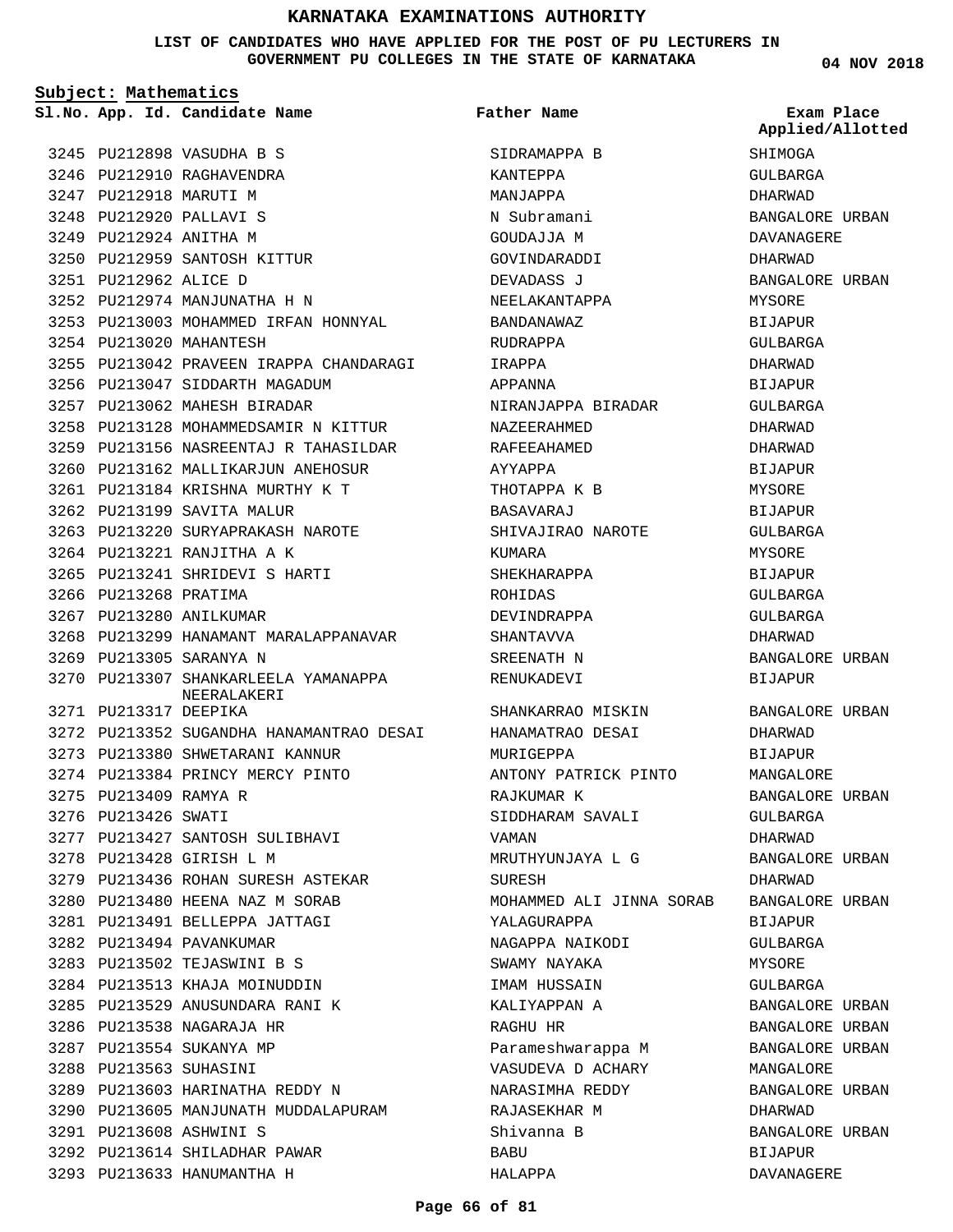#### **LIST OF CANDIDATES WHO HAVE APPLIED FOR THE POST OF PU LECTURERS IN GOVERNMENT PU COLLEGES IN THE STATE OF KARNATAKA**

**Subject: Mathematics**

3294 PU213635 KAVYA G

3299 PU213668 KAVITHA Y 3300 PU213671 RAHIMAN SAB K

PU213692 CHANDRAKALA G T 3302

3310 PU213847 MAQSOOD AHMED

PU213849 PARAMESWARAPPA H M 3311

3316 PU213929 PARVATI BANAKARA

PU214030 MANJUNATHA H M 3321

3323 PU214042 JATTEPPA HALIMANI PU214043 HEENA FIRDOSE 3324 3325 PU214048 SUSHMA KHAWAST

PU214137 SHIVABASAMMA HIREMATH 3329 3330 PU214139 SAVITHA WADAKANNAVAR

3318 PU213957 VISHWANATH HOMBALI

3309 PU213836 MAHANANDA BALAPPA JAGANURI

3301 PU213679 ASHWINI

3303 PU213702 AMREEN M 3304 PU213722 PRAKASHA B 3305 PU213732 JYOTI YALAJERI 3306 PU213758 JITHENDRA K N

3307 PU213760 ANJALI 3308 PU213830 SUJATA

PU213866 RENUKA D 3312 PU213881 PRABHU RAO 3313 3314 PU213886 MANJUNATHA T PU213889 BHAVYA AV 3315

3317 PU213936 SARASWATHI

3319 PU213975 DIVYA S 3320 PU213992 UMADEVI

3322 PU214039 DIVAKARA

3326 PU214049 SHWETHA M 3327 PU214081 RUBIYA M PU214104 SUCHITA GOUDA 3328

3331 PU214149 AMBIKA

3342 PU214384 JYOTI

3332 PU214187 SUSHILKUMAR PU214221 PREMA D E 3333 3334 PU214268 LATHA R

3336 PU214290 ZIA TASNEEM PU214322 RAMYA N S 3337 PU214346 PRAMODA S A 3338 3339 PU214347 RAVICHANDRAN 3340 PU214368 ARCHANA M PU214382 BHARATHI A 3341

3343 PU214406 K SHRINIDHI THANTRY

**App. Id. Candidate Name Sl.No. Exam Place**

PU213637 JAYASHEELA S 3295 3296 PU213654 LINGARAJU K S 3297 PU213660 SHAILA M MALAGOND 3298 PU213662 MALLIKARJUN REDDY **Father Name**

PU214289 VIJAYALAKSHMI NAGARAJ KATTIMANI NAGARAJ 3335 GANGAIAH SHIVANNA M SIDDESHA MAHADEVAPPA M MALAGOND SHARANAPPAGOUDA ULIVAPPA Y Pakruddin Sab K ANNEPPA THIMMANNA G K M SHABBER PASHA BASAVARAJAPPA R BHEEMAPPA NIRANJANACHAR BHAGAWAN Udaykumar BALAPPA S JAGANURI SHAIK AHMED MALIYADDA VIRUPAKSHAPPA D Ghaleppa THIPPAIAH VENKATARAMU AR SHIVALINGAPPA AMBANNA REVANAPPA SANJEEVA shivaraj MAHADEVA PRAKASHA BHUTALASIDDA MEER FAROOQ ALI KHURESHI BANGALORE URBAN BASAVARAJ MALLAPPA M N MAHABUBSAHEB NAGAPPA GADIGAYYA BASAVARAJ VAIJINATH KISHANRAO BIRADAR ESHWARAPPA D C RAMAIAH MOHAMMED NAIMATULLAH SOMATAH N L AJJANAGOUDA S SURYANARAYANA Manjappa U H ADISHESHA RAJU S MATTI HANIPANNA K SUBRAMANYA THANTRY

**04 NOV 2018**

**Applied/Allotted**

MYSORE

MYSORE MYSORE BIJAPUR GULBARGA BANGALORE URBAN DAVANAGERE GULBARGA BANGALORE URBAN BANGALORE URBAN DAVANAGERE **BIJAPUR** SHIMOGA GULBARGA GULBARGA DHARWAD GULBARGA **SHIMOGA** DHARWAD GULBARGA BANGALORE URBAN MYSORE MANGALORE GULBARGA DHARWAD BANGALORE URBAN GULBARGA MYSORE BANGALORE URBAN BIJAPUR DAVANAGERE MYSORE DAVANAGERE BANGALORE URBAN BANGALORE URBAN DHARWAD GULBARGA GULBARGA MYSORE MYSORE DHARWAD GULBARGA BANGALORE URBAN DAVANAGERE MYSORE SHIMOGA MYSORE BANGALORE URBAN MANGALORE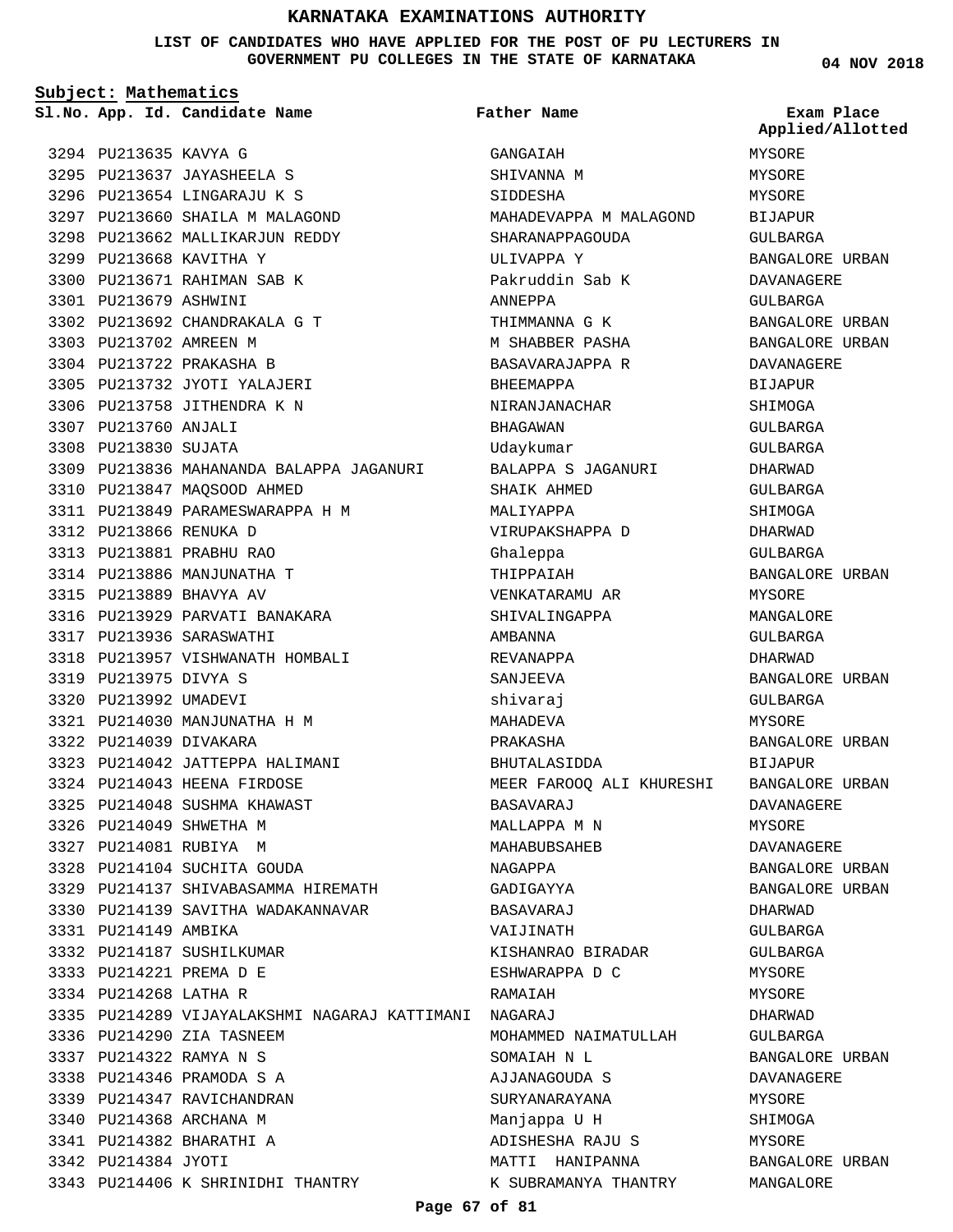**LIST OF CANDIDATES WHO HAVE APPLIED FOR THE POST OF PU LECTURERS IN GOVERNMENT PU COLLEGES IN THE STATE OF KARNATAKA**

> MOHAN RAO KAMBLE RAMACHANDRAPPA R

**Father Name**

**Subject: Mathematics**

**App. Id. Candidate Name Sl.No. Exam Place**

3344 PU214407 ASHWINI 3345 PU214420 AMRUTHA M R 3346 PU214438 VINUTHA R 3347 PU214507 MAHESHA N PU214518 ASHA RAMACHANDRA HEGDE 3348 3349 PU214543 ROOPA N 3350 PU214563 MAHESH N R 3351 PU214565 DEEPA DEVADIGA 3352 PU214574 SIDDHARAMESHWAR SAJJAN 3353 PU214590 RAGHAVENDRA GURADDI 3354 PU214627 GOVINDARAJU S 3355 PU214696 AMRUTHA G K 3356 PU214763 ANITHA H V 3357 PU214792 MALLAPPA GORAVAR PU214826 SHRUTHI B S 3358 3359 PU214830 SUDHARSHANA B P 3360 PU214831 JAYASHREE PU214851 LEELA D S 3361 3362 PU214883 ASMA FATIMA 3363 PU214919 SANTOSHA GOWDA 3364 PU214993 SHIVANNA NAIKA N 3365 PU215011 HAJARA BEGUM 3366 PU215013 SHWETHA B E 3367 PU215032 YASHASWINI R 3368 PU215090 LAVANYA R K 3369 PU215120 RAJESHWARI S HOOLIKATTI 3370 PU215138 PRIYA CHOUDANNAVAR PU215159 SHRUTHI S G 3371 3372 PU215164 MANGALA V 3373 PU215166 ANITHA K P 3374 PU215169 HANAMANT TELI 3375 PU215214 PAVITHRA K 3376 PU215223 A PRIYANKA 3377 PU215231 MAHESHA H 3378 PU215252 VIDYARANI SOPPI MATHADA 3379 PU215264 ROOPA B R 3380 PU215265 DIVYASHREE T M PU215270 ANITHA C 3381 3382 PU215277 KAVYA KD 3383 PU215280 PRADEEPAKUMAR 3384 PU215283 BIBI AYESHA 3385 PU215285 BHAVANA HEGDE 3386 PU215294 PRAVEEN KULAGOD 3387 PU215341 KAVYA J C 3388 PU215442 M S KARIBASAVARAJA PU215462 NANDA KUMAR B J 3389 3390 PU215467 CHANDRAKUMAR K S PU215474 SHOBHA C N 3391 3392 PU215475 SHREELAKSHMI R N 3393 PU215480 PRIYA HANCHINAMANI

Raghuramaiah NEELAIAH RAMACHANDRA HEGDE BHARMAIAH N RAVINDREGOWDA N M NARAYAN DEVADIGA DODDAPPA ASHOK SRINIVASA KRISHNAMURTHY G N VENKATASWAMY D MAILARAPPA SHEEKAPPA PUTTAPPA B S MALLAPPA T SHIVANNA D S MD YOUSUF NAGAPPA NANJANAIKA SHAIK HUSSAIN ESWARAPPA RAMACHANDRA K RADHAKRISHNA N SAHADEVAPPA HOOLIKATTI BASAVARAJ GURUMURTHY M VEERANNA K PUTTAIAH K GURULING KRISHNEGOWDA N AMARAGUNDAPPA YOGARAJ SHAMBHULINGAIAH S M **SAKAMMA** SHIVAYOGISHWARASWAMY CHANDRAPPA N DHARMESH SHIVASHANKRAPPA BENNIHAL MOHAMED TAHIR BASHA C LOKESH MARUTI Chikkanna J N M SANGAPPA JAYAPPA B K SHIVAIAH NARASIMHAMURTHY RAMANNA H P VIJAYKUMAR

**04 NOV 2018**

GULBARGA MYSORE BANGALORE URBAN MYSORE SHIMOGA BANGALORE URBAN MYSORE MANGALORE DHARWAD BIJAPUR MYSORE SHIMOGA BANGALORE URBAN DAVANAGERE DAVANAGERE SHIMOGA DAVANAGERE **MYSORE** GULBARGA DHARWAD MYSORE GULBARGA DAVANAGERE MYSORE BANGALORE URBAN DHARWAD DHARWAD SHIMOGA DAVANAGERE MANGALORE DHARWAD MYSORE GULBARGA DAVANAGERE MYSORE **SHIMOGA** SHIMOGA SHIMOGA MYSORE DHARWAD BANGALORE URBAN SHIMOGA BIJAPUR BANGALORE URBAN **DAVANAGERE** BANGALORE URBAN BANGALORE URBAN BANGALORE URBAN BANGALORE URBAN DHARWAD **Applied/Allotted**

**Page 68 of 81**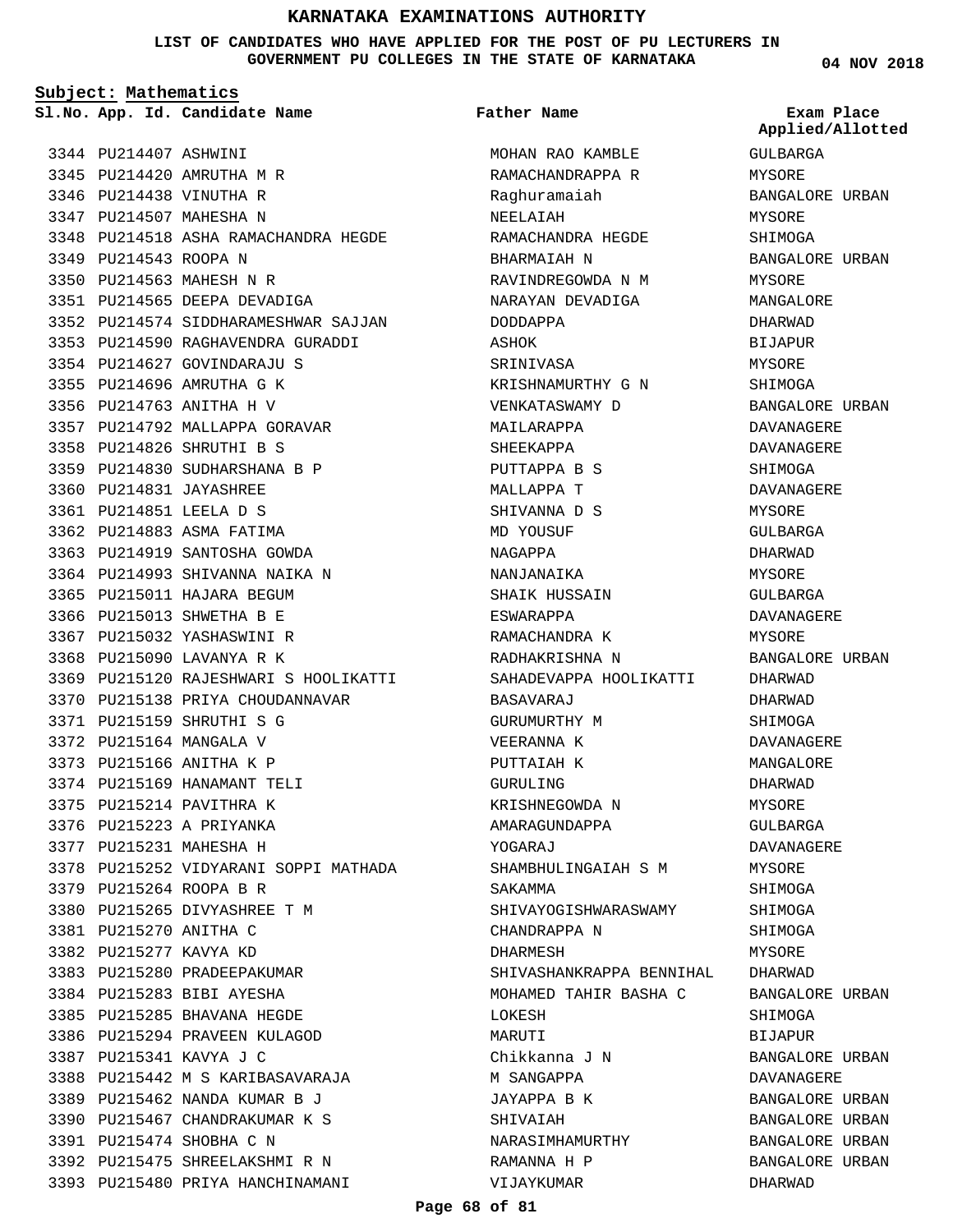#### **LIST OF CANDIDATES WHO HAVE APPLIED FOR THE POST OF PU LECTURERS IN GOVERNMENT PU COLLEGES IN THE STATE OF KARNATAKA**

**04 NOV 2018**

| Subject: Mathematics |                        |                                                                      |                          |                                |
|----------------------|------------------------|----------------------------------------------------------------------|--------------------------|--------------------------------|
|                      |                        | Sl.No. App. Id. Candidate Name                                       | Father Name              | Exam Place<br>Applied/Allotted |
|                      |                        | 3394 PU215500 PARVEENAKTAR M THARTHARI                               | MOHIDINSAHEB G THARTHARI | DHARWAD                        |
|                      |                        | 3395 PU215508 HAVERI SHAMAKUMAR                                      | BASAVARAJAPPA            | DHARWAD                        |
|                      |                        | 3396 PU215512 ANANTHA PRASAD B                                       | Balachandra B            | MANGALORE                      |
|                      |                        | 3397 PU215525 SAMREENROOHI                                           | MUKTHAR PASHA            | BANGALORE URBAN                |
|                      | 3398 PU215553 SHILPA H |                                                                      | Harishkumar              | BANGALORE URBAN                |
|                      |                        | 3399 PU215583 MALASHRI BADIGER                                       | MAHADEVAPPA              | BIJAPUR                        |
|                      |                        | 3400 PU215589 MATHAPATI CHITRALEKHA GURUBASAYYAMATHAPATI GURUBASAYYA | MURUGAYYA                | BIJAPUR                        |
|                      |                        | 3401 PU215601 SHILPA BIRADAR                                         | UMAKANT RAO BIRADAR      | GULBARGA                       |
|                      | 3402 PU215604 SRIDHAR  |                                                                      | HANMANTH RAO             | GULBARGA                       |
|                      |                        | 3403 PU215606 SUJATHA DHANPALSHETTY DEVOOR                           | DHANPAN DEVOOR           | SHIMOGA                        |
|                      |                        | 3404 PU215628 KUMARA PRASAD H G                                      | GOOLAPPA                 | MYSORE                         |
|                      |                        | 3405 PU215634 BEERESHA D K                                           | Krishnegowda D K         | BANGALORE URBAN                |
|                      | 3406 PU215645 HEMA M N |                                                                      | NAGALINGEGOWDA M L       | MYSORE                         |
|                      |                        | 3407 PU215651 MANASA M J                                             | <b>JANAKIRAM M S</b>     | BANGALORE URBAN                |
|                      |                        | 3408 PU215668 BHAGYALAKSHMI P                                        | SHANKRAIAH P             | BANGALORE URBAN                |
|                      |                        | 3409 PU215716 PREMA NAGUR                                            | SHEKHARAPPA              | BIJAPUR                        |
|                      |                        | 3410 PU215726 SATEESHA N B                                           | BHEEMAREDDY N H          | DAVANAGERE                     |
|                      |                        | 3411 PU215731 MUBEENA AWATI                                          | RAFIQ AHMED              | BIJAPUR                        |
|                      |                        | 3412 PU215739 PUSHPALATA                                             | MALLIKARJUN              | GULBARGA                       |
|                      |                        | 3413 PU215741 S HARIBABU                                             | L SURYA BABU             | BANGALORE URBAN                |
|                      |                        | 3414 PU215765 SUNITHA C                                              | CHANNEGOWDA              | MYSORE                         |
|                      |                        | 3415 PU215788 SAVITA P PATIL APPASAB                                 | APPASAB                  | BIJAPUR                        |
|                      |                        | 3416 PU215789 USHA REVAN K R                                         | REVANAPPA P C            | DAVANAGERE                     |
|                      |                        | 3417 PU215867 SOWBHAGYA N                                            | NARAYANAPPA C            | BANGALORE URBAN                |
|                      |                        | 3418 PU215868 SHARANABASAPPA KONDAGULI M                             | MALAKAPPA KONDAGULI      | DHARWAD                        |
|                      | 3419 PU215885 SHRUTHI  |                                                                      | HALAPPA                  | SHIMOGA                        |
|                      |                        | 3420 PU215903 MAMATHA M K                                            | KRISHNASWAMY M           | MYSORE                         |
|                      |                        | 3421 PU215922 ANANDA H R                                             | LATE RAMANNA H P         | MYSORE                         |
|                      |                        | 3422 PU215933 RANJITH H H                                            | HALAPPA                  | MYSORE                         |
|                      |                        | 3423 PU215965 RAJAPPA G L                                            | LAKSHMAIAH               | BANGALORE URBAN                |
|                      | 3424 PU216014 KAVYA B  |                                                                      | A BASAVARAJA             | DAVANAGERE                     |
|                      |                        | 3425 PU216030 KIRAN KUMAR A B                                        | BEERAPPA A               | DAVANAGERE                     |
|                      | 3426 PU216035 SINDHU M |                                                                      | MANJUNATHA M             | MYSORE                         |
|                      |                        | 3427 PU216059 VIDYASHREE                                             | chandrakant              | GULBARGA                       |
|                      | 3428 PU216065 MALAPPA  |                                                                      | MALLAPPA                 | GULBARGA                       |
|                      |                        | 3429 PU216075 GURURAJ C SHIPARAMATTI                                 | chandrashekhar           | BIJAPUR                        |
|                      |                        | 3430 PU216126 SUDHA S V                                              | VENKATESHAPPA            | BANGALORE URBAN                |
|                      |                        | 3431 PU216128 REVANSIDDAPPA R SARTHI                                 | RAJAPPA                  | DAVANAGERE                     |
|                      |                        | 3432 PU216138 SUNIL D J                                              | JAYANNA D                | MYSORE                         |
|                      |                        | 3433 PU216151 VEENA PRABHAKAR HEGADE                                 | PRABHAKAR                | BANGALORE URBAN                |
|                      |                        | 3434 PU216163 RAMACHANDRA SAMAGA S                                   | SAMAGA S N               | BANGALORE URBAN                |
|                      |                        | 3435 PU216273 SINDU RASHMI B S                                       | SHANKAR M                | MYSORE                         |
|                      |                        | 3436 PU216274 SUNITHA B O                                            | OBALESHAPPA              | BANGALORE URBAN                |
|                      |                        | 3437 PU216294 VATSALA C T                                            | THIMMARAYAPPA            | BANGALORE URBAN                |
|                      |                        | 3438 PU216297 SUMA RAMAPPA KHANDEPPALAVAR                            | RAMAPPA KHANDEPPALAVAR   | DAVANAGERE                     |
|                      |                        | 3439 PU216314 SHANTU KUMAR G                                         | SUDARSHAN G              | GULBARGA                       |
|                      |                        | 3440 PU216330 DEEPA KUNDARAGI                                        | ramesh kundaragi         | DHARWAD                        |
|                      |                        | 3441 PU216414 VANITHA M S                                            | SOMAPPA                  | BANGALORE URBAN                |
|                      |                        | 3442 PU216416 MANASA M N                                             | NARASEGOWDA N            | MYSORE                         |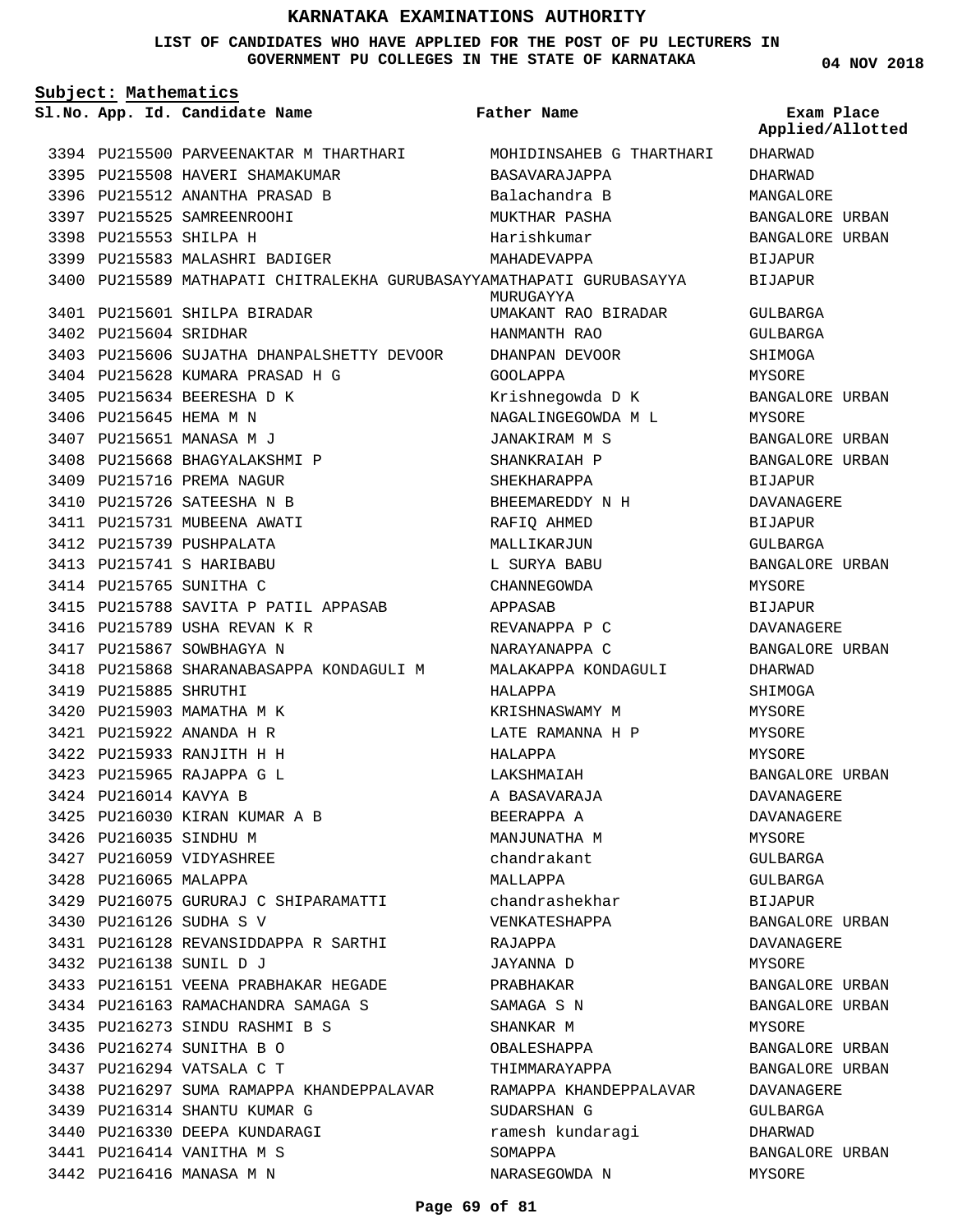**LIST OF CANDIDATES WHO HAVE APPLIED FOR THE POST OF PU LECTURERS IN GOVERNMENT PU COLLEGES IN THE STATE OF KARNATAKA**

**Father Name**

**Subject: Mathematics**

**App. Id. Candidate Name Sl.No. Exam Place**

3443 PU216418 RANGANATHA 3444 PU216465 NAGARATNA 3445 PU216475 ASHOK 3446 PU216513 LAKSHMI M 3447 PU216532 DEEPA PARASHURAM PALKAR 3448 PU216549 MANASA M R 3449 PU216550 USHA M 3450 PU216565 KINKITHA R PU216572 DEEKSHA K R 3451 3452 PU216589 ASHWINI 3453 PU216596 KAVITHA R 3454 PU216621 ASHALATHA A 3455 PU216628 ARCHANA 3456 PU216670 MAMATHA H K 3457 PU216681 ISHWAR BADAMI 3458 PU216687 HANAMANT ARAKERI 3459 PU216706 BHARATHI A 3460 PU216707 ANITHA T M PU216732 DHARMAPPA S B 3461 3462 PU216750 SATHISH KUMAR C 3463 PU216754 RAJU S GOUDAPPAGOL 3464 PU216769 SUNITA DALWAI 3465 PU216772 DEEPTI D KKOTIAN 3466 PU216780 CHANNABASAPPA G B 3467 PU216792 SANTHOSH KUMAR B K 3468 PU216807 SHOBHA NARI 3469 PU216814 MAMATHA N 3470 PU216838 SHIVAKUMAR SWAMY B 3471 PU216854 GEETA KONNUR 3472 PU216860 CHENNARAJU 3473 PU216877 NANJUNDASWAMY B 3474 PU216898 SHWETHA H S 3475 PU216951 J PADMA 3476 PU217003 SHUBHASHREE K S 3477 PU217008 ANUPAMA KADADI 3478 PU217016 NAGAVENI 3479 PU217069 NAGAVENI HIPPARAGI 3480 PU217080 SHILPA J 3481 PU217094 SRINATHA V 3482 PU217108 ROOPA M 3483 PU217109 MAHESH 3484 PU217126 JYOTI PANCHAKSHARAYYA HIREMATH PANCHAKSHARAYYA 3485 PU217130 SANGEETA 3486 PU217152 PANDHARINATH 3487 PU217160 SNEHA KOLAGI 3488 PU217188 NAGARATHNAMMA J 3489 PU217197 GORAVA ARUNAJYOTHI 3490 PU217213 MADHUSUDHANA K H PU217236 NAHEEDA BEGUM M A 3491 3492 PU217237 NARASIMHAMURTHY P N

RAJU C G CHANDRAKANTH MARUTIRAO MAHESH D M PARASHURAM PALKAR REVANASIDDAPPA M MURUGESHAPPA V DYAVAPPA RODDY RATHNAKARA K B VISHWANATA RAMANNA APPANNA NAYAK VEERSHETTY KRISHNA MURTHY H M SANGAPPA BHIMARAY ADISHESHA RAJU S MURUGENDRAPPA BASAVE GOWDA CHELUVAIAH DODDAVVA SURESH DIWAKAR S KOTIAN BOMMANNA K C KUMARA B K ADIVEPPA Nanjappa B BASAVANNA N RAMAKANTH KONNUR MARUTHI BASAVARAJU Shrinivasa H SIDRAMAPPA KUMAR L B SHANMUKHAPPA LAKKAPPA GADEKAR SOMASHEKHAR JNANANANDA VENKATARAVANAPPA V MUNIANJINAPPA KUSHALRAO TIPPANNA BHURALE NARSAPPA JAGANNATH JAVARAIAH NEELAKANTA HALESHAPPA ALLISAB M B NARAYANAPPA P

#### **04 NOV 2018**

**Applied/Allotted**

# BANGALORE URBAN GULBARGA GULBARGA MYSORE DHARWAD DAVANAGERE DAVANAGERE SHIMOGA BANGALORE URBAN GULBARGA DAVANAGERE MANGALORE GULBARGA BANGALORE URBAN DHARWAD DHARWAD MYSORE DAVANAGERE MYSORE MYSORE DHARWAD DHARWAD MANGALORE SHIMOGA DAVANAGERE BIJAPUR BANGALORE URBAN MYSORE DHARWAD GULBARGA MYSORE BANGALORE URBAN GULBARGA SHIMOGA DHARWAD GULBARGA GULBARGA MYSORE BANGALORE URBAN BANGALORE URBAN GULBARGA DHARWAD GULBARGA GULBARGA DHARWAD MYSORE GULBARGA DAVANAGERE DAVANAGERE BANGALORE URBAN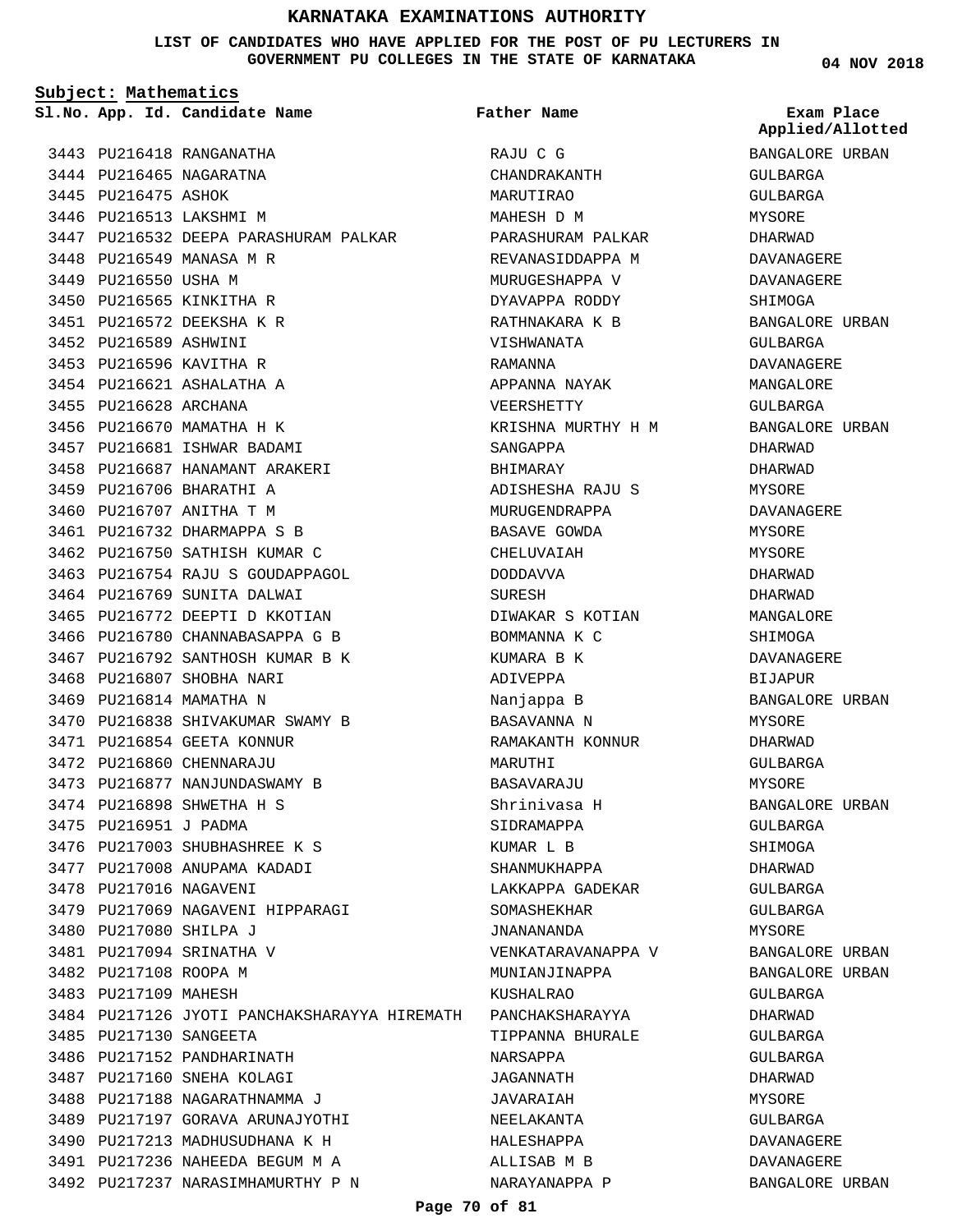**LIST OF CANDIDATES WHO HAVE APPLIED FOR THE POST OF PU LECTURERS IN GOVERNMENT PU COLLEGES IN THE STATE OF KARNATAKA**

**Subject: Mathematics**

**App. Id. Candidate Name Sl.No. Exam Place**

3493 PU217289 MANTHESHWARI D C 3494 PU217320 PUNEETH KUMAR B S 3495 PU217322 SUPRIYA B 3496 PU217326 PUSHPALATHA B G 3497 PU217331 VANISHREE N PATTIHAL PU217347 RAJENDRA H S 3498 3499 PU217421 SHILPA V 3500 PU217426 SURESH 3501 PU217455 SAVITA 3502 PU217484 VINUTHA 3503 PU217516 DEVENDRAIAH K M 3504 PU217527 UMMEAFSHAN PU217578 RAJESHA S S 3505 3506 PU217584 BASAVARAJA 3507 PU217641 NASREEN 3508 PU217648 RASHMI B T 3509 PU217659 SHWETHA J 3510 PU217663 KALAPANA K S 3511 PU217676 GANGAVVA PATIL 3512 PU217691 MANJUNATHA N 3513 PU217692 VANITHA M 3514 PU217700 MALA B B PU217717 RASHMI S L 3515 3516 PU217752 SHRUTI C SURALIHALLI PU217812 SMITHA S R 3517 3518 PU217825 PRASHANTHA B MARIGULAPPANAVAR 3519 PU217850 BHAVYA L 3520 PU217866 JABEEN FAKRUDDIN NADAF PU217871 SHWETA RAGHUVEER PRABHU 3521 3522 PU217873 HARISH M G PU217875 SREEKANTH S 3523 3524 PU217876 ROOPA CHAVAN PU217890 KAMALA B H 3525 3526 PU217922 MENAKA C V PU217925 BHANU T B 3527 PU217931 BASAVARAJ S KORISHETRA 3528 3529 PU218050 PALLAVISHREE H 3530 PU218065 RAMYA P 3531 PU218087 APPAJIGOWDA 3532 PU218100 C SANTHOSH KUMAR 3533 PU218120 MOHSEENA BEGUM KOLHAR 3534 PU218138 ANURAJ BADNIKAI 3535 PU218157 PUSHPA PETAKKANAVARA 3536 PU218171 SUDHARANI PU218200 HUSSAIN BASHA 3537 3538 PU218211 OMSHREE A M 3539 PU218216 NAGESHA B 3540 PU218223 NALINA G 3541 PU218225 SOWMYA 3542 PU218226 RAVI BASAPPA TIPPANNAVAR

## **Father Name**

Chandregowda SHIVALINGEGOWDA P Basavaraj S GUDDAPPA B S NINGAPPA PATTIHAL SANNEGOWDA H L Venkataramanappa BASAVARAJA SHARNAPPA AMAREGOUDA M PATIL CHANNABASAIAH K M ASIFULLA C N SHEKHARAPPA S SHIVAPUTRAPPA ALOOR ABDUL RASHEED THIPPANNA B JAYARAMAIAH K SATHYANARAYANAREDDY SHIVANGOUDA NINGAIAH ANJINAPPA M BASAVARAJAPPA B H LOKESH S M CHANNABASAPPA SURALIHALLI DHARWAD REVANASIDDAPPA BASAVARAJAPPA LAKSHMINARAYANA REDDY T FAKRUDDIN NADAF RAGHUVEER KRISHNA PRABHU BANGALORE URBAN ONKARAPPA M G Y SHANKARANARAYANA RAMESH HIRIYANNA B M VENKATESHA BHEEMAIAH T P SHIVASHETTEPPA HONNAIAH PUTTALINGE GOWDA SIDDAPPA S P C Devendrappa HASANSAB BASAPPA BASANAGOUDA SHIVAPPA HUSSAIN SAB MADAPPA A M BHUJANGASHETTY GURUPADAPPA RAMEGOWDA BASAPPA

#### **04 NOV 2018**

**Applied/Allotted**

BANGALORE URBAN MYSORE BANGALORE URBAN DAVANAGERE DHARWAD MYSORE BANGALORE URBAN BANGALORE URBAN **BIJAPUR** DHARWAD DAVANAGERE MYSORE SHIMOGA GULBARGA GULBARGA DAVANAGERE BANGALORE URBAN BANGALORE URBAN DHARWAD MYSORE DAVANAGERE SHIMOGA MYSORE BANGALORE URBAN DAVANAGERE BANGALORE URBAN DHARWAD SHIMOGA SHIMOGA DHARWAD MYSORE BANGALORE URBAN MYSORE DHARWAD MYSORE BANGALORE URBAN MYSORE GULBARGA BIJAPUR DHARWAD SHIMOGA GULBARGA GULBARGA MYSORE MYSORE DAVANAGERE BANGALORE URBAN DHARWAD

#### **Page 71 of 81**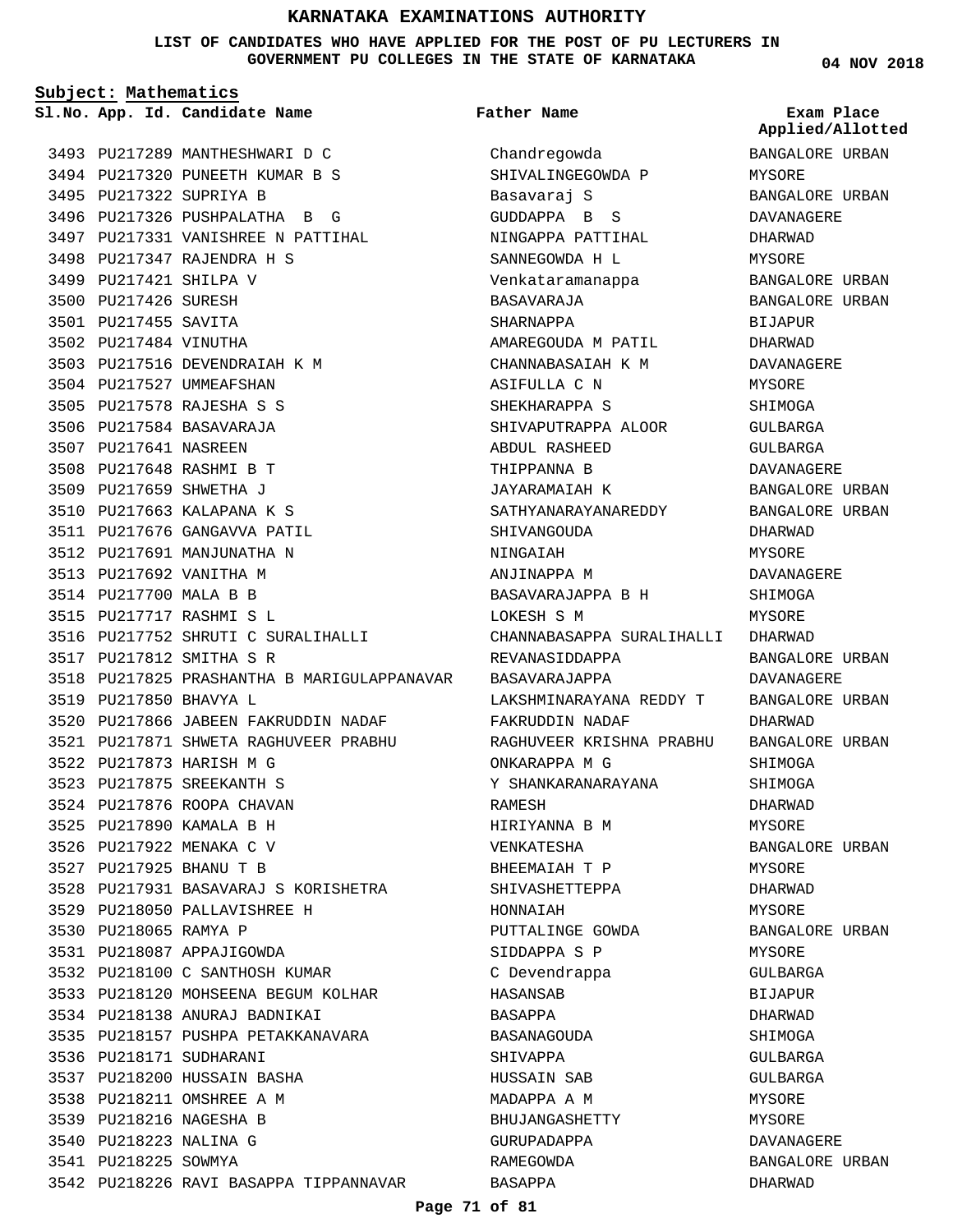**LIST OF CANDIDATES WHO HAVE APPLIED FOR THE POST OF PU LECTURERS IN GOVERNMENT PU COLLEGES IN THE STATE OF KARNATAKA**

**Subject: Mathematics**

3543 PU218234 AKSHATHA R

**App. Id. Candidate Name Sl.No. Exam Place Father Name**

RAVANAYYA V

**04 NOV 2018 SHIMOGA** DHARWAD **Applied/Allotted**

MYSORE

3544 PU218240 MAHESH BARKI 3545 PU218254 SPANDANA B M 3546 PU218260 SUSHMA P 3547 PU218267 GANGADHARA N 3548 PU218294 SHRIDEVI SANKH 3549 PU218301 VEENA M R 3550 PU218313 BASAVARAJA C PU218325 YATISHA S K 3551 3552 PU218339 SAVITA 3553 PU218349 FARATBEGUM 3554 PU218350 SUNITA 3555 PU218376 RAMYA P G 3556 PU218396 SHIVAPRASAD C M 3557 PU218422 RASHMI M C 3558 PU218490 RUDRAPPA MATTIKALLI PU218520 KALIDA KHANSSA S 3559 PU218626 SHEEBA KOUSAR SHAHIBABA KITTUR SHAHIBABA 3560 PU218627 REKHA KITTUR 3561 3562 PU218676 PUSHPALATHA R 3563 PU218677 NAVEEN KUMAR M G 3564 PU218681 MADHU PRIYA M 3565 PU218696 NAGARATHNA M 3566 PU218701 GEETA HIPPARAGI 3567 PU218703 VANISHREE 3568 PU218749 PAVITRA CHAVAN 3569 PU218759 SOMASHEKARAPPA M 3570 PU218761 KAVITHA K T 3571 PU218771 THIMMANNA Y V 3572 PU218778 SUNEETA CHAKRASALI BASAVANNEPPA BASAVANNEPPA CHAKRASALI 3573 PU218781 MADHURA S HEGDE 3574 PU218805 PUSHPALATHA R 3575 PU218820 SHRIDHARA S 3576 PU218824 SHRUTHI S 3577 PU218826 LAKSHMI C 3578 PU218855 PUSHPAVATHI H E 3579 PU218878 TUNGABHADRA PURANIK PU218879 ASMA ZAHARA S 3580 3581 PU218891 VINAYAK PATIL 3582 PU218936 NAGAMMA 3583 PU218938 AJITKUMAR MASUTI 3584 PU218939 JYOTI CHOUGALA 3585 PU218951 NANDINI B M 3586 PU218963 SHAIK KHALEEL 3587 PU219013 PRIYANKA B V 3588 PU219030 SHRUTHI B D 3589 PU219041 CHIKKEERAPPA N 3590 PU219046 SHIVAKUMAR PU219063 PRASHANTHAYADAV G V 3591 3592 PU219073 GUDLA RAJESH

GUDDAPPA MOHANA RAMU B C PUTTASWAMY GOWDA NARASIMHAPPA MOHAN RUDRASWAMY M CHITTAPPA KALLESHAPPA GURUNATH REDDY KHAJAMOYINUDDEEN REVANAPPA GURUMURTHY MALLAIAH C M CHOWDE GOWDA SHIVANAND DASTAGIR BASHA SHANKAR RAMANJINAPPA S GANGA RAMAPPA MAHADEVA SWAMY C MUNIYAPPA GURUBASAPPA VITHALRAO DHANASINGH MADAPPA THIPPESHAPPA K VENKATASHETTY SEETHARAMA D HEGDE RANGASWAMY G SURENDRA B SHANMUKHAPPA H CHANDRA SHETTY ERAPPA H C Shivayogi SYED SARDAR BASAVANT PATIL SIDDALING PAWADASHETTY SHIVAPPA BASAPPA MAHALINGAIAH B SHAIK FAREED SAB VENKATESH B G DARAKARADHYA NINGAPPA sangappa VEERANNA A GUDLA RAMACHANDRA

MYSORE BANGALORE URBAN BIJAPUR DAVANAGERE DAVANAGERE SHIMOGA BANGALORE URBAN GULBARGA GULBARGA SHIMOGA MYSORE MYSORE BIJAPUR BIJAPUR DHARWAD DHARWAD BANGALORE URBAN BANGALORE URBAN MYSORE BANGALORE URBAN GULBARGA GULBARGA BIJAPUR DAVANAGERE DAVANAGERE BANGALORE URBAN DHARWAD BANGALORE URBAN BANGALORE URBAN DAVANAGERE DAVANAGERE BANGALORE URBAN **SHIMOGA** MYSORE BANGALORE URBAN DHARWAD GULBARGA BIJAPUR DHARWAD BANGALORE URBAN GULBARGA DAVANAGERE BANGALORE URBAN BANGALORE URBAN GULBARGA BANGALORE URBAN BANGALORE URBAN

#### **Page 72 of 81**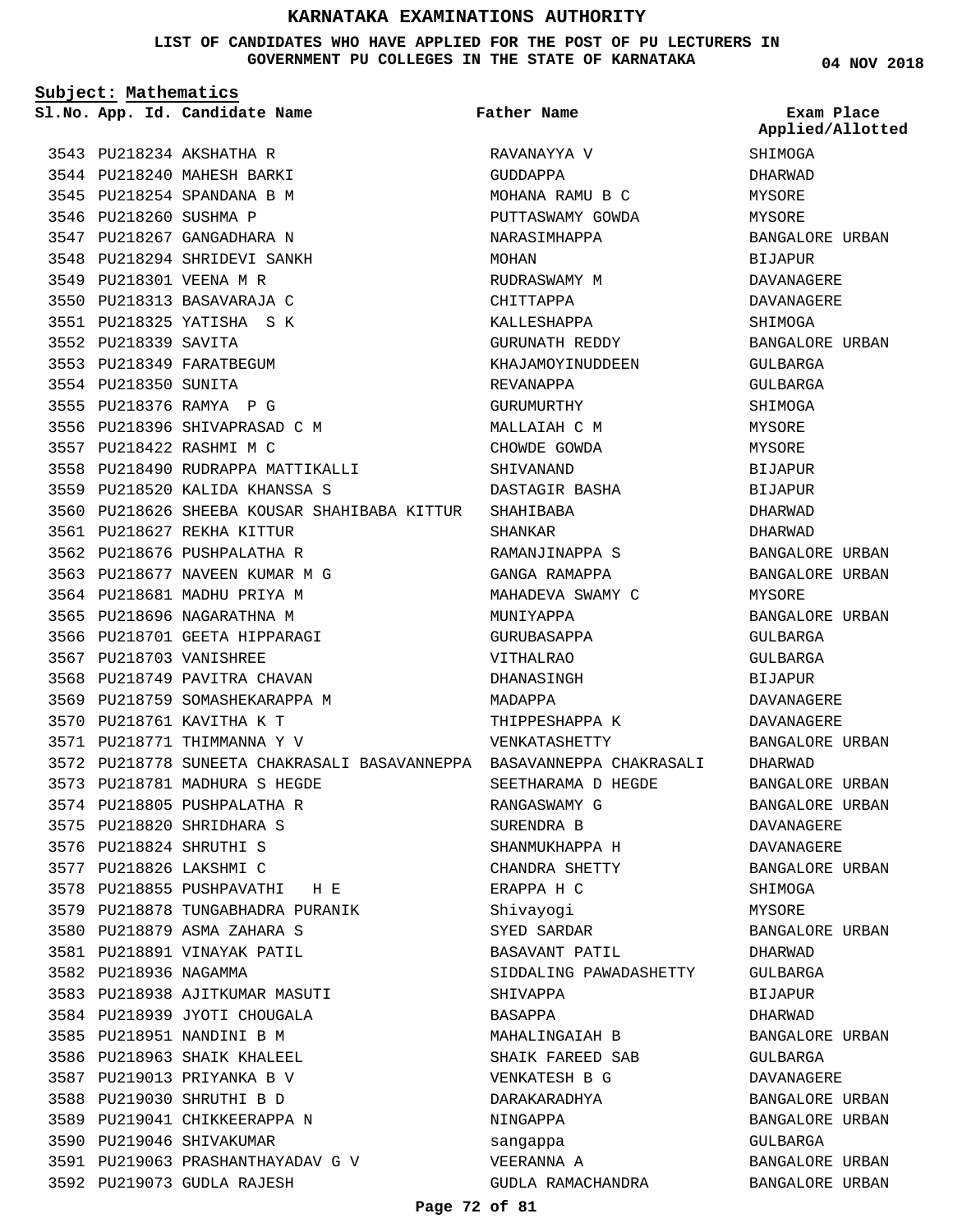**LIST OF CANDIDATES WHO HAVE APPLIED FOR THE POST OF PU LECTURERS IN GOVERNMENT PU COLLEGES IN THE STATE OF KARNATAKA**

**Subject: Mathematics**

3593 PU219108 VANDANA M R

3594 PU219111 RUDRASWAMY K S 3595 PU219121 SOMASHEKHAR 3596 PU219157 DIVYA M P

3597 PU219182 ROOPA DHOTRE B

3598 PU219193 GEETHA S 3599 PU219230 SHWETHA G 3600 PU219241 KAVERI JADAR PU219252 CHANDRAKALA K S 3601 3602 PU219257 PALLAVI NIMBALKAR

3603 PU219280 AMRUTHA H P 3604 PU219284 VEERASHETTY 3605 PU219298 B PRASHANT 3606 PU219306 RAVI U KATTANI 3607 PU219321 ASHWINI PUJARI 3608 PU219332 SYED SUHAIL 3609 PU219348 MADHURA JAGATAP 3610 PU219362 MANJUNATHA J PU219364 MANU T H 3611

3612 PU219365 SOUMYASHREE A M 3613 PU219393 SHWETHA H C 3614 PU219430 SANTHOSH H C

3618 PU219503 RAJENDRA PRASAD M 3619 PU219527 VINAYAK V WALIKAR

3622 PU219573 ANITA MADINOOR 3623 PU219587 SHIVANAGOUDA 3624 PU219632 HANUMATHARAYA P

3617 PU219440 BHUVANESHWARI HAVALEPPANAVAR

PU219565 BASAVARAJ CHANDAPPA KHOT 3621

PU219694 BHAGYASHREE BELLUNDAGI 3629

3615 PU219431 RAGHU S 3616 PU219434 NINGAMMA

3620 PU219554 REKHA M

3625 PU219642 PRIYANKA 3626 PU219669 NOOTHAN K 3627 PU219674 RESHMA

3630 PU219757 RAMESHA PU219773 SIDDAMMA 3631 3632 PU219774 RAMARADDY

3635 PU219820 CHETAN P 3636 PU219825 JAVERIYA 3637 PU219836 NANDITHA N C

3638 PU219852 NIVYA J

3641 PU219884 MADHU M M 3642 PU219899 RASHMI K S

3639 PU219856 BHANUPRIYA S 3640 PU219869 PRASANNA KUMAR Y

3628 PU219687 DODDABASAPPA

3633 PU219778 VADLAPUDI APARNA 3634 PU219804 MAHALAKSHMI PATIL

**App. Id. Candidate Name Sl.No. Exam Place** RAMAKANTH M SANNATAH K GUNDAPPA MARI GOWDA BHIMASHANKAR DHOTRE SHIVANNA GANGAPPA G RUDRAPPA SIDDAIAH M HUNNASING PRABHAKARA H S BHEEMARAO SHREEPAD ULAVAPPA NINGAPPA SYED MUNAWAR RAMACHANDRA JATANGAPPA TAVANE H G MALLIKARJUNAPPA A H CHALUVE GOWDA CHANDRASHEKARIAH H K SIDDEGOWDA CHANDRAKANT RUDRAPPA MAHADEVASETTY Vitthal MANJUNATHA B CHANDAPPA KHOT Kencharaddy Devindrappa PUTTALINGAPPA SIDRAMAPPA KANTHARAJU T RAJASHEKHAR SANGAPPA SHIVANAGUTTI Shivanand Bellundagi MAHADEVAPPA UMAREDDY LINGARADDY HONAGUNTI SUBBARAO VADLAPUDI BASANGOUDA PUTTARAJU S V ABDUL RASHEED CHALUVEGOWDA N C JAYARAMAN A SIDDARAJU YALAKKI GOWDA muddegowda **Father Name**

**04 NOV 2018**

BANGALORE URBAN MYSORE GULBARGA MYSORE GULBARGA BANGALORE URBAN SHIMOGA DHARWAD BANGALORE URBAN BIJAPUR BANGALORE URBAN GULBARGA GULBARGA DHARWAD DHARWAD MYSORE DHARWAD DAVANAGERE SHIMOGA BANGALORE URBAN BANGALORE URBAN BANGALORE URBAN MYSORE GULBARGA DHARWAD MYSORE BIJAPUR SHIMOGA DHARWAD DHARWAD GULBARGA DAVANAGERE GULBARGA DAVANAGERE GULBARGA GULBARGA BIJAPUR MYSORE GULBARGA BIJAPUR DAVANAGERE DHARWAD BANGALORE URBAN DAVANAGERE BANGALORE URBAN BANGALORE URBAN MYSORE MYSORE SHIMOGA MYSORE **Applied/Allotted**

SHIVADAS K N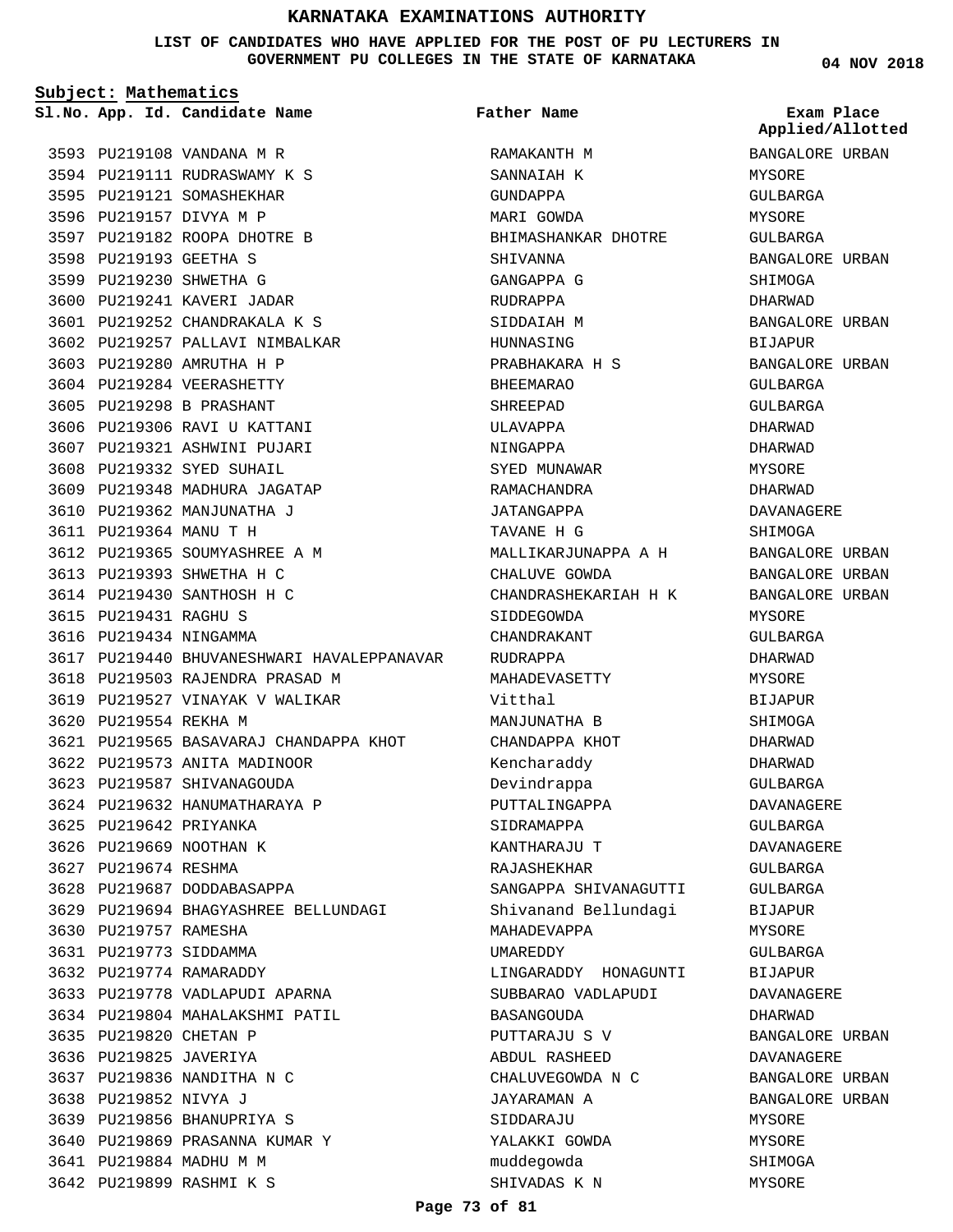**LIST OF CANDIDATES WHO HAVE APPLIED FOR THE POST OF PU LECTURERS IN GOVERNMENT PU COLLEGES IN THE STATE OF KARNATAKA**

**Subject: Mathematics**

**App. Id. Candidate Name Sl.No. Exam Place**

**Father Name**

3643 PU219909 SHIVALEELA AMALIKOPPA 3644 PU219934 VIDYASHREE HIREMATH 3645 PU219952 BHAVYA K V 3646 PU219956 BHARATHI G 3647 PU219970 DEEPIKA YADAV S N PU220002 PRATIBHA GURUMOORTEPPA KARADER GURUMOORTEPPA 3648 3649 PU220006 SHIVANAGA K P 3650 PU220007 NARASIMHAREDDY N PU220043 PREETHI S V 3651 3652 PU220052 RAMESH 3653 PU220068 PAMPANAGOUDA 3654 PU220100 SANDYA 3655 PU220119 SPOORTI NABHIRAJ RAYANADE 3656 PU220124 LALITHABAI M C 3657 PU220135 SHWETA T M 3658 PU220137 KAVITHA MV 3659 PU220148 SHRUTI 3660 PU220222 VEDASHRI DESHPANDE 3661 PU220236 RAVIKUMARA 3662 PU220301 RADHA M 3663 PU220303 KEERTHI BASAPPA MALALI 3664 PU220341 IMAMALI SAB 3665 PU220346 KASHINATH 3666 PU220353 BASAVARAJ 3667 PU220413 NAGARATNA BABU GOUDA 3668 PU220420 RUDRAPRAKASHA M 3669 PU220426 RAJUKR 3670 PU220466 SUPRIYA N S 3671 PU220470 CHANDRAKANT 3672 PU220486 DHANALAKSHMI M 3673 PU220504 SOWMYA P K 3674 PU220530 RAMYA TK 3675 PU220585 NIRUPAMA G 3676 PU220630 BHARATI LAGALI 3677 PU220637 ANITHA T B 3678 PU220641 SHYAMALAMMA M V 3679 PU220658 GANESH PATGAR 3680 PU220665 KAVITHA H R PU220693 KIRTI BHINGE 3681 3682 PU220708 JYOTHI BASAVARAJ KAVALOOR 3683 PU220711 RASHMI K M 3684 PU220721 SHANTHAKUMARI 3685 PU220740 SAVITHA K 3686 PU220751 ASHWINI Y L 3687 PU220756 SUREKHA 3688 PU220805 SHRUTHI M S 3689 PU220810 DEVAKI HEBBAR 3690 PU220837 PAVITRA N PU220841 BASAVARAJ 3691 3692 PU220874 SWATI JAYAKUMAR JAIN

BASAYYA BASAVARAJ VEERABHADRAPPA GANESH Y NIJALINGAPPA S PUTTAIAH NARAYANAPPA Vijaykumar S S SHARANAPPA SONNA BASANAGOUDA SADANANDA MOOLYA NABHIRAJ CHANDYANAIK M MYLARA NAIK VASUDEVAMURTHY N SHARANAPPA GAJANAN DHOLANAGOUDA MAHADEVA Basappa Malali AHEMED HUSSEN NEELKANTEPPA DODDABASAPPA BABU GOUDA MARIDEVARU RAMEGOWDA SANJEEVAIAH RAMANNA MAHADEVA A KRISHNAMURTHY P V KUMAR SWAMY GovindeGowda **SANTAGOUDA** BASAVARAJAPPA T G VENKATESHAPPA M V SHANKAR PATGAR RUDRAPPA H S PRAHLAD BASAVARAJ MARIGOWDA A SIDDABASANA GOUDA KRISHNAPPA LINGEGOWDA MANIKRAO SHIVALINGAIAH SURESH HEBBAR NAGARAJA S TIMMANNA JAYAKUMAR JAIN

**04 NOV 2018**

BIJAPUR BIJAPUR BANGALORE URBAN BANGALORE URBAN DAVANAGERE DAVANAGERE MYSORE BANGALORE URBAN MYSORE GULBARGA DHARWAD MANGALORE DHARWAD SHIMOGA SHIMOGA BANGALORE URBAN GULBARGA DHARWAD DHARWAD MYSORE BIJAPUR GULBARGA GULBARGA DHARWAD DHARWAD MYSORE **MYSORE** DAVANAGERE GULBARGA MYSORE SHIMOGA BANGALORE URBAN MYSORE BANGALORE URBAN DAVANAGERE MYSORE DHARWAD SHIMOGA SHIMOGA DHARWAD BANGALORE URBAN DHARWAD BANGALORE URBAN MYSORE GULBARGA MYSORE DHARWAD BANGALORE URBAN GULBARGA MANGALORE **Applied/Allotted**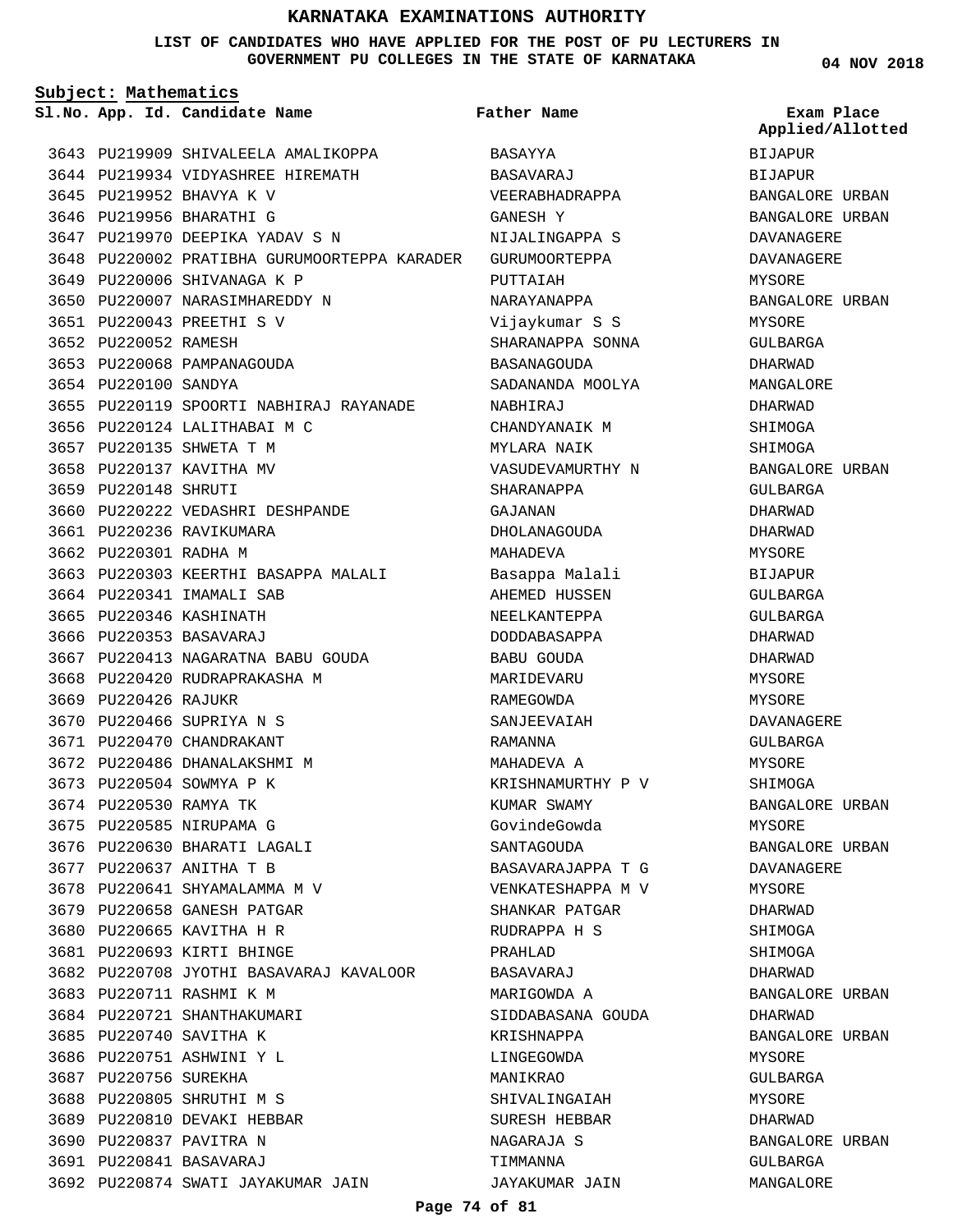**LIST OF CANDIDATES WHO HAVE APPLIED FOR THE POST OF PU LECTURERS IN GOVERNMENT PU COLLEGES IN THE STATE OF KARNATAKA**

**Subject: Mathematics**

**App. Id. Candidate Name Sl.No. Exam Place**

3693 PU220878 BASAVARAJESHWARI 3694 PU220910 BASAVARAJ HUGGI 3695 PU220918 PAVITHRA H A 3696 PU220936 VIDYADHARI S V 3697 PU220950 KAVITHA 3698 PU220973 SHAHEEN BEGUM 3699 PU220985 BASAVARAJESHWARI BIRADAR 3700 PU221015 VEERANAYAKA T N 3701 PU221066 RIFATHUNNISA 3702 PU221076 Y SUNITHA 3703 PU221078 MAHIBUBASAB NADAF 3704 PU221088 DHANRAJ 3705 PU221092 SHRISHAIL HELIKERI 3706 PU221118 ASHARANI 3707 PU221163 VISHWANATH BASTAWADE 3708 PU221178 MADHAVI J 3709 PU221186 MAHESHA S 3710 PU221187 PAVITRA SATTYEPPANAVAR PU221188 SHARADA E 3711 PU221205 ASHARANI H S 3712 3713 PU221208 POORNIMA S ANGADI 3714 PU221245 GANGADHARASWAMY S 3715 PU221256 BALEGARA NATARAJA 3716 PU221263 FARHEEN KAUSAR 3717 PU221264 RAMESH KEMPEPATIL 3718 PU221308 PRAKASH BANAKAR PU221313 PRADEEP 3719 PU221354 THRIVENI S B 3720 PU221359 RAJAKUMAR G B 3721 3722 PU221369 SALMABANU RISALADAR PU221433 AMARNATHA K N 3723 3724 PU221442 RAVEENA SHANTARAM GAONKAR 3725 PU221456 NASEEM MOMIN 3726 PU221471 LAKSHMI V PU221571 JUVERIYA NAAZ 3727 3728 PU221574 SHRUTHI H B 3729 PU221592 VISHALAKSHI HOSAMANI 3730 PU221606 SHEELA BASAYYA BALAGANURAMATH PU221620 NAVEENA KUMARI D R 3731 3732 PU221634 DAMAYANTHI K T 3733 PU221640 JAYASREE R 3734 PU221666 SUJATA HIRESAKKAREGOUDAR 3735 PU221675 KAVITHA 3736 PU221694 LAXMI SHIVAPPA DUTTARAGAVI 3737 PU221697 HEERE MATA NATARAJU 3738 PU221702 SUPRITHA S H 3739 PU221723 R NIRMALA 3740 PU221726 NAGARAJA K M 3741 PU221741 DEEPA R K 3742 PU221755 PRAKASH JAMANUR

SHREESHAIL HIREMATH SOMAPPA ANANDAIAH VIJAY KUMAR S K RAMAYYA BABUJANI SIDDANAGOUDA NAGARAJANAYAKA V ABDUL WAHID M Y SURESHBABU DAVALASAB HANAMANTHAPPA SHANTAMALLA SAHEBGOUDA ASHOK JAYASIMHA RAO L SIDDAPPA Shiddhalingappa ELLUR ADISESHAPPA SHIVALINGAIAH H S SIDRAMAPPA ANGADI SRIKANTAIAH siddalingappa B Ruknoddin S sadanand KALLAPPA BANAKAR WAMANRAO BIRADAR BAJYANAIKA Basappa G P ABDULJABBAR NARAYANASWAMY SHANTARAM GAONKAR ABDULRAHAMAN VEERABHADRAPPA T ABDUL GAFFAR BALAKRISHNA BASAPPA BASAYYA BALAGANURAMATH LATE RAMASWAMY T THAMMANNA GOWDA **RAJU** LINGANAGOUDA H DAKANACHARI SHIVAPPA HERE MATA ENDRESH heggade gowda s b Rajagopal MUNIVENKATAPPA K V RAMANNA IRAPPA **Father Name**

**04 NOV 2018**

GULBARGA **SHIMOGA** BANGALORE URBAN MYSORE MANGALORE GULBARGA BIJAPUR MYSORE BANGALORE URBAN GULBARGA GULBARGA GULBARGA GULBARGA GULBARGA GULBARGA BANGALORE URBAN MYSORE DHARWAD DHARWAD BANGALORE URBAN GULBARGA BANGALORE URBAN DAVANAGERE GULBARGA GULBARGA DHARWAD GULBARGA BANGALORE URBAN DAVANAGERE BIJAPUR BANGALORE URBAN DHARWAD BIJAPUR SHIMOGA GULBARGA MYSORE DHARWAD DHARWAD MYSORE MYSORE MYSORE SHIMOGA MYSORE **BIJAPUR** BANGALORE URBAN BANGALORE URBAN BANGALORE URBAN BANGALORE URBAN BIJAPUR DHARWAD **Applied/Allotted**

#### **Page 75 of 81**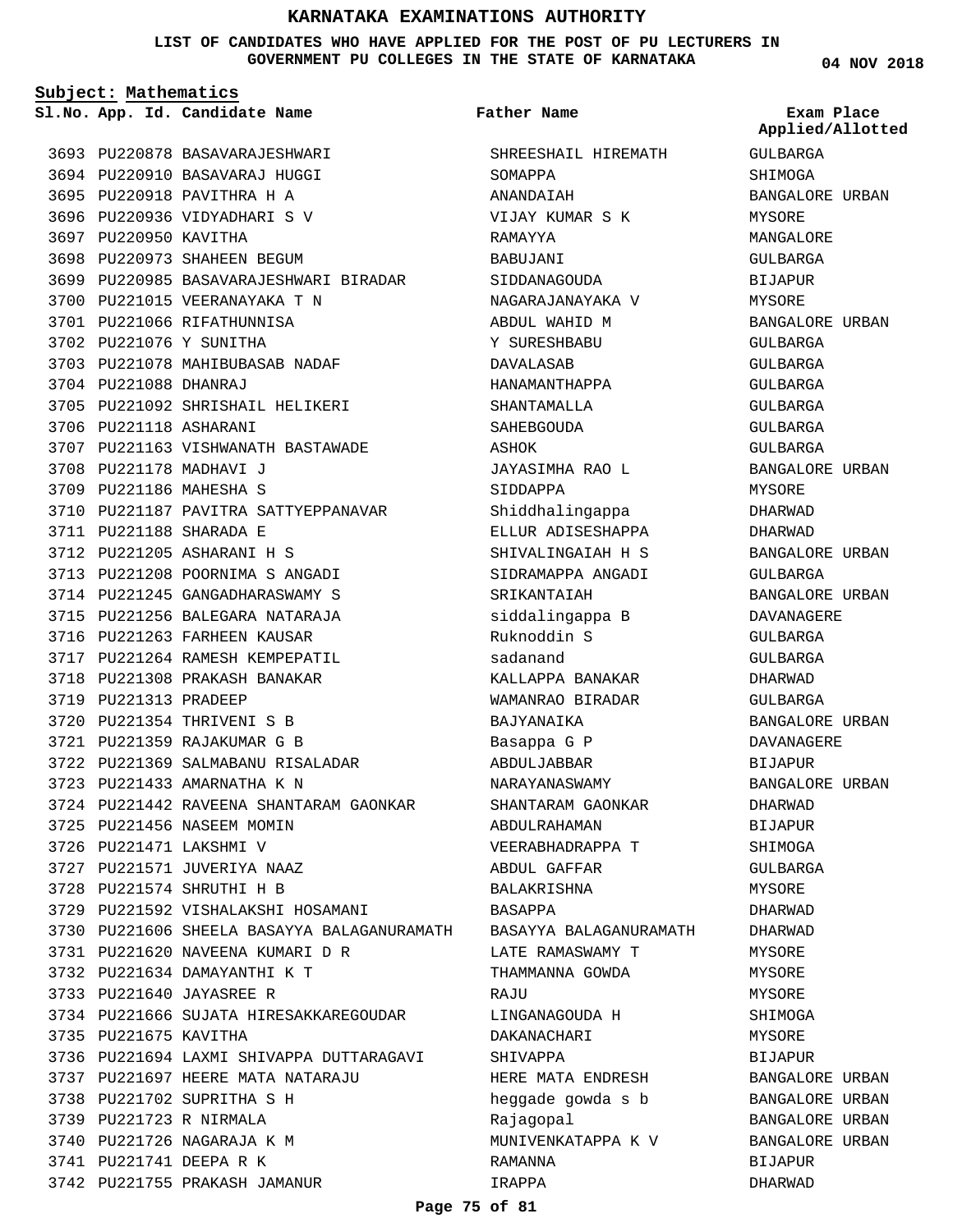**LIST OF CANDIDATES WHO HAVE APPLIED FOR THE POST OF PU LECTURERS IN GOVERNMENT PU COLLEGES IN THE STATE OF KARNATAKA**

**Subject: Mathematics**

**App. Id. Candidate Name Sl.No. Exam Place**

3745 PU221820 SUDHA MALIPATIL

PU221937 MAHENDRA HERAWADE 3751 PU221944 SANTHOSHKUMAR H B 3752

3761 PU222128 ARUNAKUMAR ADALLI

3748 PU221896 MALLIKARJUN SURESH JARALI

3743 PU221766 MALASHRI 3744 PU221785 SHILPA M

3746 PU221824 REKHA T R 3747 PU221840 KIRANKUMAR

3749 PU221907 GEETHA H M 3750 PU221918 SELVE MARI

3753 PU221946 PRADEEP 3754 PU221949 RAAMESHA B 3755 PU221976 THEJASWINI M R 3756 PU222024 B N UMESHA 3757 PU222040 PUSHPA K V 3758 PU222050 VEERACHARI R

3759 PU222084 VINAY S 3760 PU222098 RAVI RAJ N

3762 PU222143 NANDINI G S 3763 PU222190 ASHA D P 3764 PU222195 GEETHAMANI M 3765 PU222218 RASHMI A SUNAGAR

3766 PU222262 VARALAKSHMI 3767 PU222263 LEELA K

3768 PU222273 VENKATESH G C 3769 PU222297 VASUDEV SINGH 3770 PU222321 JAGADEESH G K 3771 PU222327 MAMATHA D R 3772 PU222330 ANNARAY

3773 PU222346 ARUNASHRI GURAV 3774 PU222371 GEETA SUNAGAR 3775 PU222377 SHASHIREKHA Y N 3776 PU222392 KARUNA SAMAJE 3777 PU222397 MITHUN B E 3778 PU222419 RAMYA D R 3779 PU222435 SILPAVATI 3780 PU222460 SHILPA C P

PU222485 AZRA ANJUM SAIFEE 3781

3783 PU222506 MAHANTESH MURANAL 3784 PU222516 SANTHOSHAKUMAR 3785 PU222541 RAVI RATHOD 3786 PU222548 PREETI HOSAMANI 3787 PU222549 ROOPA S HONDAD 3788 PU222550 NAGARAJA H S 3789 PU222561 SUPRIYA K R 3790 PU222583 RESHMABHANU A PU222609 BINDU G P 3791 3792 PU222622 GEETA

3782 PU222490 NIRMALA D C

**Father Name**

MADANRAO MARAPPA SIDDALINGAREDDI MALIPATIL GULBARGA RUDRAPPA TALAWAR SHAMRAO MOHITE SURESH JARALI MUNIYAPPA H K M G PRAKASH CHANAGOND BASAVARAJU SHREEMANT JIDDE BASANA GOWDA B RAJASHEKARA GOWDA A M B S NANJUNDAIAH VISHWESWARAIAH RUDRACHARI K SHIVAMURTHY M NANJAIAH RAMACAHNDRA SIDDEGOWDA PRAKASH KUMAR D S MYLARAIAH ASHOK K SUNAGAR KUMAR M R KEMPEGOWDA J CHINNASWAMY G T NARAYAN SINGH KENCHARAYAPPA RANGEGOWDA SAIBANNA BABU LAXMAN NAGARAJU M BHUPAL EARAPPA B K Ramakrishnegowda KASHAPPA PRAHALADA C S MOHD SHAMSHEER ALI SAIFEE GULBARGA CHANDRACHAR D R BASAVARAJ NAGASHETTY BHEEMRAO VENKATESH SHEKAPPA HONDAD SHIVAPPA T RAJASHEKHARA H S ABDULLATHIEF K B PURADEGOWDA G T VIJAYKUMAR GULBARGA **Applied/Allotted**

**04 NOV 2018**

# BANGALORE URBAN DHARWAD GULBARGA DHARWAD BANGALORE URBAN BANGALORE URBAN DAVANAGERE BANGALORE URBAN GULBARGA DHARWAD BANGALORE URBAN BANGALORE URBAN DAVANAGERE SHIMOGA DAVANAGERE MYSORE BIJAPUR **MYSORE** MYSORE MYSORE DHARWAD **MYSORE** MYSORE MYSORE GULBARGA BANGALORE URBAN BANGALORE URBAN GULBARGA BIJAPUR GULBARGA MYSORE DHARWAD MYSORE MYSORE GULBARGA DAVANAGERE SHIMOGA DHARWAD GULBARGA GULBARGA DHARWAD DHARWAD SHIMOGA SHIMOGA DAVANAGERE SHIMOGA GULBARGA

#### **Page 76 of 81**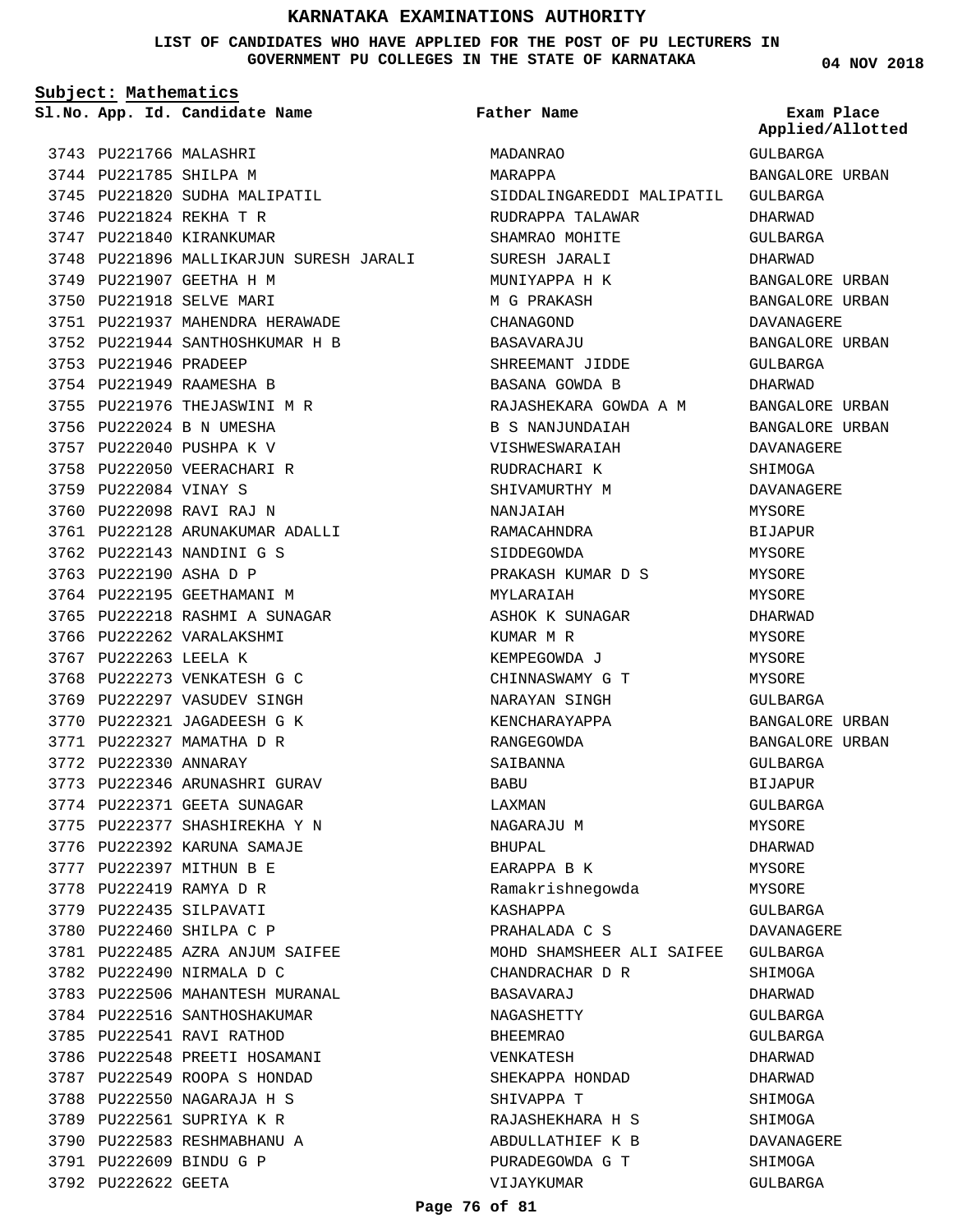**LIST OF CANDIDATES WHO HAVE APPLIED FOR THE POST OF PU LECTURERS IN GOVERNMENT PU COLLEGES IN THE STATE OF KARNATAKA**

**Subject: Mathematics**

**App. Id. Candidate Name Sl.No. Exam Place**

3793 PU222627 REKHA M 3794 PU222648 SUNIL A N 3795 PU222692 REKHA SUBRAVAGOUDAR 3796 PU222705 ROOPASHREE M H 3797 PU222715 KAVITHA B V 3798 PU222724 MAHESHA M 3799 PU222746 PRATIBHA 3800 PU222759 VIJAYA BHASKARA REDDY P V 3801 PU222797 VENKATESHA B N PU222802 RAMESHA N R 3802 3803 PU222806 ASFIA TABASSUM 3804 PU222821 SWETHA V 3805 PU222833 MAHESHA K N 3806 PU222837 GAYATHRI M D 3807 PU222841 BASAVARAJU M PU222879 BASAWARAJ 3808 3809 PU222894 RAMESHA V 3810 PU222895 NAVEEN KUMAR S PU222905 KAVITHA S 3811 PU222920 SAVITHA R S 3812 3813 PU222921 SUVARNA 3814 PU222945 CHETANA DASAR 3815 PU222979 SATHISHA M R 3816 PU222984 PANKAJA T L 3817 PU223001 JYOTSANA 3818 PU223013 REKHA MATALI 3819 PU223035 CHANDU D K 3820 PU223060 CHARUMATI K G PU223134 AKSHATA PATIL 3821 3822 PU223186 NIRMALA PU223208 SREEVIJAYA S 3823 3824 PU223219 SHABNAM NIMBALKAR PU223230 NAVEENA S 3825 3826 PU223235 MOHANAMBA G M 3827 PU223239 PALLAVI VISHNU PASTAY PU223255 ASWINI D 3828 3829 PU223266 SIDDALING 3830 PU223268 REVATHI M PU223292 HIRAGOND SAVITRI MAHADEV 3831 PU223298 SRINIVASA MURTHY D 3832 3833 PU223302 ADARSHA K K PU223318 SWATHI T V 3834 3835 PU223342 SUREKHA KUNCHUR 3836 PU223360 RAJESHWARI S PU223361 BHAGYASHREE SIDDANAGOUDA 3837 3838 PU223403 K MEENAKSHI 3839 PU223413 JAYALAXMI M HARLAPUR 3840 PU223470 REKHA M 3841 PU223490 WAIZA KULSOOM 3842 PU223506 DEEPIKA A

**Father Name**

MALLESHAPPA B NIJALINGAPPA A M LAXMAN HEMAREDDY M R VIRUPAKSHAPPA B G MAHADEVAIAH M ANTAYYA VENKATESHA REDDY NARASIMHAIAH B V RAMAKRISHNA ALTAF PASHA VENUGOPAL VR NAGENDRAPPA K M DEVARAJAIAH MARISWAMY BABURAO SAPALE VENKATIAH T SRIDHAR N SATYANARAYANA SIDDAIAH SHIVALINGAIAH RAMACHANDRAPPA LATE RAJAPPA LAKSHMIKANTHA RAO T S KALAVATI GIREPPA KEMPE GOWDA RUDRAPPAIAH K G BASVANTH PHOOLSING PAWAR GURURAJA S MOHAMMAD YUSUF SHIVANNA MALLAPPA G B vishnu VISHWESWARAPPA D HULEPPA BHANGARGI MAHESH H MAHADEV DASAIAH G T KRISHNAPPA GOWDA K T VENKATARAMANA REDDY V SUBHAS KUNCHUR SHANTHA MURTHY H N SIDDANAGOUDA K SOMANATH MALLIKARJUN HARLAPUR MAHADEVAPPA B Syed Iqbal Pasha ANANDA NAIK T

**04 NOV 2018**

DAVANAGERE MYSORE DHARWAD DAVANAGERE BANGALORE URBAN MYSORE GULBARGA BANGALORE URBAN BANGALORE URBAN DHARWAD MYSORE BANGALORE URBAN MYSORE MYSORE MYSORE GULBARGA DHARWAD BANGALORE URBAN BANGALORE URBAN MYSORE BANGALORE URBAN DHARWAD MYSORE BANGALORE URBAN GULBARGA BIJAPUR BANGALORE URBAN SHIMOGA DHARWAD GULBARGA GULBARGA BIJAPUR MYSORE BANGALORE URBAN DHARWAD DAVANAGERE GULBARGA MYSORE BIJAPUR MANGALORE SHIMOGA DAVANAGERE DAVANAGERE **MYSORE** GULBARGA GULBARGA DHARWAD MYSORE BANGALORE URBAN DAVANAGERE **Applied/Allotted**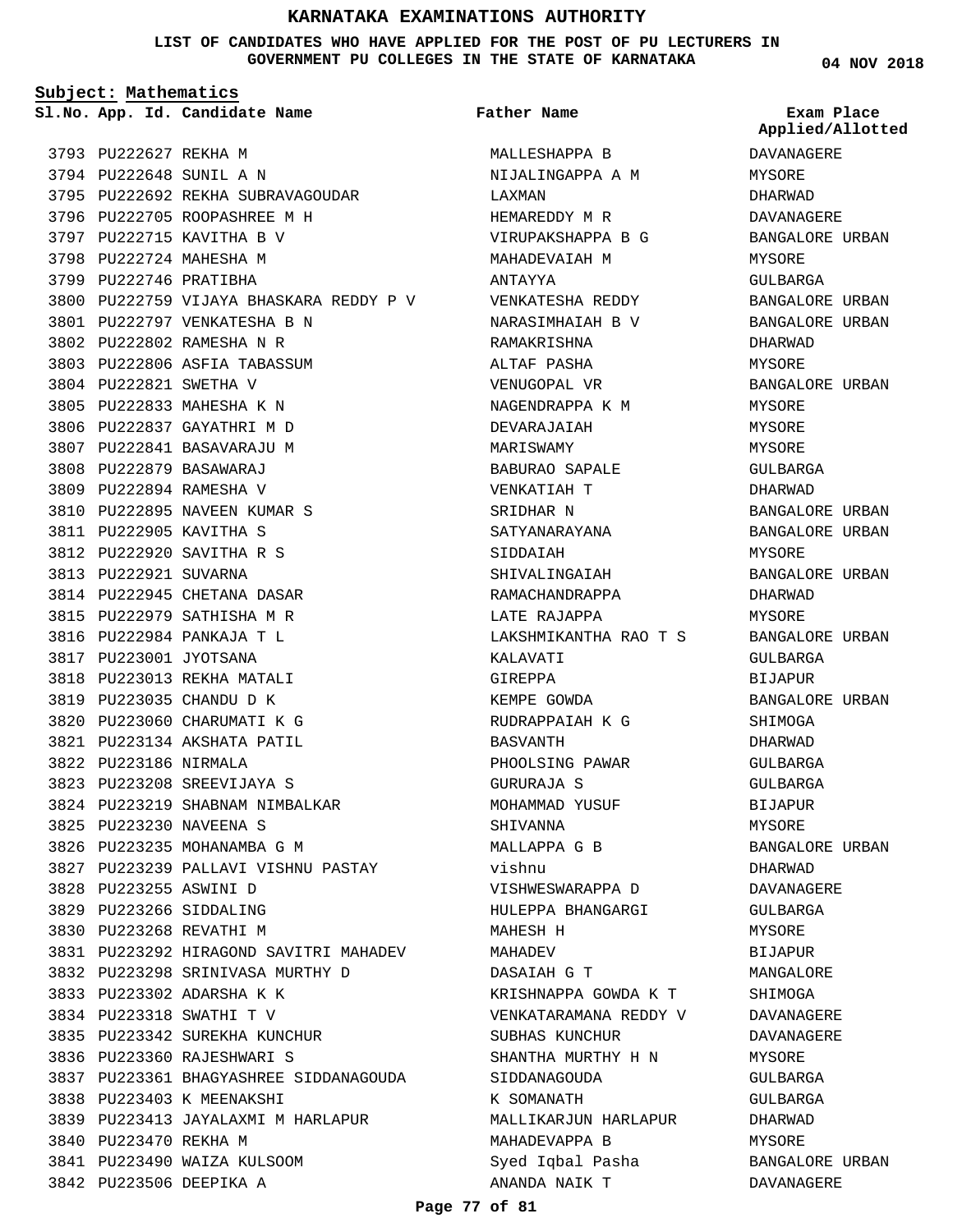**LIST OF CANDIDATES WHO HAVE APPLIED FOR THE POST OF PU LECTURERS IN GOVERNMENT PU COLLEGES IN THE STATE OF KARNATAKA**

**Subject: Mathematics** 3843 PU223551 SOUMYA M 3844 PU223554 POORNIMA N 3845 PU223576 HAMSA B K 3846 PU223594 PRATHIMA B K PU223641 PRADEEPA C D 3847 3848 PU223649 GANESHA K N 3849 PU223658 RUBINA NADAF 3850 PU223664 DINESHKUMAR B N PU223668 VENU GOPAL D M 3851 3852 PU223674 VENKATESHA S K PU223709 J RAJINI 3853 PU223827 MAHARUDRASWAMY D C 3854 PU223853 BASAVARAJ 3855 3856 PU223916 CHANDRASHEKAR 3857 PU223933 K UMADEVI 3858 PU223943 SHAILASHREE PU223961 CHANDRASHEKARA M C 3859 3860 PU223986 KAVYA SIRNJE PU224001 SHRUTHI S 3861 3862 PU224043 GANGAMMA BEWURU 3863 PU224046 PAMPAPATHI V 3864 PU224065 THIPPERUDRAPPA G C 3865 PU224069 VENKATESHA K S 3866 PU224090 BASAWARAJESHWARI 3867 PU224111 ASHARANI KALLAPPA KULKARNI 3868 PU224124 POORNIMA P 3869 PU224175 ADARSH **App. Id. Candidate Name Sl.No. Exam Place**

3870 PU224188 GAYATHRI M PU224190 AMBADAS 3871 PU224194 VEENA T V 3872 3873 PU224197 TEJASWINI V H 3874 PU224198 PUSHPALATHA 3875 PU224215 MANJUNATH ELI

3877 PU224234 SHRIGOURI PUJAR

PU224296 KRISHNAIAH H G 3881 3882 PU224309 UMA V KOLLIYAVAR 3883 PU224383 K V GURUMURTHY PU224445 DEEPAK S P 3884 PU224457 GANGARAJA M A 3885 3886 PU224469 RUKAYYA NADAF B

3888 PU224498 SAIYADSAB VASTAD

3891 PU224539 SHRIKANT KAMBAR

3880 PU224271 AMBIKA

3887 PU224487 P DEVI

3889 PU224529 KAVITA

3892 PU224565 LAXMI

PU224247 DHANYA KUMARA NAIK B T 3879

PU224244 RAJESHW ARI SHEKHARAGOUD PATIL 3878

3890 PU224531 RAJASHAKHARA DUNDAPPA SAJJAN

3876 PU224219 SUMAN SHIDDAYYA HOSALLIHIREMATH SHIDDAYYA HOSALLIHIREMATH DHARWAD MANJUNATHA L NANJUNDASWAMY M KRISHNAMURTHY B C L Krishnappa DHARMAPPA C Nagaraju KALANDAR NEMANAIK B D Manjunatheshwara KRISHANASHEETY J SANGA REDDY CHANNABASAPPA D M SOMANATH CHANNEGOWDA K VENKATARAMANA PRABHULINGAYYA CHIKKAMARIGOWDA **SUBHASH** SHIVANNA BASAVARAJA B CHANNABASAPPA V CHANDRASHEKHARAPPA M SHANKRAPPA K SHEKHARAGOUDA KALLAPA PUTTARAJU B MALLIKARJUN MUNIYAPPA M NARSINGRAO VENKATARAJU VEERAYYA HIREMAT DODDASWAMI **SAROJAVVA** HANUMANTH PUJAR SHEKHARAGOUDA TAKRANAIK BASAVARAJ KARMANI GIRIYAPPA Virupaxappa Kolliyavar VENKATAMUNIYAPPA V R P SALANKI ASHWATHAPPA BASHIRAHMAD NADAF R purushothman NASIMSAB SIDRAMAPPA DUNDAPPA SAJJAN RAMAKRISHNA FAKIRAPPA **Father Name**

**04 NOV 2018**

SHIMOGA

BANGALORE URBAN

**Applied/Allotted**

# BANGALORE URBAN MYSORE DAVANAGERE BANGALORE URBAN DHARWAD DAVANAGERE MYSORE MYSORE GULBARGA SHIMOGA BANGALORE URBAN MYSORE BANGALORE URBAN GULBARGA MYSORE GULBARGA MYSORE DAVANAGERE DAVANAGERE DAVANAGERE SHIMOGA BIJAPUR DHARWAD MYSORE GULBARGA BANGALORE URBAN GULBARGA SHIMOGA DAVANAGERE MYSORE DHARWAD BANGALORE URBAN DHARWAD DAVANAGERE GULBARGA BANGALORE URBAN BIJAPUR BANGALORE URBAN SHIMOGA BANGALORE URBAN DHARWAD BANGALORE URBAN BIJAPUR GULBARGA BIJAPUR BIJAPUR DHARWAD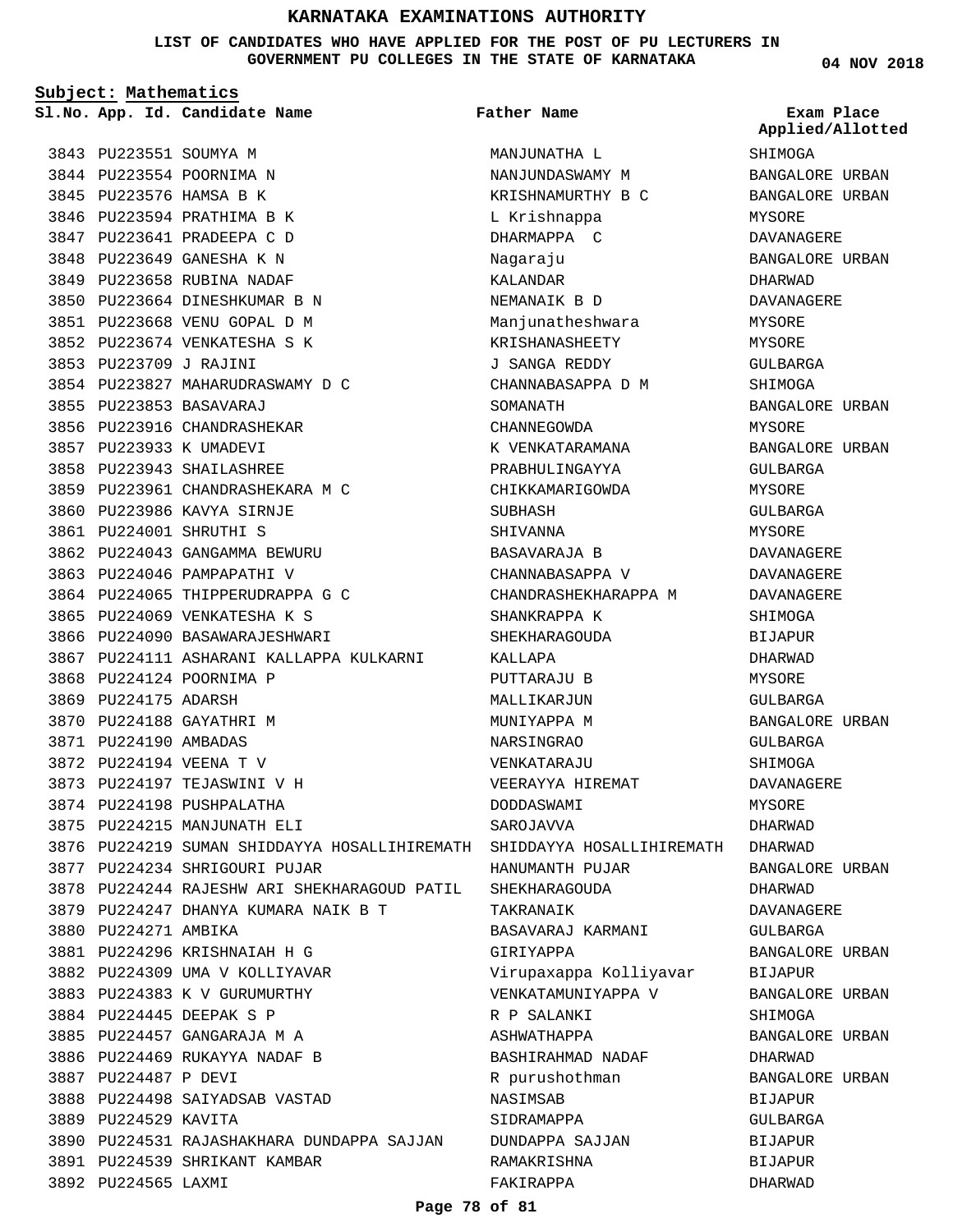**LIST OF CANDIDATES WHO HAVE APPLIED FOR THE POST OF PU LECTURERS IN GOVERNMENT PU COLLEGES IN THE STATE OF KARNATAKA**

**Subject: Mathematics**

**App. Id. Candidate Name Sl.No. Exam Place**

**Father Name**

**04 NOV 2018**

|                        |                                                                         |                        | Applied/Allotted |
|------------------------|-------------------------------------------------------------------------|------------------------|------------------|
| 3893 PU224572 PRIYANKA |                                                                         | SHIVARAJ               | GULBARGA         |
|                        | 3894 PU224578 LAKSHMI D                                                 | UGRAPPA D              | DAVANAGERE       |
|                        | 3895 PU224606 PAVITHRA N                                                | NAGENDRAPPA B K        | BANGALORE URBAN  |
|                        | 3896 PU224608 ARAVIND L                                                 | LAKSHMI NARAYANA REDDY | BANGALORE URBAN  |
|                        | 3897 PU224623 VINEET PATTANASHETTI                                      | GANGADHAR              | GULBARGA         |
|                        | 3898 PU224640 LINGARAJU L M                                             | LATE MANCHEGOWDA       | MYSORE           |
|                        | 3899 PU224660 SHAISTA NAAZ                                              | AKRAM UL HAO M         | MYSORE           |
|                        | 3900 PU224689 CHAITHRA C L                                              | CHANNAKESHAVAMURTHY    | MYSORE           |
|                        | 3901 PU224715 JAYASHREE K                                               | KRISHNASWAMY SHETTY K  | BANGALORE URBAN  |
|                        | 3902 PU224732 MD RAFIUDDIN                                              | MD ABDUL GANI          | GULBARGA         |
|                        | 3903 PU224799 INDIRA H J                                                | JAYARAMSHETTY H C      | BANGALORE URBAN  |
|                        | 3904 PU224807 SOWGANDINI S                                              | SHIVARUDRA             | MYSORE           |
|                        | 3905 PU224827 PUNITHASHREE M S                                          | SHIVA SWAMAPPA M P     | MYSORE           |
|                        | 3906 PU224837 AVINASH KAROGAL                                           | GURURAJ                | DHARWAD          |
|                        | 3907 PU224876 IRANNA HADNUR                                             | BASAPPA                | DHARWAD          |
|                        | 3908 PU224890 KHUTALJA THUL KUBRA                                       | ABDUL WAHID KHAN       | BANGALORE URBAN  |
|                        | 3909 PU224897 RATHNAMMA S                                               | SIDDEGOWDA             | MYSORE           |
|                        | 3910 PU224918 NATARAJA N M                                              | MAHESHAPPA             | SHIMOGA          |
|                        | 3911 PU224946 PUNITH KUMAR B T                                          | THAMMANAIKA            | MYSORE           |
|                        | 3912 PU224952 KAVITHA A N                                               | NINGEGOWDA M           | MYSORE           |
| 3913 PU224954 MAHENDRA |                                                                         | MADAIAH                | BANGALORE URBAN  |
|                        | 3914 PU225002 SUKANYA SANGANAGOUDA TEGGINAMANI SANGANAGOUDA TEGGINAMANI |                        | DHARWAD          |
| 3915 PU225004 RADHA C  |                                                                         | PARAMESH C             | GULBARGA         |
|                        | 3916 PU225005 KOTRAPPA BHAJAPPANAVAR                                    | FAKKIRAPPA             | DHARWAD          |
|                        | 3917 PU225039 GOVINDARAJU T N                                           | NARAYANAPPA            | BANGALORE URBAN  |
| 3918 PU225067 NAGNATH  |                                                                         | REVANAPPA              | GULBARGA         |
|                        | 3919 PU225107 SUMITRA CHALAWADI                                         | SADASHIV               | MYSORE           |
|                        | 3920 PU225110 SHANKARAMMA                                               | <b>BANNAPPA</b>        | <b>BIJAPUR</b>   |
|                        | 3921 PU225123 DIVYASHREE B L                                            | LOKESH                 | MYSORE           |
| 3922 PU225126 UMA S    |                                                                         | siddalingaiah h        | BANGALORE URBAN  |
|                        | 3923 PU225174 LOKESH A J                                                | LATE JAVAREGOWDA       | MYSORE           |
| 3924 PU225177 RAJANI N |                                                                         | NARASIMHAIAH P         | BANGALORE URBAN  |
|                        | 3925 PU225192 PAPANNA H P                                               | PRAKASH                | MYSORE           |
|                        | 3926 PU225204 PARASHIVAMURTHY A C                                       | CHANNABASAVAIAH        | MYSORE           |
|                        | 3927 PU225208 RAGHAVENDRA BENAKANAHALLI                                 | MALLAPPA B             | DAVANAGERE       |
|                        | 3928 PU225211 MADHU KUMAR G S                                           | SIDDEGOWDA             | MYSORE           |
|                        | 3929 PU225223 LOKESH KS                                                 | SIDDAIAH M             | BANGALORE URBAN  |
|                        | 3930 PU225235 KAVITHA D J                                               | JAYALINGAPPA D S       | BANGALORE URBAN  |
| 3931 PU225238 MANU H M |                                                                         | MADEGOWDA              | BANGALORE URBAN  |
|                        | 3932 PU225242 SARASWATI                                                 | VEERANNA               | GULBARGA         |
|                        | 3933 PU225261 VITHTHAL TERADALE                                         | NINGAPPA               | DHARWAD          |
|                        | 3934 PU225272 SARASWATHI M                                              | MUKUNDAPPA B Y         | SHIMOGA          |
|                        | 3935 PU225294 SOMASHEKHAR                                               | SHARABHAYYA            | GULBARGA         |
| 3936 PU225321 SUMASHRI |                                                                         | PREMKUMAR              | GULBARGA         |
|                        | 3937 PU225338 MANJUNATHA N                                              | NARAYANAPPA P          | BANGALORE URBAN  |
|                        | 3938 PU225415 KAVITA PATIL                                              | MANJUNATH              | DHARWAD          |
| 3939 PU225427 USHA KB  |                                                                         | BOMMALINGAPPA KO       | DAVANAGERE       |
|                        | 3940 PU225444 SURESH LAMANI                                             | NARAYANAPPA            | DAVANAGERE       |
|                        | 3941 PU225446 NAGESHA K T                                               | THIMMASHETTY K M       | MYSORE           |
|                        | 3942 PU225471 SUDHAKARA G                                               | GANGAREDDY             | BANGALORE URBAN  |
|                        |                                                                         |                        |                  |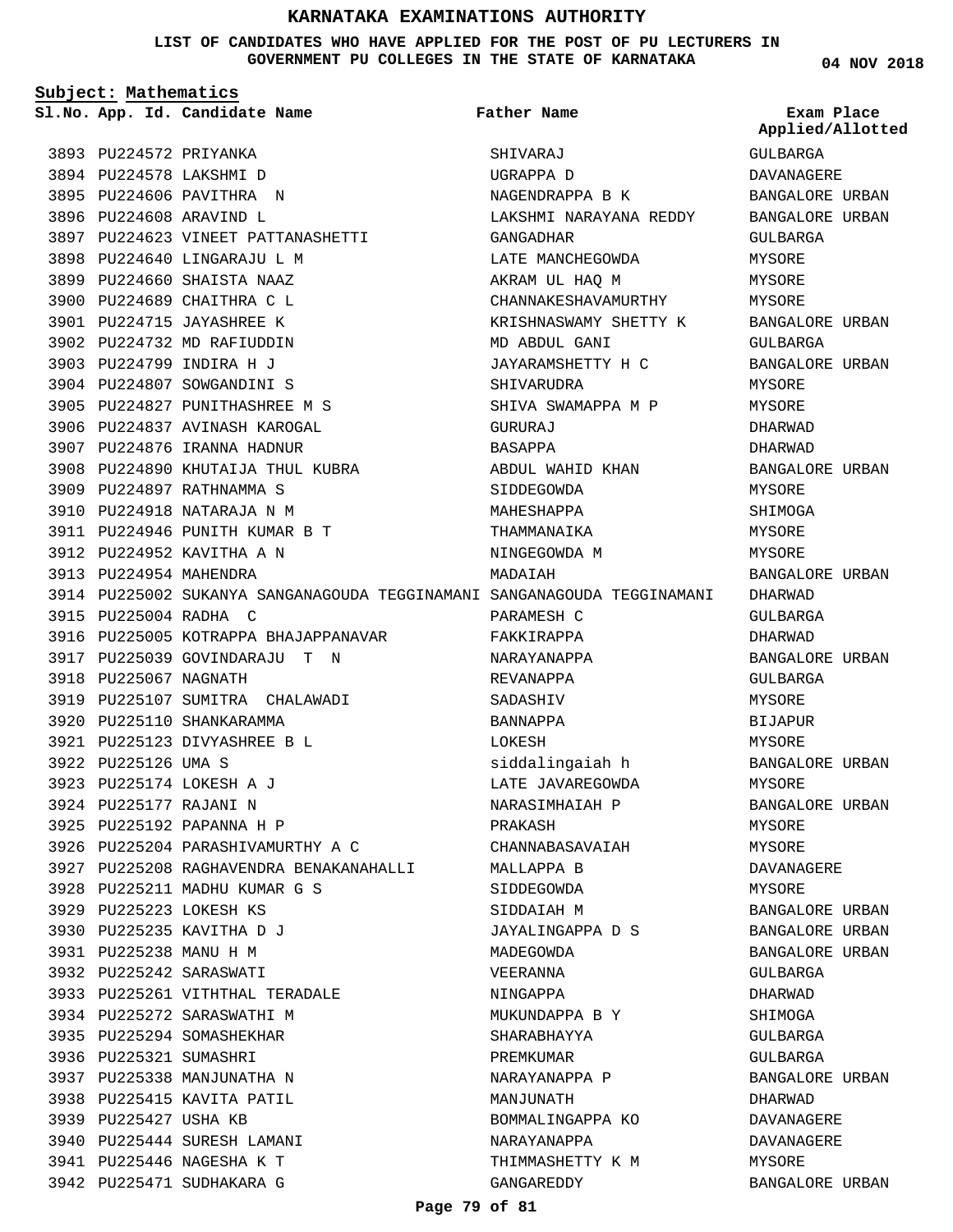**LIST OF CANDIDATES WHO HAVE APPLIED FOR THE POST OF PU LECTURERS IN GOVERNMENT PU COLLEGES IN THE STATE OF KARNATAKA**

**Subject: Mathematics**

**App. Id. Candidate Name Sl.No. Exam Place**

3943 PU225482 SUVARNA 3944 PU225484 ASHA 3945 PU225492 VEERENDRAKUMAR 3946 PU225495 PRIYADARSHINI R RAIKAR 3947 PU225497 THANUJA M T 3948 PU225534 AJAJ BABA 3949 PU225538 SHARADA 3950 PU225541 DEEPA N 3951 PU225550 BASAVAKUMAR 3952 PU225564 NAKHIYA RUKSAR 3953 PU225567 GUNDAPPA PU225588 ANANDA D V 3954 3955 PU225591 GODAVARI 3956 PU225615 MURALI B N 3957 PU225623 MANASA S 3958 PU225631 DEEPA B S 3959 PU225669 PRIYANKA M 3960 PU225675 MANASA M DAVANAGERE 3961 PU225686 VENKATESH R 3962 PU225693 ARUN SIDDANAGOUDA PATIL 3963 PU225701 ZABIULLA C 3964 PU225715 PRAKASH 3965 PU225722 ROOPA G 3966 PU225724 KALPANA 3967 PU225731 MALLIKARJUNA H M 3968 PU225762 SUHASINI 3969 PU225779 GOVINDAPPA M S 3970 PU225802 SUCHITRA V 3971 PU225811 MOHAN RAO 3972 PU225815 MANJUNATHA 3973 PU225860 SEEMA U 3974 PU225884 KAVYA P 3975 PU225916 SOUMYA BADIGANNAVAR 3976 PU225920 VEENA A S 3977 PU225942 SUREKHA T 3978 PU225949 SHWETHA N S 3979 PU225962 SHARANAPPA GOURI 3980 PU226046 RAMYA H M 3981 PU226048 CHETANA M 3982 PU226049 MARY LATHA A 3983 PU226061 VANASHREE HUGAR 3984 PU226093 YUVARAJ PADAGANNAWAR 3985 PU226099 RUPA K MORE 3986 PU226123 JANAKI BHAT 3987 PU226127 AVINASH V 3988 PU226140 PRASHANTHA KUMAR M K 3989 PU226145 SHILPA BHUSHANNAVAR 3990 PU226150 MANJUNATHA B G 3991 PU226220 AKSHATHA D 3992 PU226222 KUMAR SYADASAB

SHIVARAJ SHETKAR NARAYAN DHANARAJ HOSALE RAMESH THIPPESWAMY B MAJAHAR IQBAL SHIDARAMAPPA VEERAPUR NEELAIAH S B RAJENDRA gulam rasool SUBHASH VENKATARAMANAPPA V TIPPANNA NARAYANASWAMY SHANTHAVEERAPPA SIDDALINGAIAH B N MANJUNATH L MURIGESH D V RAMAKRISHNAPPA SIDDANAGOUDA AMAMSAHEB C SHIVASHARANAPPA GOPALAKRISHNA G Shamarao MALLAIAH H M BASAWARAJ SANNATHIMMAPPA VITHALRAO KULKARNI Eashwar Rao YELLAPPA BHASKARAN PARAMESHWARAPPA H VEERABHADRAPPA SUBHASHCHANDRA REDDY A G BANGALORE URBAN mahadevappa t PRASANNAKUMAR KOTRAPPA GOURI MANCHEGOWDA thimmana gouda m ANTHONAPPA K CHANDRASHEKHAR HAJAPPA Kumaraswamy More Devidas Bhat VENKATEGOWDA KUMAR M R GANGADHAR BASAVANA GOWDA K Desharaju T BASHASAB MULLA **Father Name**

#### **04 NOV 2018**

GULBARGA GULBARGA GULBARGA MYSORE BANGALORE URBAN DHARWAD BIJAPUR BANGALORE URBAN GULBARGA GULBARGA GULBARGA BANGALORE URBAN GULBARGA BANGALORE URBAN DAVANAGERE MYSORE BANGALORE URBAN DAVANAGERE DAVANAGERE DHARWAD DAVANAGERE GULBARGA BANGALORE URBAN GULBARGA DHARWAD GULBARGA DAVANAGERE GULBARGA MANGALORE DAVANAGERE MANGALORE BANGALORE URBAN DHARWAD GULBARGA BANGALORE URBAN DHARWAD BANGALORE URBAN DHARWAD BANGALORE URBAN DHARWAD BIJAPUR DHARWAD BANGALORE URBAN MYSORE MYSORE BIJAPUR **Applied/Allotted**

DHARWAD MYSORE GULBARGA

#### **Page 80 of 81**